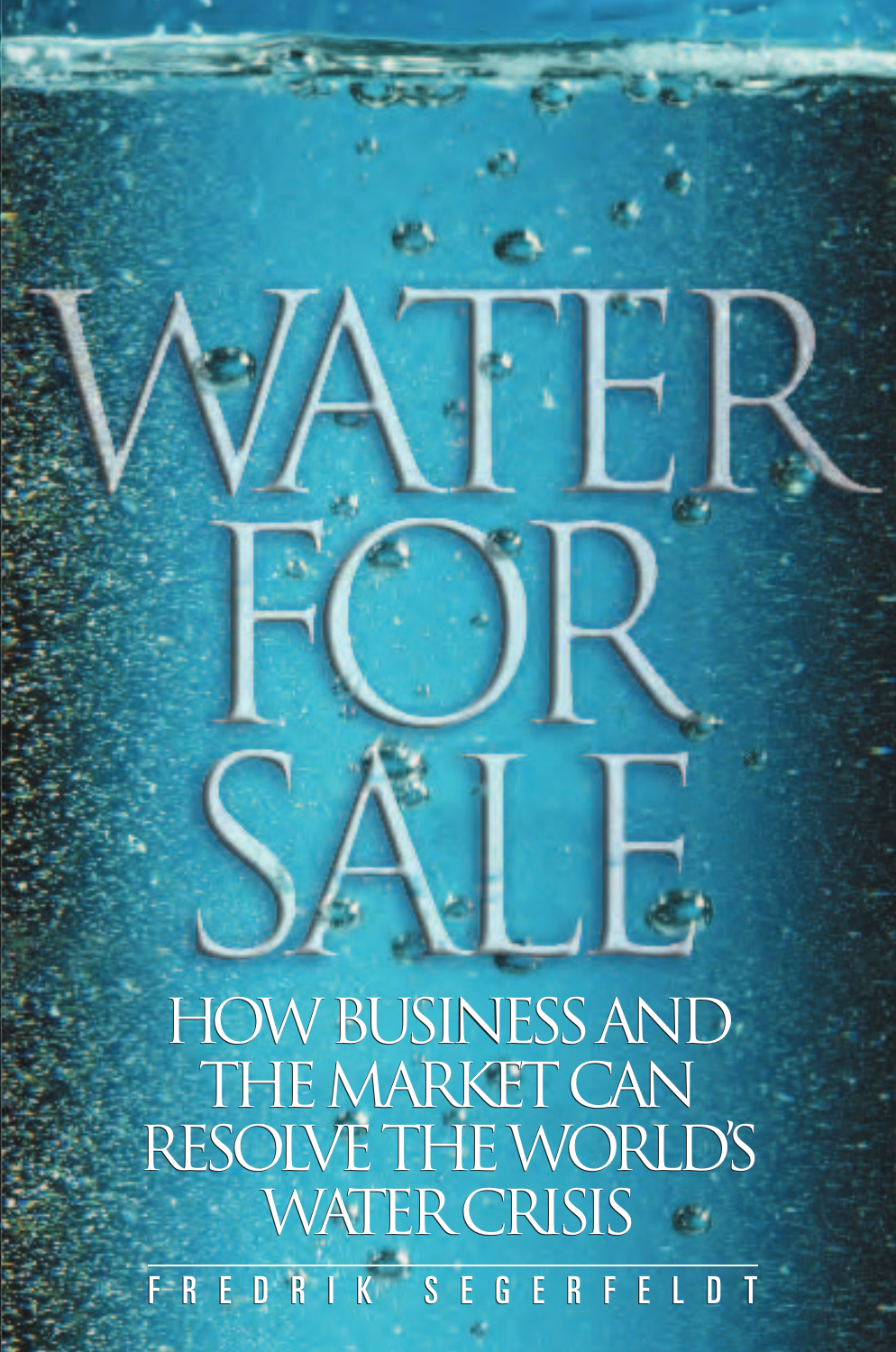# WATER FOR **SALE**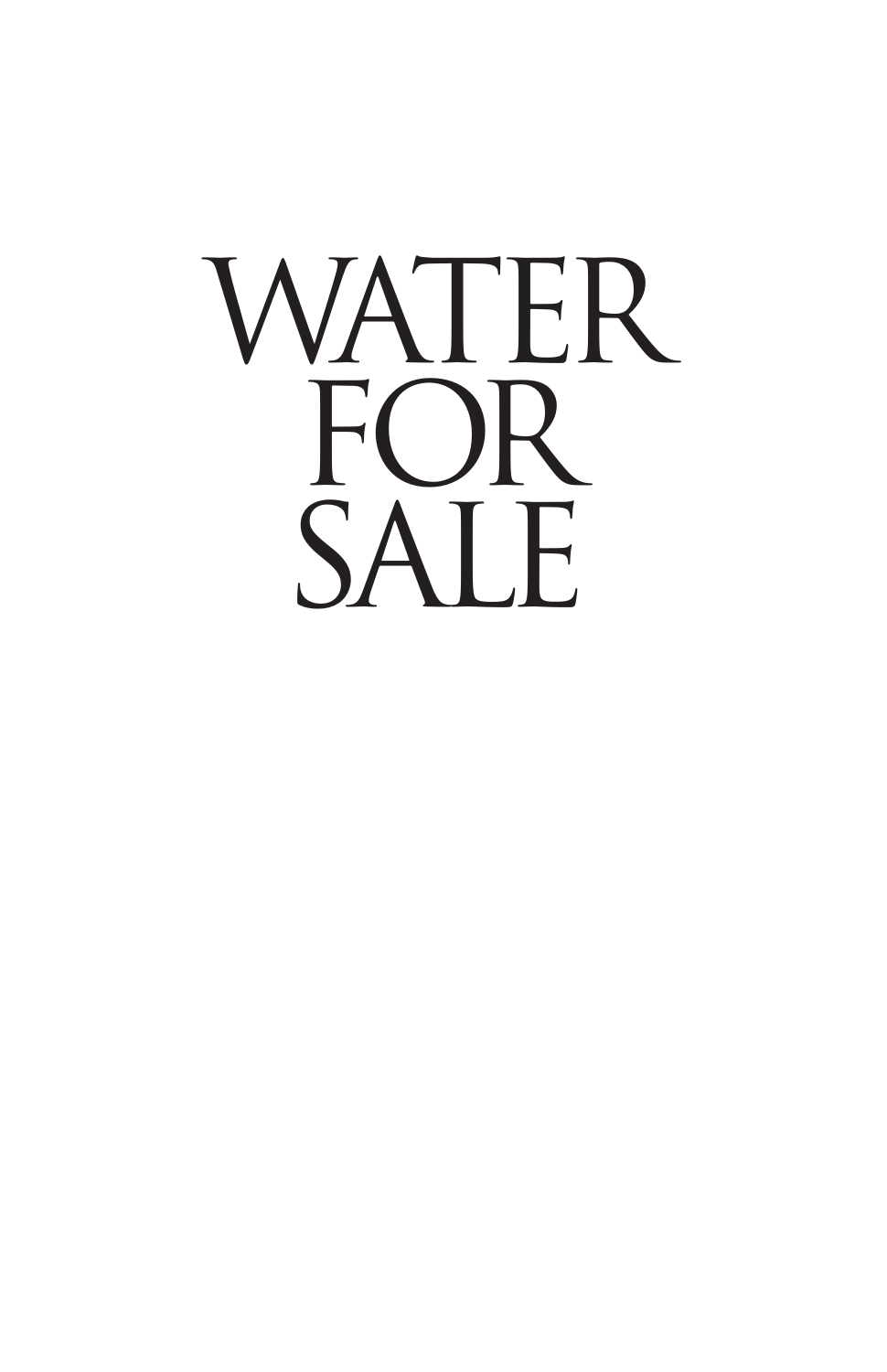# VATER FOR SAI F How Business and the Market Can Resolve the World's WATER CRISIS

# FREDRIK SEGERFELDT

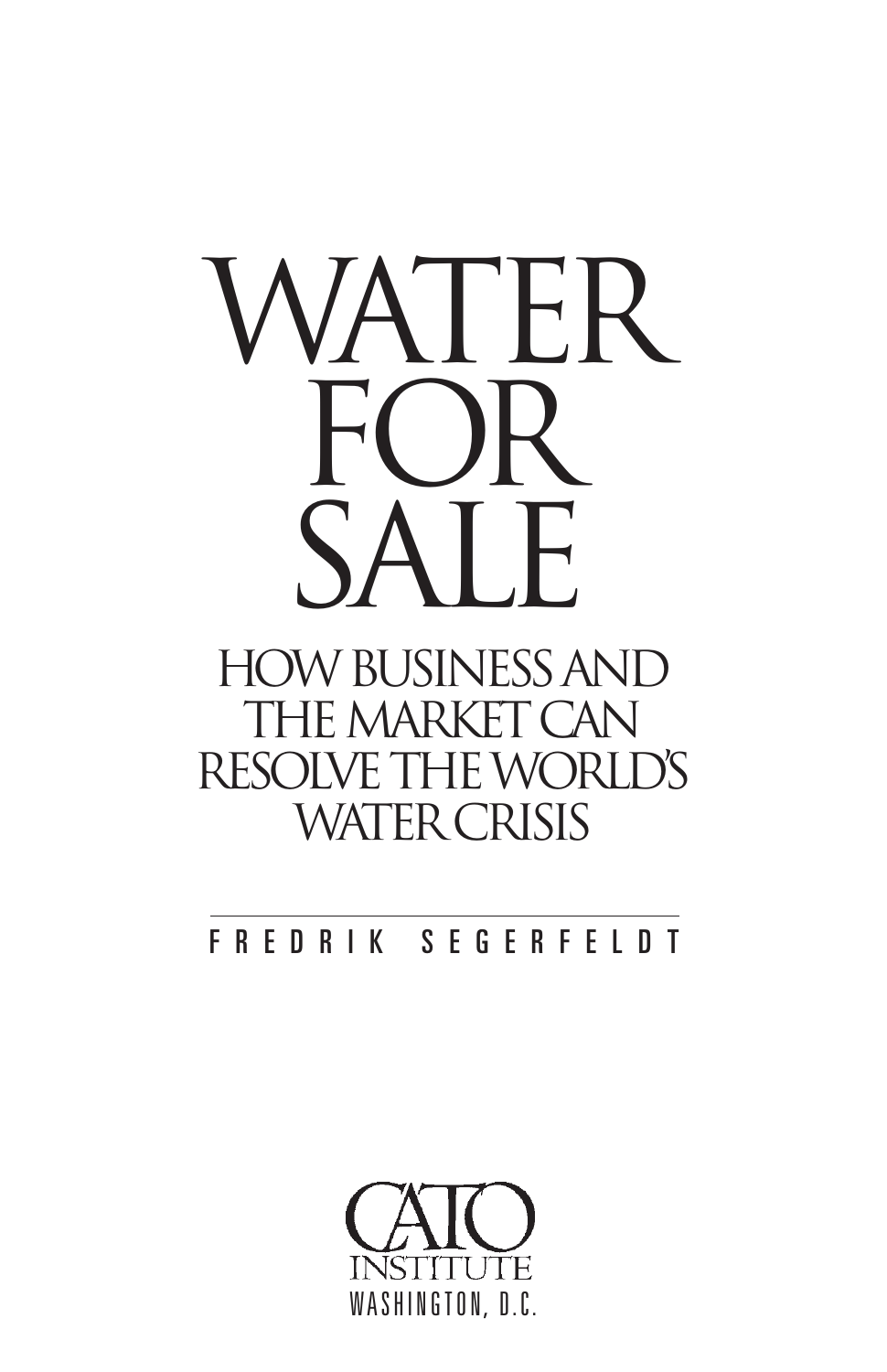Copyright © 2005 by the Cato Institute.

All rights reserved.

Originally published as *Vatten till salu. Hur företag och marknad* kan lösa världens vattenkris, copyright ©2003 Timbro, Stockholm.

This English-language edition has been revised.

#### **Library of Congress Cataloging-in-Publication Data**

Segerfeldt, Fredrik.

[Vatten till salu. English]

Water for sale  $\cdot$  how businesses and the market can resolve the world's water crisis / Fredrik Segerfeldt.

p. cm.

Rev. translation of: Vatten till salu.

Includes bibliographical references and index.

ISBN 1-930865-76-7 (alk. paper)

1. Water resources development—Developing countries.

2. Water-supply—Developing countries. I. Title.

HD1702.S4413 2005 333.91'009172'4-dc22

#### 2005047027

Cover design by Jon Meyers. Printed in the United States of America.

> CATO INSTITUTE 1000 Massachusetts Ave., N.W. Washington, D.C. 20001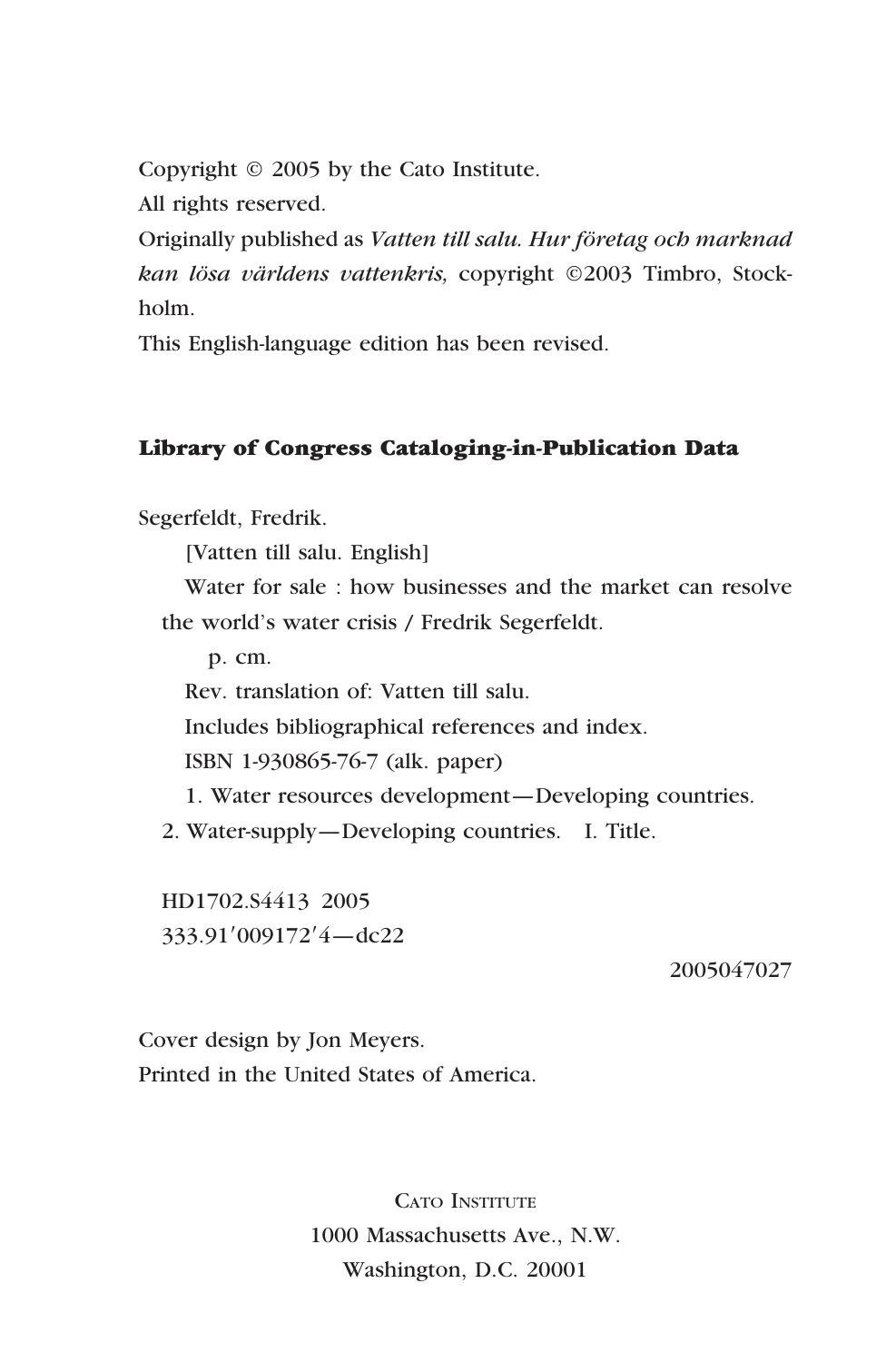''Centuries of experience show that governments are more capable of regulating the behavior of private sector interests than they are of increasing the efficiency of bureaucrats.'' Christopher Lingle, *Korea Times*, June 14, 2001

''All the water there will be, is.'' Anonymous

''Thousands have lived without love, not one without water.'' W. H. Auden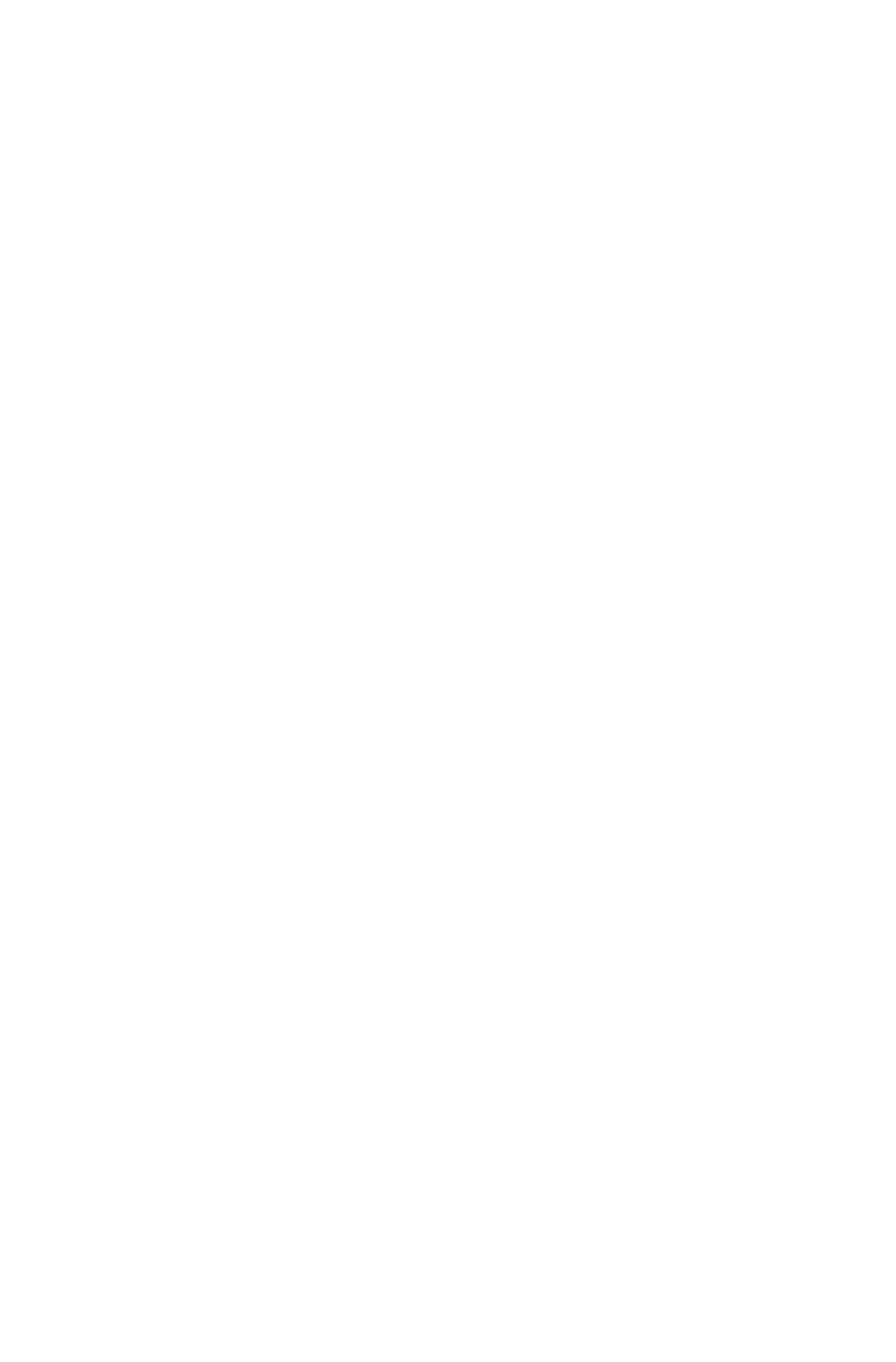# **Contents**

| Preface                                       | ix  |
|-----------------------------------------------|-----|
| Acknowledgments                               | xi  |
| 1. Introduction                               | 1   |
| 2. Aqua Vitae                                 | 7   |
| 3. Shortage of Good Policies, Not of Water    | 13  |
| 4. Water Rights—The Solution to Many Problems | 29  |
| 5. Markets and Conflicts                      | 37  |
| 6. The Price of Water                         | 43  |
| 7. The Possibilities of Privatization         | 59  |
| 8. Hazards of Privatization                   | 79  |
| 9. The Poor Need Water, Not Ideology          | 111 |
| <b>Notes</b>                                  | 119 |
| References                                    | 127 |
| Index                                         | 137 |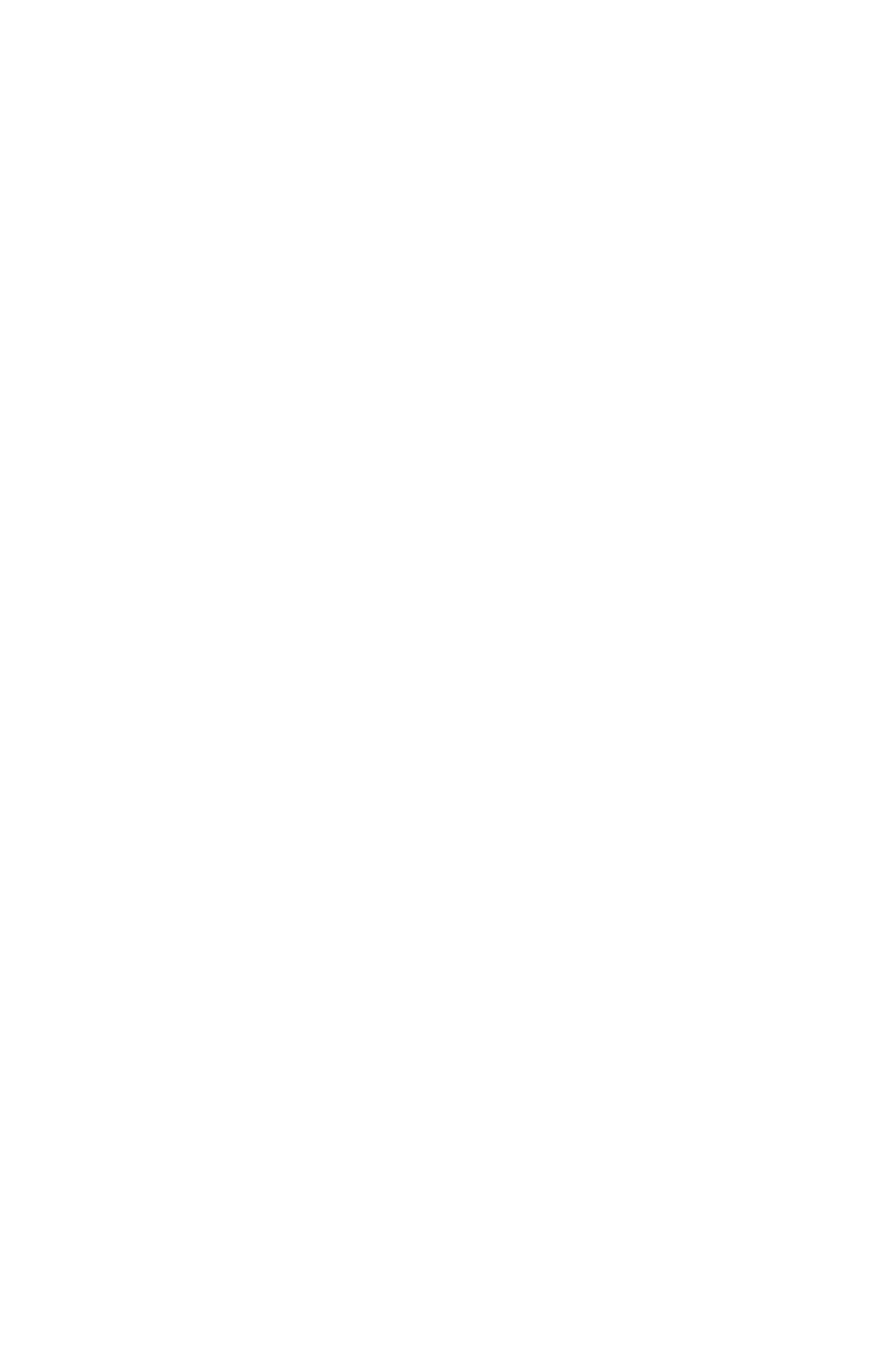# Preface

When I told friends and colleagues I was writing a book about water, and the role of markets and the private sector in water distribution in developing countries, most of them frowned and asked why. True, at first this seems to be a very technical and narrow subject. But on closer inspection, one comes to realize that there is a global drama taking place. It is not primarily about water technology; it is about more than a billion people around the world lacking access to clean and safe water, which causes 12 million deaths a year. Therefore, this became more a mission of life and death than yet another boring technical study. It is my hope that readers will find the book as important as I think the topic is.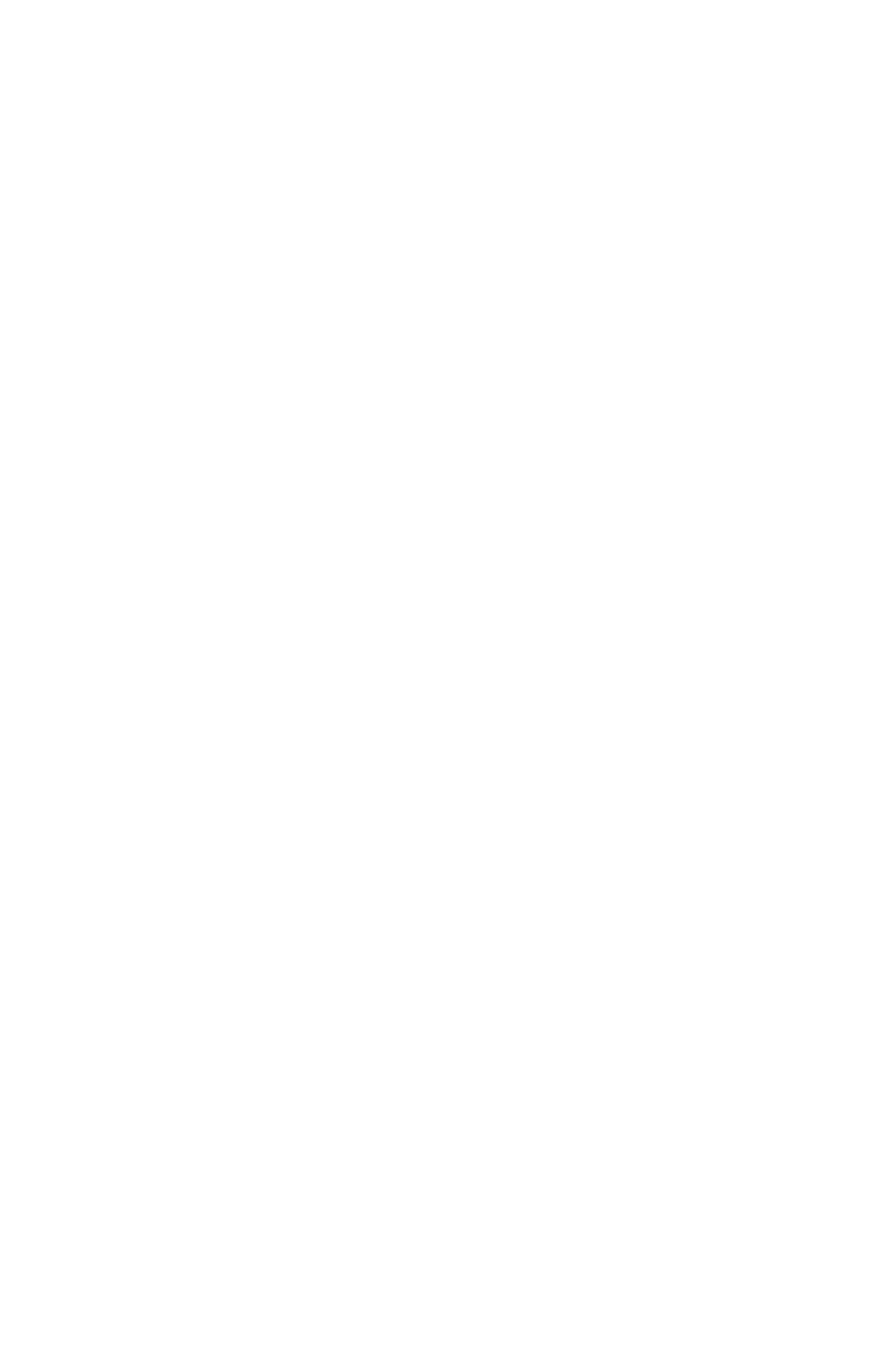# Acknowledgments

I was first asked to write this book by Fredrik Erixon, chief economist at Timbro, the Swedish think tank. I had no idea when accepting the project that I was about to dive deep down into the blue. Fredrik provided me with excellent coaching throughout the project, for which I am grateful. I would also like to thank friends and colleagues for reading and commenting on the drafts.

It is not possible to list all the publications I have drawn upon for this book, but the works of Roger Bate have been important as a source of inspiration. He is extensively quoted here. Thanks also to Linda Bergman and Jorge Dell'Oro, who organized an excellent program for me in Buenos Aires.

The topic of this book is a very important one, and I am therefore very pleased that the book is being published in English. For this I am indebted to the Cato Institute and its director of the Project on Global Economic Liberty, Ian Vásquez. I also thank Roger Tanner, who translated the text from Swedish, and Lisa Wolff, who copyedited the American edition.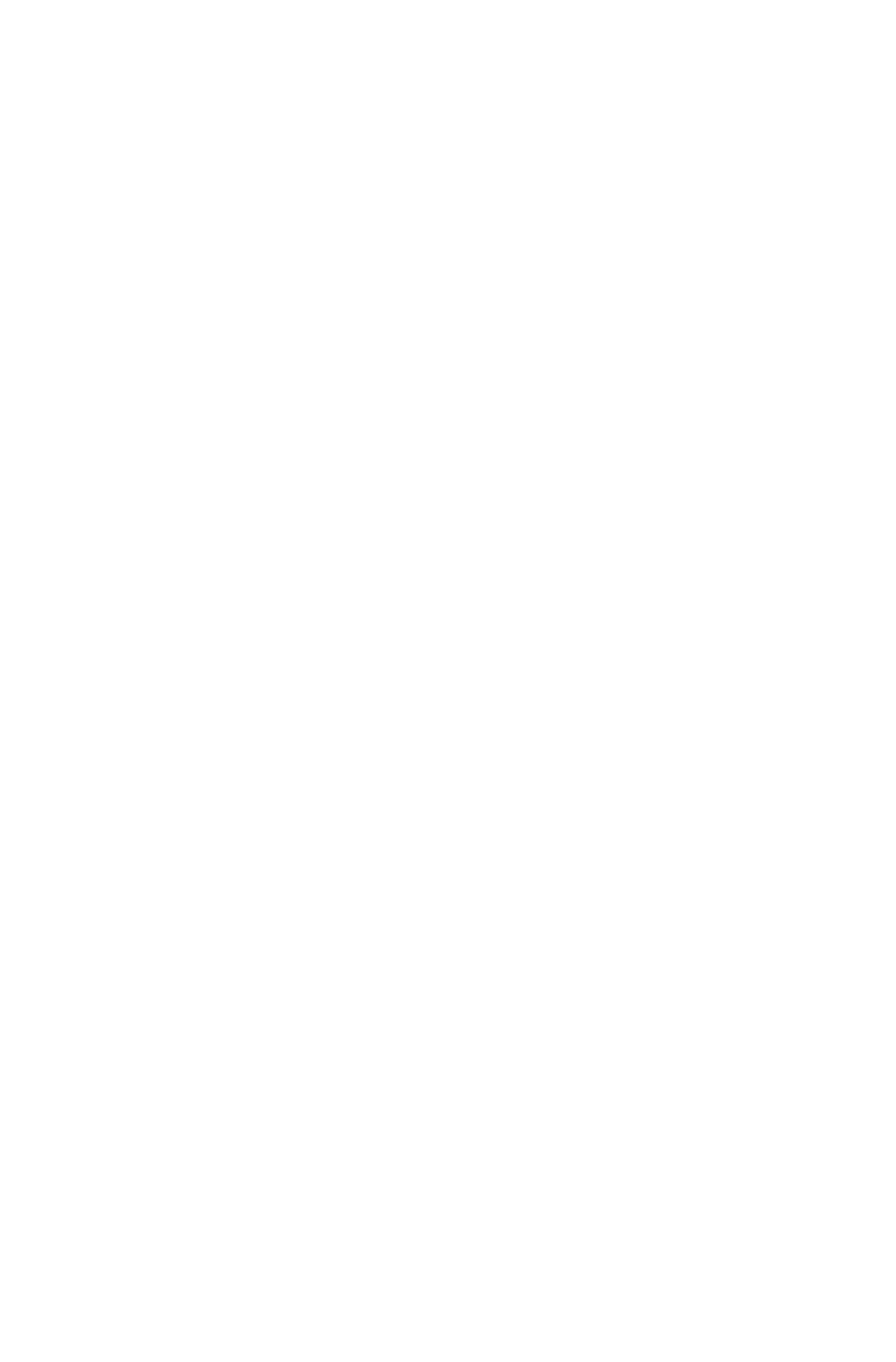#### CHAPTER ONE

# Introduction

Milagros Quirino and Fely Griarte live in a poor part of the Philippine capital, Manila. For most of their lives, lack of clean and safe water was a major problem. They had to do with only a few liters of water a day. Usually they bought it from a neighbor family that owns a deep-water well. About 3,000 families in the neighborhood used to share three such wells. ''We often had to get up at 3 A.M. to make sure we would get water,'' said Fely. ''And if there was a power cut and the water pump did not work, we would have to wait another day.'' The quality of the water was poor, and it had to be boiled before use  $<sup>1</sup>$ </sup>

The situation Milagros and Fely experienced, and worse, is shared by many. Throughout the world, 1.1 billion people do not have access to clean and safe water. This figure has held constant for decades. Most of them live in poor countries. The shortage of water has fearful consequences in the form of poverty, disease, and death. Ninety-seven percent of all water distribution in poor countries is managed by public suppliers, who are responsible for more than a billion people being without water. To overcome this problem, some governments of impoverished nations have turned to business enterprise for help, usually with good results.

In poor countries with private investments in the water sector, more people have access to water than in those without such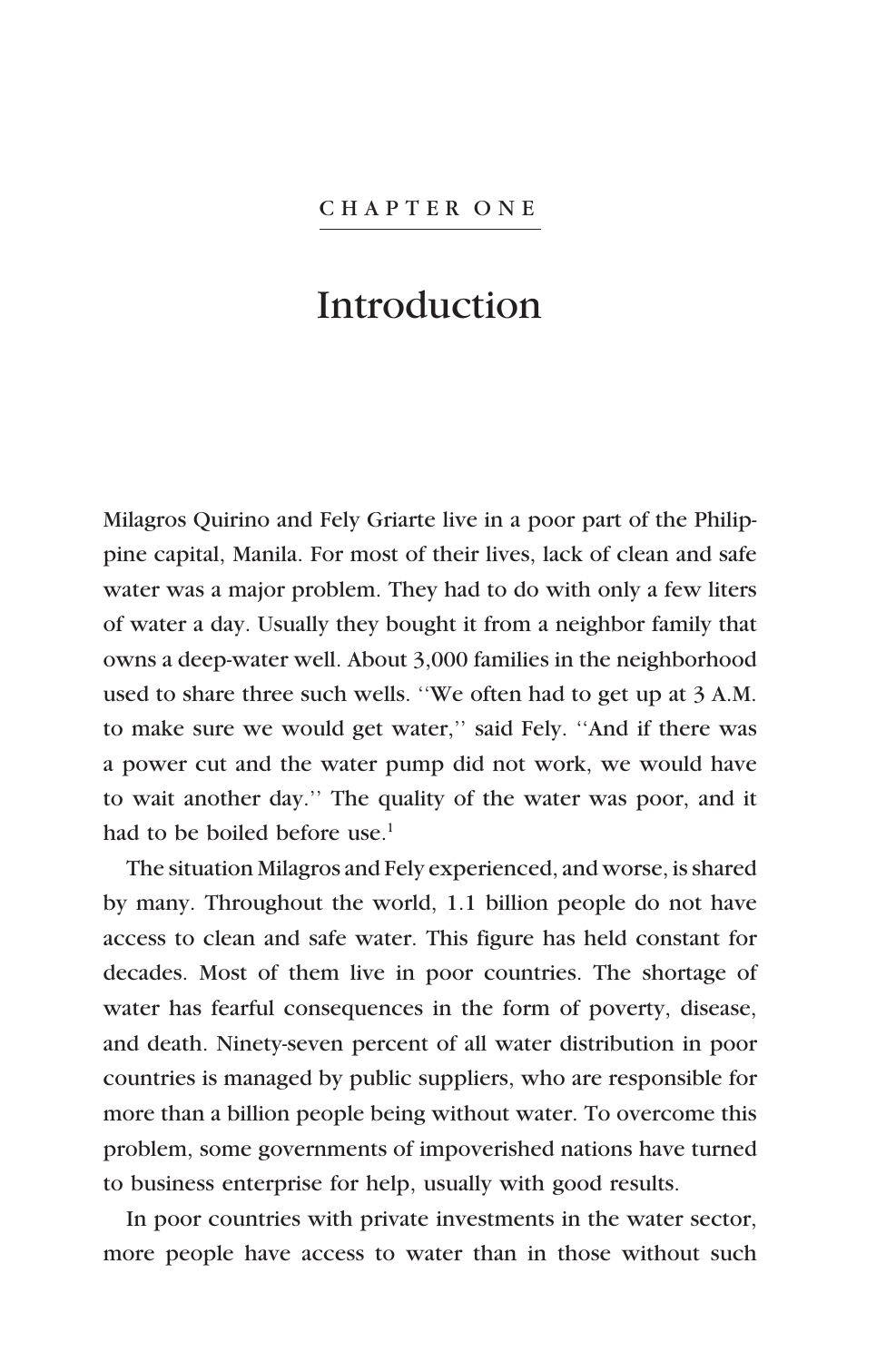investments. Moreover, there are many good examples of business enterprise successfully improving water distribution there. Millions of people who previously lacked water mains within reach are now getting clean and safe water delivered within a convenient distance and are spared all the privations that water shortage entails.

Milagros and Fely are among these lucky few, since they happen to live in a city where reforms have been undertaken. Two private companies have taken over the water distribution and have reached millions of residents who previously were not served by the public utility. During that time, connections to the water supply systems were not possible because the families have no land titles. The residents, therefore, were delighted when staff from one of the water companies, Manila Water, in a special project targeting poor neighborhoods, came to their area in 2000 to introduce the project, in which residents no longer need land titles to be served by the company. They now not only have access to clean water 24 hours a day, but the water is cheaper. While they used to pay 100 pesos for 1 cubic meter, the cost is now only 15 pesos, including 7 pesos set aside for operation and maintenance. Milagros and Fely, together with millions of other Manila residents, are much better off.

But the ''privatization'' of water distribution has stirred up strong feelings and has met with resistance in various parts of the world. Googling for ''water privatization'' on the Internet yields 1,750,000 hits, many concerning various kinds of opposition to the involvement of commercial interests in water supply. And indeed there have been violent protests and demonstrations against water privatization all over the world, not least at the G8 meeting of June 2003, which, ironically, was held in the French town of Evian, famed for its mineral water.

The water supply issue has been the subject of a succession of activities at the supreme level of international politics. The United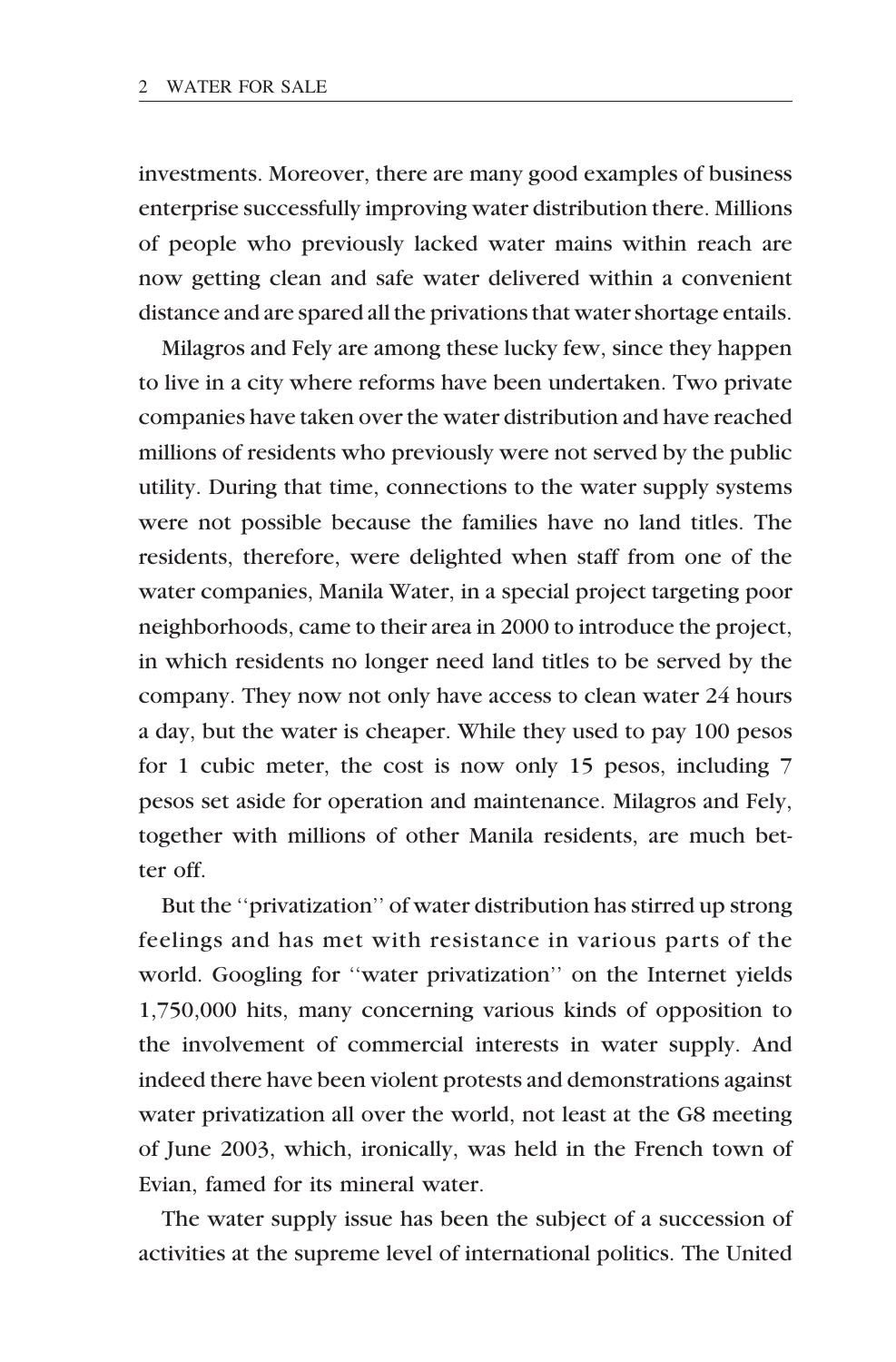Nations has discussed it, and several UN agencies are very actively addressing water supply in poor countries. One of the organization's Millennium Development Goals is to halve the number of people in the world without access to safe drinking water. Three World Water Forums have been devoted to world water supply. These meetings have been surrounded by protests and demonstrations, and some of them have been virtually sabotaged by hard-line opponents of privatization. There is feverish international activity concerning the world's water supplies, above all in poor countries, and a very fierce debate is in progress concerning the role of business enterprise and the market in this context.

Opponents of privatization look askance at the possibility of making money from people's need for water and fear that the poor will have this fundamental necessity taken away from them if they cannot pay for it. Water, they argue, is a human right that the public sector is duty-bound to provide to the population. Claude Généreux, vice president of the Canadian Union of Public Employees, has put the argument simply: ''Water is a basic human right, not a commodity to be bought, sold and traded.''2 Other opponents use slogans like ''People do not drink money, we drink water'' and ''No profits from water.''3

Simplistic arguments like this do not present any alternative solution and are founded on ideological conviction, not facts.

Many of the active protagonists in this debate are the selfsame nongovernmental organizations (NGOs) and individuals within the anti-globalization movement who used to campaign for restrictions on international trade. Having lost the debate on free trade, they are now looking for new adversaries and new expressions of international enterprise to attack. Public-sector employee unions and other organizations with a powerful vested interest in water remaining under public auspices constitute another group. A third group is the media, which have given the issue generous but slanted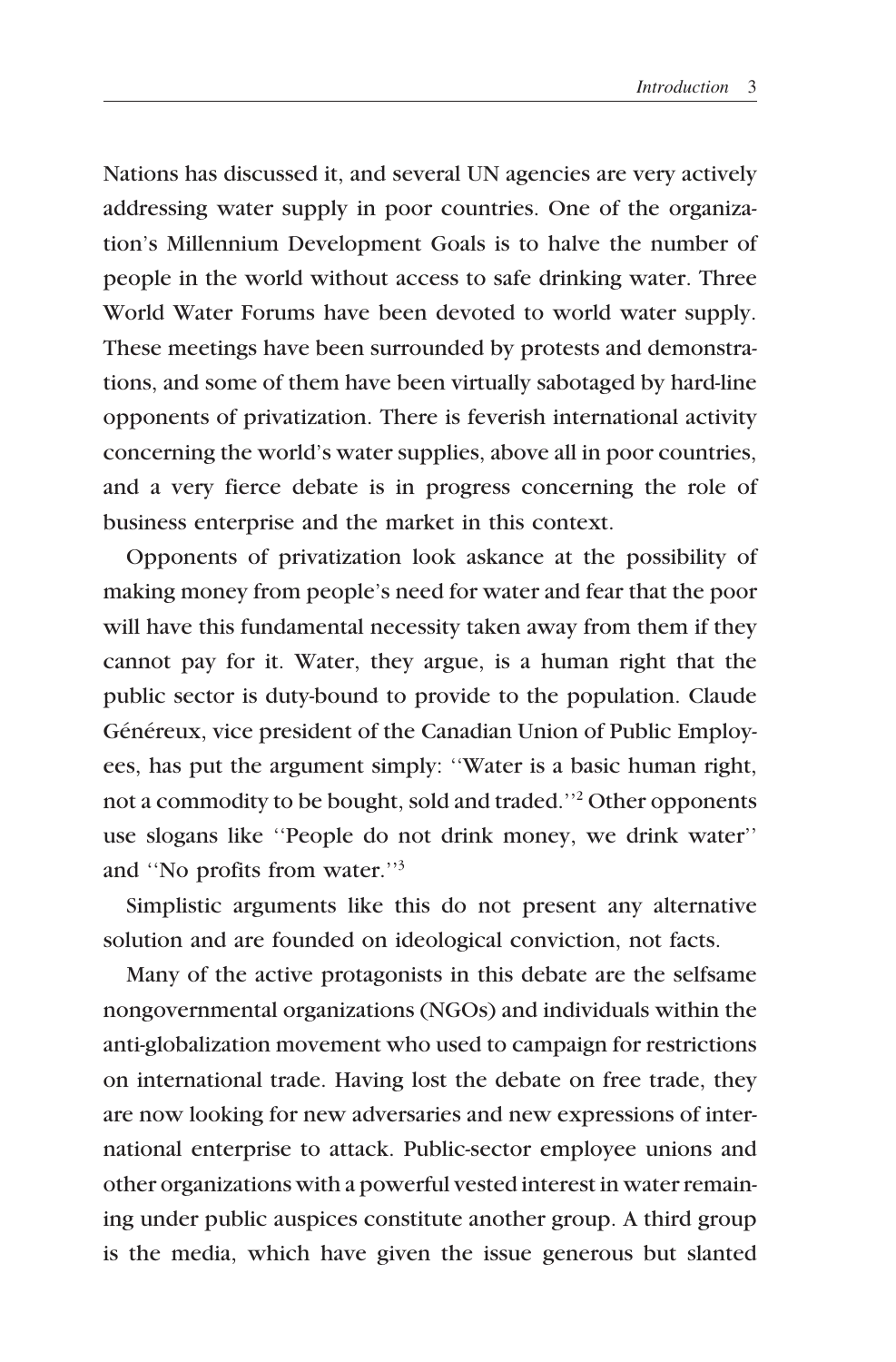coverage. These three groups are found above all in affluent countries. Activist organizations in developing countries make up a fourth group, albeit more limited. Let us take a closer look at these different groups, as an introduction.

Given the capital failure of the public sector to supply poor people with clean water, the positions and actions of antiprivatization activists are hard to understand. In light of the overwhelming evidence, one cannot help drawing the conclusion that they are driven by an ideologically inspired aversion to enterprise, coupled with fear on the part of vested interests of losing their privileges. These groups share a belief in the superior ability of the public sector to deliver what citizens want, along with a profound suspicion of the market economy and business enterprise in general and Western big business in particular.

The American Corpwatch organization claims that business interests are waging an aggressive campaign for control of the world's water. Public Citizen, under the witty headline ''Resist the corporation tidal wave,'' maintains that ''the multinationals try to keep the global water agenda in their hands in order to privatize every aspect of our global commons.'' A union activist maintains, ''Money should be spent on developing water infrastructure in the poor townships—not lining the pockets of the water multinationals.<sup>14</sup> This is the kind of argumentation and rhetoric on which the debate is being centered.

But there are players who address the problem in a purely pragmatic light. South Africa's Water Affairs and Forestry Minister from 1999 to 2004, Ronald Kasrils, is a former Marxist who has taken a very open-minded position on the involvement of business in water distribution. He argues that, with so many South Africans still without water, and given the huge resources needed in order to reach them all, turning to the private sector for help is very often a matter of necessity: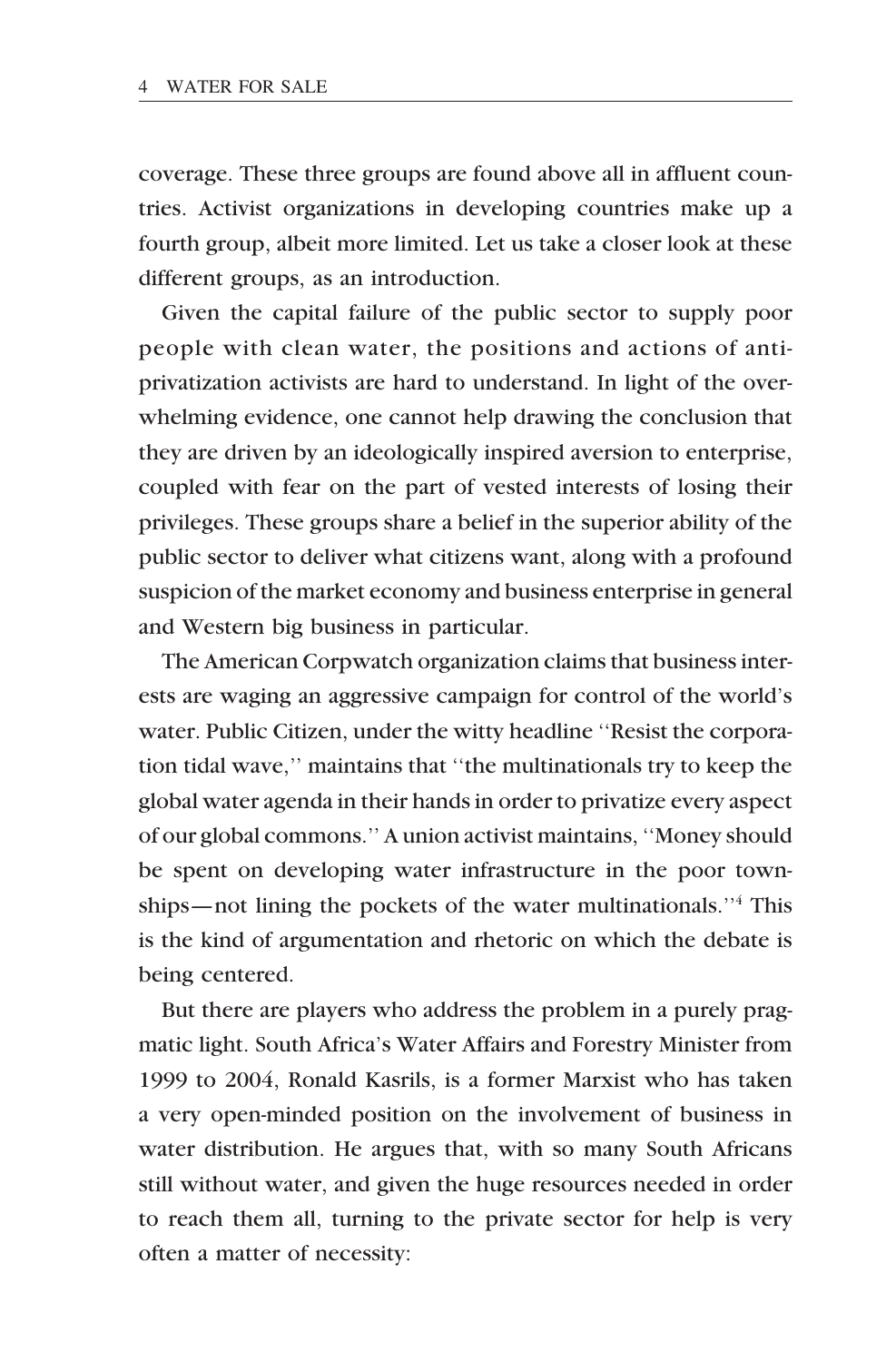The involvement of the private sector in delivery of services to the people of South Africa is not a question of principle, but one of practice.<sup>5</sup>

This statement comes in stark contrast to the dogmatism of the previously mentioned opponents. Unlike them, Kasrils puts water supply before ideology.

But the protests and demonstrations have left their mark. Privatization has decelerated, and the World Bank, which used to be one of the prime movers for admitting enterprise, has gone on the defensive, so the danger is that the improvements achieved by giving more scope to the market and enterprise will grind to a halt or even come to nothing. International water companies are also having second thoughts, bowing to popular pressure from many directions. As David Boys, from Public Service International, an international labor union representing public employees, and one of the most fervent anti-privatization campaigners, puts it:

There is evidence that water corporations are already backing out of the developing world because of tough civil pressure.6

It is vital, then, for the issue of water privatization in poor countries to be discussed on the basis of facts and serious analysis, instead of being reduced to a matter of dogmas, simplifications, and half-truths—not least in order for those who at present are without water to be given access to it. For there are many good arguments in favor of allowing business enterprise and the market more scope in the water supply of poor countries. And so it would be not just a pity but quite outrageous if millions of people were to starve, fall ill, and die through water shortages brought about by the strident propaganda of vested interests and powerfully ideological movements with quite different ends in view.

Many people instinctively think it must be wrong to claim that Western multinationals are better at supplying water for the poor. Even people who normally have pro-market preferences tend to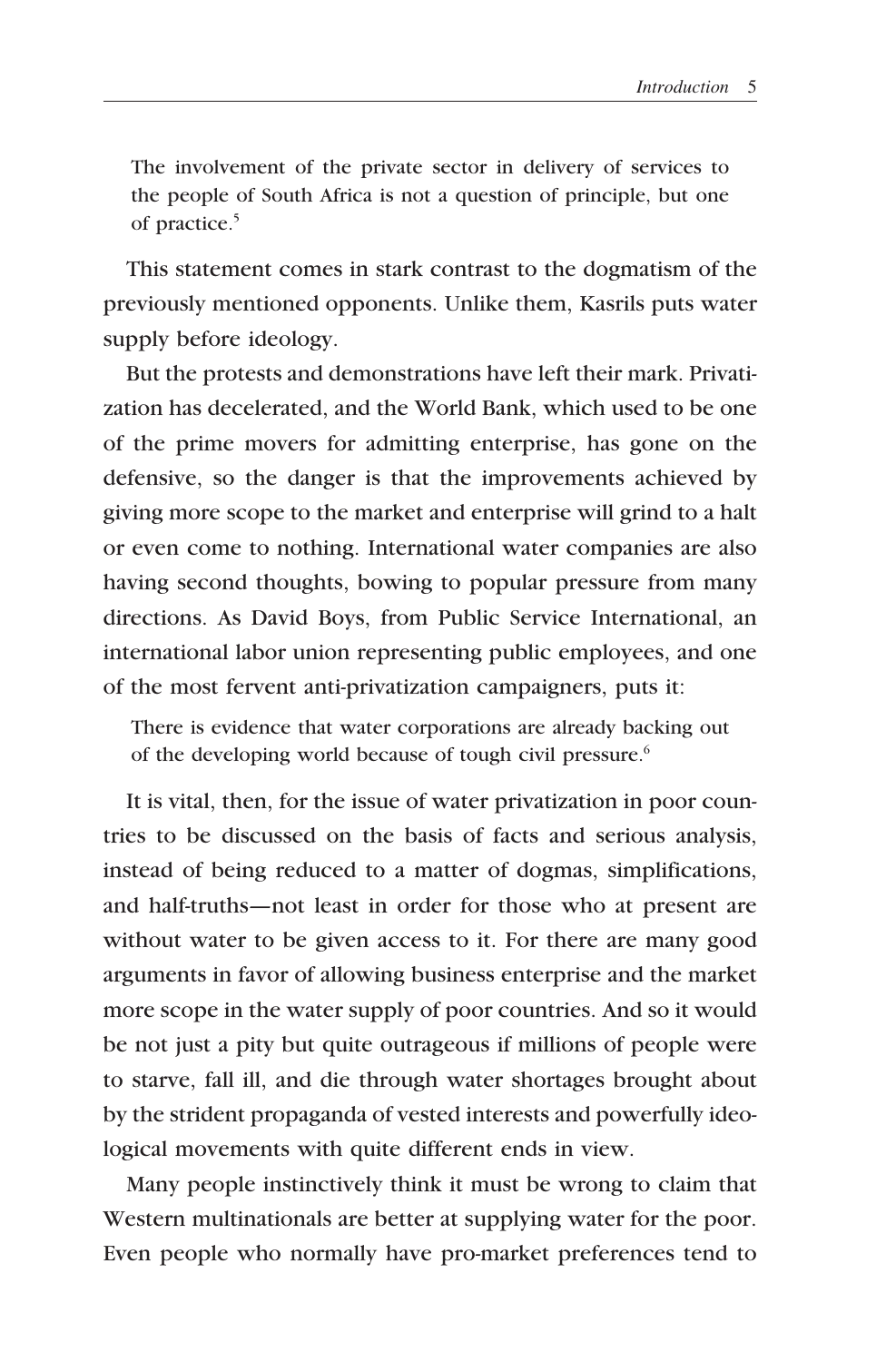argue along the lines that it is dangerous to rely on profit-seeking enterprises for the provision of this vital good. One of the ambitions of this book is to show that you do not have to be a hard-core libertarian to believe in the importance of letting the market and the private sector play a bigger role in the water provision of developing countries. You just have to be pragmatic and look at what works and what does not. The evidence is as clear as it can be.

In this book, then, we will be leaving dogmatism and ideology aside in order to discuss why water distribution in poor countries is in such a wretched state, what has been done, and what can be done.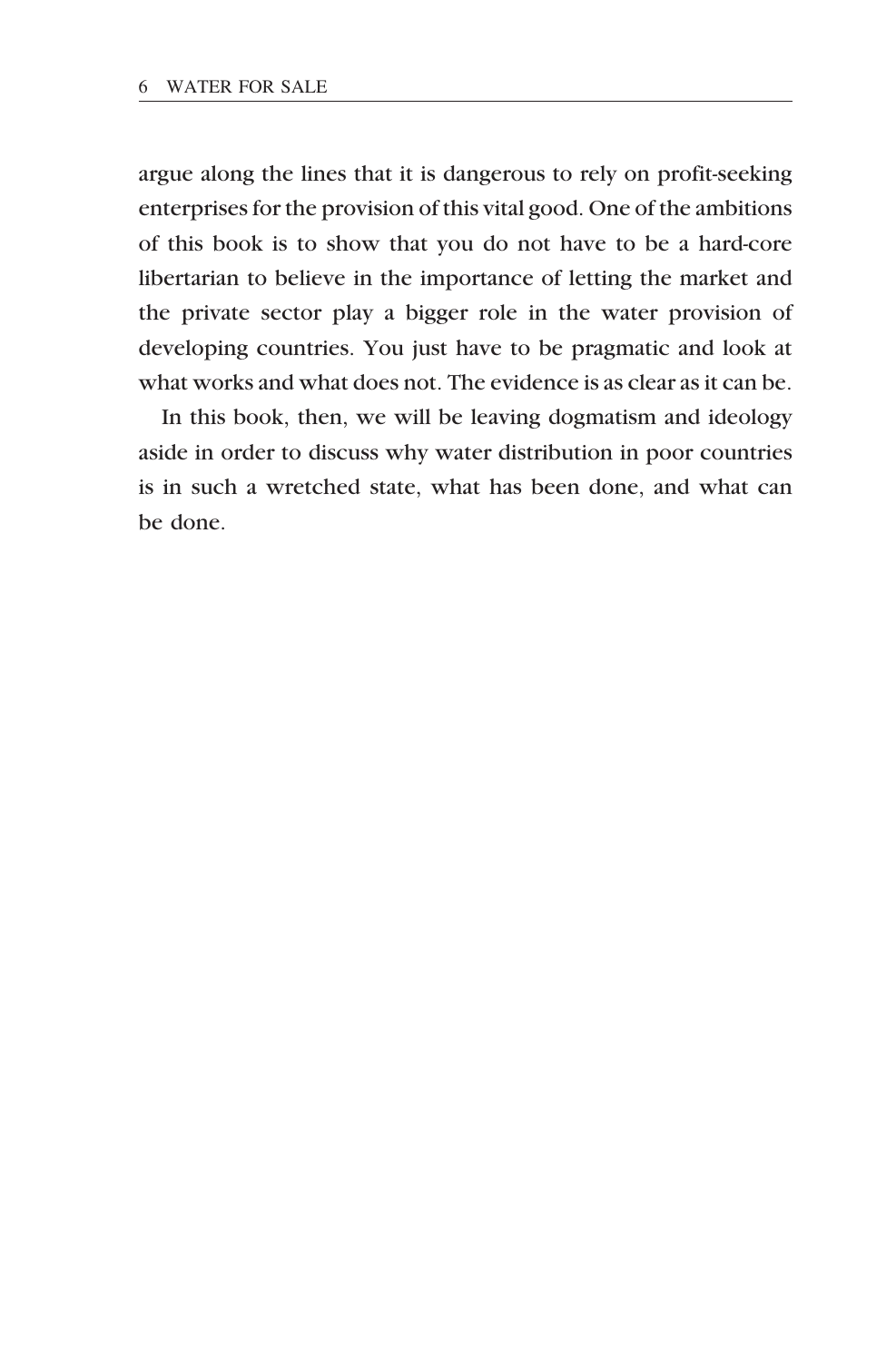# Aqua Vitae

Water is vital. Our bodies are about 60 to 70 percent water, and we normally need a daily intake of about 3 or 4 liters. People feel thirsty after losing only 1 percent of their fluid, and when the loss approaches 10 percent their lives are in danger. We can survive for only a few days without water. But water is also used for other things besides regulating the fluid balance of the human body; it is used for everything from cooking and washing to irrigation and industrial activity. Water is necessary to survival, and it is the basis of all life.

This is what makes it so serious that the world's water supply is in crisis. Things are the worst in the big cities of the Third World. In Bandung, Indonesia, for example, 62 percent of the population are not served by the main water network, in common with the same percentage of the population of Maputo, Mozambique, and 50 percent of the people in Madras, India.7

The sewerage situation is even worse. Some 2.4 billion people more than a third of the earth's population—do not have access to effective sanitation. Lack of water and sewerage has fearful consequences for human life.

Every year, more than a billion people contract water-related diseases. At any given time, close to half of the urban population in Africa, Asia, and Latin America are suffering from one or more of the main diseases associated with inadequate water and sanitation provision. Three out of every four cases of illness in Bangladesh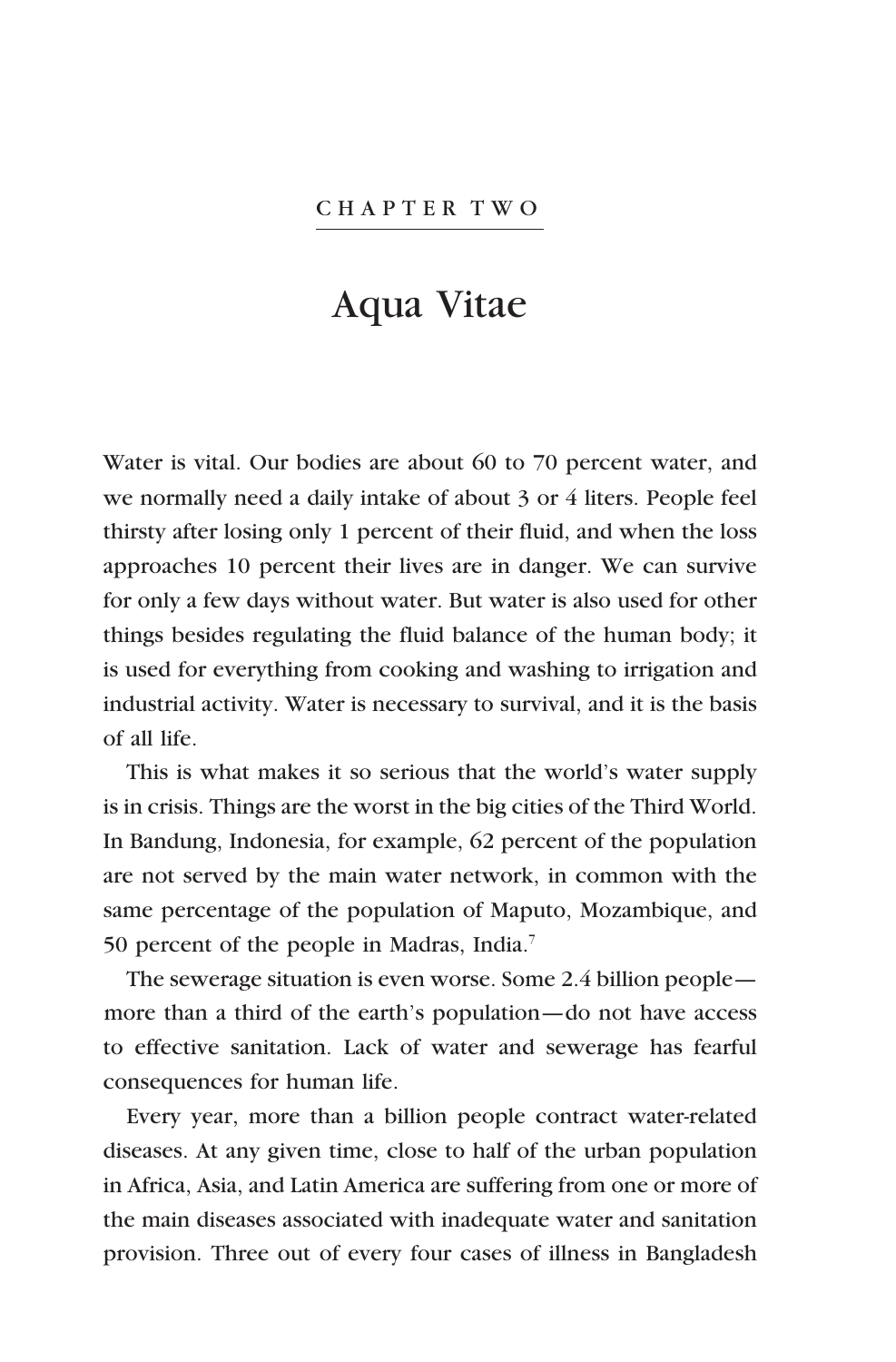are connected with foul water and poor sanitary conditions. Water shortage accounts for 12 million deaths annually. In other words, every minute of every day, 22 people die because they cannot get enough safe water. In 2003, probably more people suffered and died from lack of safe water than as a result of armed conflicts.<sup>8</sup>

As usual, it is the children who suffer most. Every year, 3 million children die from water-borne diseases such as cholera and other diarrheal disorders. As often as every 10 seconds, a child dies from a water-borne disease that could have been prevented.<sup>9</sup>

Access to safe water and effective sanitation can save many lives. A review of several studies has shown the number of water-related deaths in groups gaining access to safe water and effective sanitation to have declined on average by no less than 69 percent. One study shows that infant and child mortality declined in the same way by no less than 55 percent. Another study estimates that the potential reduction in mortality for 18 diseases as a result of improvements in water supply and sanitation range from 40 to 100 percent. Health-related problems caused by lack of water and sanitation are particularly striking in cities. In the urban areas of low-income countries, one child in six dies before the age of five. In areas with a bad supply of water and poor sanitation, the child mortality rate is multiplied by 10 or 20 compared to areas with adequate water and sanitation services.<sup>10</sup>

Health problems do not only cause human suffering. They can also be very costly for a country as a whole. A cholera epidemic (caused by inadequate water supply and sanitation) in Peru in 1991 is estimated to have caused a net economic loss of \$495 million, more than twice as much money as it would take to provide all unserved Peruvians with standpost water. $11$ 

This takes us straight to the economic aspects of water shortage, such as hunger and poverty. There are roughly as many extremely poor people in the world (people living on less than a dollar a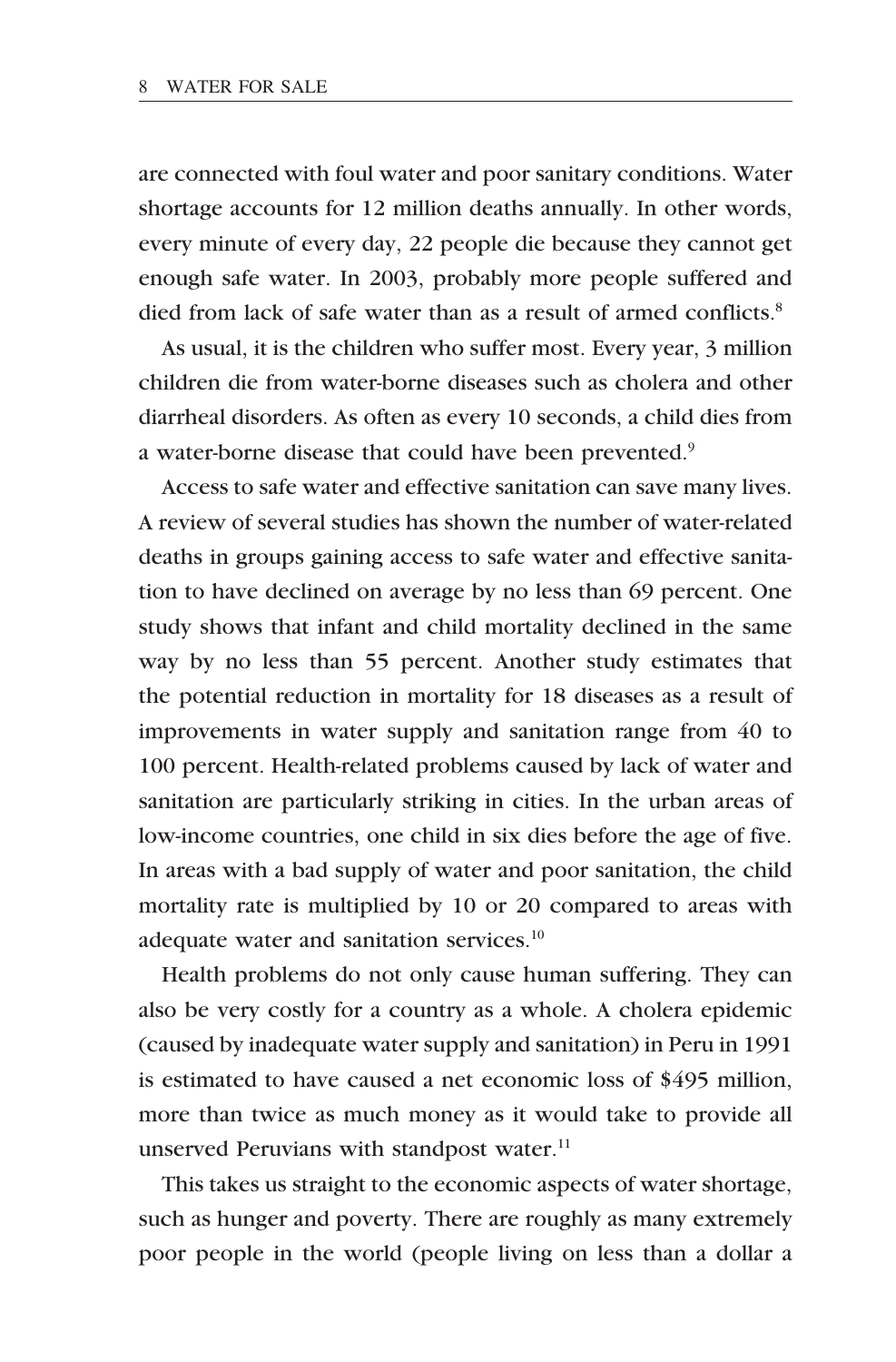day) as there are people without access to safe water. In fact, these are to a great extent the same people. What they need is economic growth. Yet the lack of access to water hampers growth.

The world's worst poverty is in part due to substandard food production. Since access to, and proper use of, water is essential to greater agricultural efficiency, water shortage is one factor that leads to poverty. The UN finds that ''there is a strong positive link between investment in irrigation, poverty alleviation and food security."<sup>12</sup>

Good health is another factor that facilitates growth, and access to safe water is the be-all and end-all when it comes to improving the health status of poor countries. Ill health and poverty are also closely interlinked, in the sense that illness becomes expensive in poor countries. In Karachi, Pakistan, for example, poor people who live in districts with no sewerage and who have had no training in hygiene spend six times as much on medical care as people in districts with sewerage who have a basic knowledge of domestic hygiene.<sup>13</sup>

A third, often neglected, link between water and poverty is the fact that many people in poor countries spend a lot of time—as much as six hours a day in some cases—fetching water. Often they have to walk several miles carrying heavy vessels of water. Most often this work is done by women and children. Women and girls the world over are estimated to spend 10 million person-years, annually, fetching water.14 This makes it impossible for them to attend school, do homework, or have a job. In this way water shortage traps them in poverty, and the world as a whole suffers a tremendous economic loss.

There is also a connection between water and industrial development. Industry is often dependent on water in large quantities, and a supply of good-quality water, reasonably priced, is a *sine qua*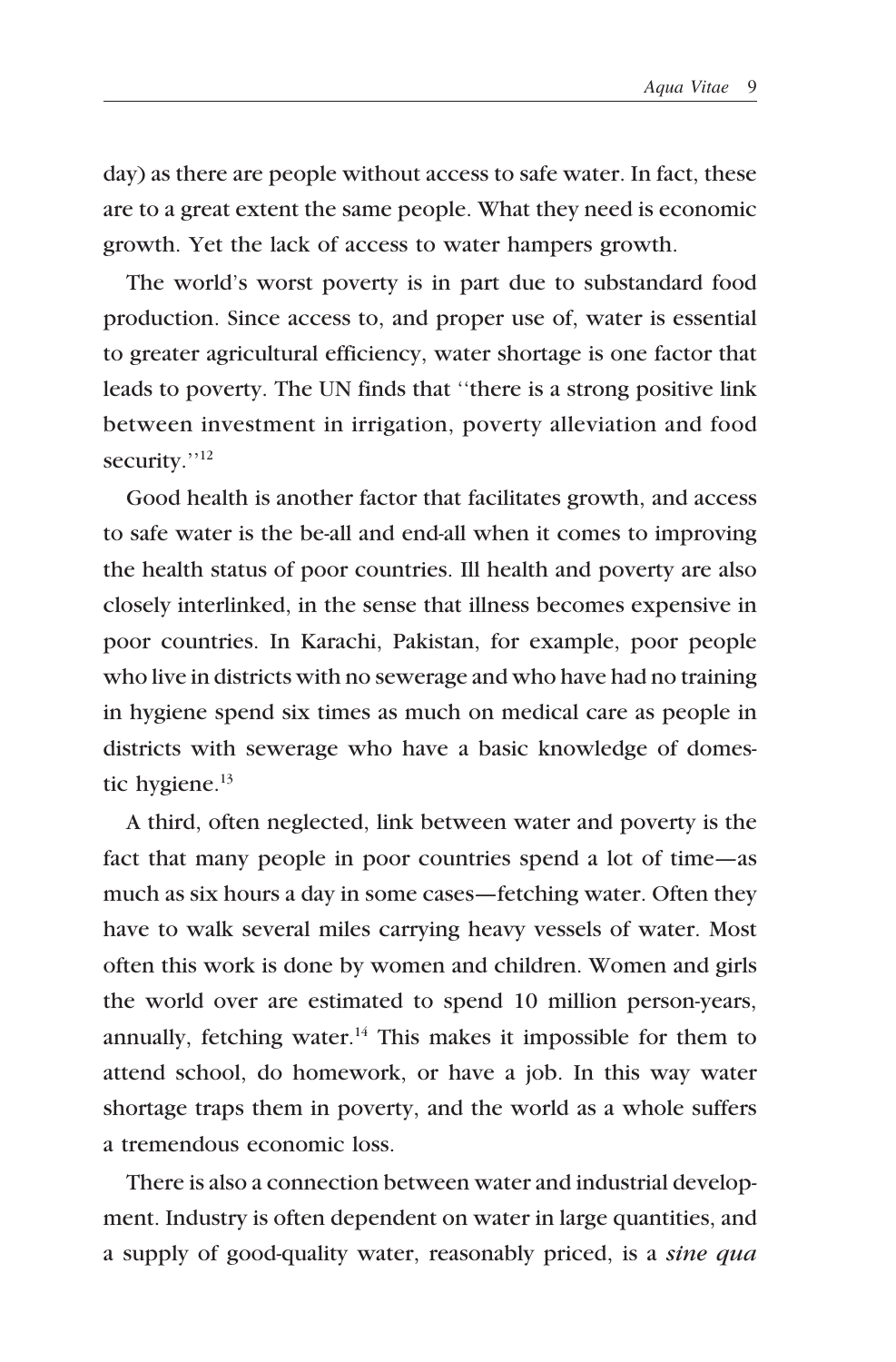*non* of industrial development. Good water quality is often a criterion for the localization of growth-promoting investments. Let me cite an example. According to one estimate, Nakuru, the thirdlargest city in Kenya, has lost many investments and, consequently, job opportunities because of its poor water supply, at the same time that the Kenyan government is devoting no less than 13 percent of public spending to water projects.15

#### **Pure Water and Growth in Macao, China**

In 1985 the Macao authorities signed a concession contract with a private company. The quantity and quality of water greatly improved. Ten years later the city's gross domestic product had tripled. Macao today has one of the highest living standards anywhere in Asia. Even though the improvement in water distribution is not the main reason for the economic miracle, it is unlikely that such impressive development would have been possible without it.

Source: Asian Development Bank (2000).

Most experts agree that mankind's water shortage is going to increase unless something is done about it. The earth's population will increase by 2 billion over the next 30 years and by a further billion during the 20 years thereafter. Most of these people will live in cities in developing countries.16 The UN expects 2.7 billion people to be experiencing a severe water shortage in 2025. That is no less than a third of the earth's population. During this period it is feared that 76 million people will die from water-related diseases that are preventable.

This growing population will also require additional food production. Ninety percent of that increase will have to be achieved on existing arable land. Food productivity, in other words, will have to be doubled, which in turn will require more water.17

Finally, lack of water, just as shortages of many other scarce resources, is a source of conflicts between countries and provinces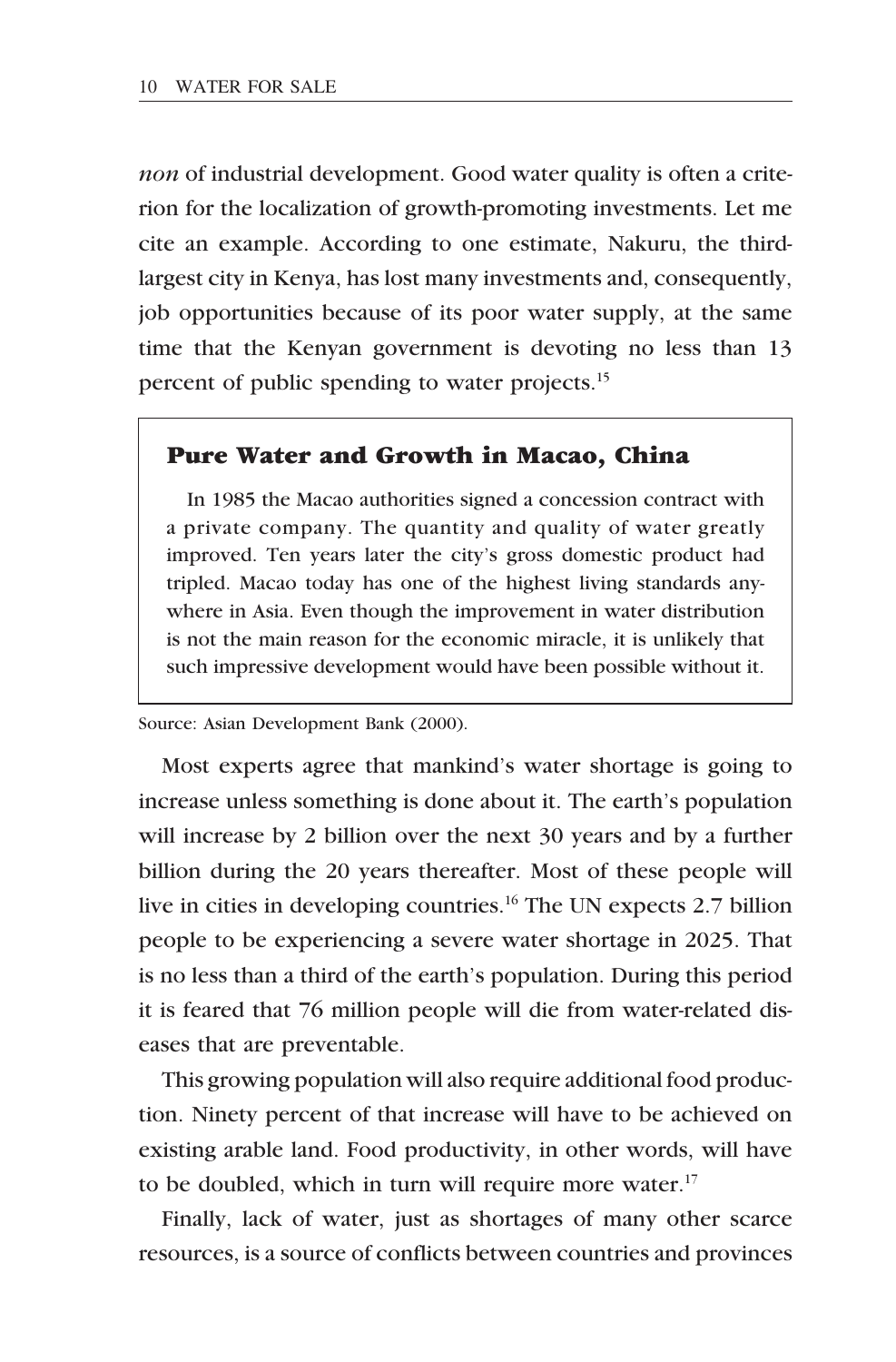as well as between interest groups and individuals. Since water is so important for life, health, and development, these conflicts sometimes take a violent form.

Water shortage is nothing new. Just as hunger was a common state among primitive peoples, so thirst and water supply have been a problem for many for the greater part of human history. It is unacceptable, though, that in the 21st century, with prosperity multiplied several times over, poverty reduced, and technical progress accelerating all the time, billions of people still have difficulty obtaining clean water.

Why, then, are so many people bereft of water and sewerage? Opinions vary on this point. In the UN Millennium Declaration, the heads of state and government of the international community set themselves the target of halving, by 2015, the proportion of people without sustainable access to safe drinking water. This goal was reaffirmed in 2002 at the Johannesburg World Summit on Sustainable Development, which added the goal of halving by 2015 the proportion of people without access to basic sanitation. Both summits, however, were vague as to how this should be accomplished, which in turn reflects the prevalent disunity on the issue.18

There are those who take the shortage of *access* to safe water to mean a shortage of *water as such*. There simply isn't enough water to supply the world's growing population, the argument goes, and so we must find better ways of saving water in the affluent world and perhaps even share it with others.

It is true that the earth's population has multiplied very swiftly. But is the quantity of water really the main problem? To investigate this we will now turn to considering how much water there is in the world, what the situation looks like in different countries with different amounts of water and different levels of development, and to what extent the shortage of water can be attributed to economic and political causes.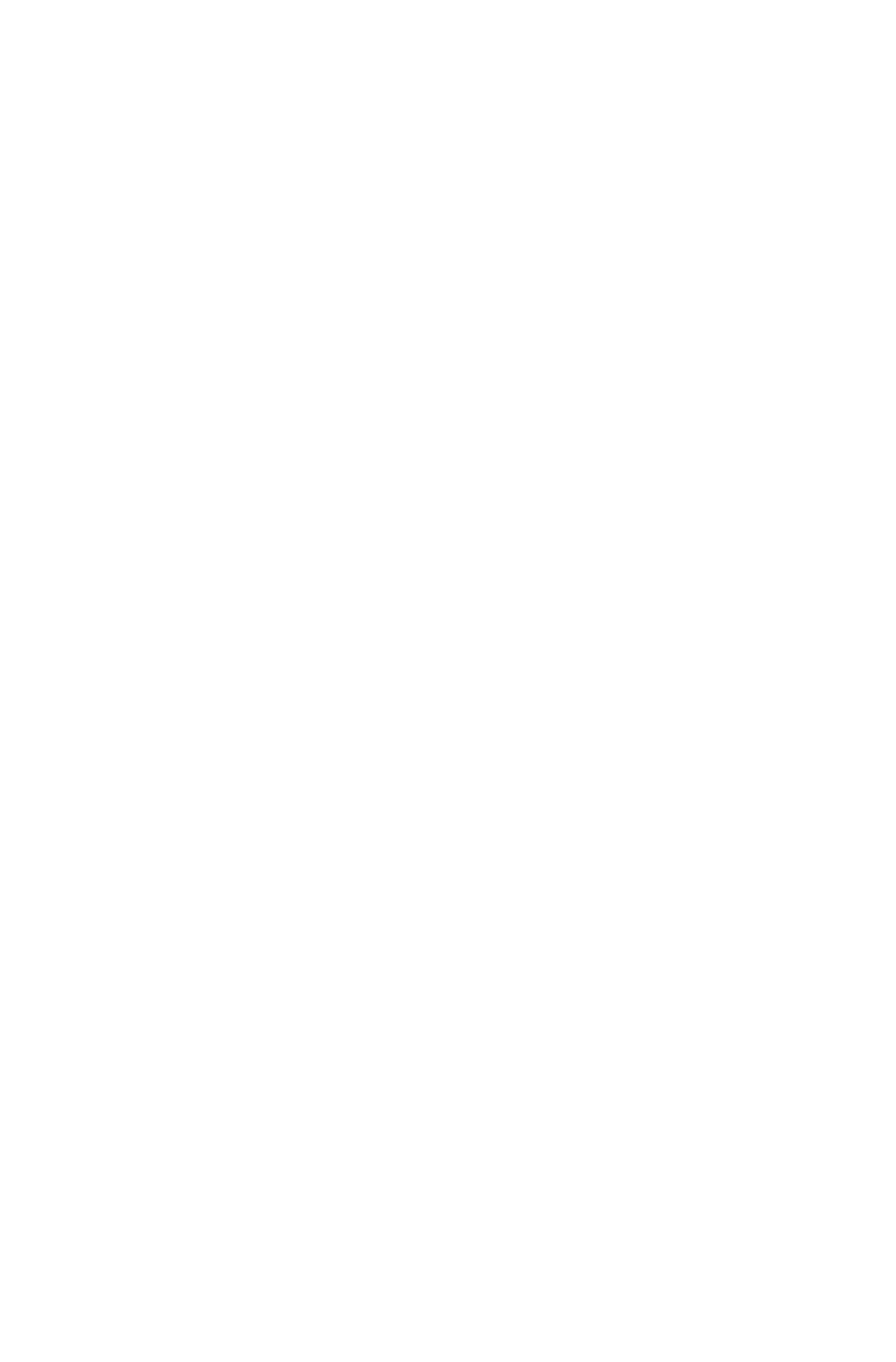#### CHAPTER THREE

# Shortage of Good Policies, Not of Water

Of course, the supply of water is not unlimited. The earth holds only a certain amount. Water is a finite resource. In principle, though, the supply of water is so great as to be infinite for all human purposes. No less than two-thirds of the earth's surface is water. True, the greater part is salt water or else water trapped in ice. But that still leaves  $13{,}500~\mathrm{km^3},$  or  $2{,}300{,}000$  liters per capita.<sup>19</sup>

Every year,  $113,000 \text{ km}^3$  of water falls to the earth. Of this, 72,000 km<sup>3</sup> evaporates, leaving a net precipitation of  $41,000$  km<sup>3</sup>. That equals roughly 19,000 liters per person daily, a quite fantastic figure. Consumption today is about 1,300 liters per person daily, that is, only  $6.8$  percent of what it could be.<sup>20</sup>

The UN calculates somewhat differently, maintaining that every year we use 8 percent of the water that exists and pointing out that water is a renewable resource, that is, can be used over and over again.<sup>21</sup> Even though assessments diverge, they agree that what we are using is far from all the water available. The problem is not the amount of water available but the lack of development in poor countries.

There are many countries with quite copious precipitation where nevertheless only a few people have access to safe water. And there are countries with quite meager precipitation where everyone has access to safe water. In Cambodia, Rwanda, and Haiti, only 32, 41,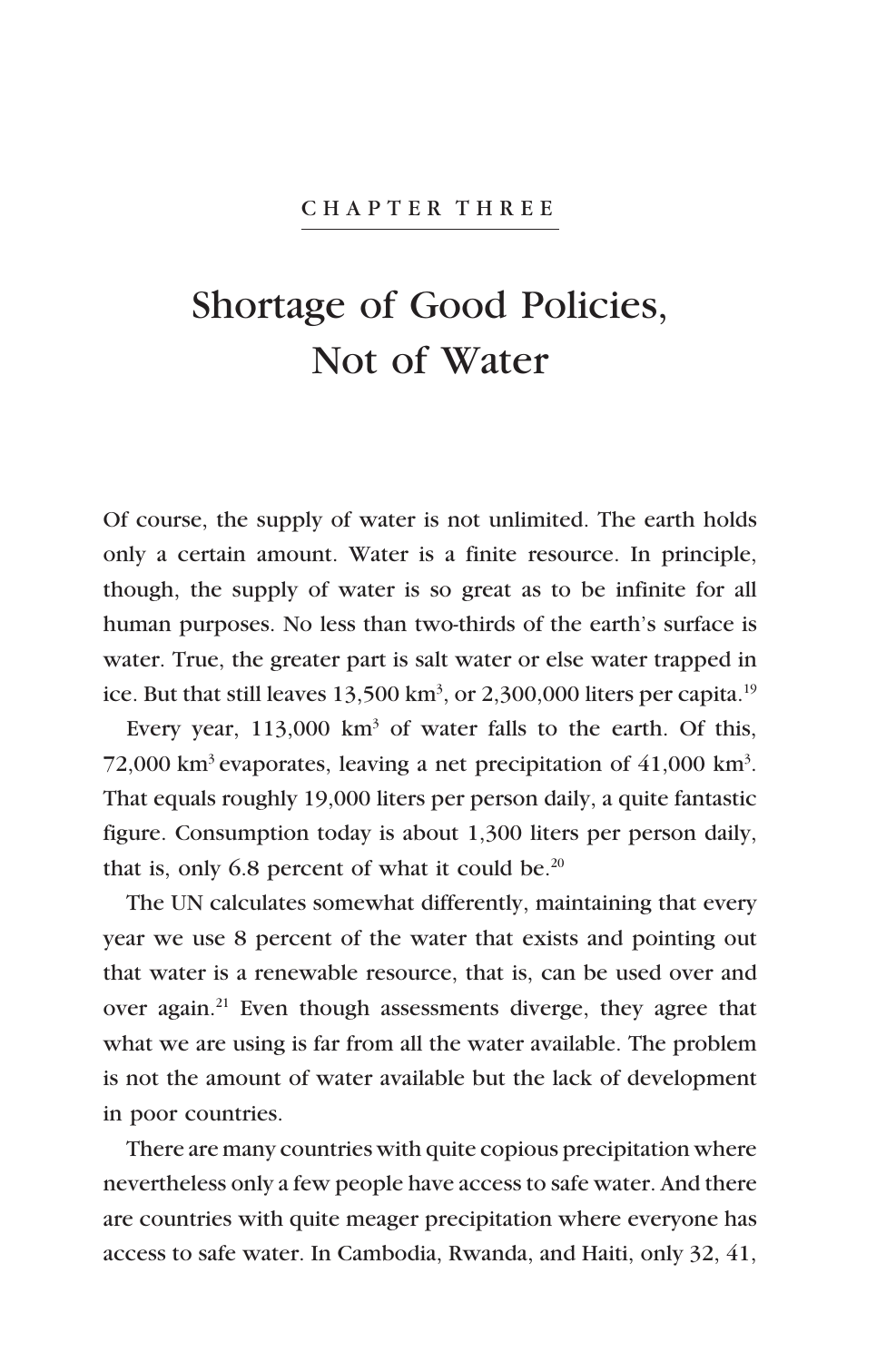

## **Figure 3.1. Supply of safe water in countries with different levels of development.**

Source: World Development Indicators, WDI online.

and 46 percent of the population respectively have access to safe water. These countries have more annual rainfall than Australia, and yet 100 percent of Australia's inhabitants have access to safe water. Cherrapunji in India, although officially the wettest place on earth, has recurrent water shortages.<sup>22</sup> It is the level of development that determines access to water, not the amount of rainfall.

Looking at the countries that are short of water and comparing this with their level of development, one can clearly see that there is a very strong link between shortage of water and shortage of development. (See figure 3.1.)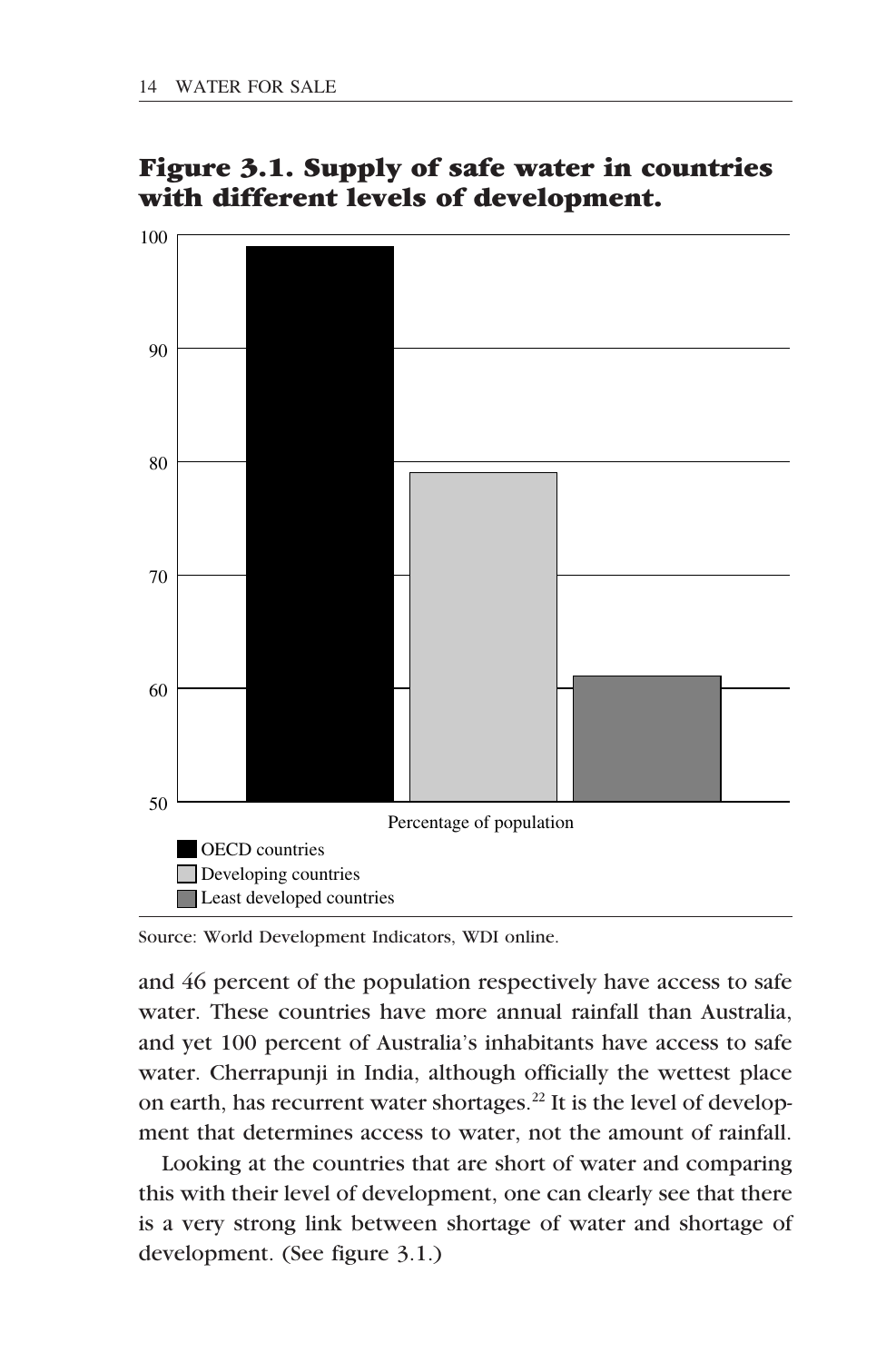An average of 99 percent of the population in the Organization for Economic Cooperation and Development countries have access to safe water. In developing countries the corresponding figure is 79 percent, and in the least developed countries it is only 61 percent.23 The connection is obvious. However, the category *developing country* includes countries at very different stages of development, and among them, the correlation between income level and adequate water supply is not so strong. Rather, there is actually an astonishing level of difference between countries at similar levels of development, suggesting that policies matter a lot, as we shall see later.<sup>24</sup>

Once again, then, the problem is not the amount of water available but the inability to produce and distribute safe water.<sup>25</sup> A distinction can therefore be drawn between *physical* and *economic* water shortage. *Physical* water shortage is mainly confined to countries of the Arab world, a number of places in South and East Asia, and parts of Australia. Another source projects that in 2025 there will be *physical* water scarcity only in the extreme south of Africa, in parts of South and East Asia, and to some extent in the Arab world. But there will be *economic* water scarcity in much of the global south.26

In China and India, for example, water is plentiful, but only 16 and 18 percent, respectively, of the water available to households, agriculture, and industry is used.<sup>27</sup> Kenya has the potential for supplying its entire population with water, but its water resources are underexploited. Kenya could produce upwards of 20 billion  $m<sup>3</sup>$ per annum, which is far in excess of the  $3.56$  billion m<sup>3</sup> it is expected to need in 2010.<sup>28</sup>

There are those who claim that the connection between development and water shortage is the reverse, meaning that development creates water shortage, or that development makes us consume more and more water, which in the long run would be untenable.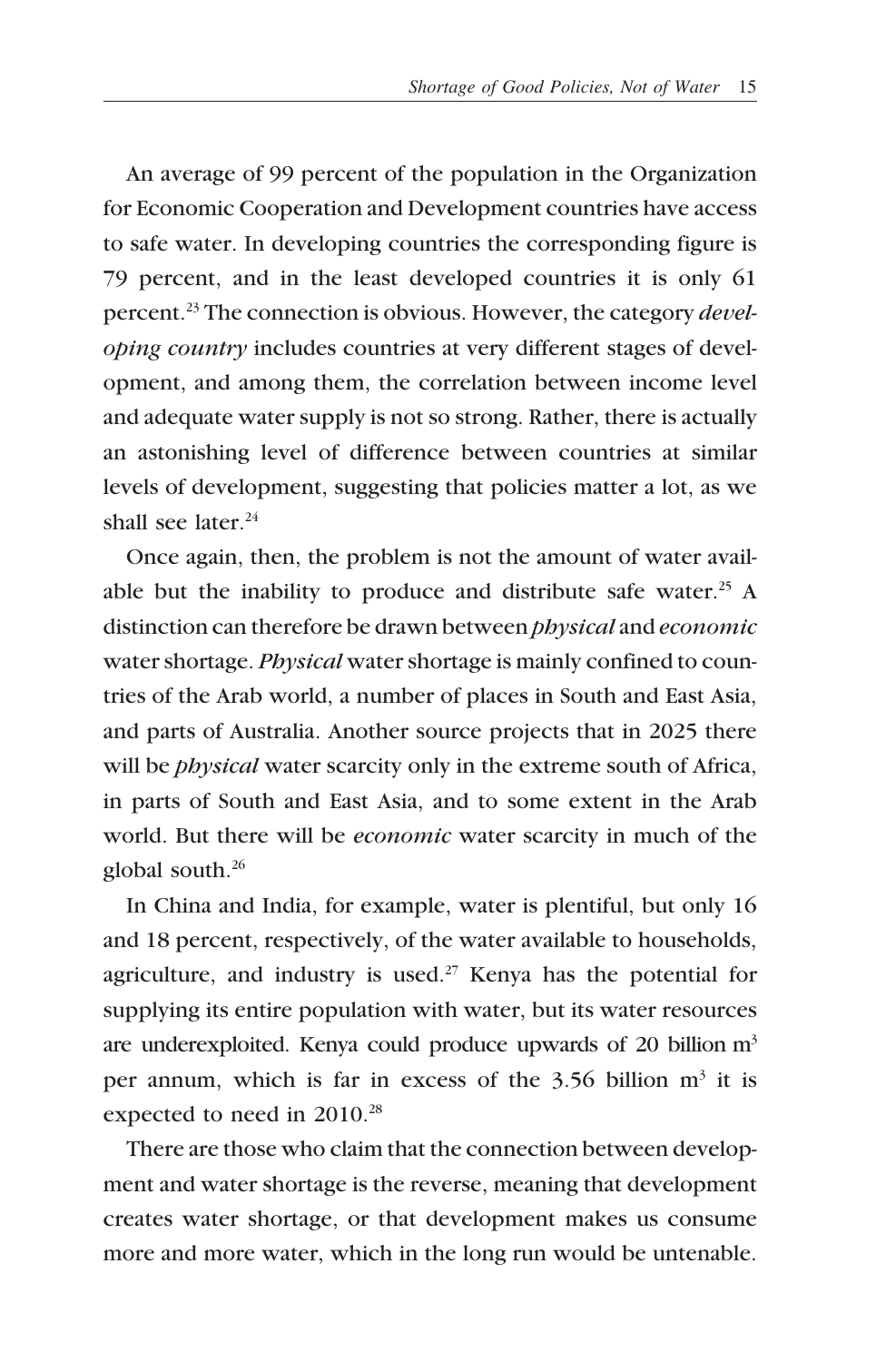This need not, however, be the case. Water use in the United States stopped rising in 1980, yet the nation's gross domestic product has grown steadily since then.<sup>29</sup> Economic growth need not mean using more resources, but it can mean using resources more efficiently. In 1930, for example, it took 200 metric tons of water to make a metric ton of steel. Today it takes only 20 metric tons of water, and the most efficient Korean manufacturers use only 3 or 4 metric tons.<sup>30</sup>

Lack of development, then, accounts for a good deal of the water shortage. But development is too complex and long-term a phenomenon to be the solution to this acute crisis. Too many people are dying too fast for us to wait for all countries to attain the degree of development today characterizing the OECD countries (the level at which everyone has access to safe water). Development alone will not solve the water shortage of poor countries. A faster and better solution is better governance, as has been observed in a number and variety of contexts. In the preliminary conclusions from the third World Water Forum we read:

Many countries face a *governance* crisis, rather than a water crisis [emphasis added].<sup>31</sup>

The UN speaks in similar terms:

The crisis is one of water governance, essentially caused by the ways in which we mismanage water.<sup>32</sup>

A Canadian research institute expresses it thus:

The continuing mismanagement of the world's supply of fresh water poses the greatest threat to its availability and quality. That threat will grow as demand increases, particularly in developing countries.<sup>33</sup>

There is incomplete agreement, however, as to the nature of the political problems.

The role of the public sector has been under debate for several decades. During this time the sector itself has expanded heavily,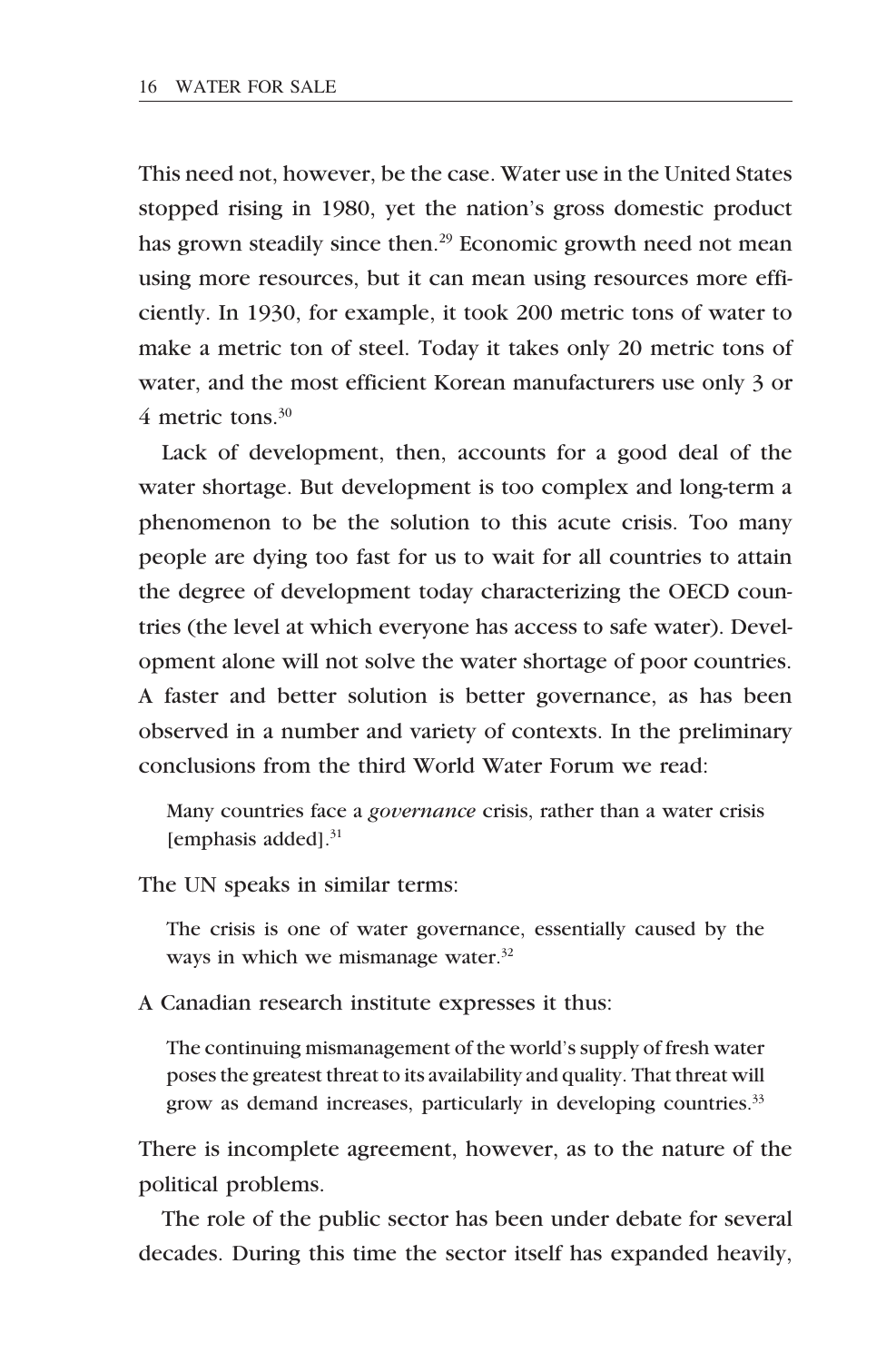not least in the affluent world. The average fiscal pressure (i.e., total tax receipts as a percentage of GDP), both in the OECD countries and in the European Union, is much heavier today than it was 30 years ago. But at the same time many countries have opened up their public sectors to competition and private initiatives. In Sweden, as in many other countries, we now have private television and radio channels, private hospitals, day nurseries, and schools run under private auspices and electricity companies listed on the stock exchange.

The great majority of people are very much in favor of this. Even politicians and debaters with their hearts on the left have assimilated the benefits of business enterprise in terms of competition, entrepreneurship, innovations, efficiency improvements, and better goods and services delivered to customers and citizens.

But on the particular subject of water there seems to be a special degree of resistance. So in this publication I set out to show that there are good reasons for allowing the market and business more scope in matters of water supply because there are strong arguments to suggest that the real trouble with present-day water policy is public-sector control of distribution in poor countries.

Why, UN-Habitat asks, are so many people left without adequate water and sanitation ''after 50 years of aid programs, dozens of official aid agencies and development banks and hundreds of international NGOs with programs for water and sanitation?"<sup>34</sup>

Simplifying somewhat, there are three different water policy problems in developing countries. The first is connected with investments in water distribution, as regards both quantity and quality. The second is a number of weaknesses generally present in public activity and especially in water distribution in poor countries. We shall be discussing these two problems in the present chapter. The third problem concerns the laws and regulations applying to water, such as inadequate or nonexistent property rights and inappropriate pricing. These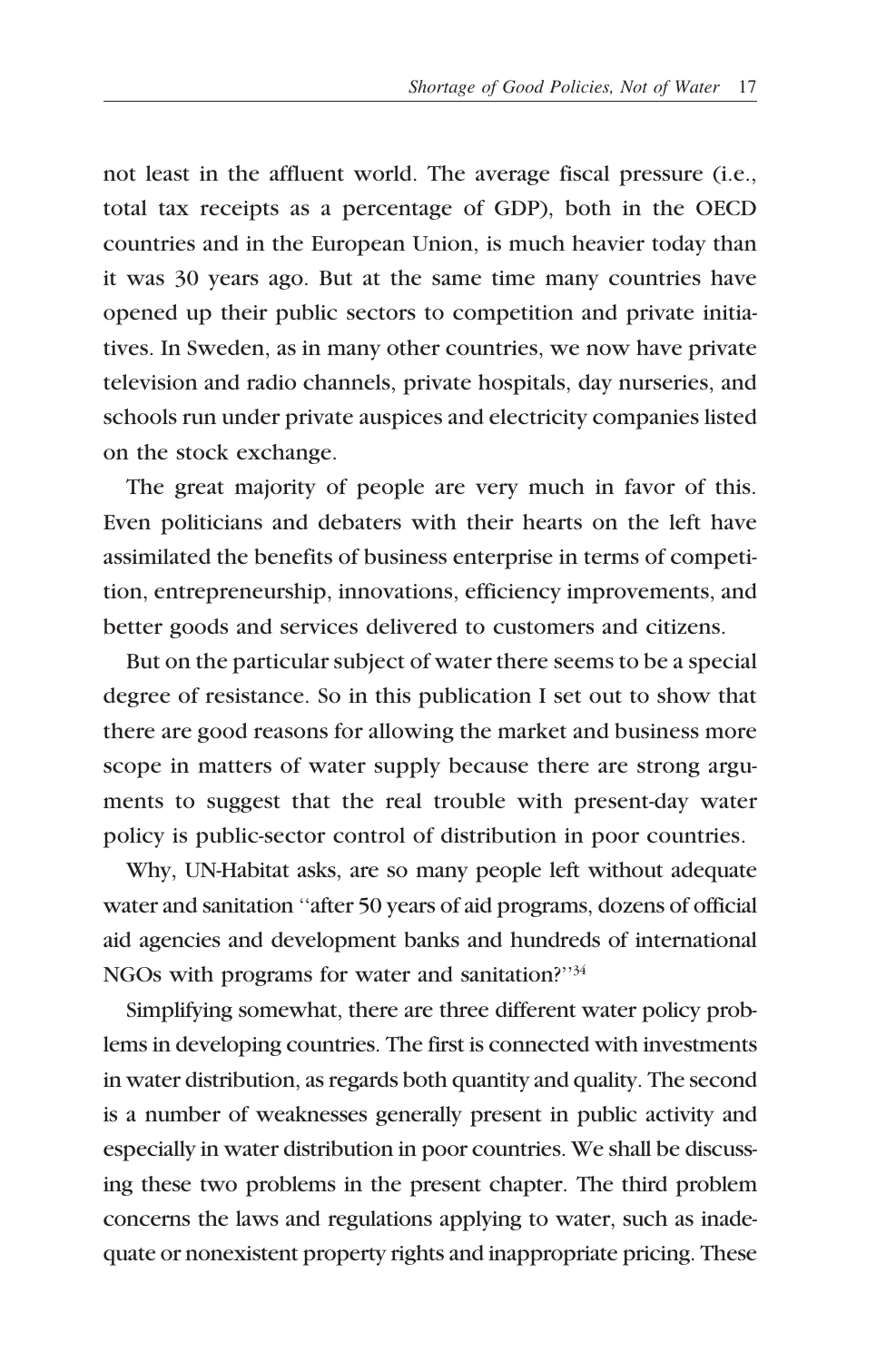demand to be discussed at greater length and will therefore be dealt with in separate chapters. Two more chapters will then address, respectively, the possibilities and risks that privatization entails, and we shall be considering a number of instances where the private sector has been given a role in water distribution. First, though, let us consider investment problems.

## **Investments Are Inadequate, in Terms of Both Quantity and Quality**

Much of the shortage of safe water and sanitation in the Third World can be attributed to underinvestment and lack of maintenance. Quite simply, the infrastructure needed for supplying people with water has not been built. This involves everything from the collection of water to its purification and distribution. The public sector has failed to lay down mains for households or communities. Meanwhile, the infrastructure that does exist has not been properly maintained. The pipes leak, and the water is either dirty when put into the system or else gets sullied by the pipes. This deficiency is partly due to a failure of political priorities. Investments in fresh water have long been neglected in poor countries. Less than 5 percent of infrastructure investments in the developing countries have concerned the water sector. In many poor countries, the water-supply investment stock is only 1 percent of the figure for industrialized nations with similar climatic conditions. <sup>36</sup> But of course, these underinvestments are also a consequence of developing countries being just that—developing countries. They are poor, and capital is in shorter supply than in rich countries. Quite simply, neither the public sector nor local private-sector firms have enough money to finance the investments needed.

In a report compiled by the World Water Council, an international think-tank whose membership includes international organizations, governments, NGOs, and the private sector, it was estimated that over the next 25 years as much as \$180 billion per annum would have to be invested, mostly in developing and transitional countries, to guarantee universal access to safe water and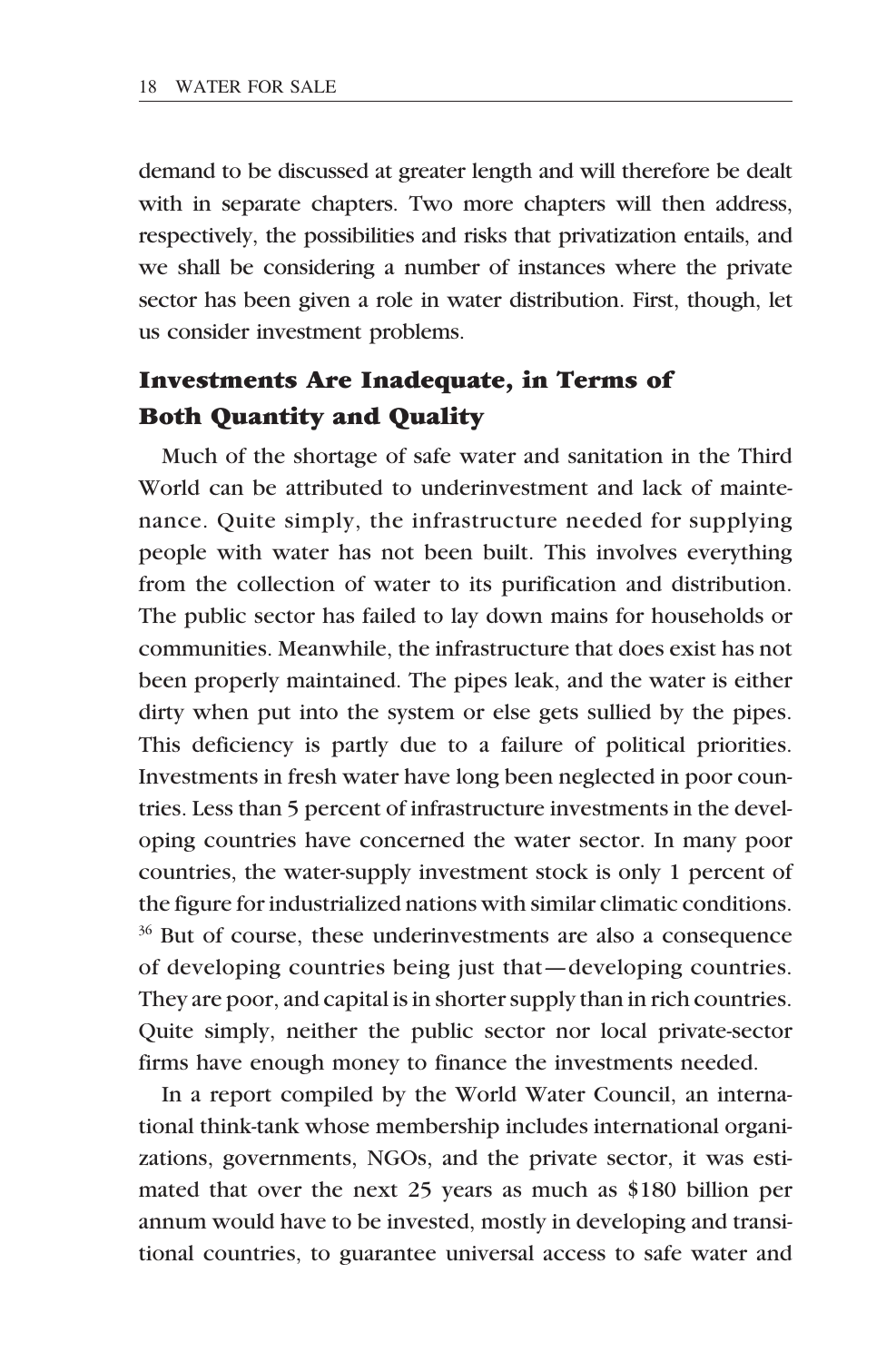sanitation. This amount has been questioned by some, but according to the World Panel on Financing Water Infrastructure, the socalled Camdessus report, this figure is ''generally accepted as the right order of magnitude.''36 It is a huge amount of money, which many developing countries will have great difficulty in raising. Investments today are running at \$70 or \$80 billion per annum less than half of what will be needed.37 Most observers agree that neither the developing countries themselves nor development assistance will be able to meet this requirement. By way of comparison, total public development assistance in 2003—that is, not just for water supply but for all purposes—amounted to some \$69 billion, a little more than a third of the investment needed. So even if public development assistance worldwide were to double and focus exclusively on building up viable water distribution systems in developing countries, this would still not be enough. The Camdessus report also highlighted the fact that meeting the UN Millennium Goal of halving the number of people without water and sanitation by 2015 means a daily connection rate of several hundred thousand people.

Underinvestments and lack of maintenance have resulted in many people being excluded from water and sewerage networks, in water pipes leaking, in no meters existing so that payment can be collected, and in the water supplied being of inferior quality and sporadically available. There are many Southeast Asian cities where water is piped to households for only a couple of hours per day, and even then not every day. These countries simply cannot afford to supply their citizens with safe water.

But the quantity of investments is not the only problem. Their quality is a problem of at least the same magnitude. Third World public water investments are often characterized by huge dam projects, financed as a rule with a combination of development aid and national government revenue. Usually these projects are poorly designed, shoddily built, and badly managed, so the outcome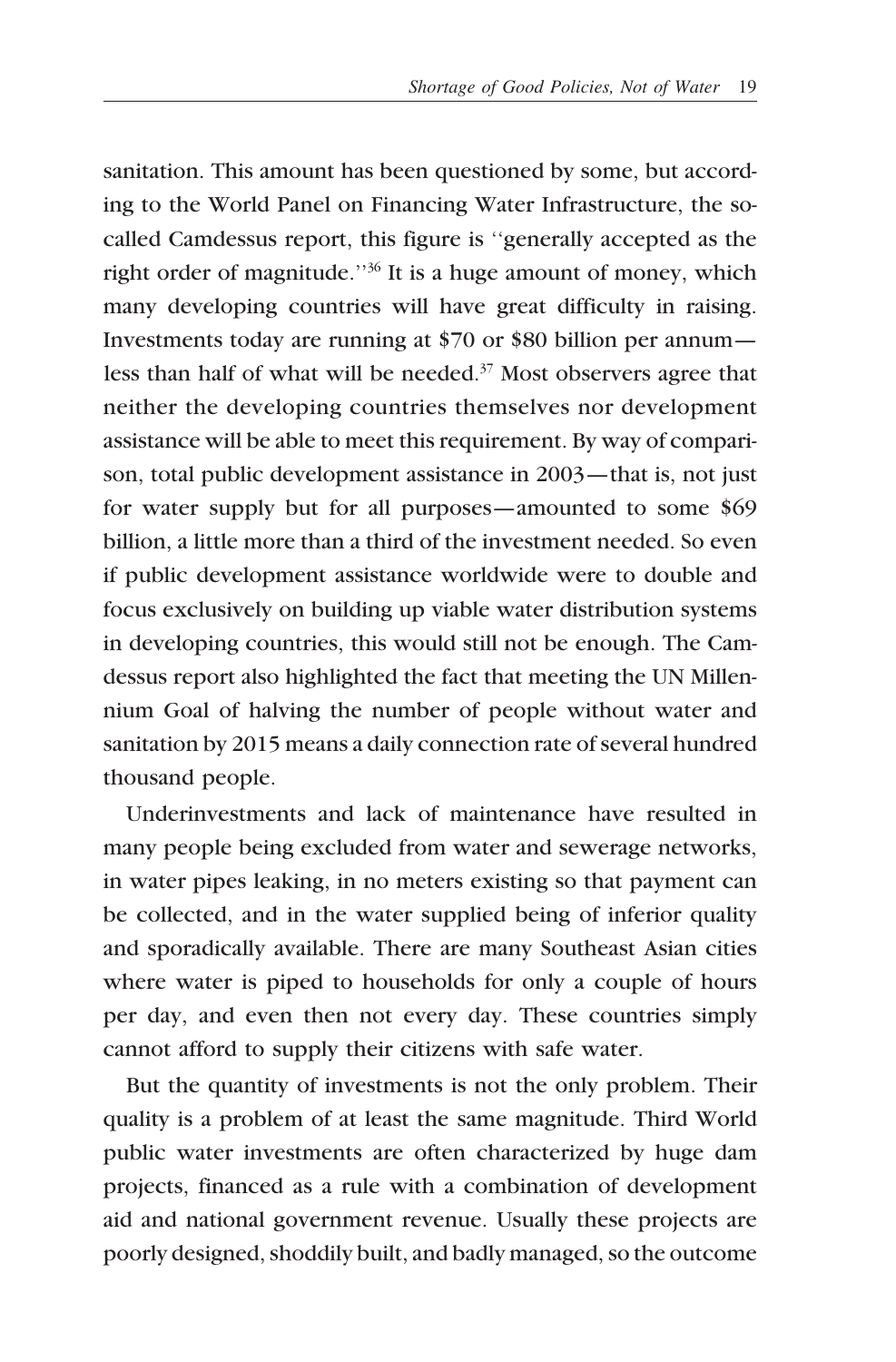is far worse than anticipated. In addition they often cost the taxpayers a great deal of money and preempt resources that could have been more usefully applied to other purposes.

William Finnegan of the *New Yorker* accurately describes the World Bank's past lending for water development in poor countries:

The Bank once had a quite different approach to public works: it was an enthusiastic financier of monumental projects, and would typically lend the money to build large dams. Many of the dams were spectacular failures, delivering few, if any, benefits (except to politicians and construction firms).<sup>38</sup>

# **Bad Public-Sector Investments in Peru and Sri Lanka**

By the end of 1993 the government of Peru had spent \$3.4 billion on nine different large-scale water projects. Although several of the projects had been completed decades earlier, they had achieved only 6.6 percent of the anticipated outcome in terms of creating new land for farming (through irrigation with water from dams), and not one single kilowatt-hour of electricity had been generated. The cost of the irrigated farmland created came to between \$10, 000 and \$56,000 per hectare, whereas normal irrigable land in the same region costs \$3,000. Millions of dollars had thus been squandered on grandiose but ineffective showcase projects.

In Sri Lanka the Mahaweli Development Program, at worst, took as much as 44 percent of all public investment, no less than 6 percent of GDP. This can be compared with the 20 or 25 percent of public infrastructure investments that water resources development most often accounts for in Asian countries. The cost of the project rose so high as to make the new farmland hugely expensive, forcing the government to subsidize the land. This in turn created severe social tensions, because the money for the subsidies had to be taken from other items of expenditure, and because those allotted land were considered to have obtained unfair advantages.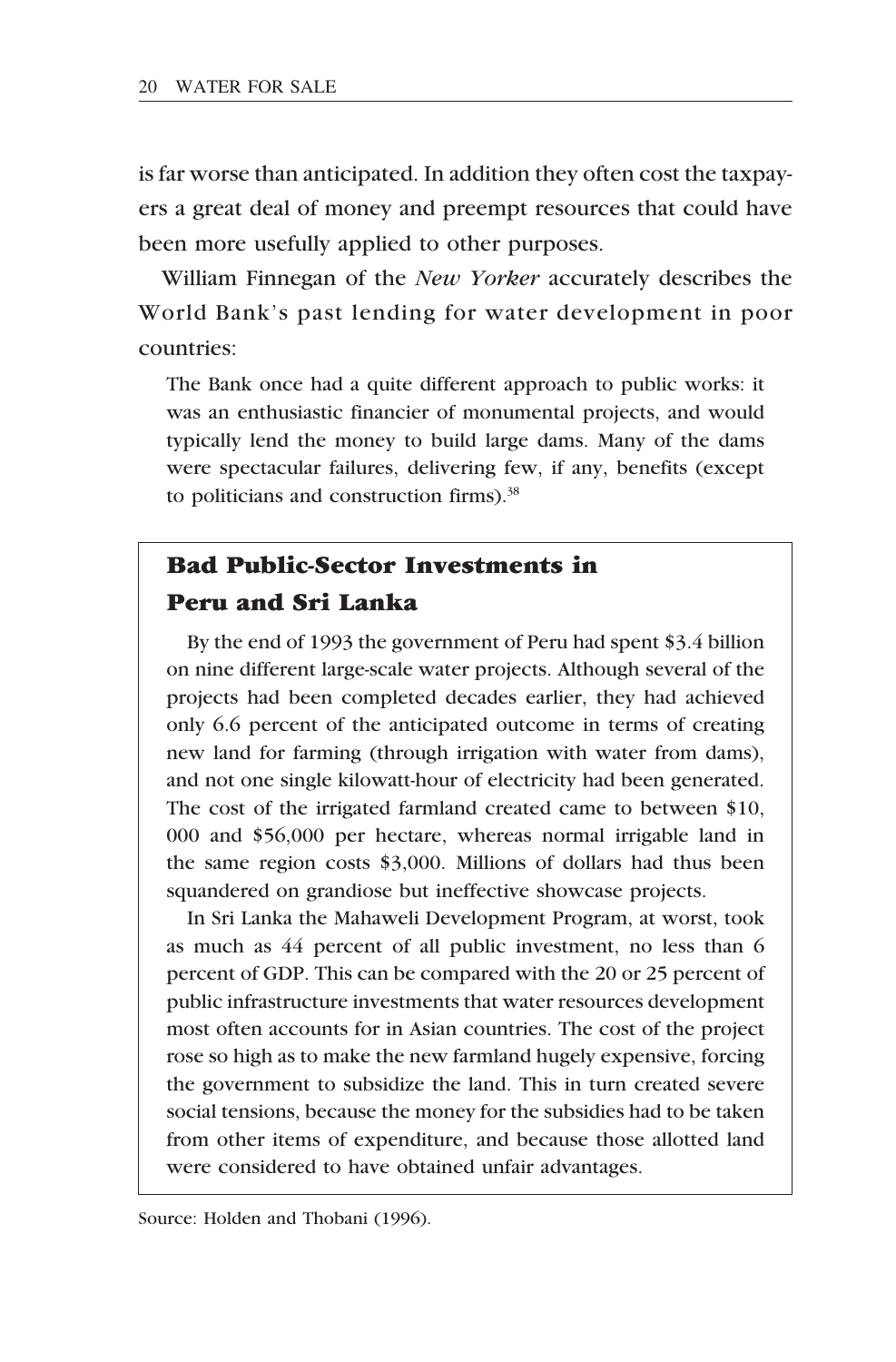Government spending on water infrastructure has often had seriously adverse effects on the environment as well. Widespread public interference in Pakistan has resulted in nearly 10 percent of the cultivable land suffering from salination. When the groundwater of coastal regions is overexploited, saltwater penetrates the water table, making both water and cultivable land unserviceable. This has happened, for example, in Saudi Arabia, Bahrain, Gujarat (India), and Java.

The best-known, and environmentally most horrific, public water infrastructure project was undertaken in the Soviet Union during the 1950s, when, in order to provide water for cotton plantations, the Soviet authorities diverted the two largest rivers of Central Asia, which watered the Aral Sea. The result was an immense ecological disaster. The lake was diminished by 66 percent and its salinity rose drastically. Salt and pesticides from the dried-out lake bed were picked up by the wind, the storms that followed made the land for miles around the lake impossible to farm, any number of people developed health problems, and the fish died out.

#### **Weaknesses of Water Bureaucracies**

This discussion of large-scale public-sector initiatives brings us directly to one of the principal points, namely the workings of water bureaucracies in poor countries. These tend to display weaknesses in everything from lack of competence and administrative acumen to political control and perverse incentive structures.

#### **Fragmented Water Bureaucracy in Ethiopia**

Up until the beginning of the 1990s, eight different authorities were involved in Ethiopia's water management, resulting in much unnecessary duplication and in heavy wastage of resources on a myriad of independent and semi-autonomous authorities and organizations. Added to which large parts of the country were left out of the water and sewerage network.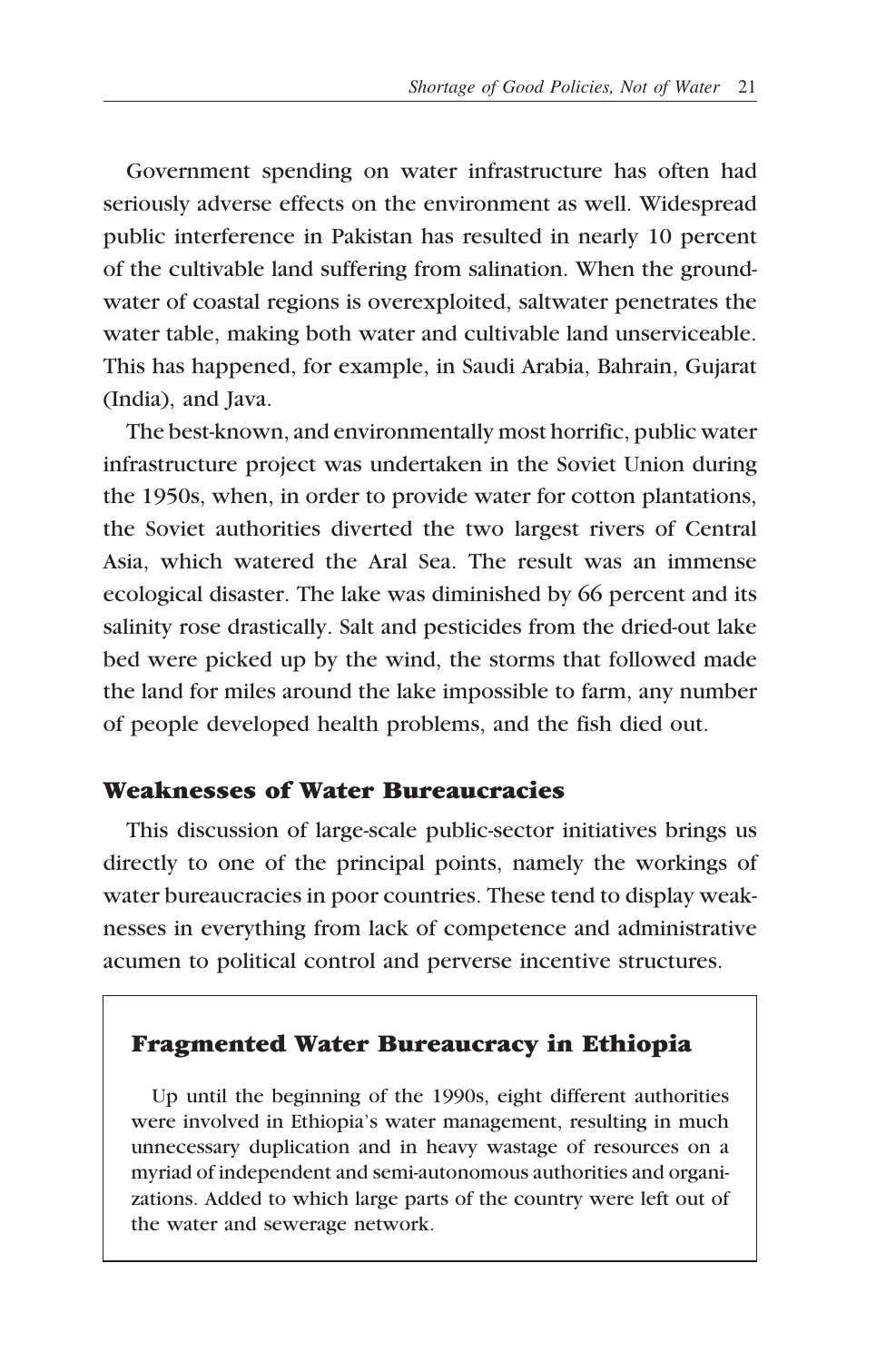On top of this, water policy is excessively centralized, both politically and administratively. Centralization paves the way for political control, lends added weight to bureaucracy, and removes investment decisionmaking a long way away from the on-theground reality. The players with decisionmaking powers are too far away from the places where the consequences of their decisions are noticeable, and the people affected are too far away from the center of power to have any say in matters. SIDA (the Swedish International Development Cooperation Agency) notes:

There are many examples of failed facilities and inappropriate solutions imposed on communities by central authorities.... Development based on bottom-up demand for services by consumers who are aware of feasible choices and their associated costs are believed far more appropriate in the future.<sup>39</sup>

It may seem contradictory to argue that a phenomenon is at one and the same time fragmented and overcentralized, but it is not. There is no contradiction between deficient bureaucratic coordination—that is to say, horizontal fragmentation between different authorities and agencies—and an excessive degree of vertical centralization between central power and local and regional authorities.

Public water distribution, moreover, most often has limited access to, or knowledge of, the latest technology, and its in-house water management expertise is often minimal. As a result, authorities are unable to collect or use the water available and unable to distribute water to the population as efficiently as possible. One survey showed that in 32 out of 50 Asian cities, water spillage exceeded 30 percent. Spillage in Latin America accounts for 40 to 70 percent of the water produced under public auspices. Other sources indicate that water spillage in developing countries averages no less than 40 percent of all water produced. In Bangladesh, the Philippines, and Thailand, as much as 50 percent of water is wasted  $40$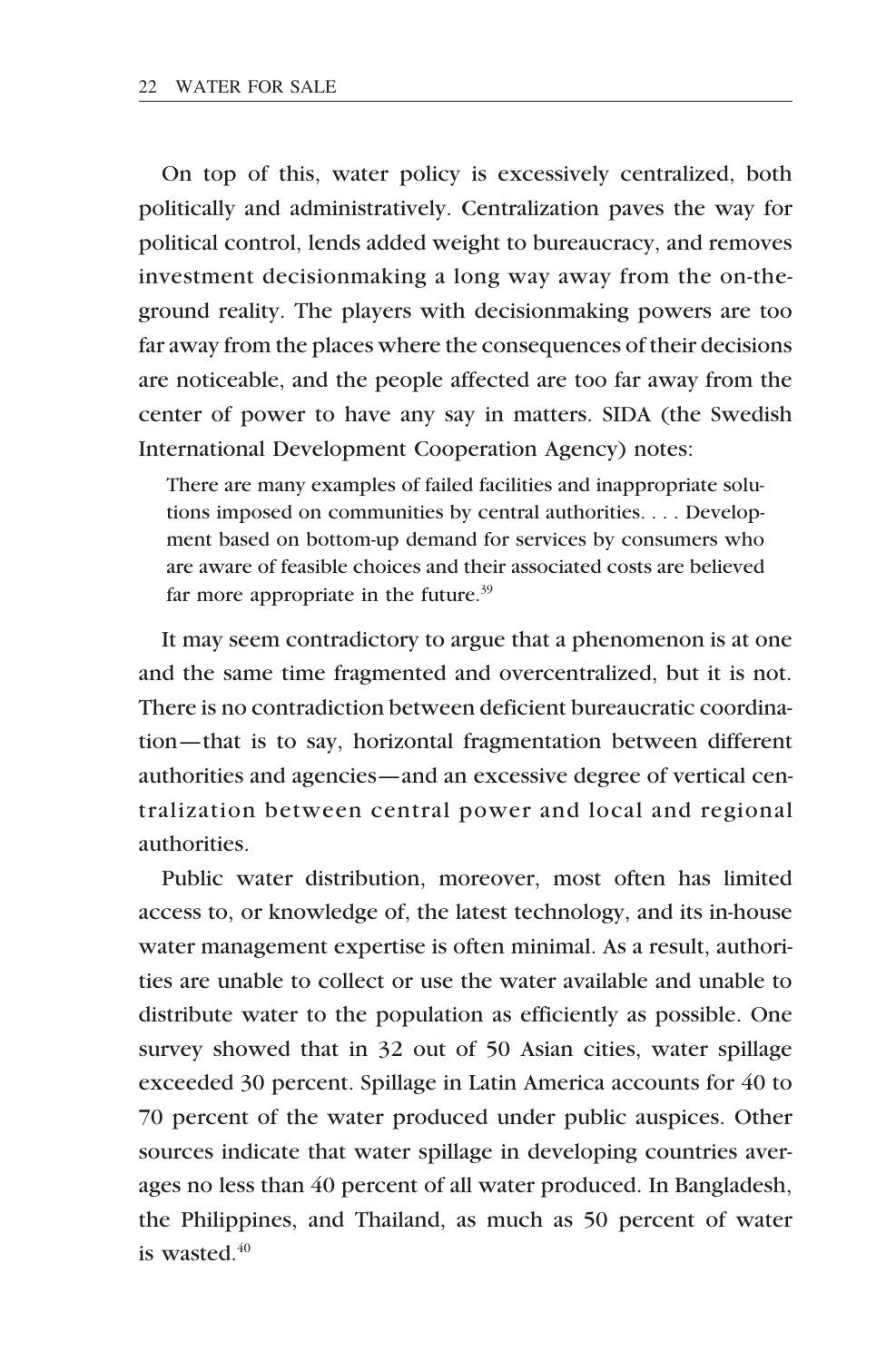In order to charge money for water, one must be able to measure how much of it consumers use. But in most developing countries with public water supplies, metering works badly. A survey of 50 Asian cities revealed that public water distributors measured consumption for only half the users. $41$ 

But this lack of water consumption metering in public water régimes does not only illustrate weaknesses in terms of competence and technology. It also clearly reveals the workings of a public authority and the incentives it faces. A private firm, whose livelihood depends on earnings exceeding expenditure, is very strongly motivated to measure its customers' consumption; otherwise, the firm will not know how much to charge. Without income it cannot invest in new infrastructure, or maintain the existing infrastructure, in which case it will enter a vicious circle of progressively fewer people having access to progressively deteriorating water.

Similarly, a public authority lacks incentives for reaching as many users as possible. A company operating on a commercial basis earns money for each new customer and therefore wants to reach as many users as possible. Bureaucracies, by contrast, depend for their survival not on earnings, but on funding allocations. Just like other public-sector operations, they are governed by a predetermined budget. If they do not spend all the money allocated to them, they usually get less money the following year. They therefore have no incentive to cut costs and run a surplus. (Some bureaucracies also measure their own performance by money spent, rather than by the result achieved.) By the same token, bureaucracies that spend all the money allocated to them tend to ask for a larger share of public funds, instead of finding ways of becoming more efficient. They are not rewarded if they do a good job. The budget mentality of bureaucracies therefore results in their having higher cost structures than private firms, which are constantly having to curb expenditure in order to post a profit.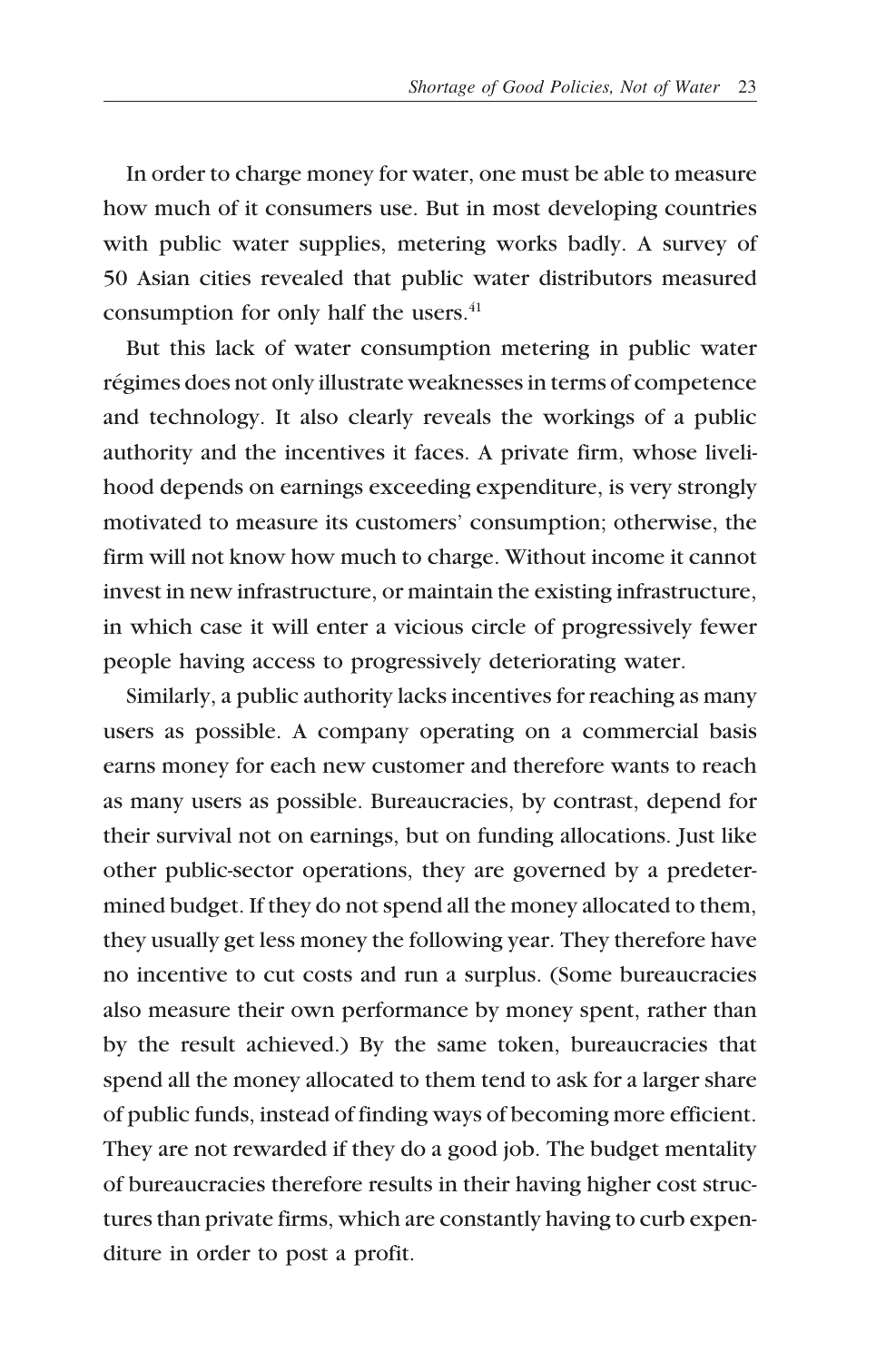Then there is the difference in degrees of innovation and renewal. A private firm competing with other firms for the customers' favor must always be devising new and better methods and must be as efficient as possible. This applies both at the procurement stage, in order to win the contract, and during the distribution process, to ensure that earnings exceed expenditure.

Distorted incentive structures exist not only at system level but also among individual officials in water bureaucracies. A public servant is very seldom rewarded for zeal in repairing ruptured pipes or laying new ones in new areas. Nor are water price rises very popular. On the other hand, big projects catching the attention of media and the general public often bring both recognition and power.

Another weakness lies in the inability of public bureaucracies as a rule to anticipate needs and demand. They cannot take in the myriad of signals about prices, demand, and changes in customers' habits and preferences the way private players operating in a market can. Even though the need for water is more stable than consumption of other goods, water distribution is often impeded by the inflexibility and organizational inertia of the administration. On top of this, public operations are often less expert in modern operational management. These weaknesses, in principle, do not distinguish poor countries from affluent ones, but the problem is greater in developing countries.

The politicization of water distribution and the corruption this entails are no less problematic. When politicians have complete control of where, when, and how water is to be produced and distributed, this entails any number of risks. First, major infrastructure projects are undertaken for political rather than economic reasons, in which case, more often than not, they go wrong. The Peruvian and Sri Lankan infrastructure projects presented in the previous box typify the negative effects of political control. The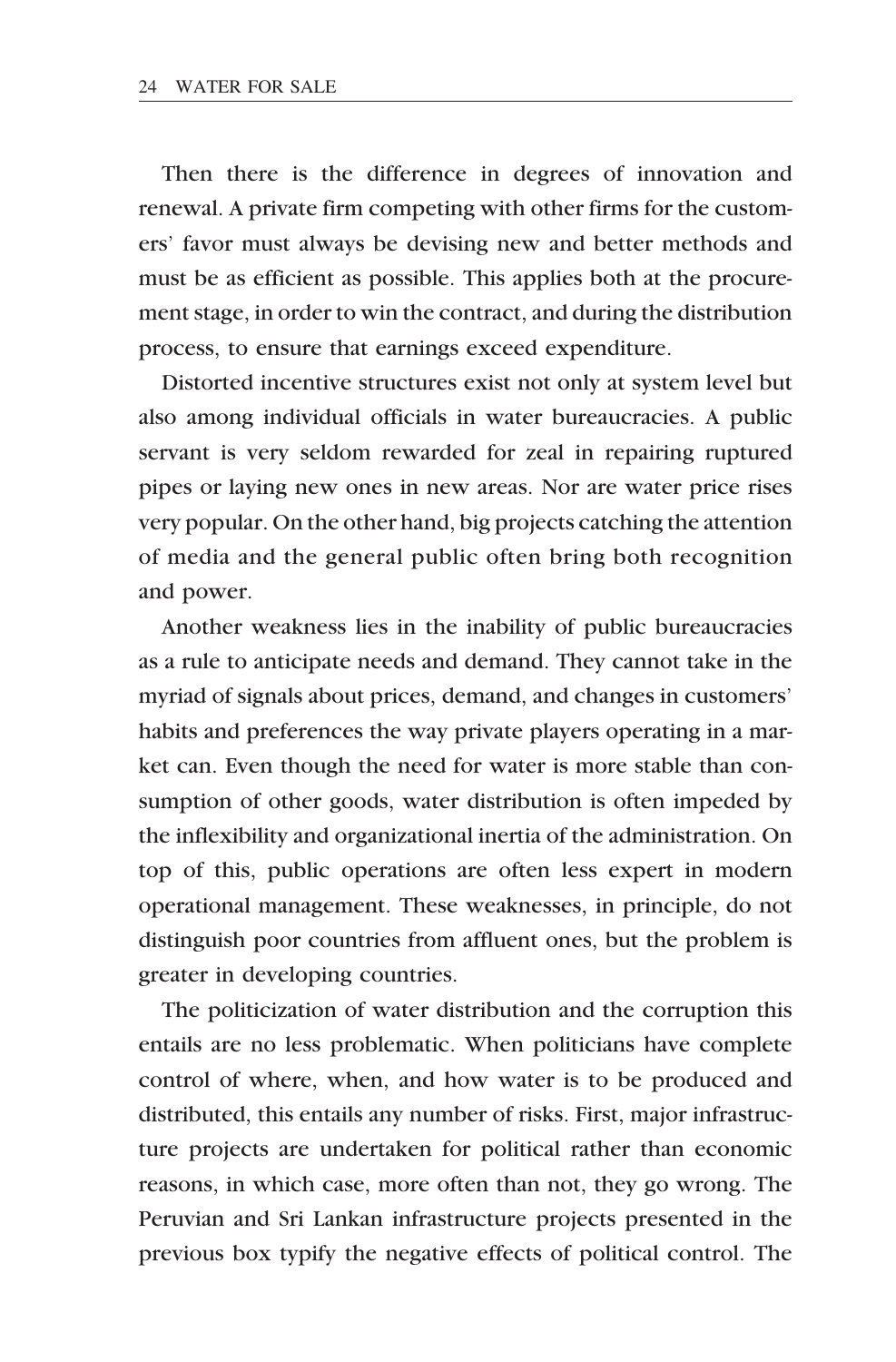case of Cochabamba, Bolivia, reviewed later, is also a striking illustration of the negative effects of political interference and misjudgments in the construction of water infrastructure. Not infrequently, political prestige is principally to blame for such white elephants.

Another problem is that water is usually handled by state-owned enterprises that are used to channel assets to the politicians themselves and their supporters. Researchers have shown that corruption is common in large public water projects, and in the Third World the interests of water producers are often put before those of the urban poor. Corruption also occurs on a lesser scale, in the form of employees selling water on the side (e.g., by charging customers to turn a blind eye to illegal mains connections), tampering with users' bills, or allowing people to cut in line for mains water supply.

Politicians are above all anxious to please the constituents and groups on whom they depend for their reelection. Often these people are not the ones most in need of water, but advantaged groups like urban middle classes and well-organized big farmers. It can even happen that politicians deliberately retain systems that are economically inefficient but politically useful, because of the power that politicians and bureaucrats derive from them. This is the case, for example, when the price of water is kept down in order to raise demand. Politicians can then use quotas or other instruments to ensure that the water goes where it will do them, not the nation, the most good. Not surprisingly, quotas are also the most common way of regulating water demand in the least developed countries (LDCs). Landowners as a group often benefit greatly from low water prices, because when the price of water goes down, farmland prices go up. In this way, politicians can both butter up the big farmers and keep them to heel.

Moreover, politicians as a general rule are bad at deciding where water will confer the greatest economic benefit. There are innumerable examples of political control, even if well-intended, causing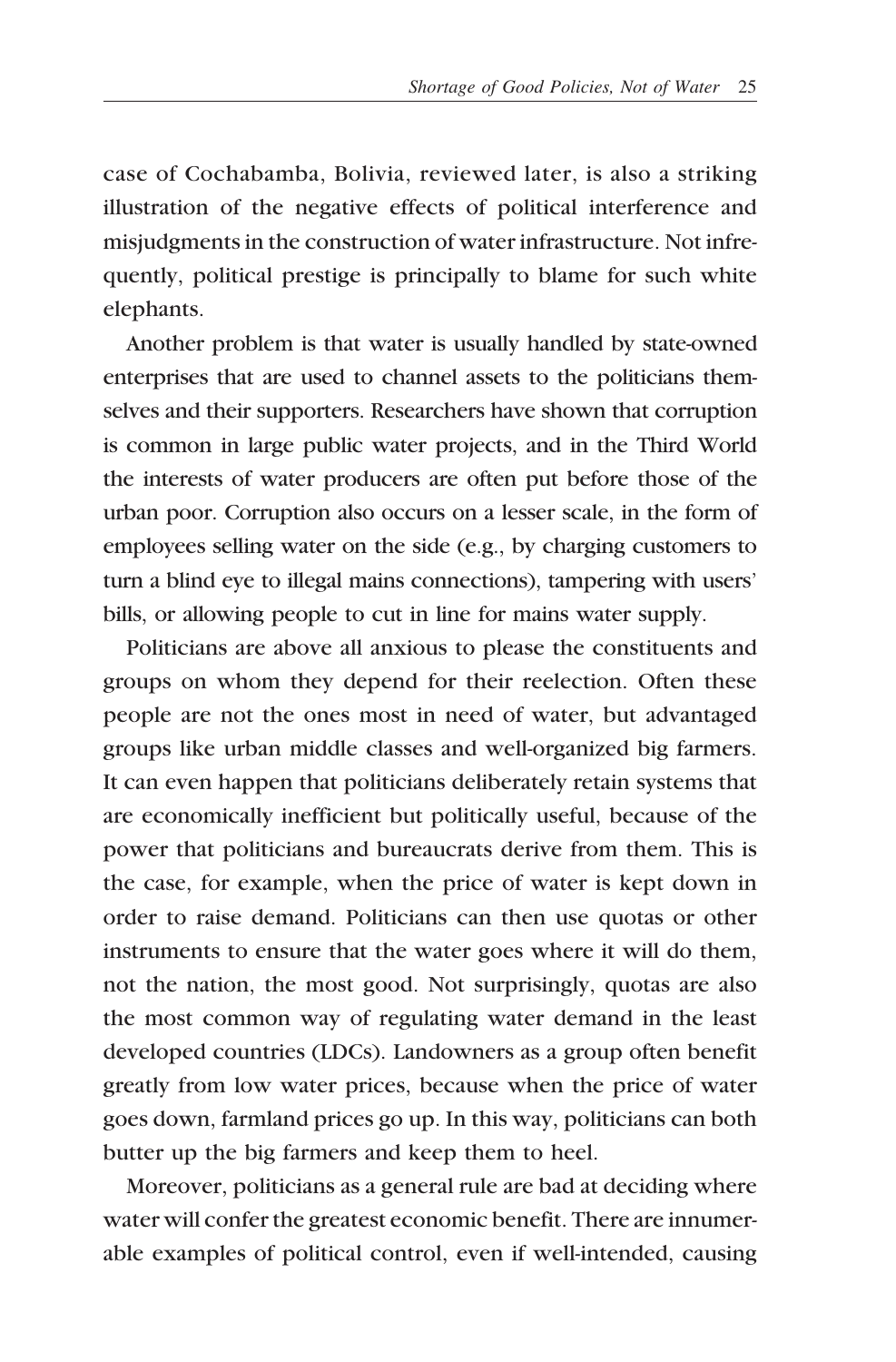water to be used for activities that confer less than optimal benefit. For example, water is often steered, by means of quotas and subsidies, into agriculture, which is then able to produce more waterintensive crops than necessary, while industries that could make a bigger return on the same amount of water either have to go without or else have to pay more for it. André de Moor has estimated public subsidies to irrigation in developing countries to be between \$20 and \$25 billion annually.<sup>42</sup> Economic efficiency is then distorted, and the country as a whole is made poorer than it otherwise would be.

When discussing political control, it should also be remembered that a nation's political leaders are not always amicably disposed toward their population or intent on providing them the greatest possible benefit. They are not always dependent on meeting the needs of as many people as possible, and they have no intention of letting the people decide whether or not they are to stay in power. Private businesses, however, are bound by the contracts they have signed and also dependent on customers appreciating and being ready to pay for the goods or services delivered.

One aspect of water policy that is frequently overlooked is the lack of free trade in agricultural produce. This kind of trade could be thought of as trade in virtual water. Water is the most important input commodity for agricultural produce, so when buying produce from another country one is above all consuming that country's water. There are extensive trade barriers where agricultural produce is concerned, and many countries apply a policy of selfsufficiency in foodstuffs. As a result, many agricultural products are grown in places where conditions for growing them are less favorable than elsewhere, and so agriculture consumes an unnecessarily large amount of water. Freer trade in agricultural produce, then, would reduce water consumption worldwide.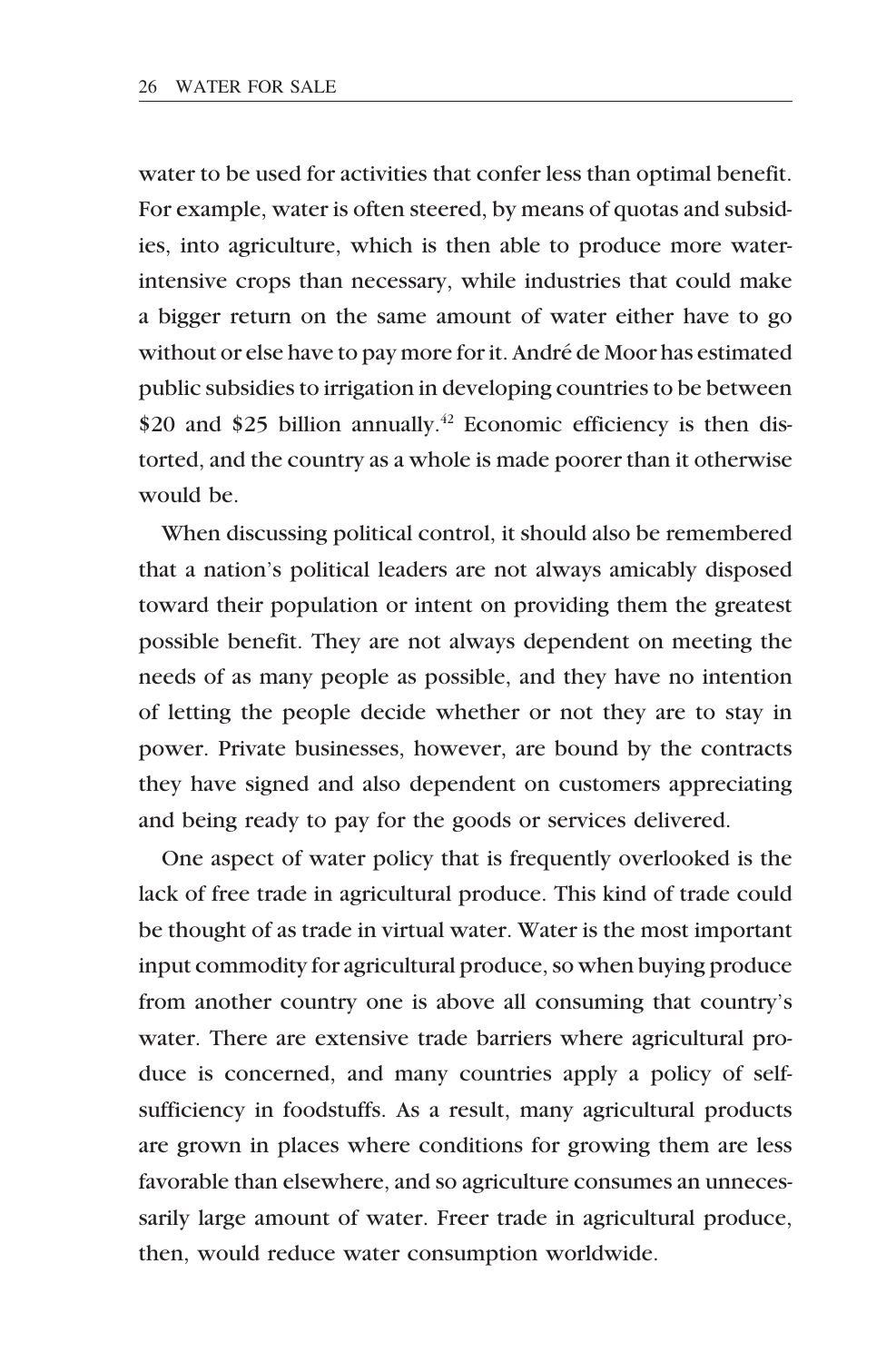It is primarily in the developing countries that people do not have access to clean, safe water. That is where the shortage of capital and competence is greatest. The public water régimes of the developing countries, quite simply, have failed to deliver clean, safe water, reasonably priced, to as many people as possible. The Asian Development Bank has shown that in Asian countries with a weak tax base—which is to say, most Asian countries except South Korea and Japan—efficient and dependable production and distribution of water is more the exception than the rule. $43$  Often the water is not potable, is not available twenty-four hours a day, and is of very poor quality. In short, public water supply in poor countries usually has a low level of coverage, large quantities of spillage, minimal metering of consumption, and prices that are not proportional to costs. The victims, more often than not, are the very poorest inhabitants of the poor countries.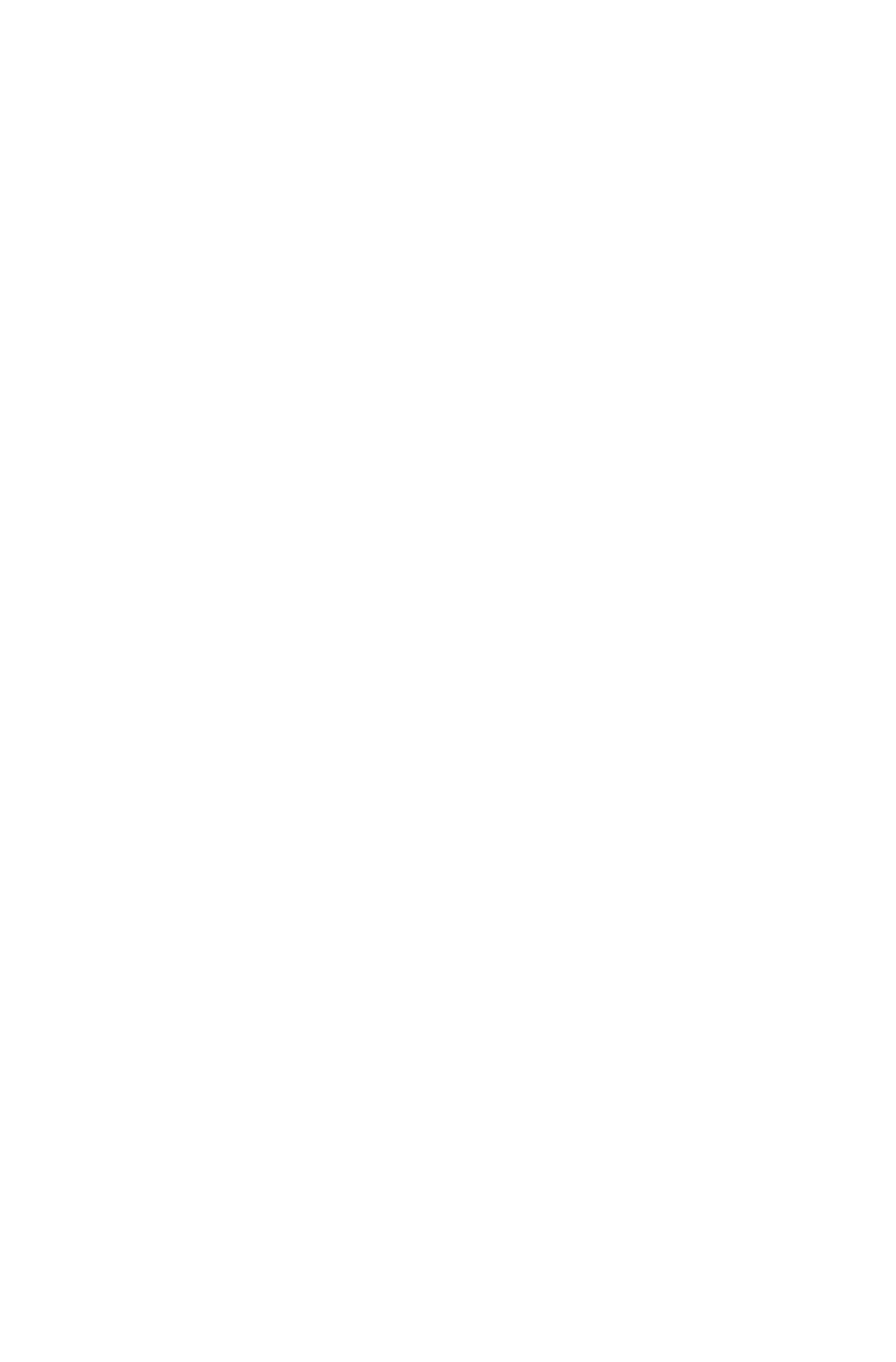#### CHAPTER FOUR

# Water Rights—The Solution to Many Problems

One big problem with the laws and regulations governing the world's water is the lack of property rights, especially the lack of rights to own water, and the lack of land titles in informal settlements in developing countries. This chapter deals primarily with the former, rights of water use, commonly referred to as *water rights*. This deficiency has negative consequences, which among other things include over-exploitation, economic losses, and conflicts. The problems of unregistered dwellers will be discussed only briefly toward the end of the chapter. Water-related conflicts will be discussed in Chapter 5.

''The tragedy of the commons,'' a popular theoretical concept in conservationist and environmentalist circles, was minted in 1968 by the American biologist Garreth Hardin in a classic article published by the journal *Science* and has come to stand for the environmental destruction that occurs when there are many individuals jointly using a scarce resource.<sup>44</sup> Hardin instanced this with shepherds using the same common as pasture for their flocks. As he saw it, any rational shepherd would graze as many of his animals there as possible, even though this spelled the destruction of the grazing land. This is because the benefit from being able to feed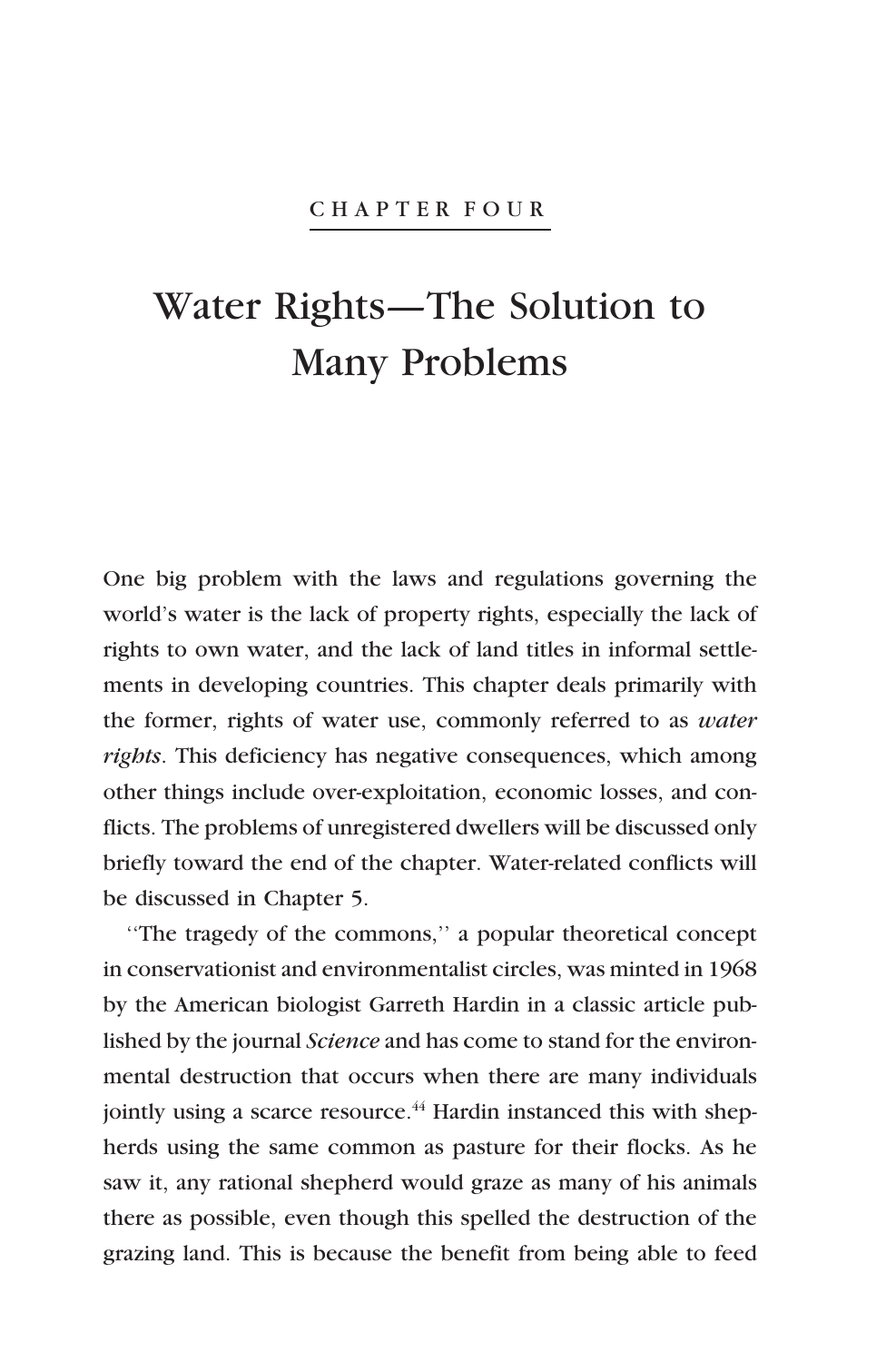the maximum number of animals accrues to the shepherd, while the cost of a common being destroyed has to be borne jointly by all shepherds and is thus exceeded by the gain to the individual shepherd.

Hardin showed that no one assumes responsibility for the common, for that which has no owner. Nobody owns the air we breathe, which is why it gets polluted. Somewhat less theoretically, the common can be seen as a park in a city. City parks are most often dirtier than private gardens. Many people visit the park and, quite simply, are a little more careless there, because the park does not belong to them. A property owner would presumably see to it that his garden was not littered with empty bottles and ice-cream wrappers. But the park is someone else's responsibility. It is jointly owned by the visitors, that is to say through the medium of the city's political administration (which, one hopes, the visitors have helped to elect).

Perhaps the dilemma of the common is not such a dangerous problem in the case of, say, a Stockholm park, but things get more serious if the same argument is applied to a vital resource like water. In parts of California's Mojave Desert, for example, water rights are linked to land ownership. Many landowners extract water from the same aquifer. Because water rights have not been regulated among the landowners themselves, many of them are extracting water in such quantities that the supply is dwindling. From the point of view of the individual landowner, it is of course rational to bag as much water as possible before the supply runs out. This could be termed ''the tragedy of the common water.'' Lack of property rights, in other words, causes overexploitation. The solution to this problem is private water ownership. Technically the true substance of ownership can be hard to pin down, at least where water flowing in a watercourse is concerned. There are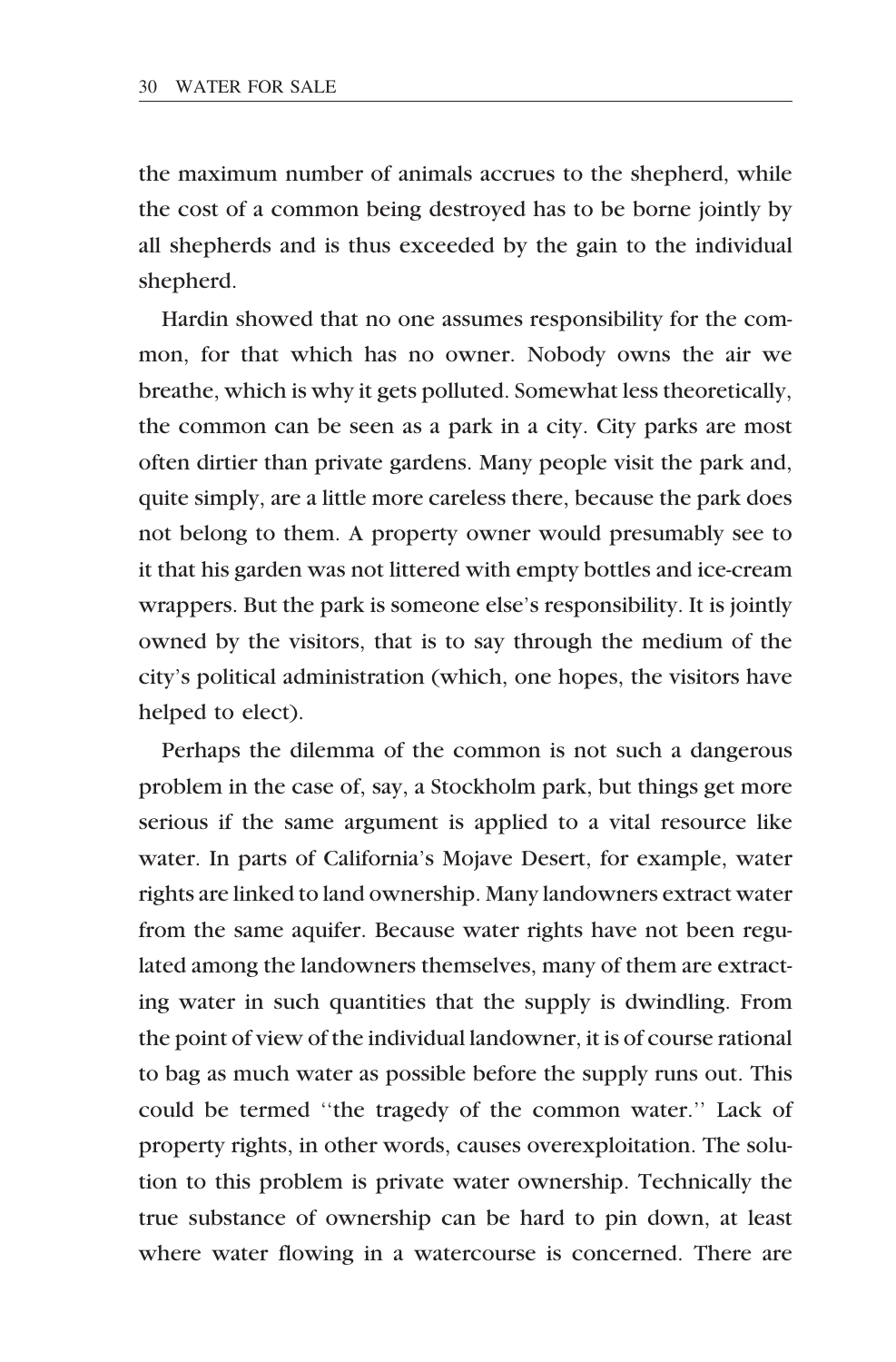various ways of overcoming this problem, but that is too technical an issue for our present purpose.<sup>45</sup>

Chile introduced private ownership of water, with very good results. At the beginning of the 1980s the Chilean government granted farmers, companies, and local authorities the right to own local water. This enabled them to sell it in a free market, and the effects have been outstanding. Water supply has grown faster than in any other country. Thirty years ago only 27 percent of Chileans in rural areas and 63 percent in urban communities had steady access to safe water. Today's figures are 94 and 99 percent respectively—the highest for all the world's medium-income nations.<sup>46</sup>

The Chilean success story can be attributed to several factors, such as prices matching the true cost of water and positive economic development in general.<sup>47</sup> But the most important reform was the introduction of the right to own water and to buy and sell it at freely determined prices.

Trade in water increased people's access to water in two ways:

- The amount of water available increased, because the owners (farmers) now had a strong incentive to avoid spillage and produce and deliver as much as possible. The more they sold, the more money they made.
- The price of water fell, because the introduction of water rights led to a far-reaching decentralization of water management, thereby improving efficiency and reducing waste. In addition, the growth of supply put downward pressure on prices.

Farmers can often save water by using more efficient techniques of irrigation. Drip irrigation, for example, is more efficient than the traditional method. Only half the water used by the world's farmers generates any food. Most of Chile's new fruit farmers use water-saving irrigation techniques. Farmers can also switch to crops requiring less water. There is huge room for improvement here.

But farmers were not alone in husbanding water resources more carefully. When EMOS, Chile's largest water utility (publicly owned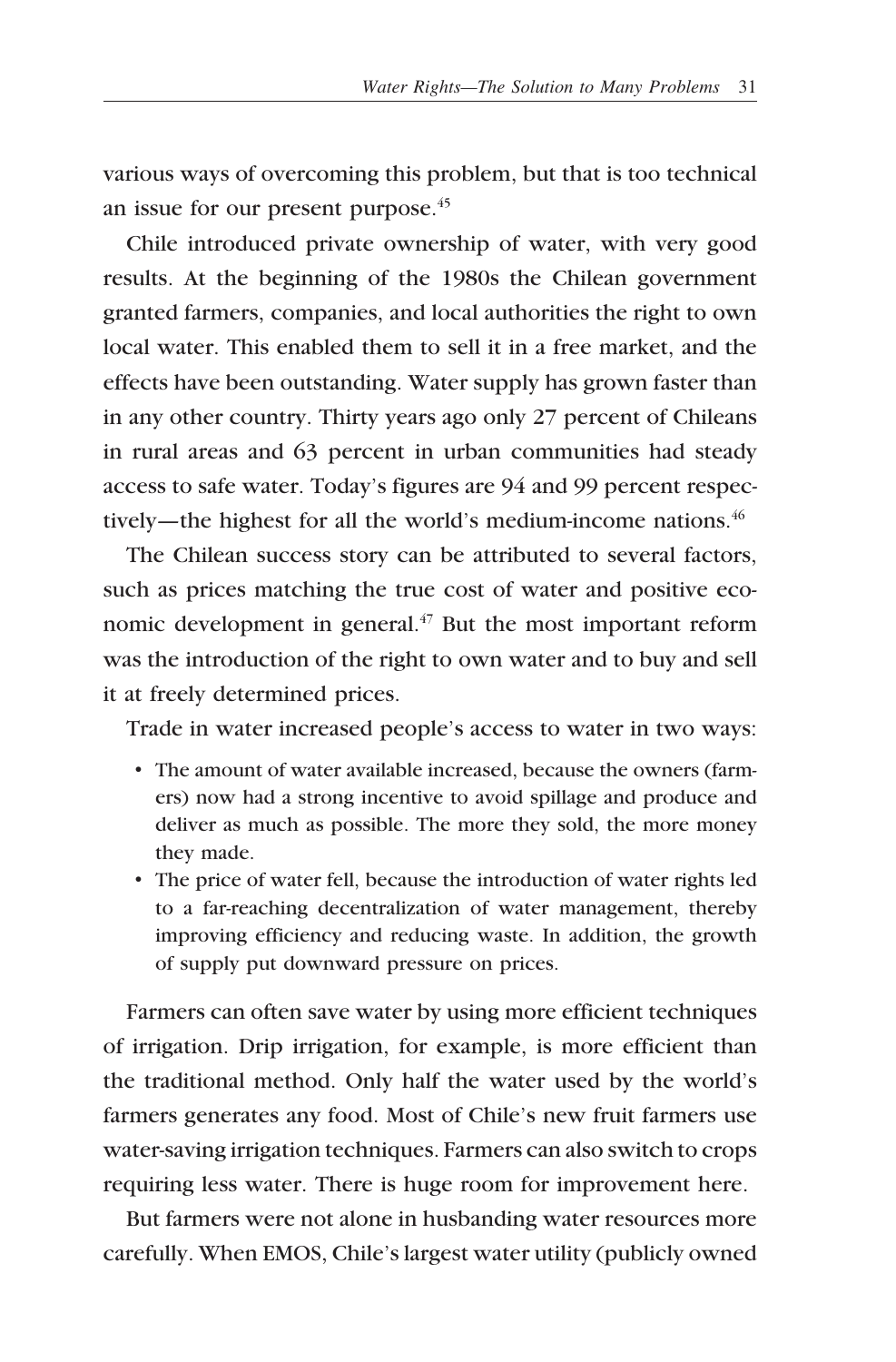at the time but since privatized), realized that it could no longer get water free of charge but would have to buy it from the owners, it invested in a program for heavily reducing wastage.

But the introduction of clearly defined and tradable water rights is not only conducive to greater efficiency, it also results in the water going where it does the most economic good, which in turn spells greater prosperity. Water that cannot be traded is pent up in the use that politicians have determined for it. Its yield is then suboptimized and the whole country left so much the poorer. It is quite common in poor countries for big farmers with good water supplies to grow water-intensive crops instead of those needing less water. In the latter case they could sell the surplus, for example, to industry. But you can't sell what doesn't belong to you.

If farmers can sell their water at prices freely negotiated with the buyers, some of them will sell it for more useful purposes, such as to other farmers or to nearby towns and cities. With farmers selling their surplus water, other farmers will have a chance of growing, less expensively, the crops they want to grow. And the market will see to it that the water is sold to more efficient growers, thereby enhancing the prosperity of the nation as a whole.

Chilean agriculture has accomplished a massive transformation, thanks to the trade in water. Most important, it has moved from low-value activities, such as cattle-farming and cultivation of cereals and oleaginous plants to fruit and wine production, which is much more lucrative. Between 1975 and 1990, without any major infrastructure investments being made, Chile raised its agricultural productivity by 6 percent annually, and today it is the world's largest exporter of winter fruit to the Northern Hemisphere.<sup>48</sup>

Water that is sold to a city instead of to another farmer will be used either by industry or by private individuals. Both cases mean good business for the farmer. Industry produces more value for the same water input, and private persons are ready to pay more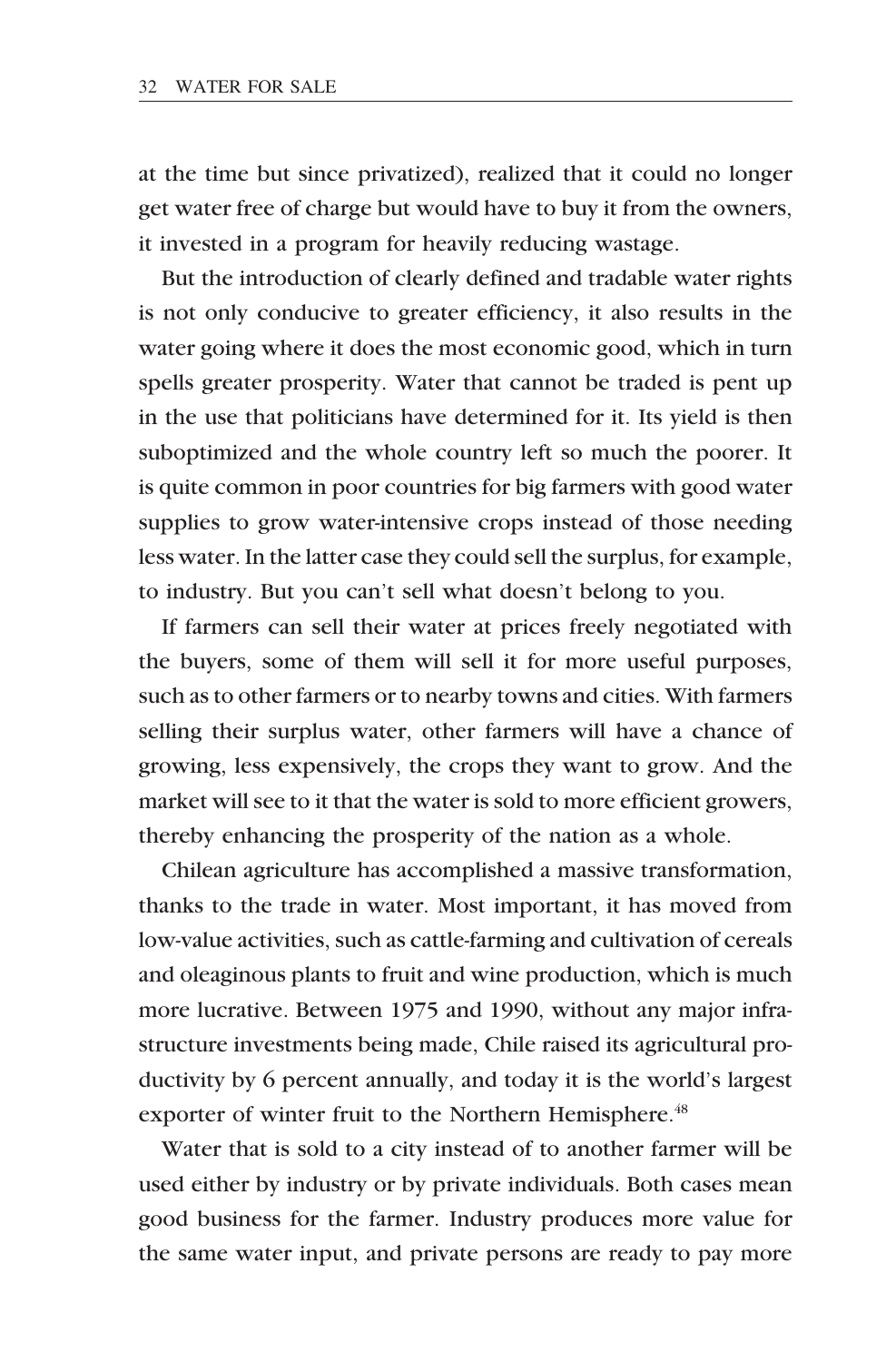for the water than the farmer can earn from crops. Either way, the price will be adjusted in such a way that the water goes where it will do the most good. The net gains of trading in rights can equal, or be several times greater than, the value of the rights themselves.<sup>49</sup>

Trade also benefits urban dwellers. The Chilean city of La Serena, for example, has for years now been able to keep up with rising demand by purchasing water from farmers in outlying areas far more cheaply than if the city's taxpayers had been forced to finance the dam construction project originally planned.

Another advantage is that farmers owning the water they need for agriculture are not at the mercy of the public sector and its sometimes capricious pricing and imposition of quotas on water. Farmers with direct control of water are better able to plan their activities.

The fact is that spontaneous trading in water rights occurs quite frequently, even when the law does not really allow it. In India, for example, several states—Gujarat not least among them—have quite advanced informal water markets. The profits from this trade have been estimated at \$1.38 billion annually. The problem, though, is that the trade is illegal, or rather, informal. The government, perceiving its advantages, has opted for non-intervention and has turned a blind eye. But the informality of the trade means that there is no one to ensure that agreements are adhered to. This situation has given rise to tensions and efficiency losses. So it is better to acknowledge and legitimize the trade, thereby creating water rights that can be legally asserted and provide secure, straightforward rules of conduct. Trade is then made easier.

Pakistan is another example. A survey by the Pakistani Water and Power Development Authority revealed water trading in 70 percent of the watercourses investigated. In places where the trade had been legalized, farmers' incomes had risen by 40 percent.<sup>50</sup>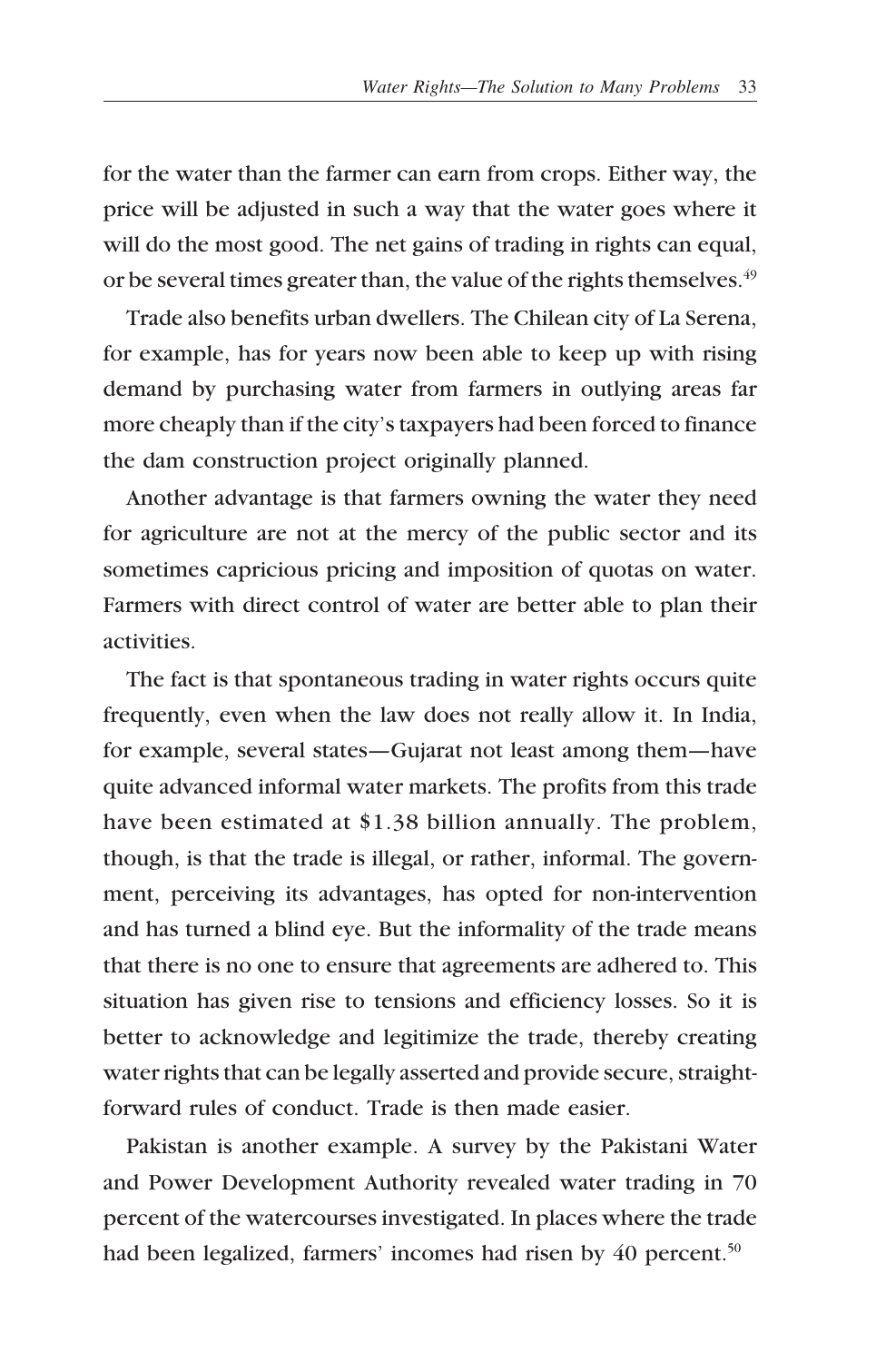As a third example we can take the Crocodile River in Mpumalanga, South Africa, where, historically, political control of water resources has had severe social, economic, and environmental consequences. But during a heavy drought in the early 1990s, the farmers began trading illegally in their water rights. Events showed that they were ready to pay up to three times the price officially set by the government. In this way, the water ended up where it did the most good and was used more efficiently. Much of the water shortage was remedied as a result. The authorities, perceiving the benefits of the water trade, eventually legalized it. Not only did this trade help farmers to weather a severe drought, it was also a stroke of fortune in purely economic terms. The net profit on the water trade is estimated at 25 million South African rands. As another positive effect of the water trade, plans could be shelved for building a great dam that would otherwise have cost 230 million rands of taxpayers' money.<sup>51</sup>

Other developing countries—Mexico and Brazil, for example have lately introduced successful water rights reforms.

As mentioned at the beginning of the chapter, problems from lack of formally recognized property rights and water do not only occur when the rights refer to water, but also to land. In fact, the lack of land titling in many of the informal settlements in the cities of developing countries is an important explanation for the fact that poor households are not connected to water and sewerage networks, notably in Manila. First, bureaucratic impediments such as lack of formal addresses, registration, and documentation make it difficult for any provider, private or public, both to extend the network and to bill customers. Second, sometimes suppliers are forbidden by law from serving these settlements, since that would imply a formal recognition of them. Third, since shantytowns and other informal settlements are not formally recognized or registered, they often fail to be included in the contract between the government and the private firm.<sup>52</sup>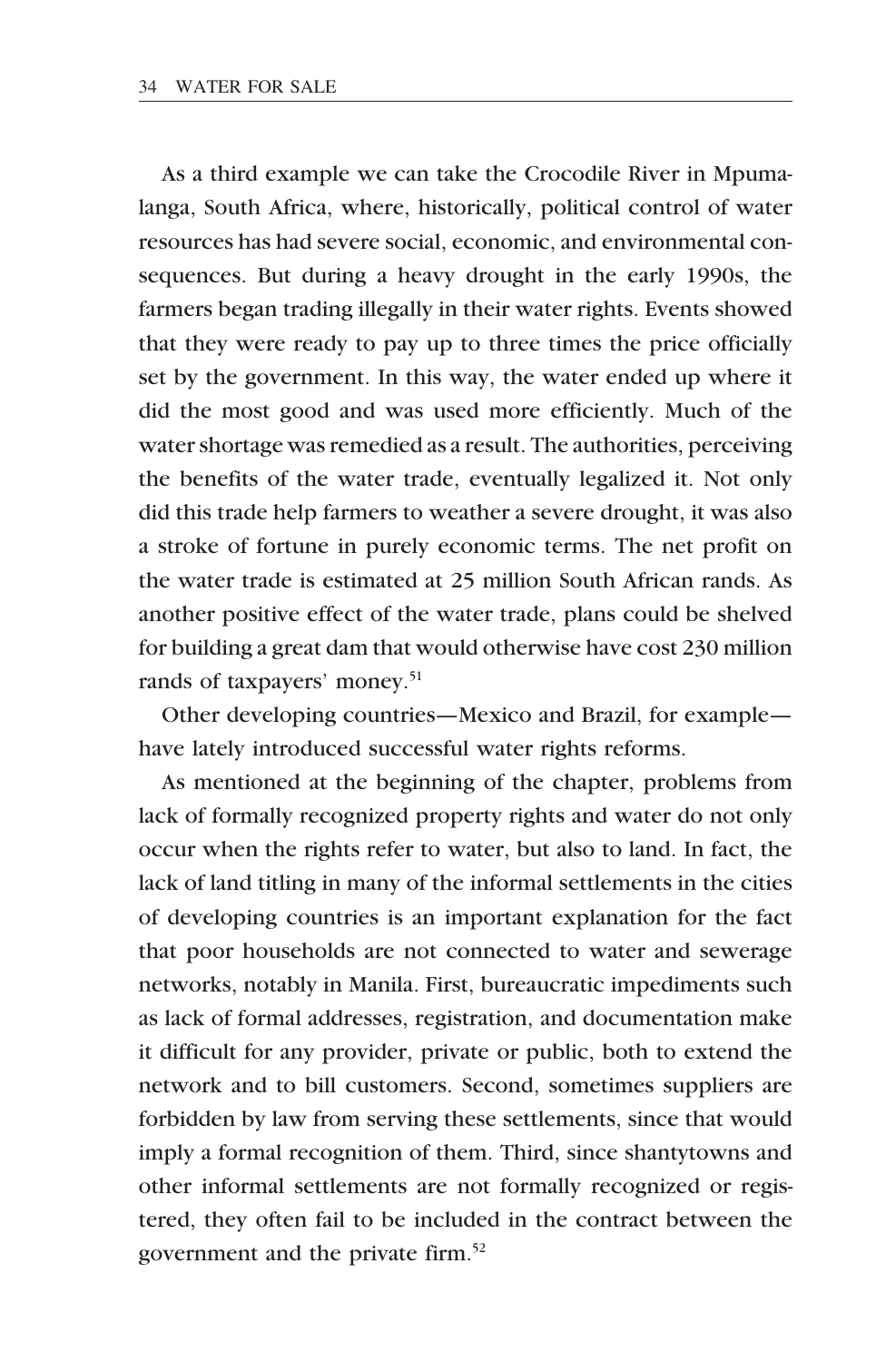Property rights to water have a very positive effect on its use and protection. The ability to trade helps to achieve the highest possible yield. This system, furthermore, can help to maximize the number of people having access to clean, safe water, as in Chile. Water trading can also play a role in averting conflicts, which is the subject of the next chapter.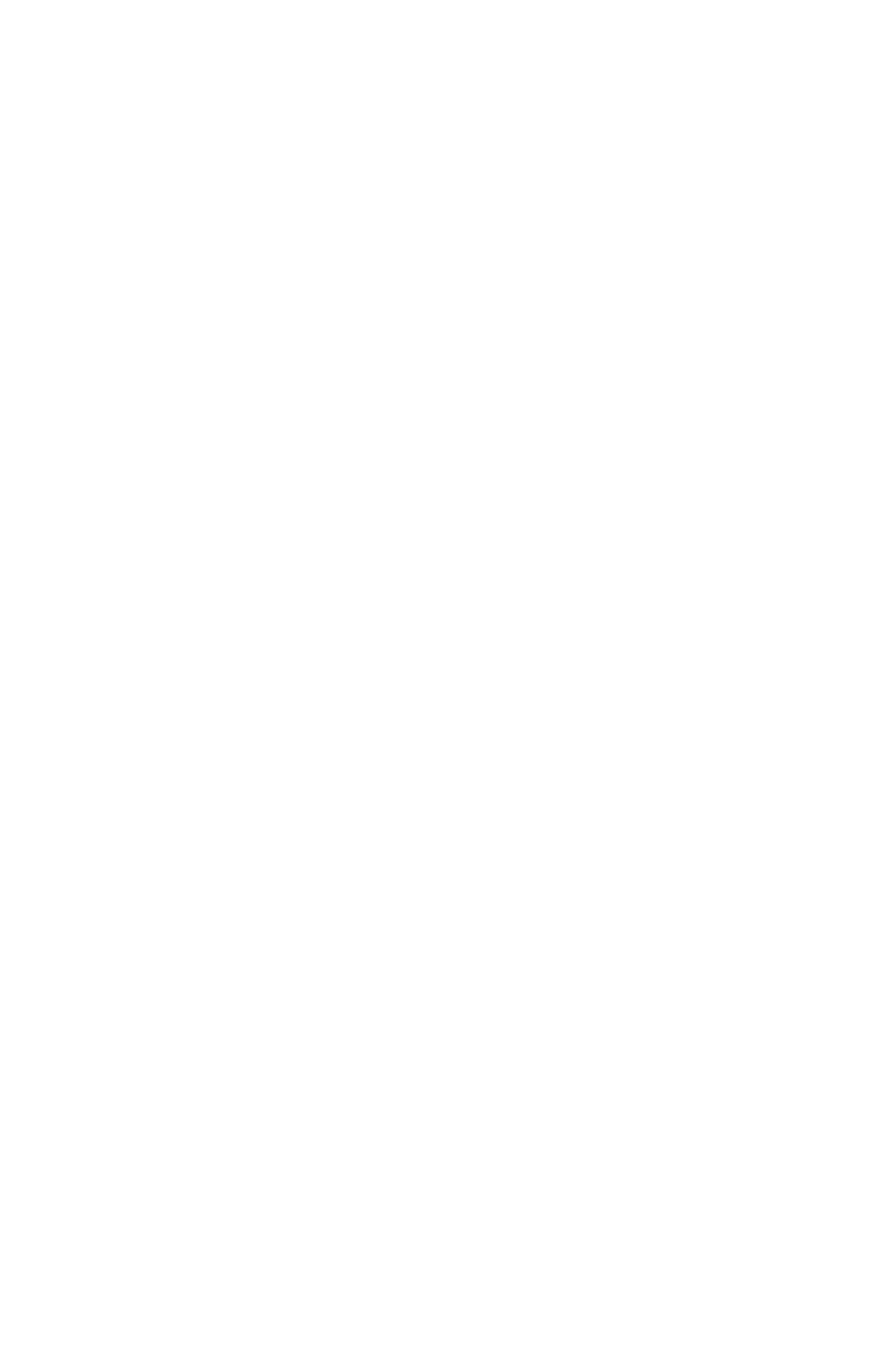### CHAPTER FIVE

## Markets and Conflicts

Mark Twain is alleged to have once said, ''Whiskey is for drinking; water is for fighting over," meaning that when an asset is scarce and its ownership unclear, conflicts often develop over it that can lead to violence. Water, necessary for survival even in the short term, is probably more likely to be fought over than any other resource. Furthermore, water is often a tool in conflicts, not least when people are short of it.

Conflicts over water have beset the world for thousands of years. As pointed out by Peter Gleick, one of the world's foremost water experts, ''There is a long and highly informative history of conflicts and tensions over water resources, the use of water systems as weapons during war, and the targeting of water systems during conflicts caused by other factors.''53 In his *Water Conflict Chronology*, Gleick outlines hundreds of water-related conflicts, starting with Sumerian legends and biblical tales from as early as 3000 B. C. and ending with terrorist attacks against water supply systems in Baghdad in 2003. Between these instances, he mentions everything from Arizona military maneuvers along the border with California in the 1930s to military action in the Balkans in the 1990s.<sup>54</sup>

Overall, during the past 50 years, 507 interstate conflict situations worldwide, including 21 cases of outright hostilities, have arisen from disagreements over water.<sup>55</sup> During the 1990s there were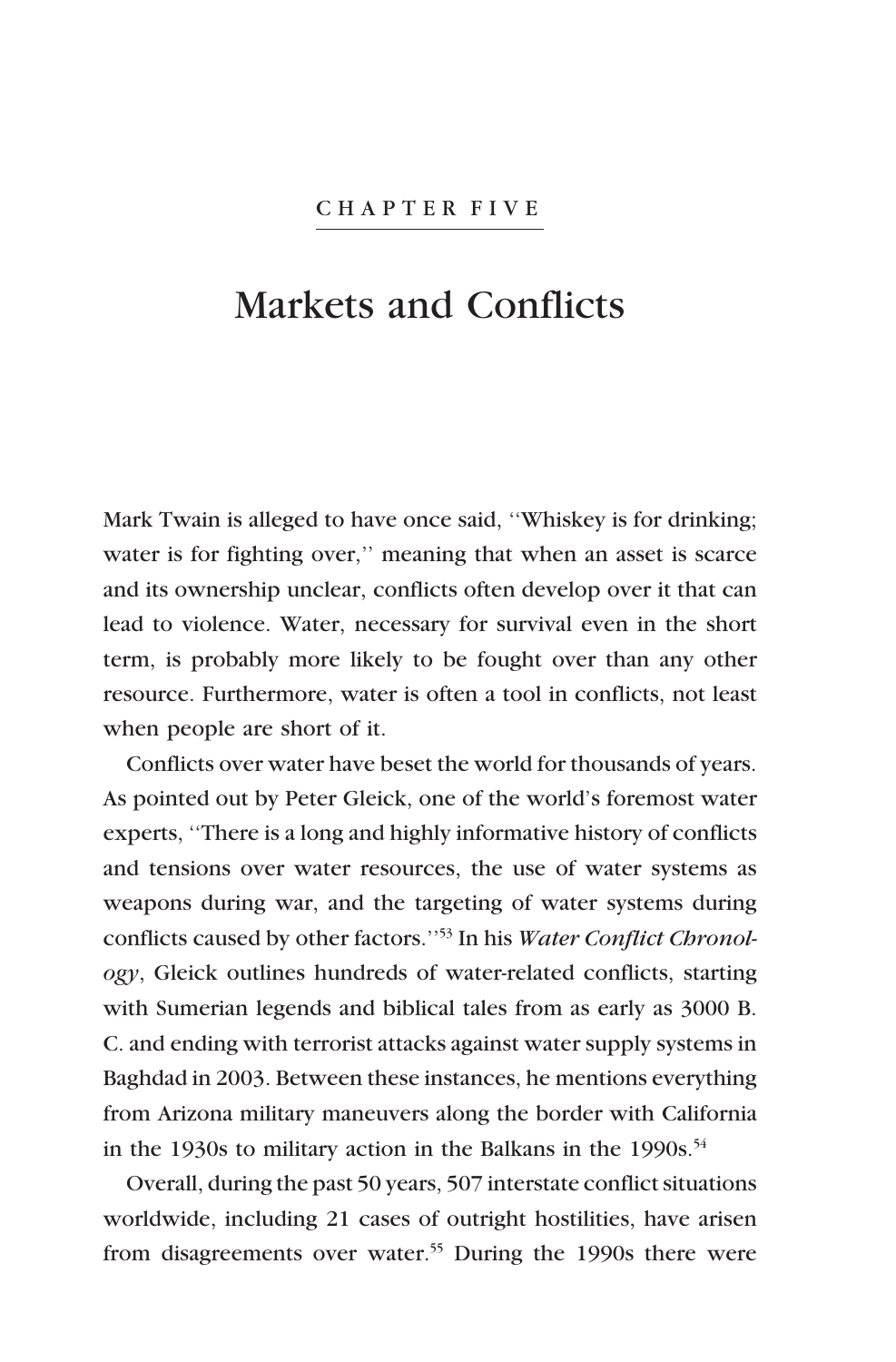armed conflicts over water in Bangladesh, Tadzhikistan, Malaysia, Yugoslavia, Angola, East Timor, Namibia, Botswana, Zambia, Ecuador, and Peru.<sup>56</sup>

In modern times, nowhere has water played a more important role in a conflict than in the Middle East. The Six-Day War fought by Israel against Syria, Jordan, and Egypt was in part concerned with a water dispute. Israel refused to evacuate the Golan Heights and the West Bank, in part because the country would lose its control of water flows and expose thousands of Israelis to the risk of being deprived of water.

An agreement on water from the Jordan River loomed large in the peace treaty that Israel and Jordan concluded in 1994. Former Egyptian president Anwar Sadat said in 1979 that water was the only issue that could force Egypt to go to war again.57 Egypt also has problems to the south. The country gets 85 percent of its fresh water from the Nile, and Ethiopia is planning to increase its extraction of water from that river.

Indeed, water is often a source of conflict. And it is more likely to be so in the future. ''The wars of the 21st century will be fought over water,'' Ishmael Serageldin, a former vice president of the World Bank and chairman of the World Commission on Water, has famously stated. And he is not the only one to make such predictions. In fact, there is plenty of talk about future ''water wars.''

From a post–Cold War perspective, competition for global dominance is no longer the main threat to our security. Next to international terrorism, differing views and interests regarding access to, and control over, natural resources such as water may actually be one of the main factors behind instability and hostilities. Particularly tricky are cases where one river, or river system, provides water to many nations, some of which may be steadfast political or ideological opponents. But there can be conflicts even between countries with otherwise excellent relations if they have the same watercourse as their principal source of water supply. If one country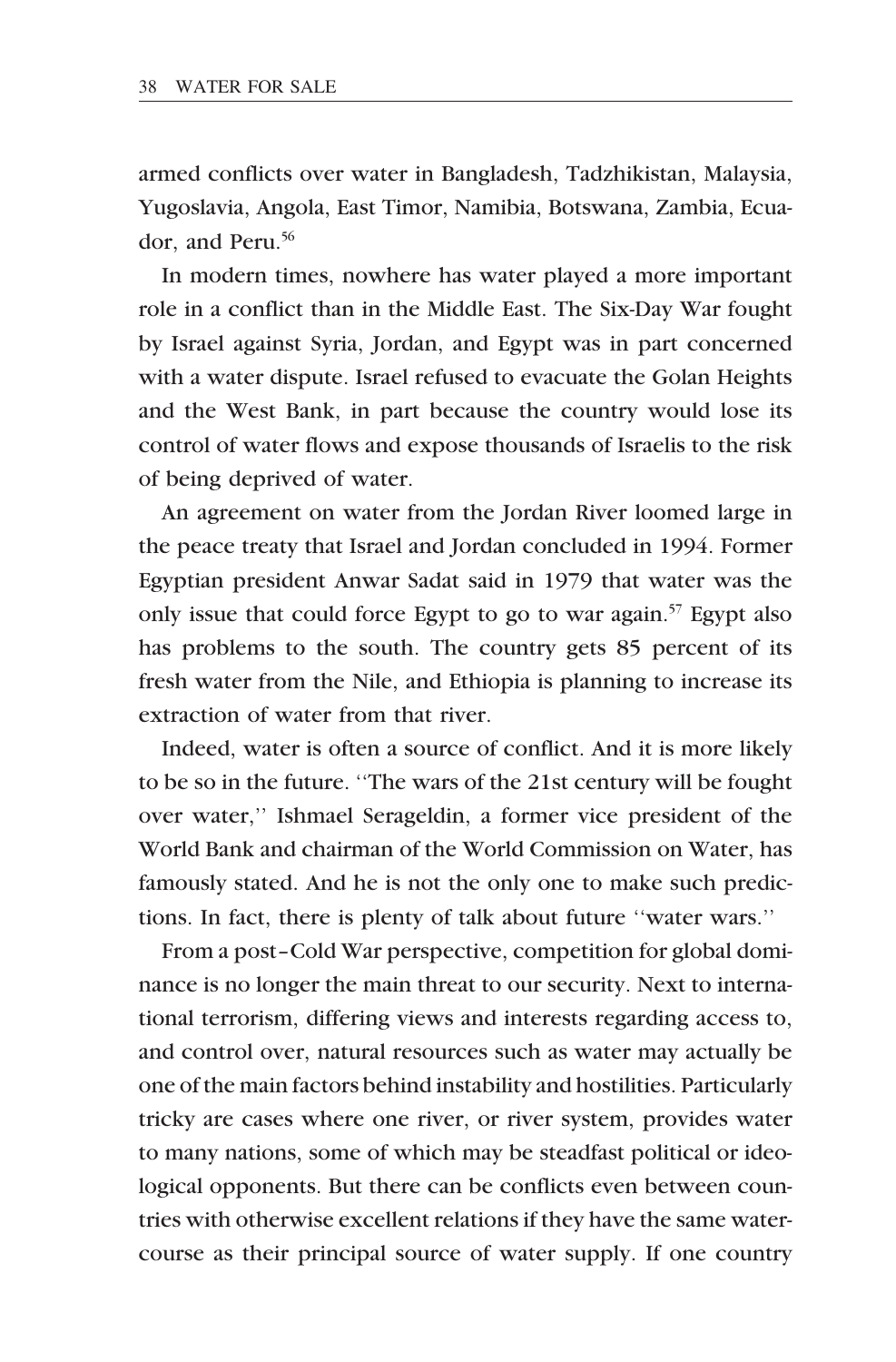starts emptying the river, less will be left over for the countries downstream. Countries like Egypt, Hungary, Botswana, Cambodia, and Syria all derive more than 75 percent of their water from rivers flowing through other countries first.<sup>58</sup>

However, conflicts over water do not only, or even perhaps primarily, arise between countries. Hostilities between provinces, municipalities, different economic actors, and groups in society may be even more important.

Time and time again, the various federal states of India have been embroiled in disputes with one another over access to water from rivers and dams. An Indian lawyer has prophesied: ''Water disputes, if not attended to, will become a major headache for the stability of Indian society.''59

Against this background, it is all the more important that we do all we can to ensure that water is handled carefully, that it is used as effectively as possible, that it ends up where it will be most effectively used, and that as many people as possible are able to acquire the water they need. Then the risks of war over water can be significantly diminished. Here, markets and the private sector have an important role to play.

Water corporations are more likely than government bureaucracies to handle water with care. Profit motives give them strong incentives to conserve water and to see to it that their customers are served rather than water being spilled. Furthermore, trading will guarantee maximum output of water. Also, clearly defined and recognized property rights to water can lower the risk of conflicts. Another advantage is that markets and private providers are more likely to reach more people with water pipes, lowering the risk of conflicts caused by water stress. Last but not least, monetizing a good can make it less political.

Hillel Shuval, professor of environmental sciences at the Hebrew University of Jerusalem, maintains that water-related tensions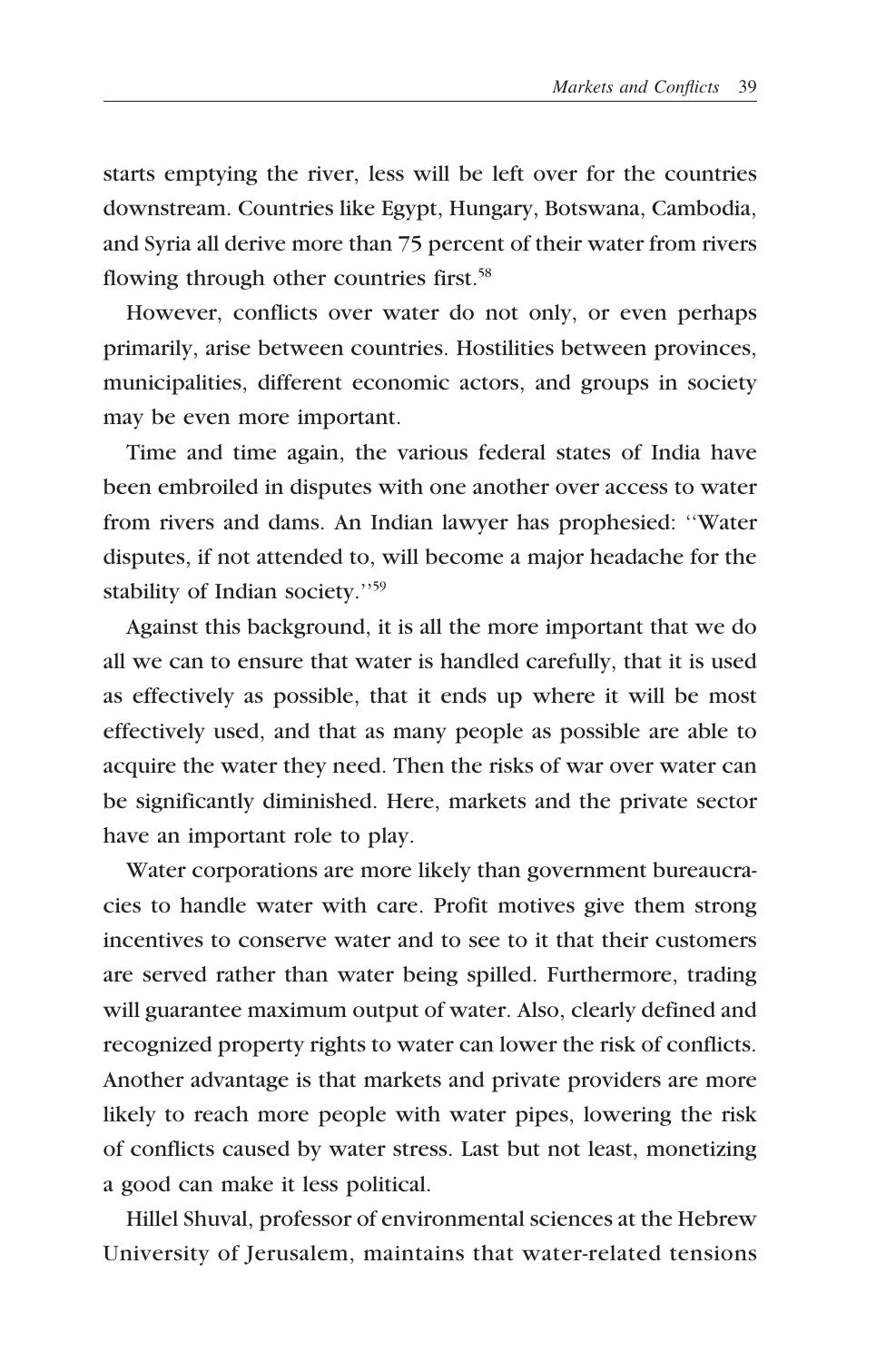between Israel and the Palestinians abated only after Israel agreed to sell water to the Palestinians. Trade in water, he says,

. . . ensures rationalization of water use [and] if you monetize the conflict, it makes it less emotional. If water is seen as a commodity, not as mother's milk, it shows that there is not enough there to go to war. <sup>60</sup>

The point Professor Shuval makes is that when countries trade water with each other, the liquid is less likely to cause conflicts. When water can be acquired by means other than force, these means are likely to be used. Trading could therefore help avert tensions and ensure that all parties involved can acquire the share they need instead of taking and controlling water by force. Of course, giving the market and private sector a greater role in the water sector would not be a universal cure for wars, but it would certainly reduce the causes of conflict in many places.

Let us illustrate with the city of Warangal in the Indian state of Andhra Pradesh. Warangal has a problem with people stealing water from the canal that is its main source of water supply. Farmers quite simply divert water from the canal to enormous areas beyond surveillance. As a result the city's water supply is constantly threatened, and the local authorities constantly have to negotiate with central authorities for a bigger allocation from the dam that feeds the canal. The city also builds small dams of sandbags, which are then removed by people dependent on the water downstream.

The farmers really have no choice but to steal water. The politically determined allocation is insufficient for their needs, and they have no possibility of buying water, because there is no such thing as a water market. But in other parts of India the appearance of tradable water rights has made water legally procurable. Added to which the water trade has led to more efficient use and, consequently, less shortage, which in turn reduces tensions and the likelihood of conflict.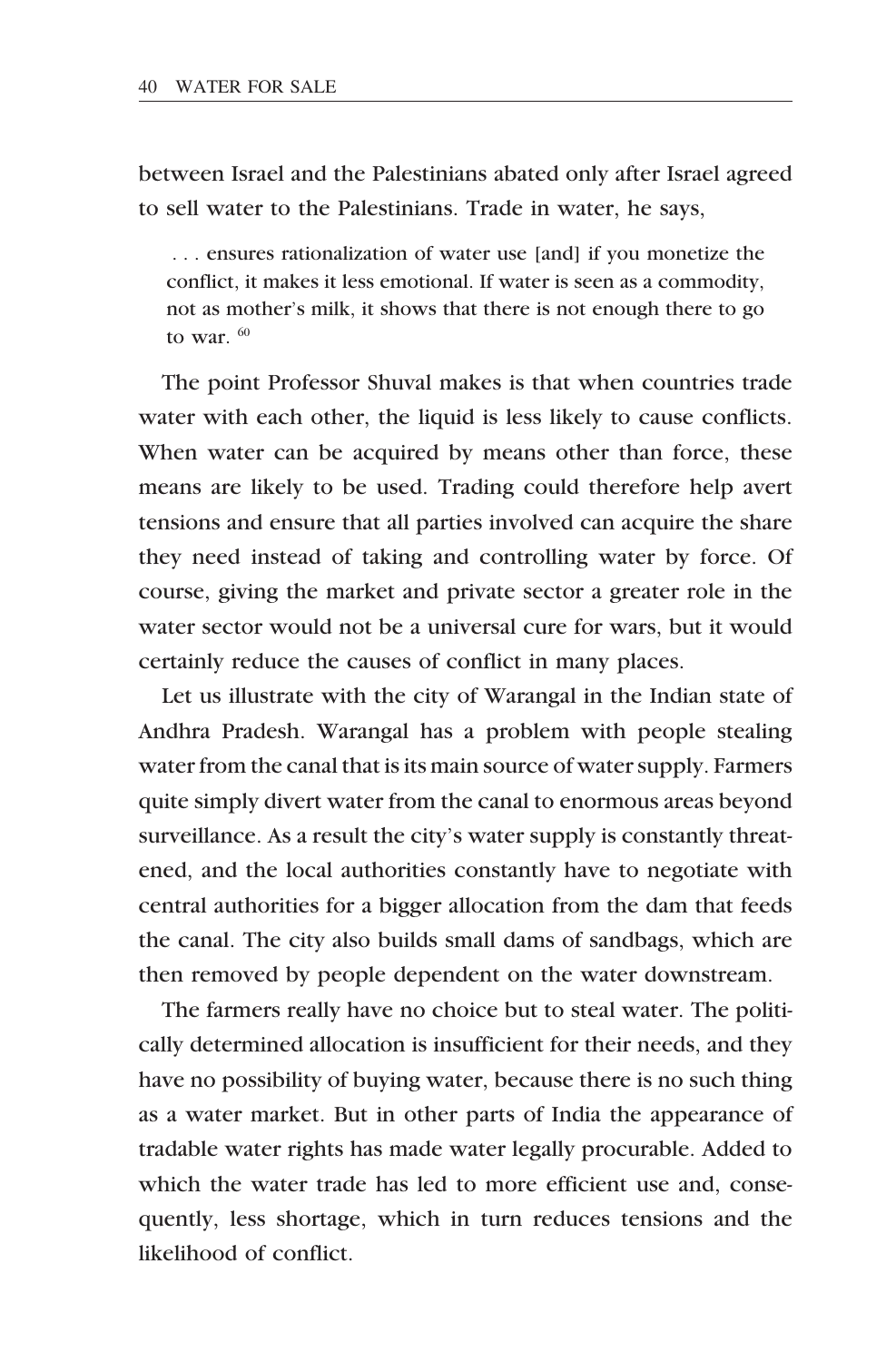It should be noted, though, that there is a growing body of research arguing that the threat of conflict over water is exaggerated. First, some academics claim that very rarely have there been outright wars between states over water. States also develop ways to handle international water conflicts through international treaties and diplomacy, not least between countries sharing the same water or with a potential conflict of interest over a source.<sup>61</sup>

There are strong arguments against this view. First, future security concerns are not likely to be primarily about war in the traditional sense, with one sovereign state being involved in armed conflict with another. Therefore, the claim that water is rarely the sole cause of *war* is not that relevant. It certainly is the cause of other disruptions of peace, as shown by the Gleick chronology just mentioned. Furthermore, even if water will not be the *sole* cause of conflict, it will certainly be an important contributing factor. Lastly, similar points about the role of international cooperation in inhibiting war have been put forward by peace researchers in general (not dealing primarily with water-related conflicts) for decades. And despite their scholarly work, along with an abundance of international treaties, military conflicts have not been avoided. Therefore it is not certain, or even likely, that peace research in relation to water will be any more successful.

Handling water with greater care is thus also important in maintaining peace. The market and business have an important role to play in this regard.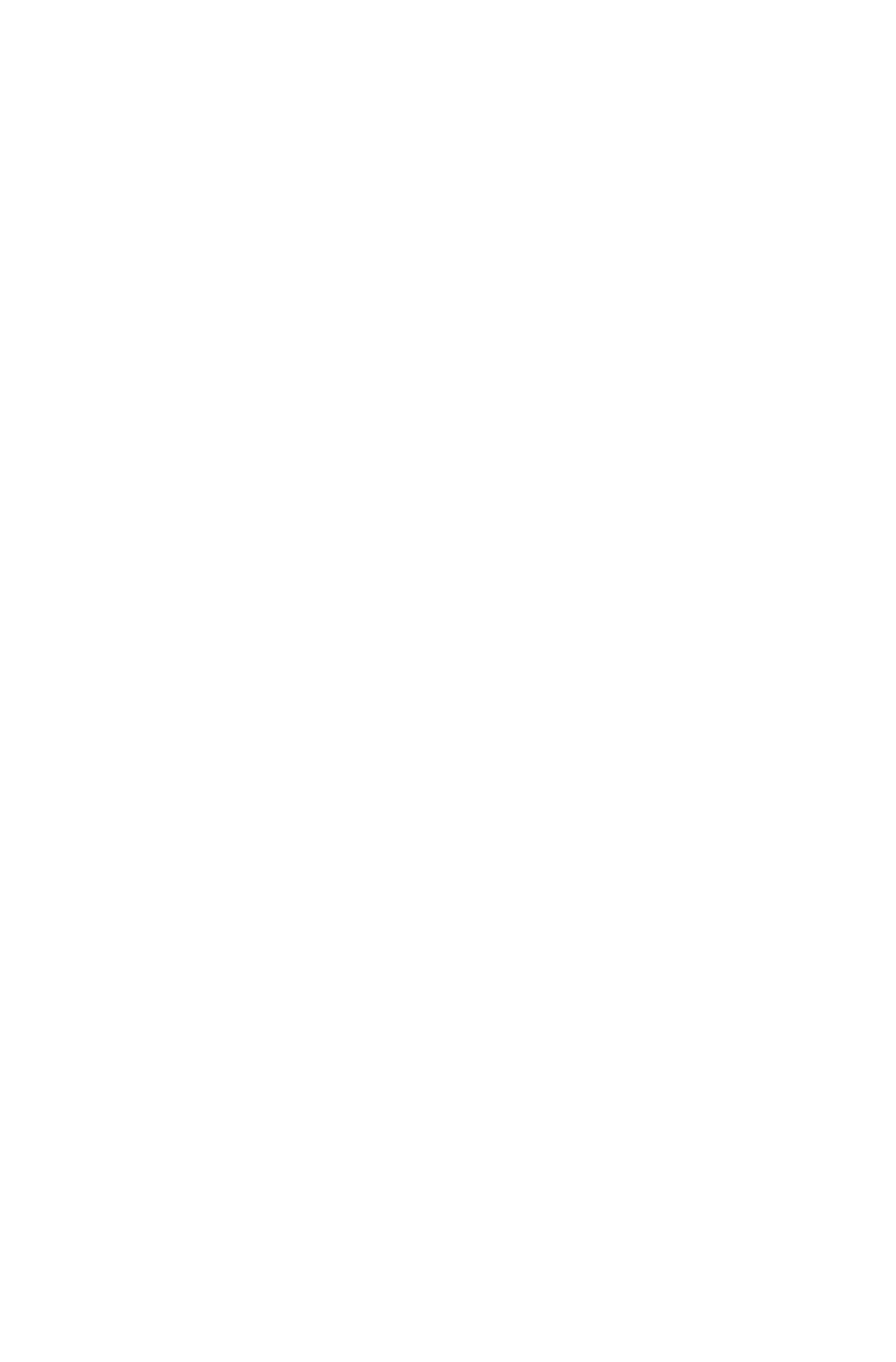#### CHAPTER SIX

### The Price of Water

Now we come to the heart of the matter: how much can water be allowed to cost? This is the hottest issue in the whole discussion concerning water privatization in poor countries. Opponents of private involvement claim that poor people will be unable to afford sufficient water if prices are set by the market instead of by politicians. Privatization, they maintain, leads automatically to higher prices. This is the argument underlying much of the resistance to admitting commercial interests to the distribution of water in poor countries. Greater scope for the market and the private sector, we are told, will augment still further the current statistic of more than a billion people without adequate access to water, bringing greater poverty, diseases, and death.

A group of researchers, who work on behalf of Public Service International, an international union of public servants, maintain in one report that

high prices and disconnections must mean that the poorest segments of society are likely to be the main losers from the privatization process. Where this increases use of unsafe water sources, the consequences will be disastrous for public health.<sup>62</sup>

Another report expresses the argument as follows:

The winners in privatization of water are private companies.... Poor households are the main losers.<sup>63</sup>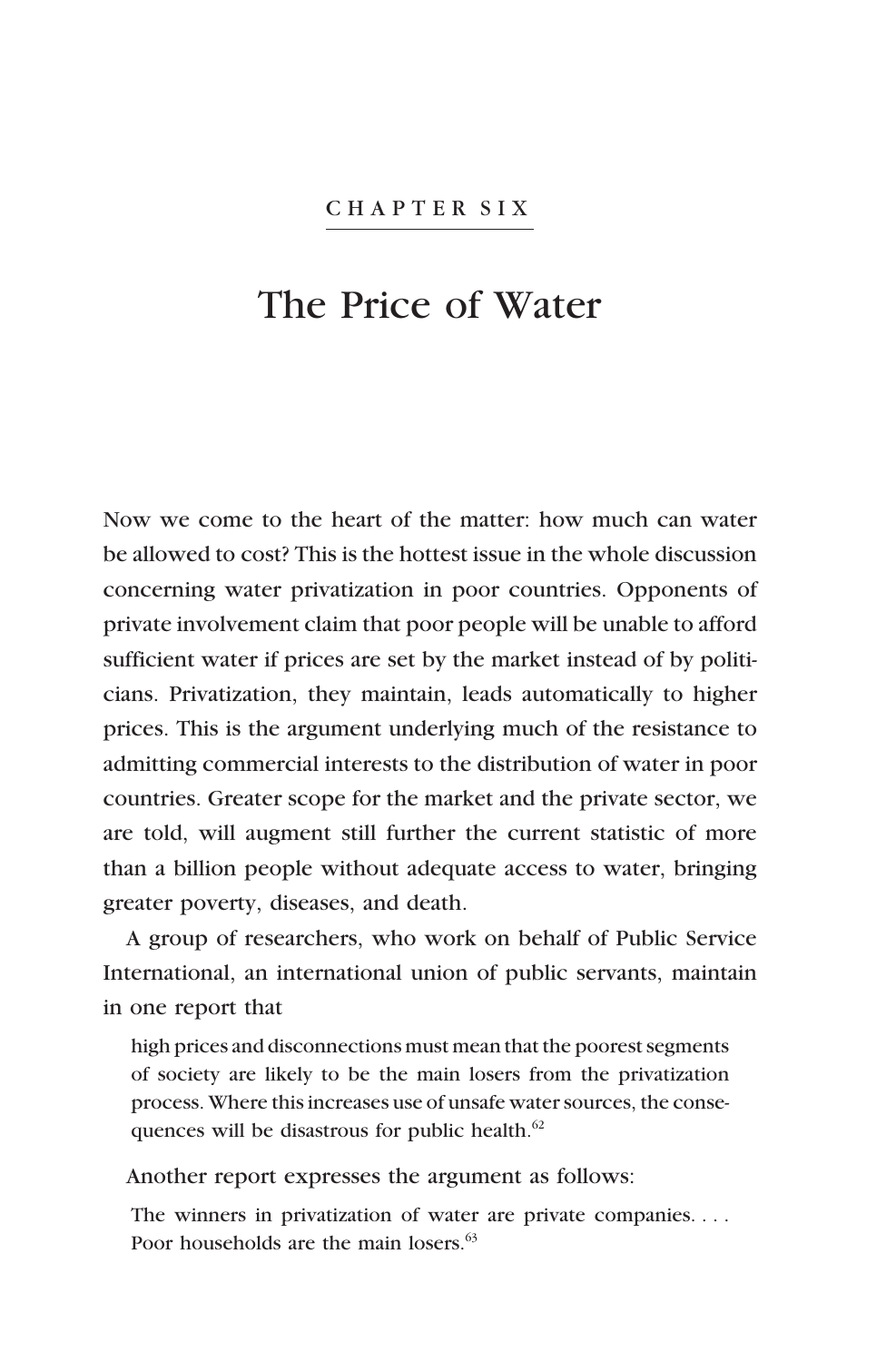In our mind's eye, we see girls forced to trek for miles and miles every day with heavy jars on their heads, children who have to work instead of going to school, millions of people dying of diarrheal dehydration, and multinational corporations profiting hand over fist by the thirst of the impoverished. Images like this arouse strong feelings and offer easy arguments, but just how truthful and relevant are they? Is this the real outcome of market pricing and privatization? Or are the opponents of privatization so blinded by their detestation of the market economy and big business that they put dogmas and ideology before the best interests of the poor?

There are strong indications that wide scope for enterprise and the market are vital for supplying clean, safe water to the billion and more people who at present are without it. People without mains water are paying far more for their water today than they would if connected to a distribution network. Higher prices give the water distributor both the resources and the incentive to connect more households to the main supply network. Those who are without water today would thus benefit greatly from a rise in the price of mains water. Moreover, they spend a lot of time fetching water, which in itself is a heavy expense to them. It is these people's costs that are relevant to the comparison. Then again, unduly low prices have created both the capital shortage mentioned earlier and wastage, overuse, and inflexibility. They also deprive distributors of incentives for reaching new users. Last but not least, existing water use subsidies mostly benefit groups other than the very poorest.

Let us take a closer look at this matter. We can start with the question of water supply and demand, going on from there to see whether market prices are higher or lower than politically determined prices and, finally, whether privatization makes prices go up or down.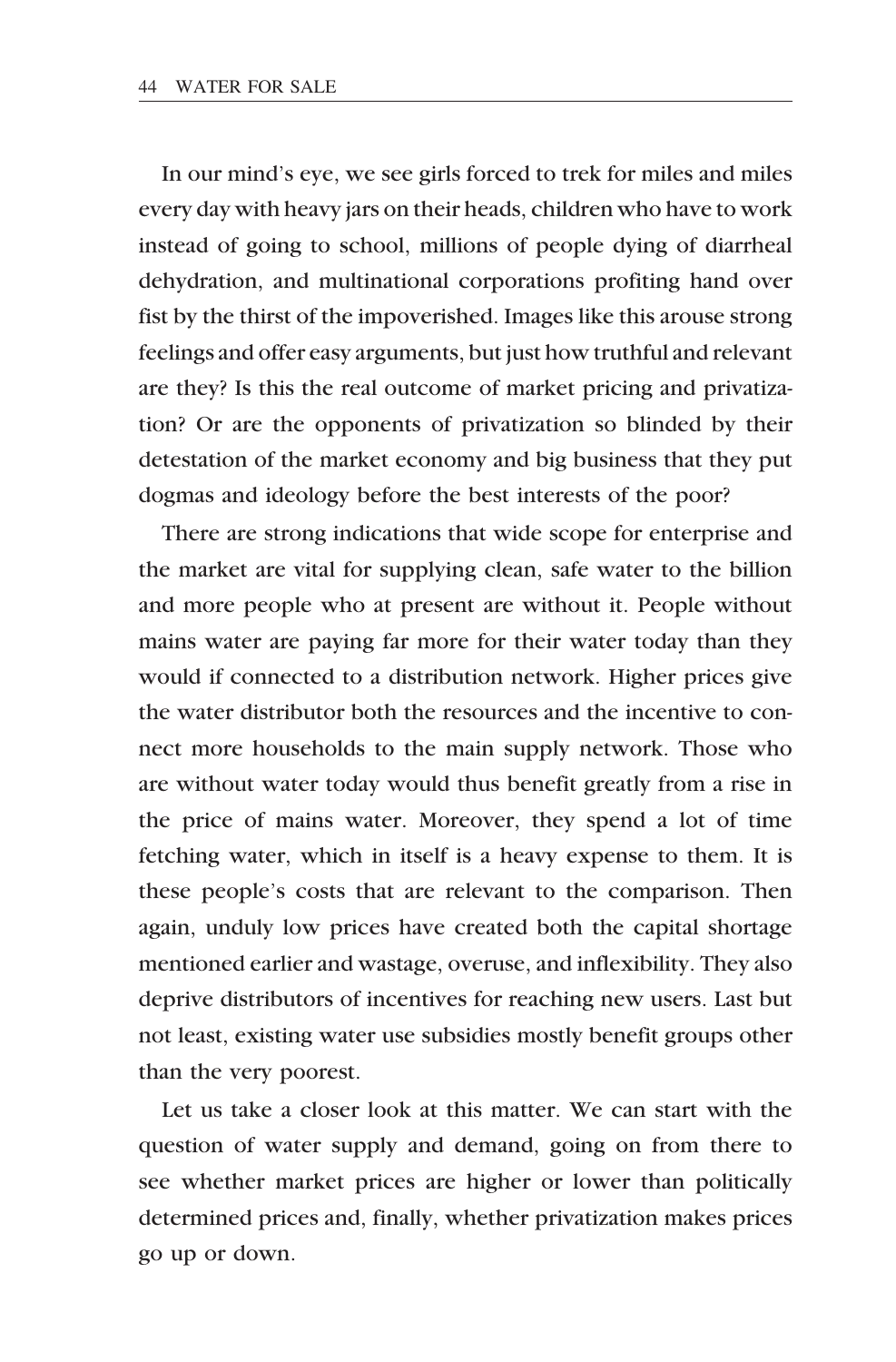When the market is allowed to put a price on a good, it is supply and demand that decide it. Equilibrium occurs when supply and demand meet at a certain price level. Supply and demand are both disrupted when the price of a good is politically regulated. If the price set is lower than the equilibrium price, supply will diminish and demand increase. Conversely, if the price exceeds the equilibrium level, supply will increase and demand diminish. This is basic economics that people are taught in high school, and so it is strange indeed that the argument should have such a tenuous foothold in discussions of world water supply.

The big problem regarding the price of water in poor parts of the world is that it is too low for supply and demand to converge. Instead of water being made to bear its own costs, the production and distribution of it are subsidized out of taxation revenue.<sup>64</sup> No less than \$45 billion a year is spent on subsidizing water in the Third World. In developing countries, the price of water is so low that on average it covers only about 30 percent of the water supplier's expenses. Some experts estimate that the water sector is subsidized by an average of about 80 percent of expenses.<sup>65</sup>

If not even current expenditure or working expenses are covered, there will be even less money to spare for maintenance and infrastructure investments to improve the distribution or quality of the water, and the supply network cannot possibly be enlarged in order to serve those who at present are without safe water.

Equally important, perhaps, is the determination of the water distributor to reach as many users as possible. If the price of water is so low that extending the supply network to new users costs more than the distributor can expect to recoup by means of charges, there is very little reason indeed why the distributor should want to enlarge the network at all, still less make the extra effort required in making such connections. Why invest in a guaranteed loss-maker?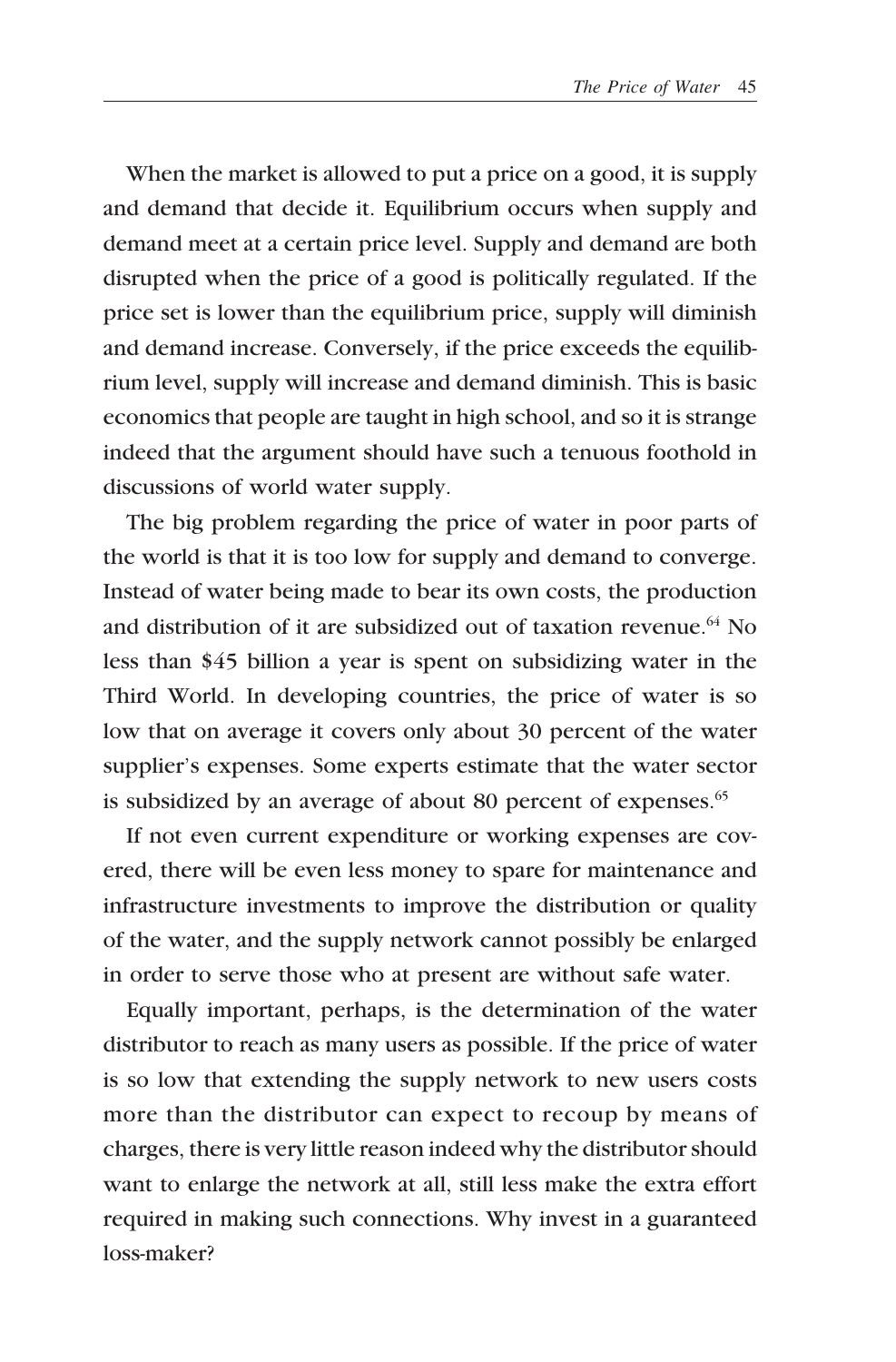For political reasons, the price of water is simply too low, the object of this being to make sure that everybody can afford the water they need. But in practice, we have a situation where supply is too low to reach the poor, with the effect that more than a billion poor people have to pay through the nose for poor-quality water, thereby risking disease and death. Excessively low prices go a long way toward accounting for the inadequate supply of clean, safe water in poor countries. From a supply perspective, then, there are strong reasons for not influencing the price of water by political means, be it through regulations or subsidies, and instead allowing the market to decide. Some NGOs seem to have realized this. At the People's World Water Forum that took place in Mumbai, India, in January 2004, Prakash Amatya, a Nepalese NGO worker, complained that ''[t]he water shortage in Kathmandu is because water is almost free."<sup>66</sup>

But supply is not the only thing affected by price controls. If the price of water is politically set below the market price, demand will also become excessive, with a number of unfortunate consequences.

First, water will be wasted. Users have fewer incentives for economizing or limiting their use of water if it is too cheap. In the home, for example, no one stops to consider whether to use the same water for two loads of wash or whether more than one child can use the same bath water. The big savings, though, are to be made in agriculture, a point we shall be revisiting. Wastage helps to cause both water shortage and environmental destruction. The problem of waste becomes graver still when instead of water being quantitatively priced, the user pays a fixed charge. That completely eliminates any incentives for economizing.

South Korea offers a blatant example of water wastage. In 2002, when the country was experiencing a shortage of water, it emerged that South Koreans use more water per capita than any other OECD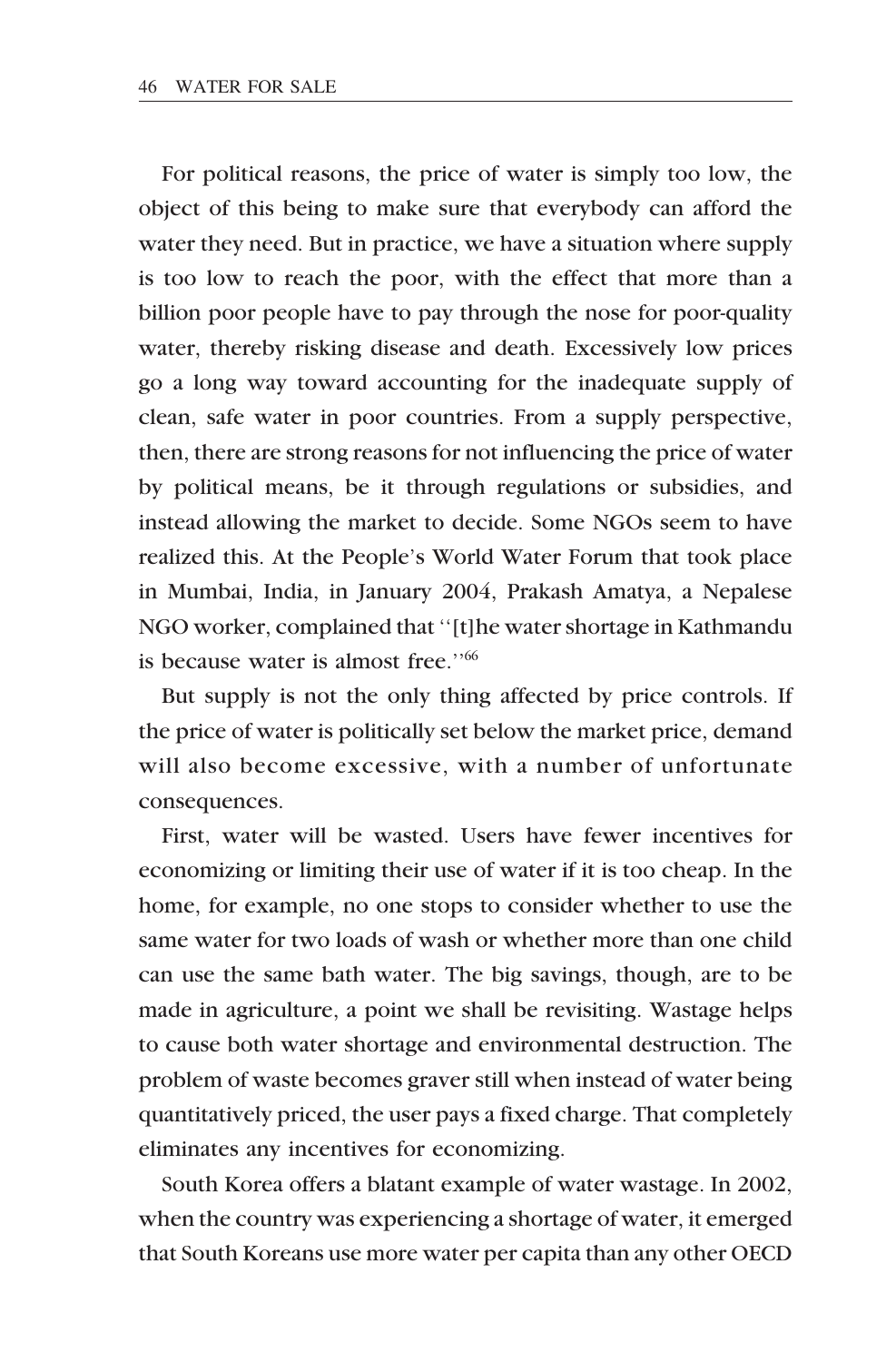nation, despite their income level being one of the lowest. Water was heavily subsidized, and so wasting it cost very little. Compounding the complexities and vagaries of water management, the water bureaucracy numbered no less than five different public authorities. $67$ 

In Windhoek, the capital of Namibia, both informational campaigns and pricing have been deployed in a bid to curb water consumption. Price modifications proved very effective, reducing water consumption by 20 percent, whereas public education measures achieved only a 5 percent reduction.<sup>68</sup>

Industrial and agricultural use of water is even more important than domestic consumption. Between them, industry and agriculture account for 92 percent of world water consumption, and so this is where the big savings are to be made.<sup> $69$ </sup> But they have little incentive for reducing their consumption when water is underpriced.

Farmers, who account for 70 percent of the world's water consumption, are often hugely uneconomical about it.<sup>70</sup> For example, in growing water-intensive crops they derive a less-than-optimal nutrition content from a given quantity of water. Agriculture, in fact, is one of the real villains of the global water drama. The less developed a country is, the larger the proportion of its water is consumed by agriculture. So more efficient water use in agriculture will have the greatest effect in poor countries.

Half the water used by the world's farmers generates no food. Minor changes, therefore, can result in much water being saved. A 10 percent improvement in the distribution of water to agriculture would double the world's potable water supply. Here is another example: Tomato growing by traditional irrigation requires 40 percent more water than with drip irrigation. The water needed to grow rice on one hectare of land would keep 100 rural households supplied for four years.<sup>71</sup> If water costs what it is really worth,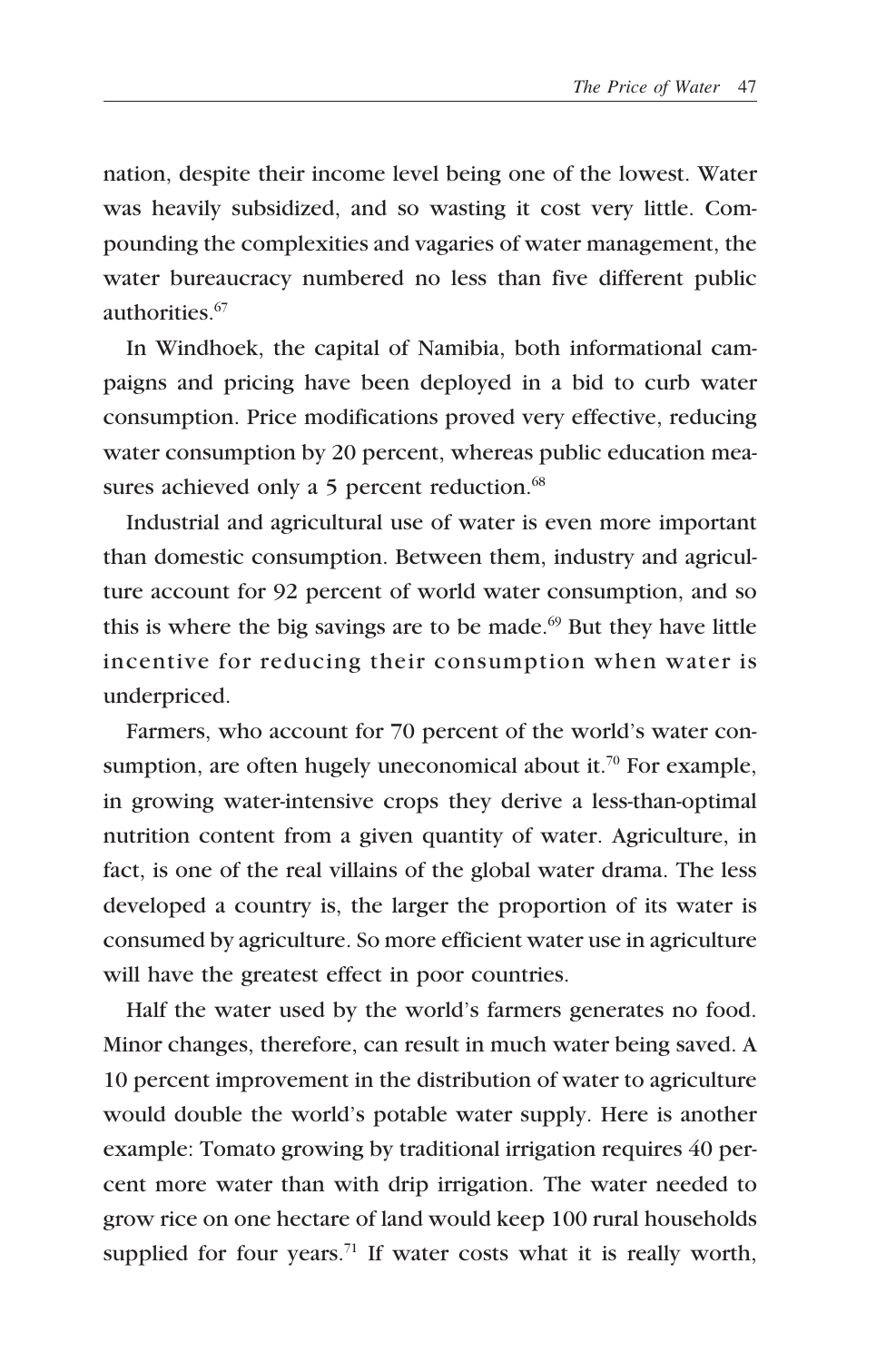instead of being subsidized, farmers are very likely to make investments aimed at reducing the amount of water needed for food production.

One very clear example of the perverse effects of mistaken water pricing comes from California. Heavy subsidies give farmers a copious supply of water at very low prices. Urban dwellers pay nearly a thousand times as much for their water as farmers do. And so rice is grown in the desert, a water-guzzling enterprise, at the same time that Californian cities are spending huge sums of money on desalination plants converting sea water into fresh water.  $72$  Bad water policy, then, is not confined to developing countries but also exists in highly developed countries with effective systems of government.

The demand aspect thus also argues against controlling the price of water by political means. But, the advocates of politicized water pricing would object, it is humanitarian aspects that matter most, not questions of supply and demand. Let us then consider these aspects, which are the main focus of this book.

This brings us to the question of whether the poor can afford water at market prices. Opponents of market prices for water maintain that if the market is allowed to set the price of water, this will make it difficult or impossible for poor people to obtain as much water as they need. How true is this? It depends on the kind of comparison we choose to make.

First, though, it has to be made clear that a distinction ought to be made between discussing political versus market-driven pricing and, on the other hand, discussing private versus public water. These are two different issues. Placing water distribution in private hands does not necessarily mean the price will be determined by the market. There is nothing to stop politicians from still controlling the price of water supplied under private auspices. As we shall see later on, privatized and completely deregulated water régimes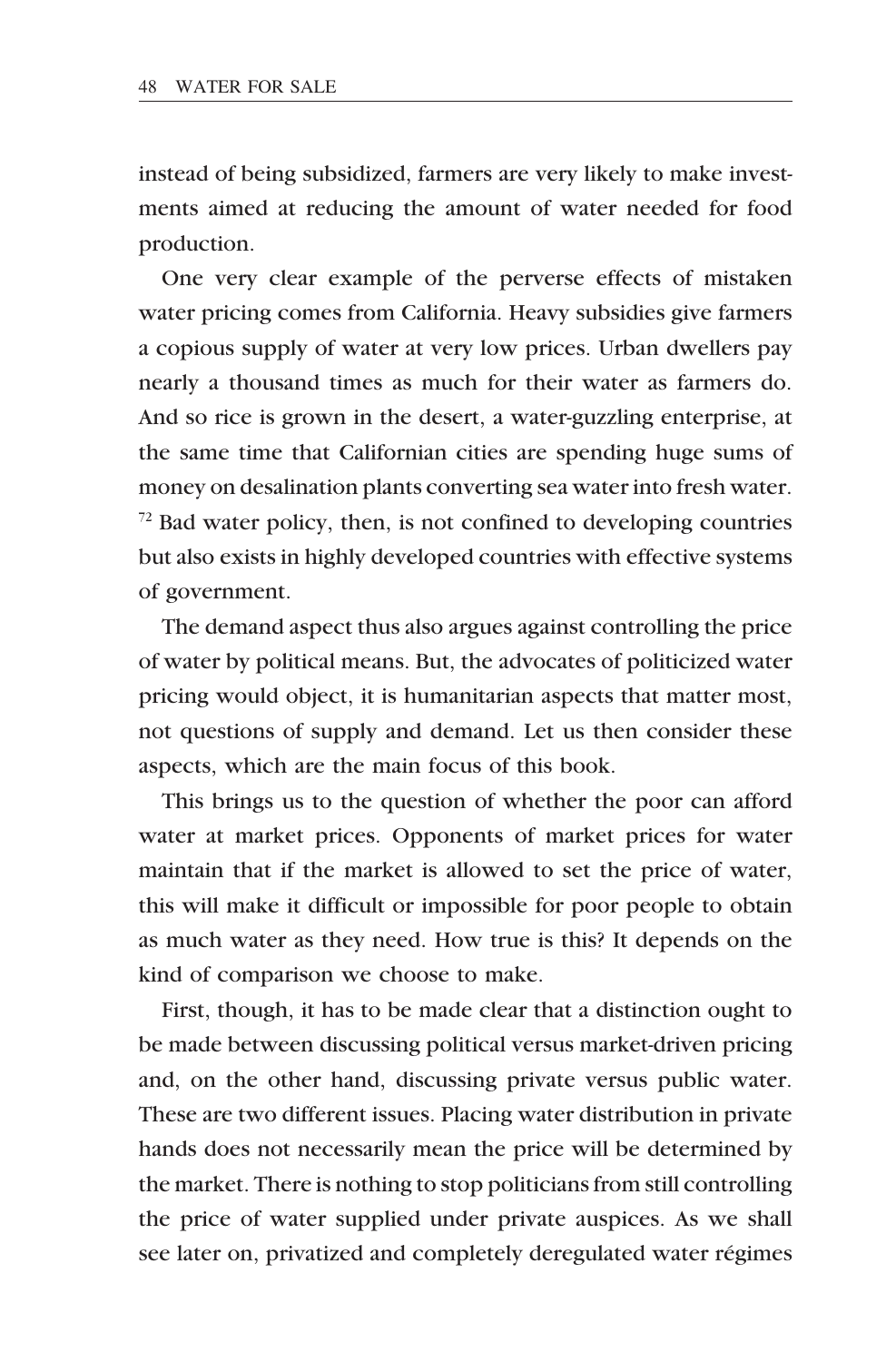are few and far between. Instead, prices are most often determined politically, even after commercial interests have become involved. The most common arrangement is for the price to be inscribed in the contract drawn up between the public authority and the private player when the latter is admitted to the business of water distribution.

When discussing poor people's access to water, the only reasonable starting point must be the billion-plus people with no access to safe water. There is a strong connection between development in terms of GDP and access to water. Most often it is the very poorest people in poor countries who are without water and are not served by existing water distribution networks. UN-Habitat has described in a number of case studies and extensive data how poor segments of the population in the cities of the developing world are grossly overrepresented among the people who suffer from lack of access to water and sanitation. One study of 15 countries with low and medium-low incomes showed more than 80 percent of the poorest quarter of the population to be without water.73

The most common way for poor city-dwellers in developing countries to obtain water is by purchasing it from small-time vendors in kiosks, or those who either have a local well (with often polluted water) or deliver water by motor vehicle or by some other means. Contractors often drive tankers to poor districts, selling water by the can, in which case the very poorest of the world's inhabitants are already exposed to market forces but on very unfair terms, because water obtained like this is on average twelve times more expensive than water from regular water mains, and often still more expensive than that.<sup>74</sup> (See table 6.1.) This is a very important point that tends to be completely ignored by antiprivatization activists.

The poorest, then, are mainly unaffected by any increases in the price of mains water. Instead, more than a billion of the world's poor are suffering from the very high prices charged for the water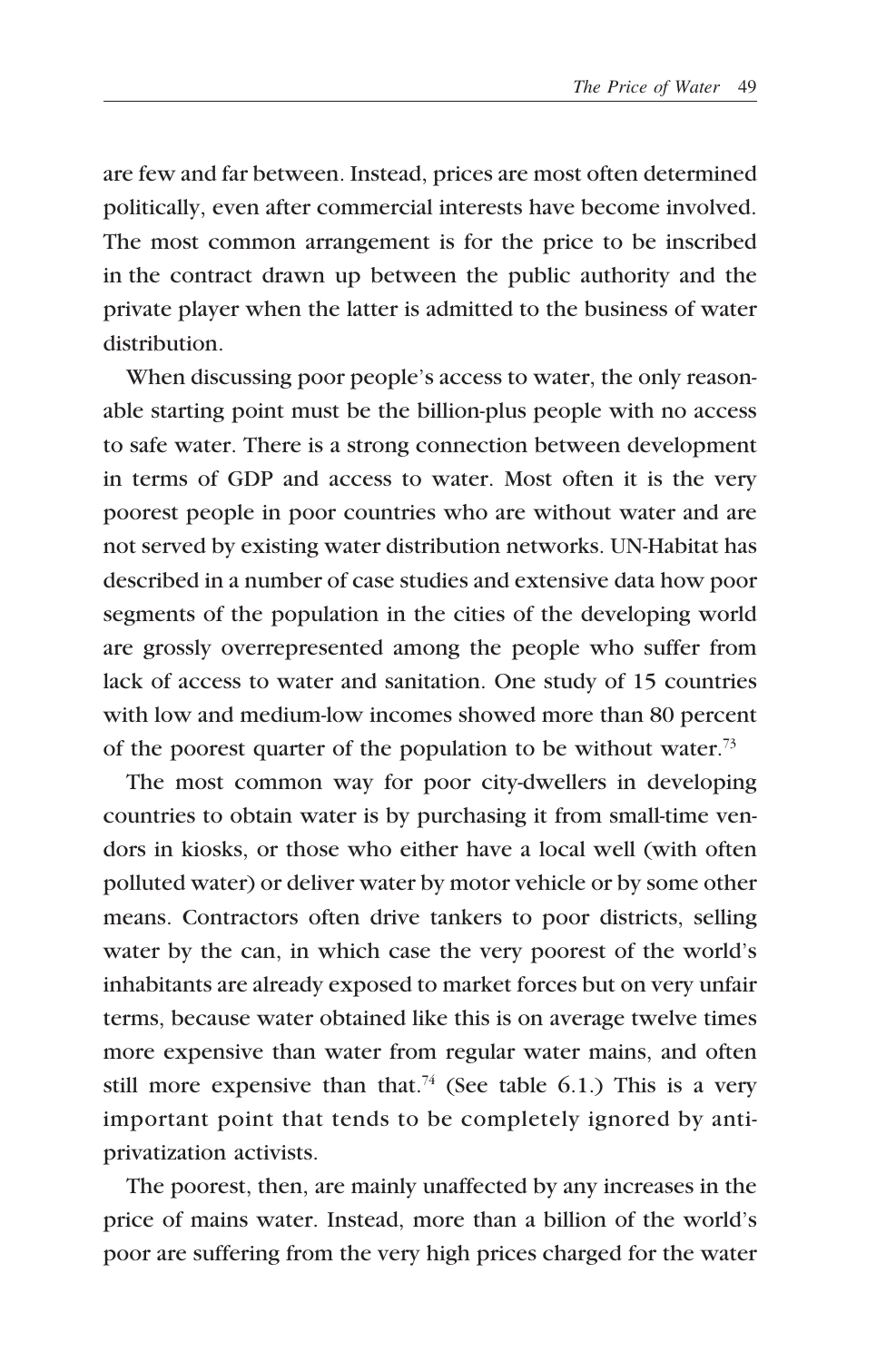| <b>Region/Country</b> | City        | x times more costly |
|-----------------------|-------------|---------------------|
| <b>Africa</b>         |             |                     |
| Mauritania            | Nouakchott  | $1 - 100$           |
| Nigeria               | Onitsha     | $6 - 38$            |
|                       | Lagos       | $4 - 10$            |
| Kenya                 | Nairobi     | $7 - 11$            |
| Togo                  | Lomé        | $7 - 10$            |
| Asia                  |             |                     |
| Pakistan              | Karachi     | $28 - 83$           |
| Indonesia             | Surabaya    | $20 - 60$           |
|                       | Jakarta     | $4 - 60$            |
| Bangladesh            | Dacca       | $12 - 25$           |
| Latin America         |             |                     |
| Honduras              | Tegucigalpa | $16 - 34$           |
| Ecuador               | Guayaquil   | 20                  |
| Peru                  | Lima        | 17                  |

**Table 6.1. The price of water from alternative sources, in relation to mains water.**

Source: Moor (1997).

they are forced to rely on for lack of water pipes. But they are indirectly affected, in a very positive way. In fact, they would gain a great deal from market pricing of water, because the supplier would then have both the capital and the incentive to extend the water supply network to include those who are not connected at present, that is, the very poorest inhabitants of the poor countries. They would then get better water at lower prices than before.

For example, in Port-au-Prince, the capital of Haiti, people with mains water supply pay \$1 per  $m^3$ , whereas those lacking a main water connection pay \$10 for the same amount. So the poor of Port-au-Prince would benefit from a price rise, even if water were made as much as nine times more expensive.<sup>75</sup> The same goes for most other Third World cities. In Vientiane, Laos, informal vendor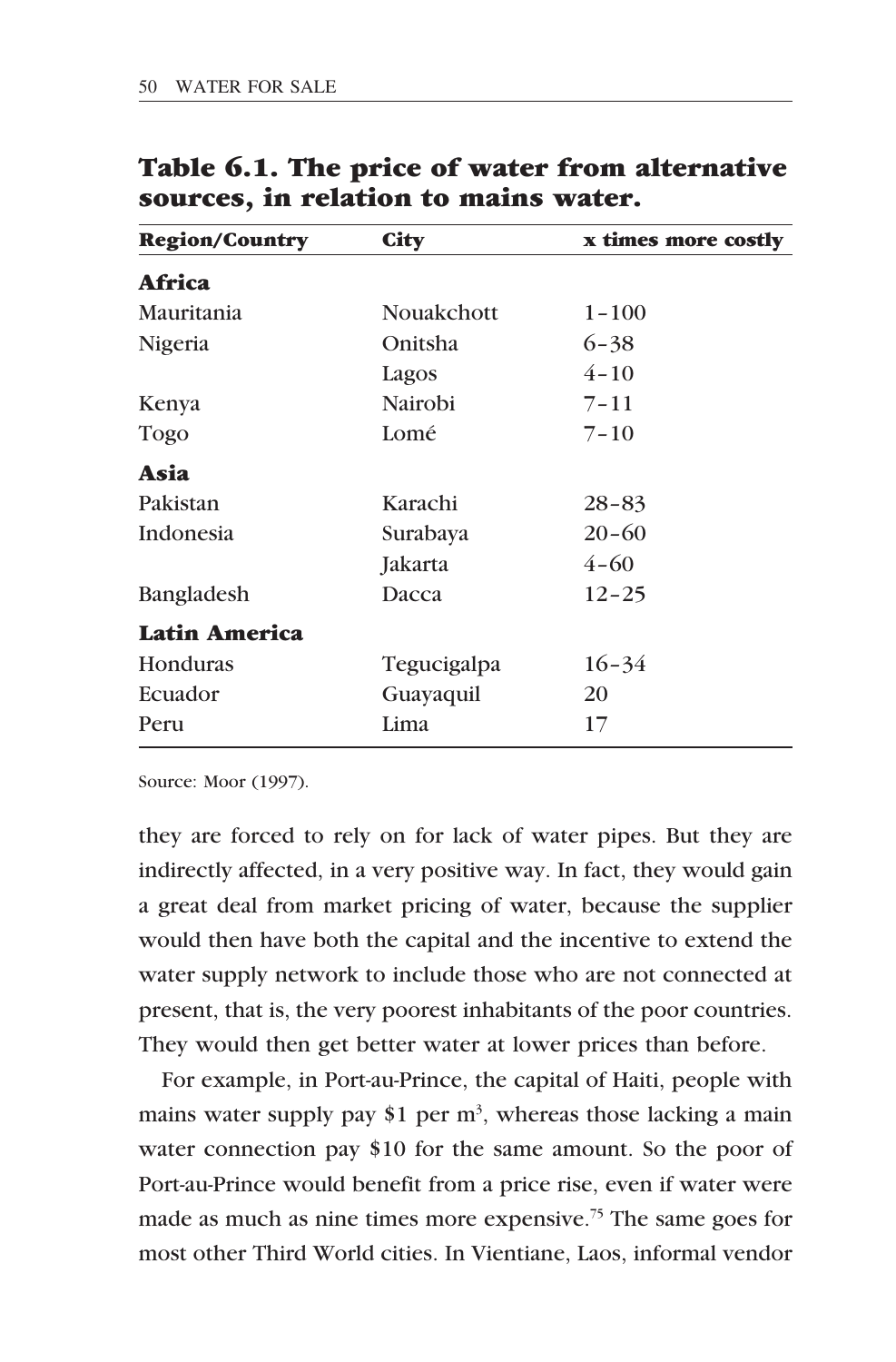water costs 136 times more than network water; in Ulan Bator, Mongolia, it costs 35 times more; and in Bandung, Indonesia, as much as 489 times more.76 Unserved populations in these cities all stand to benefit from higher prices for mains water.

There are also survey reports showing that poor people in the developing countries are ready to pay more for their water than they are paying at present.<sup>77</sup> Other surveys show that price elasticity, that is, the sensitivity of consumption to rising prices, is lower in households than in agriculture and industry.<sup>78</sup> This, it might be argued, is only natural, since the consequences of being without water are direr for people than for farmers and industry. But on the other hand this confirms the possibility of conserving water by means of higher prices, since, as we saw earlier, agriculture and industry account for 92 percent of the world's water consumption.

There are good examples of cities where higher prices have had very salutary effects. In Bogor, Indonesia, prices were substantially raised and the utility was able to connect more households to the main supply network, giving a greater number of poor people access to cheaper water. In Tegucigalpa, the capital of Honduras, groups of poor precincts joined force and signed an agreement with the water utility whereby the consumers themselves were to pay for the mains connection. Eighty-five percent of all households bought the connection and in this way had water brought to their homes, at the same time reducing their expenditure on water.<sup>79</sup>

Another aspect to bear in mind when discussing the price of water from the viewpoint of the poor is the costs they already incur by not having access to piped water. As we saw in chapter 2, hundreds of millions of people spend several hours a day fetching water. During that time they can neither work nor study, and so they lose earnings. These losses are hard to quantify, but it would seem to be a reasonable supposition that several hours of unpaid,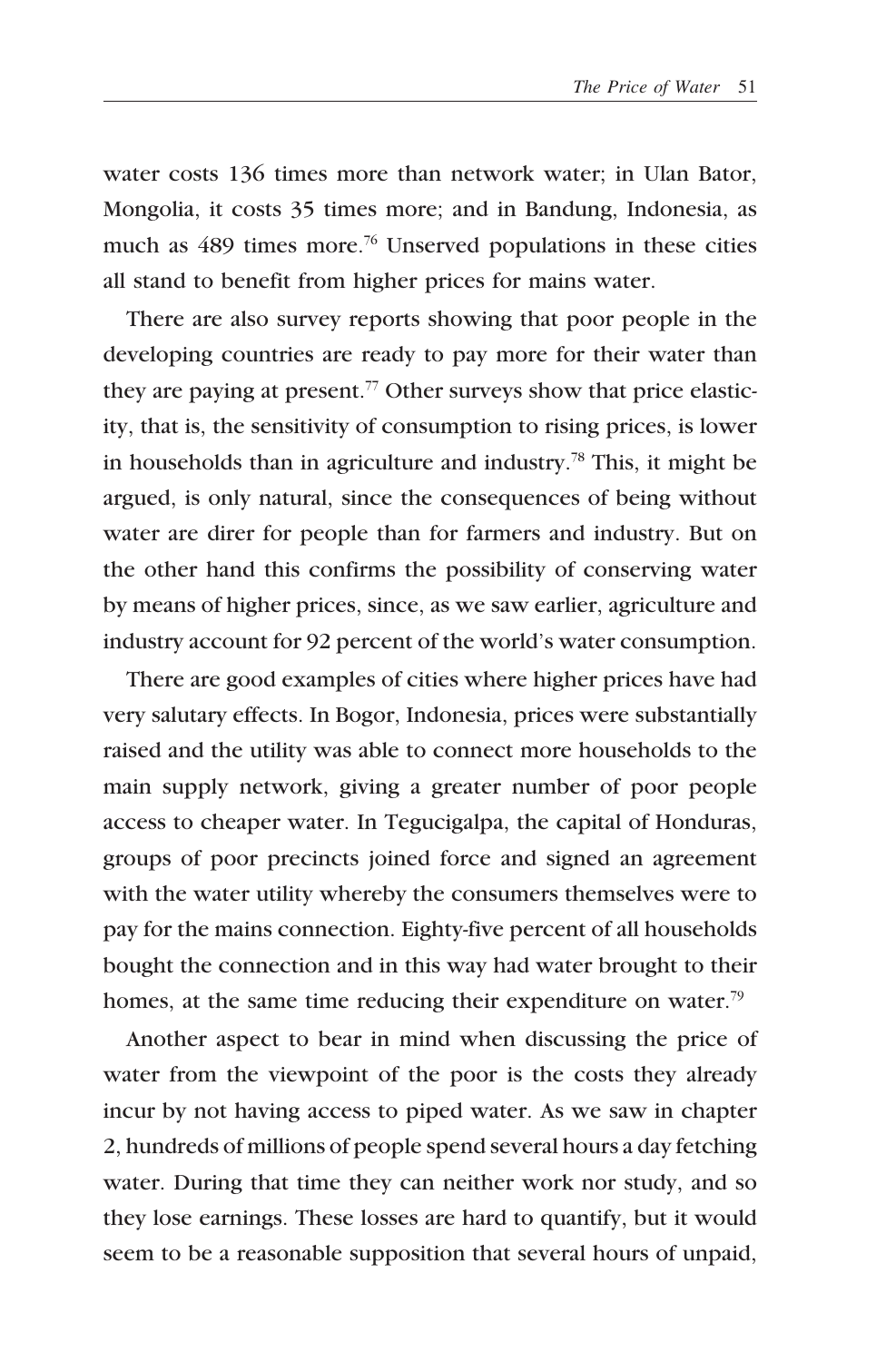low-productive work a day means heavy losses, both to the individuals themselves and to the community as a whole. A study from Dehra Dun, a city in northern India, shows that if the price of water is made to include the time that people (as usual, mostly poor people) spend fetching water, and if to this we add the loss of earnings for that length of time, then in reality the water costs 15 times its nominal price. $80$  This is a crucial factor when discussing the price of water.

Once again, then, the poor would benefit from higher prices. Besides, public subsidies mainly benefit more privileged groups. Public water utilities cover only 30 percent of their costs. The remaining 70 percent is made up with subsidies from taxation revenue. Those who at present do not have access to any mains supply network are not reached by any subsidies either. In certain developing countries, between 80 and 90 percent of the wealthiest fifth of the population have access to publicly distributed water, as against only 30 to 50 percent or less of the poorest fifth. In Colombia, for example, 80 percent of all beneficiaries of water subsidies are people in medium and high income brackets. A study of six Central American cities showed that it was mainly the wealthiest 60 percent who were reached by subsidies. $81$  In practice, then, it is mainly the well-to-do, such as the middle class and farmers, who benefit. They do not really have any need of cheaper water and could very well pay a lot more for it.

As UN-Habitat puts it:

Low-income urban dwellers are often paying high prices for very inadequate water provision—for instance, purchasing water from vendors at 2–50 times the price per liter paid by higher-income groups, who receive heavily subsidized water piped into their homes.<sup>82</sup>

In Chile, however, water subsidies have targeted the very poorest. Because water is self-financing, the majority of people pay the true cost of it, while extremely poor people are given a reduced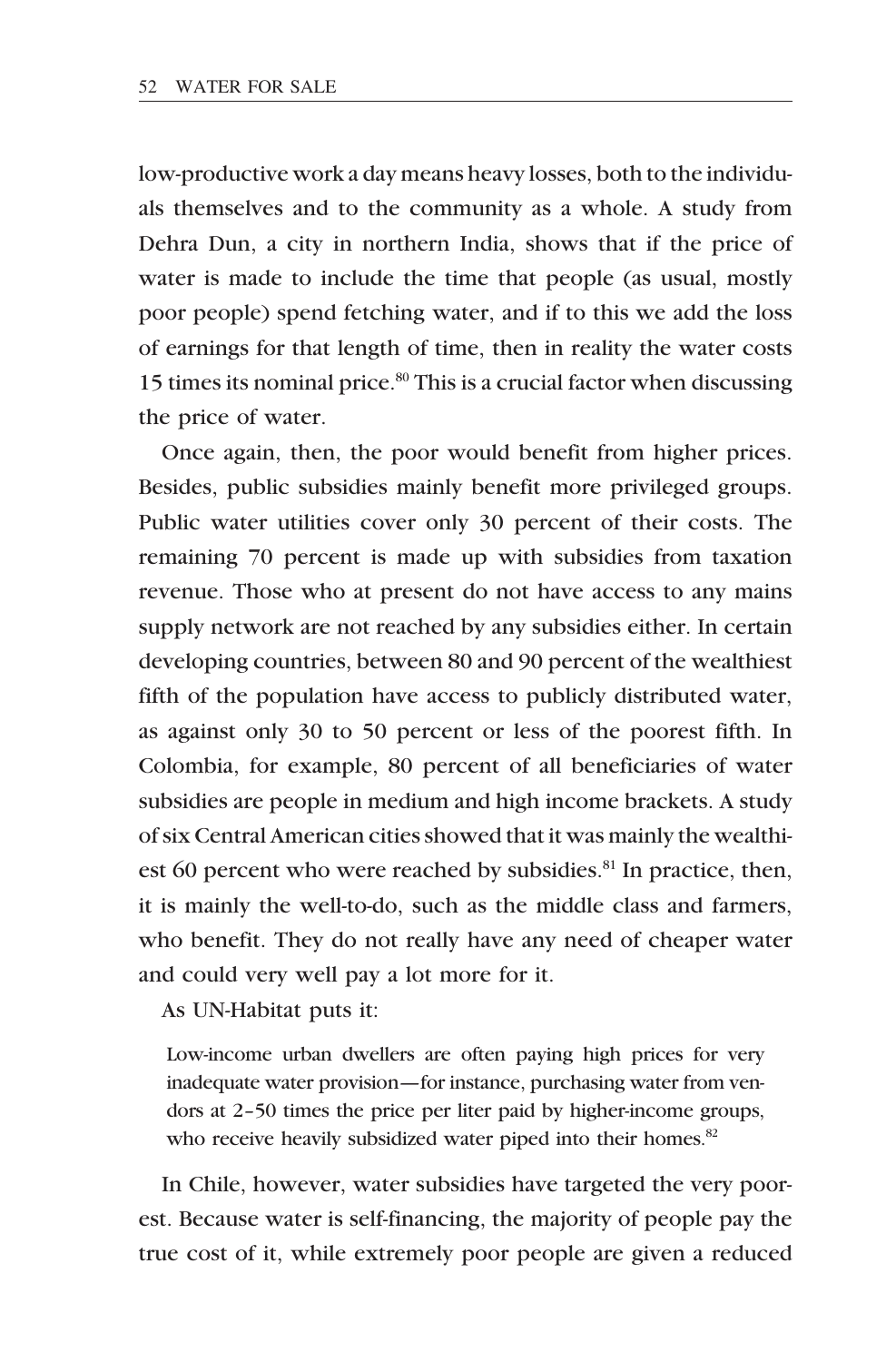rate. South Africa has a different system, but based on a similar principle, namely that of giving the poorest citizens access to water without encouraging overconsumption. All families are entitled to 25 liters of water daily, free of charge, while volumes in excess of that amount are a good deal more expensive.<sup>83</sup> But the South African model entails two problems. First, subsidies benefit everyone, not just the poor; and second, water utilities have little incentive for extending the water supply system to poor people who are not expected to consume much.

It also has to be remembered that clean, safe water cannot be produced and delivered without expense. Someone has to pay for it. Subsidies are expenditure that the state finances out of taxation revenue contributed by the population. Those who benefit from subsidized water, then, are to a great extent the people who also pay for the benefit, albeit indirectly. The only people who pay for the subsidies without deriving any benefit from them are in fact the very poorest, who do not have access to mains water.

Chile's former secretary for agriculture, Renato Gazmuri, points out that the former Chilean system of state-subsidized water actually implied a regressive redistribution of wealth. Since low-income earners consume a larger portion of their income than the wellto-do, a larger part of their income goes to taxes (consumption being taxed more heavily than savings and investments). And since low-income earners consume less water and thus obtain a smaller share of the subsidies, water subsidies in practice imply a transfer of resources from the poor to the better-off. The middle class gets cheap water and the poor foot the bill.<sup>84</sup>

Andrew Nickson, who has written a report on the subject for the UK Department for International Development (DFID), aptly summarizes the whole matter as follows:

The publicly-operated water sector in low and middle-income countries is failing to meet the needs of the urban poor. Instead it has ended up subsidizing the convenience interests of the rich.<sup>85</sup>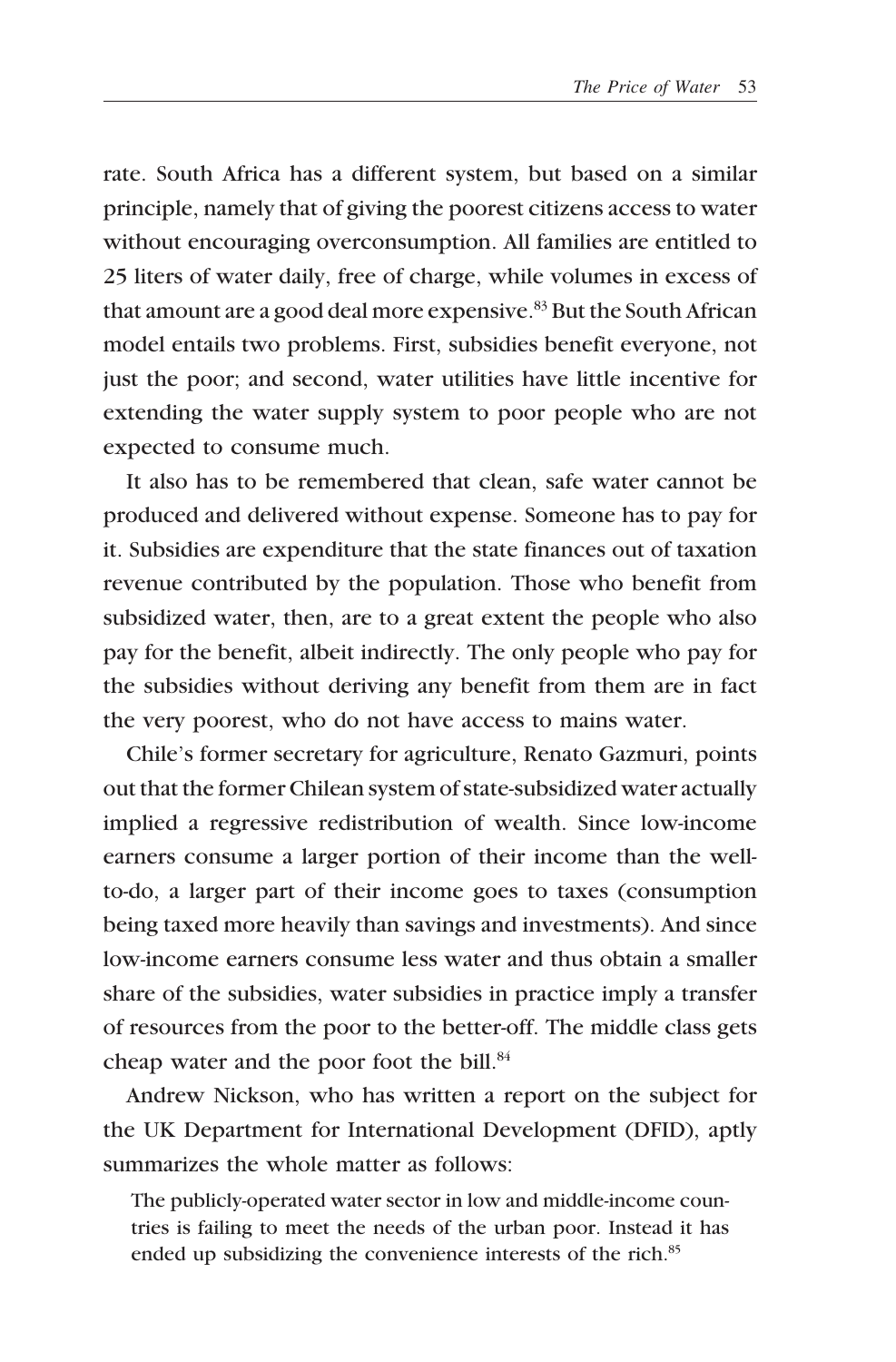This being so, the money spent on making up the deficits of public water utilities would be better spent on direct cash support or other assistance to those in need of it.

The cost of subsidies directed at the Chilean poor amounts to \$40 million. The general subsidies were costing no less than \$100 million, that is, more than twice as much. The difference has been applied to more pressing concerns, such as measures to combat poverty.

Another way of helping underprivileged households when subsidies vanish is by distributing water vouchers that entitle them to a certain level of water consumption and for which the water utility then invoices the state. Where feasible, this is probably the best way of guaranteeing that poor households can afford the basic amount of necessary water, while at the same time making sure that the operators get the capital and incentive to reach the poor with their networks.

The debate on the price of water and subsidies ties in with the sociological discussion concerning insiders and outsiders. One group is left outside a system while another is inside it. Relations between these groups are usually complicated. As regards the price of water, it is the poorest—those not connected to water mains who are the outsiders, while those whose households receive piped water are the insiders. Our outsiders are most in need of being inside the system. They incur far heavier expense than they would if they were inside, and also far heavier expense than those who are insiders today. But the insiders will not let them in, because that would mean greater expense for themselves. What we have, then, is a conflict of interest between the relatively well-off middle class and the marginalized poor. It seems odd that so many leftist NGOs in effect side with the affluent.

We have now discussed the necessity of higher prices and the advantages of market pricing. So does ''privatization'' mean higher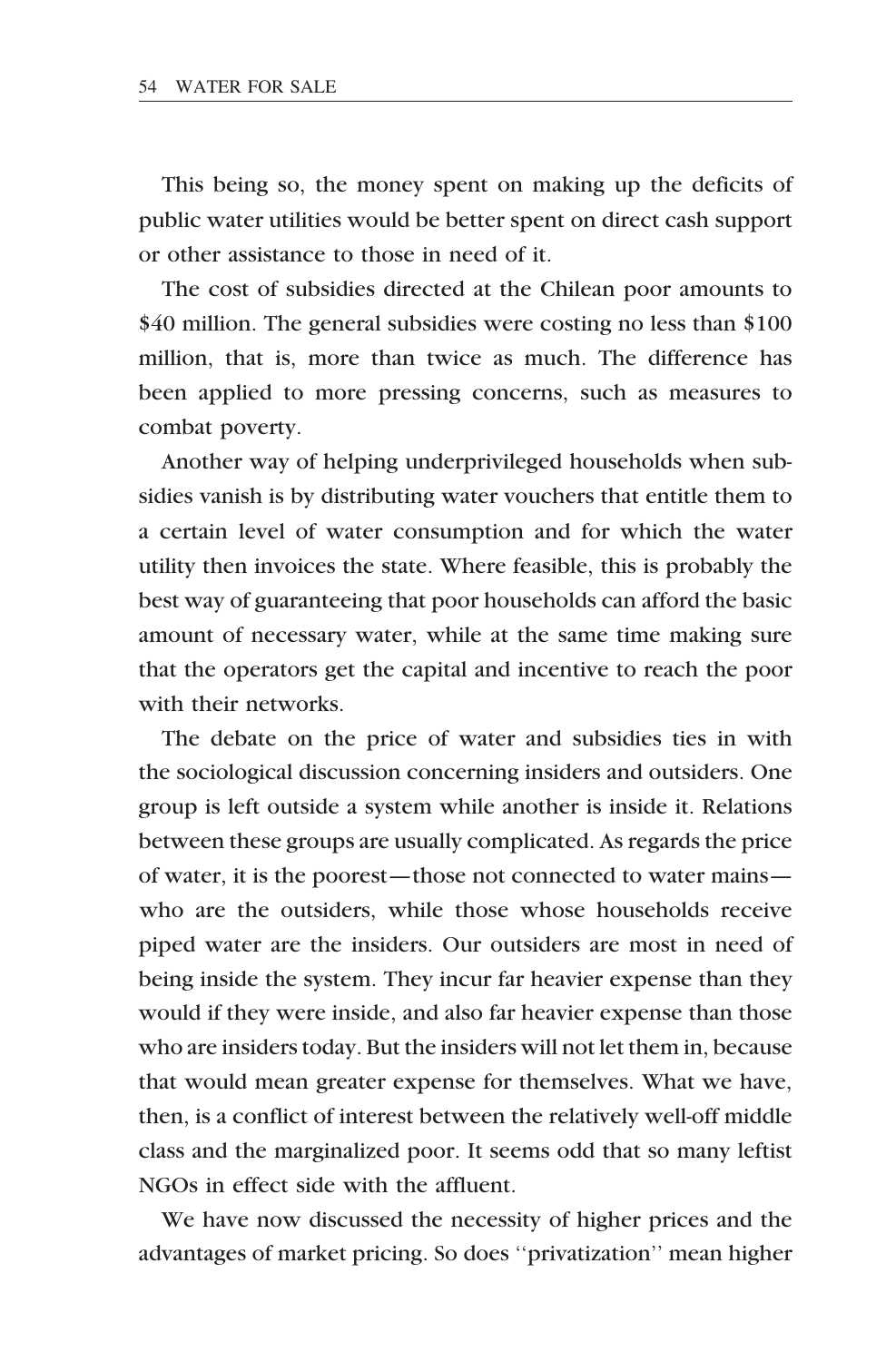prices? As has already been remarked, there is a vital distinction to be made between market prices and privatization.

Once again, it needs to be said that the people we must take as our starting point in this discussion are the billion or more who at present have no mains water supply and who pay heavily for their water in both money and time. Their water, on average, is 12 times more expensive than mains water, and generally of poorer quality. These people will pay a lower price if they are connected to the main water supply. But what about those who are connected already? Will they have to pay more or less? This is a tricky question, to which there is no simple answer.

There are arguments maintaining that prices will rise, just as there are other arguments maintaining that they will go down. In reality, there are examples of prices both rising and falling following the admission of commercial interests. In three of the cases we shall be reviewing in chapters 7 and 8, prices went up after privatization, and in three others prices went down. Price effects hinge on several factors.

One reason for expecting prices to rise is that any public subsidies will disappear once commercial interests are admitted. It would be quite possible to go on subsidizing water distribution by transferring funds to the private firm, but usually this does not happen, because one reason for governments transferring water distribution to private enterprises is that they are short of resources and want to cut costs and use public funds for different purposes. Moreover, there is a risk of the subsidies being constructed in such a way that the private water utility will not profit by reaching as many users as possible, which in turn eliminates one of the strongest benefits of private involvement, namely incentives for extending the water supply network to those excluded from it under the public régime. But the strongest argument of all against subsidized water is that the support does not get through to those who need it most.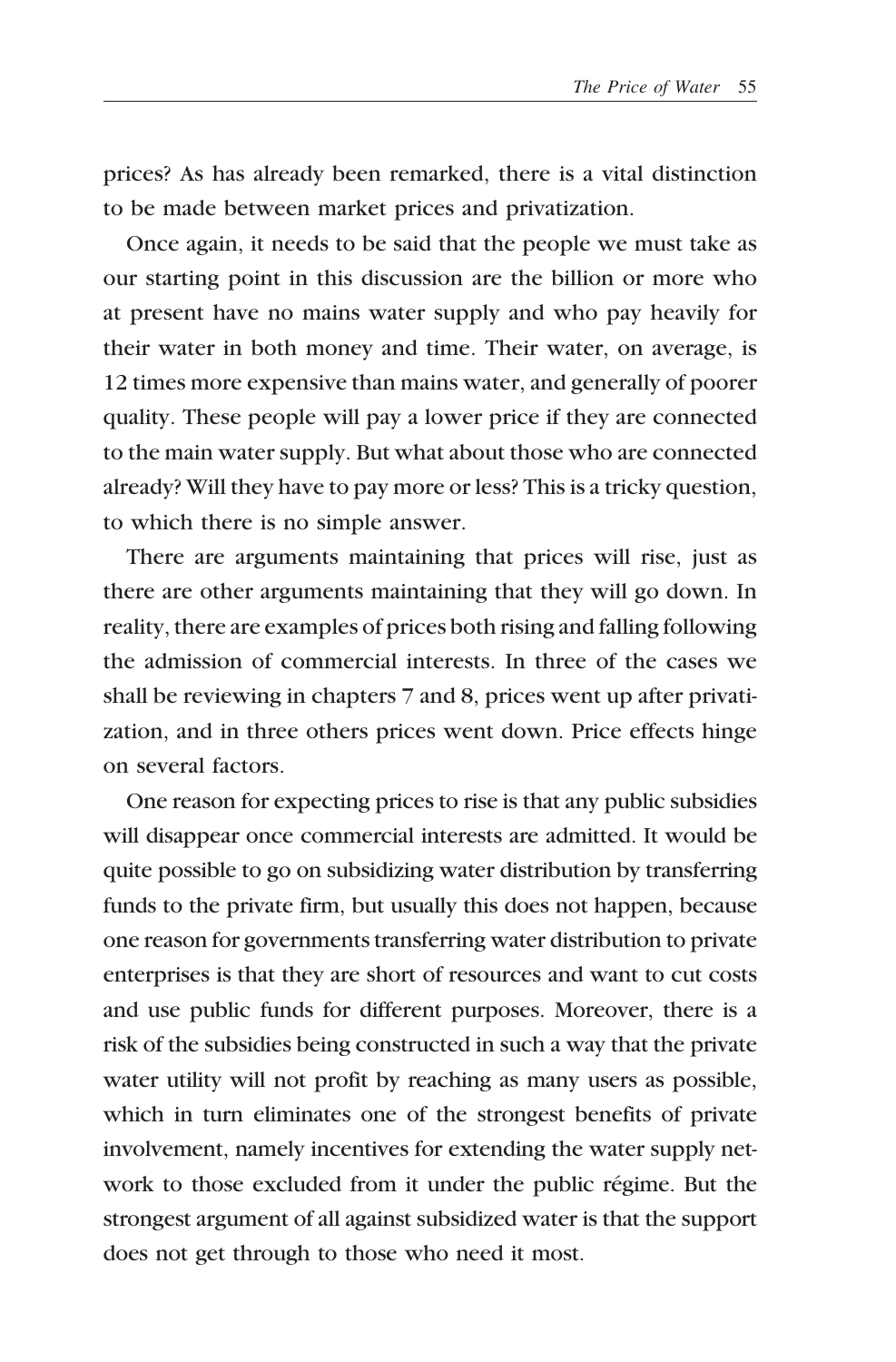Disregarding subsidies, though, is it still more expensive to entrust water distribution to a private agency than to a public agency? There is one argument that speaks to this effect. Privatization is often associated with heavy investments. Lack of investment in the water sector of the developing counties is one of the main reasons for more than a billion people not having access to safe water. Private players are often admitted with a view to gaining access to their capital. And since water distribution should cover its own costs and the company wants earnings to exceed expenditure, the investments often make it necessary to raise the price of water. It is very uncommon for water to be so cheap to produce and distribute that public authorities can attract investors to reverse years of neglected investment needs and at the same time offer their customers a lower price than before.

On the other hand, the need for investment is unaffected by water being supplied under public or private auspices. A public supplier would also need to make the same big investments as a private one in order to connect as many users as possible to the system and to raise the quality of distribution. And there is nothing to suggest that costs would be lower merely because of the investments being made under public auspices; if anything, the opposite is the case. So the argument that privatization per se leads to investments, which lead to higher costs and, accordingly, to higher prices, does not ''hold water.'' At least not if you are dissatisfied with the present state of things, with 12 million deaths a year owing to shortage of water.

In this connection, it is important to recognize that it is erroneous to view investments purely as a cost to the company and to users and the public sector. Nor is it certain that investments will lead to higher prices in the slightly longer term. Let us consider an example from another industry. When Volvo invests millions in a new car model, it counts on getting its money back. The new model is attractive in the eyes of customers, and so it sells well.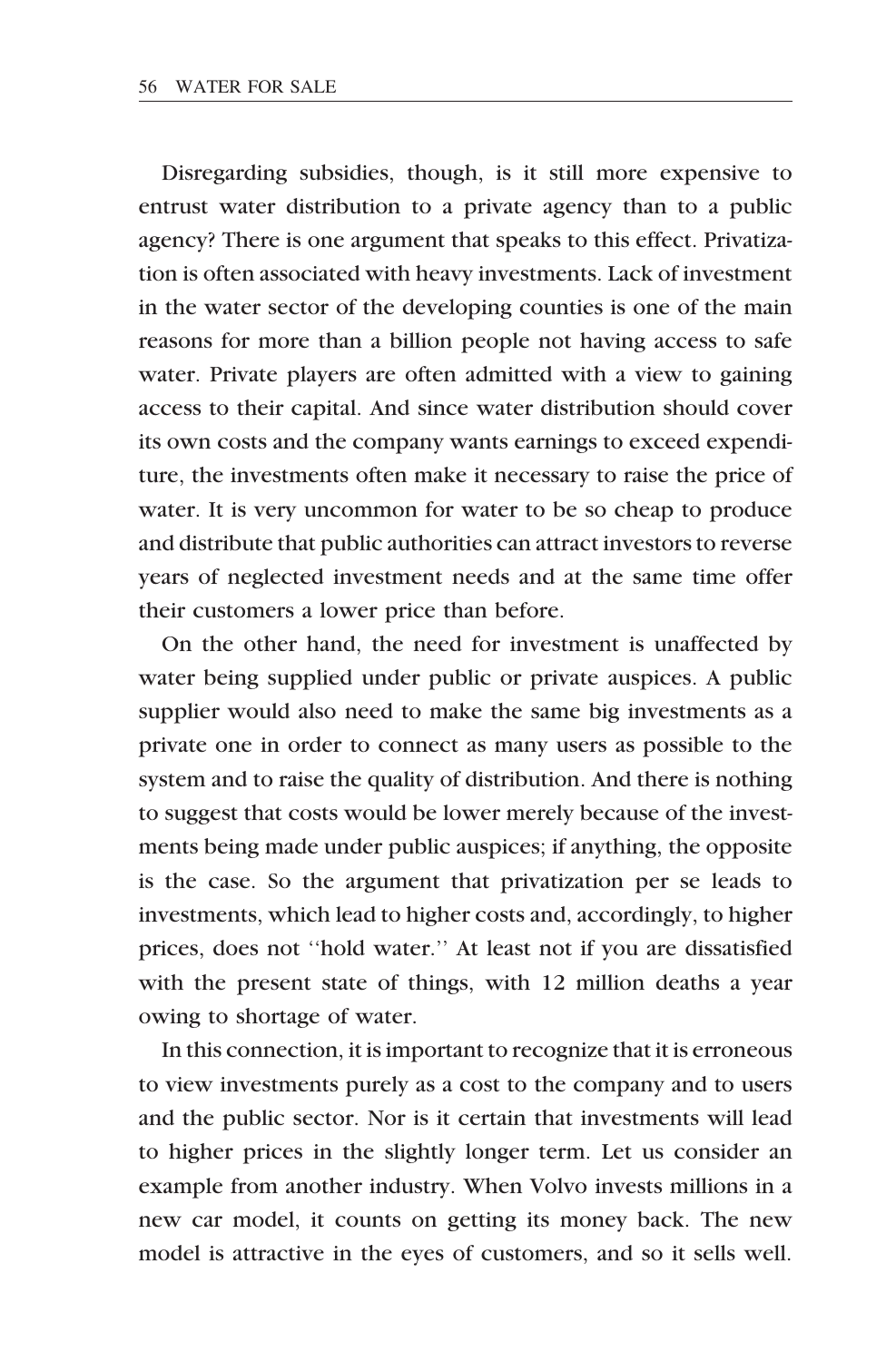A new production line is more efficient than the old one, enabling cars to be sold for less. The customers get a car that appeals to them, and more people can afford it. Thanks to the growth of efficiency, the employees working on the new production line are more productive and can therefore be paid more (perhaps they have also undergone some kind of training), which in turn stimulates the economy around them. The public sector pulls in more taxation revenue from the company's profits and the employees' earnings and also from the purchases made by the new car owners. In short, everyone benefits.

Or consider an even clearer and perhaps more immediate example from the pharmaceutical industry. After investing heavily, a company invents a new drug that will enable thousands of people to recover their health and return to work, becoming a source of income instead of an item of expenditure to the public sector.

The same goes for water. In the longer term, investments lead to a growth of earnings and a fall in expenditure. Private enterprise reaches more users with fewer employees and at lower cost. This has a number of positive effects.

#### **Ghanaian Hawa Amandu**

Hawa Amandu lives in Maamobi, a slum district on the outskirts of Accra, the capital of Ghana. Where she lives there are no water pipes, no wells have been sunk, and there are no cisterns. Instead she has to walk just over a kilometer and a half, every day, to fetch water for which she pays somewhat more than 75 cents daily. That is the same price as for the average family in London, but Hawa's income is only a fraction of theirs. Sometimes she goes without food so that there will be water for her grandchildren to drink. If she had mains water it would cost less, she would be able to go out to work instead of carrying heavy loads of water, and she would have a better income. The Ghanaian government has now resolved on a major investment scheme in partnership with the private sector.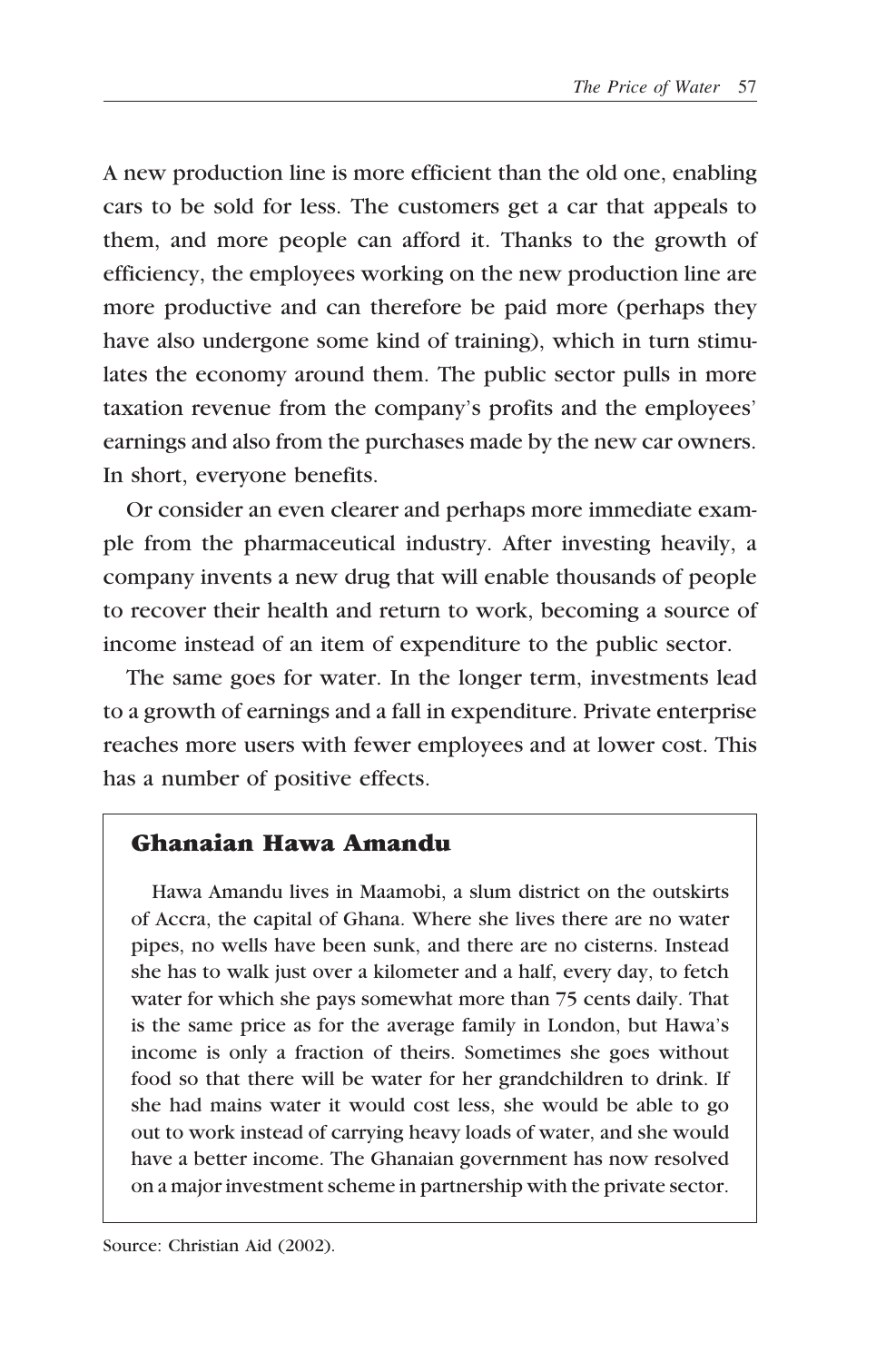The very strongest argument against prices automatically rising when water is commercialized, however, lies in the superior efficiency of private enterprise compared with public production. As we saw in chapter 3, public water utilities have a number of builtin weaknesses, such as lack of competence for water and corporate management, distorted incentives, corruption, and political control. When a commercial utility comes in with economies of scale, more capital for efficiency investments, greater knowledge and experience, better technology, and fewer but better-trained employees, there is a potential for delivering water at a lower price and still making money from it. So there is no straight answer to the question of whether commercialization of water means higher or lower prices. Will the capital and competence of the private sector offset the loss of subsidies? As mentioned earlier, prices went up in three cases and down in three others out of the six privatizations we will be reviewing later on. But it is worth repeating that public authorities are still at liberty to control the price of water supplied privately. Privatization does not automatically lead to market pricing, and in fact it very rarely does so. The reasons for water being made to bear its own costs to a far greater extent than at present and for allotting market mechanisms a more prominent role in the pricing of water are nevertheless strong.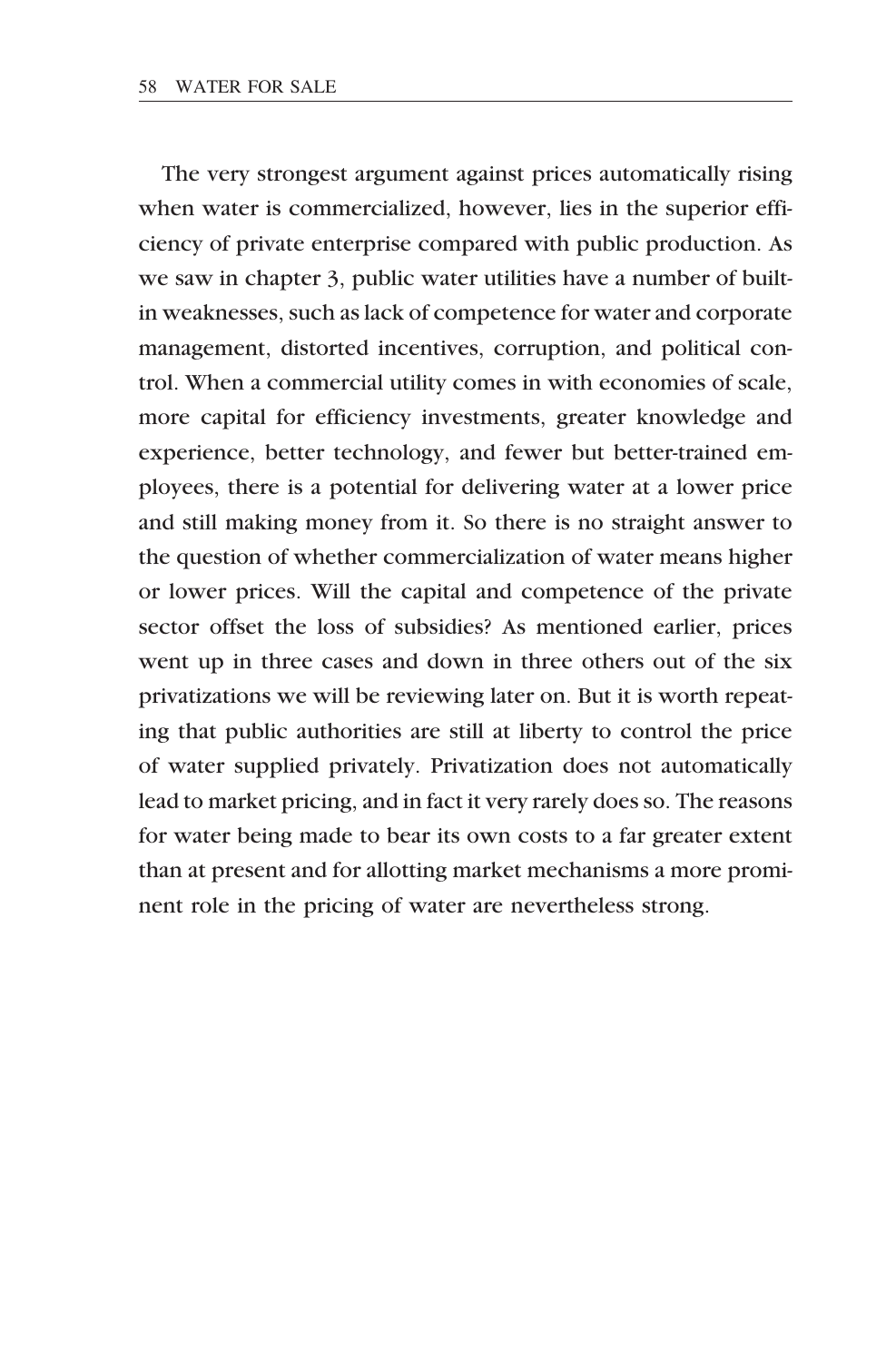#### CHAPTER SEVEN

## The Possibilities of Privatization

Many governments in developing countries, realizing that things cannot go on as they are, have begun looking for ways of improving their national water distribution. They cannot afford to wait until their countries attain a level of development at which mains water is supplied to the majority of citizens. They have come to realize that the widespread lack of clean, safe water is very much a result of the negative consequences of distribution being in public hands.

Accordingly, poor countries are increasingly turning to business enterprise for help with water distribution, but this has occurred on only a limited scale and did not get seriously underway until the 1990s. The fact is that only 3 percent of poor people in the developing world today get their water from private formal-sector suppliers. Private involvement in Third World water distribution, then, is very limited, which is a major problem given that \$180 billion will be needed annually to make safe water universally available in the Third World.

Opponents of private involvement in poor countries tend to put a privatization label on all forms of entrepreneurial involvement in water distribution. No doubt the term ''privatization'' has a farreaching pedagogic and demagogic impact. In fact, there are very few systems in the world today with completely privatized water assets and completely deregulated suppliers. Only a tiny proportion of the private investments made in the water sector in developing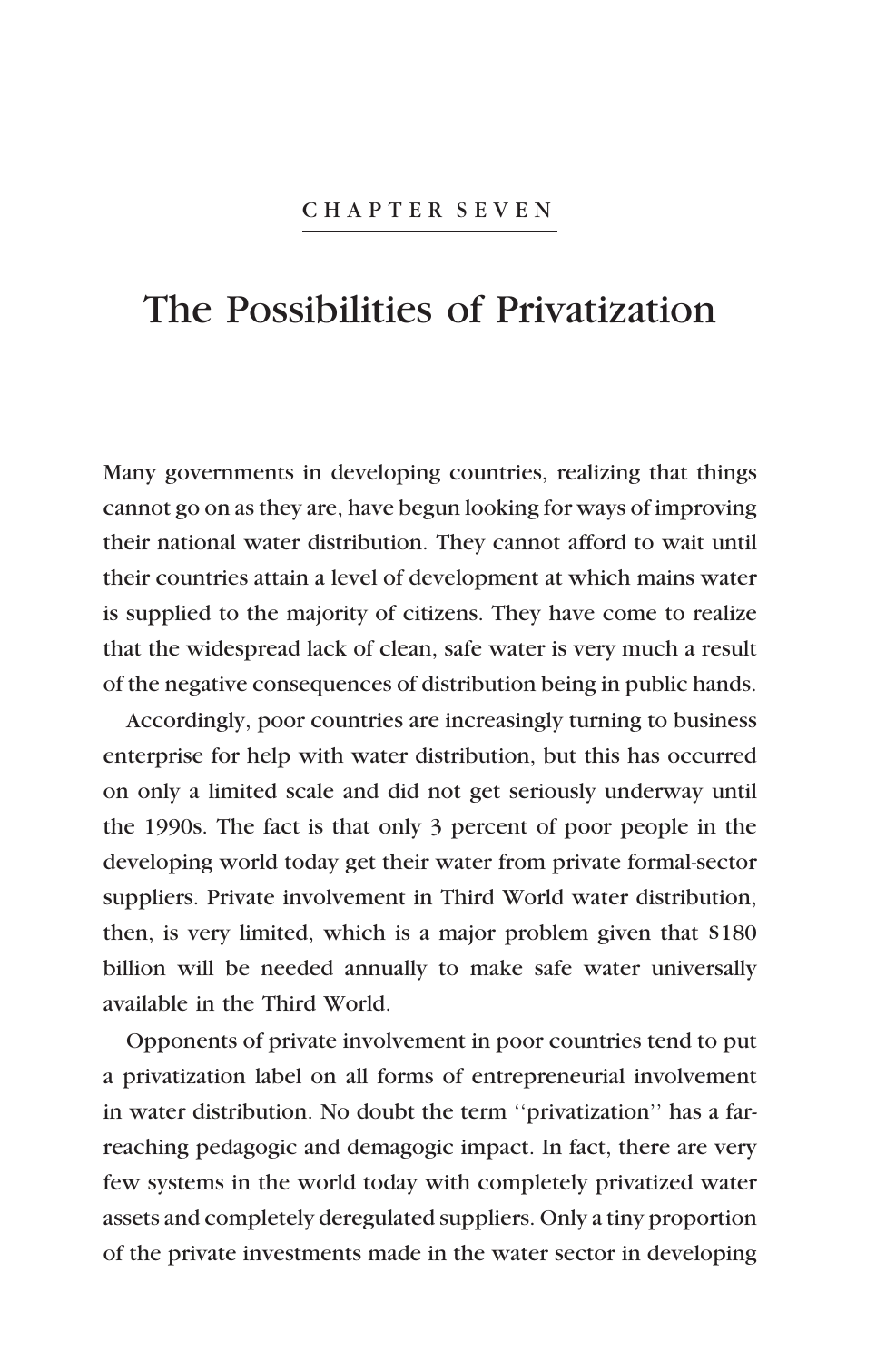countries represent outright privatization. Most often they represent various forms of cooperation between public- and privatesector or government and business. These connections are frequently labeled water privatization.<sup>86</sup>

Different degrees of private involvement in water are classifiable into six different forms. The lowest degree of private involvement is the service contract, whereby, quite simply, a private contractor looks after the maintenance of existing networks. Another model is for a private firm to run the actual distribution of water but for the water and infrastructure to remain public property. This is rather like a company outsourcing its IT department. In both cases, the principals remain responsible and take the risk. A third way of involving private enterprise is by leasing out both water and infrastructure for a limited period.

A fourth method, known as BOOT (Build-Own-Operate-Transfer), usually involves a private company constructing or renovating the infrastructure, which it then leases for a fixed term. In concessions, the fifth alternative, a private distributor is allowed to rent available infrastructure but undertakes, as part of the contract, to achieve certain targets, for example concerning price, enlargement, or number of customers with access to water. A sixth possibility involves partially or wholly selling off rights and infrastructure to companies. Concession is the most common way of admitting private interests to water distribution.

If a further variable, controls, is added to the equation, one can, simplifying somewhat, distinguish between four traditional "water régimes":

- Publicly funded and administered water distribution (the most common arrangement worldwide).
- State-aided natural monopolies with price controls.
- State-aided natural monopolies with profit controls.
- State-controlled franchises, leasing or concession agreements.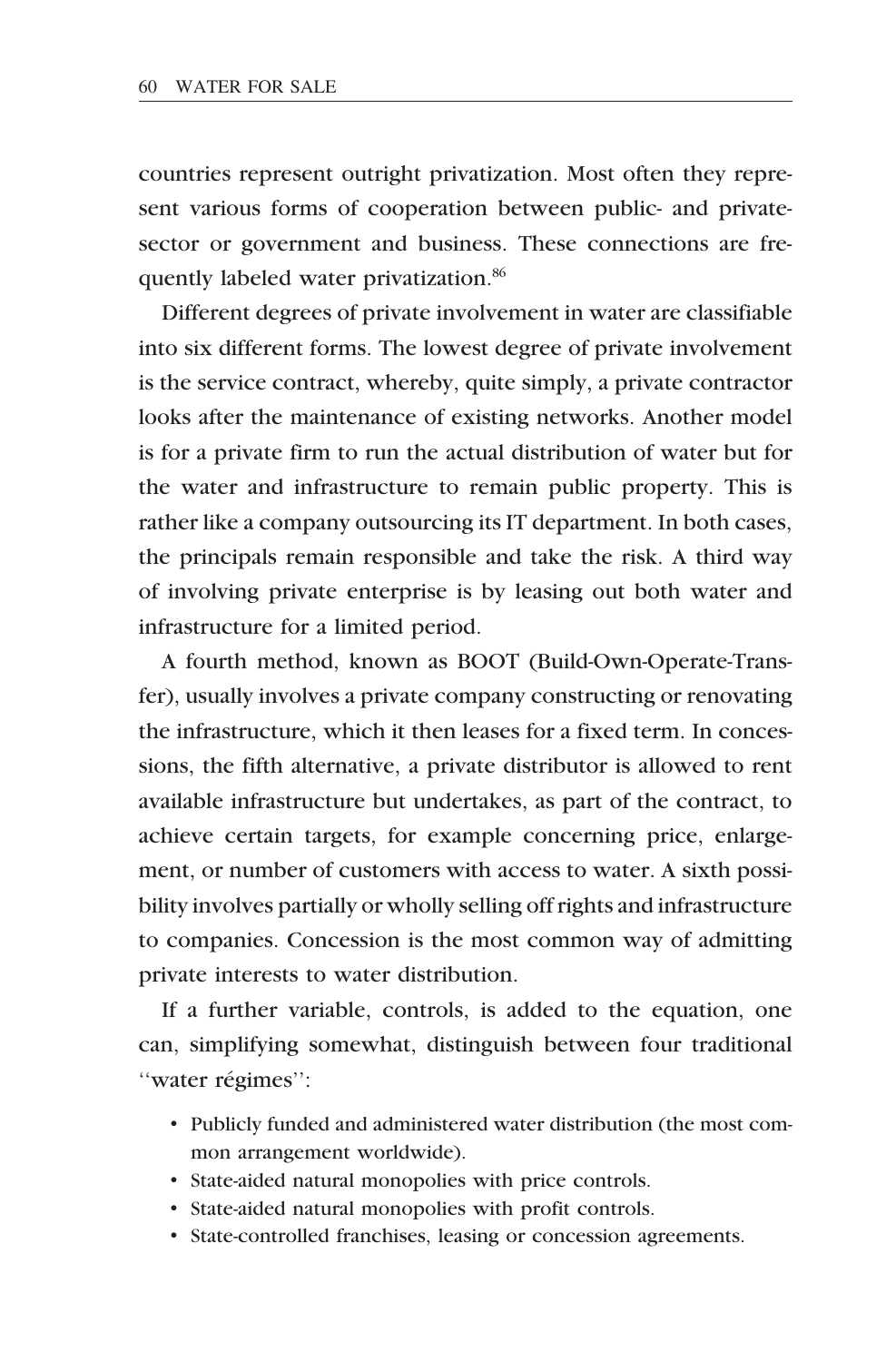Entirely free water markets with no public ownership or controls are thus very uncommon, so we will use the term ''privatization'' here as it is employed in the debate, namely in the sense of having various forms of commercial-interest involvement.

The private sector, as we have now seen, entered the water sector only quite recently. Companies are coming under increasing pressure to supply poor urban dwellers with the water they need. The reason why, up until now, water has mostly been under public management is that the market and private players were assumed to be incapable or unwilling to supply water to the poor. That was a mistaken assumption, for three reasons.

First, public administration has developed mechanisms whereby performance requirements in concessionary contracts include requiring companies to supply water to the poor. Second, companies have understood that the success of their operation in such a politicized environment as Third World cities depends on ensuring that water also gets through to the poor. Third, companies have perceived that water sales to the poor can be an important part of the market that they simply cannot afford to disregard. The poor, then, have great commercial value as consumers. Often they make up no less than 50 percent of a country's total market and thus cannot be ignored, politically or economically. So the challenge of supplying the poorest citizens with water is an integral part of corporate business planning. And, as shown in figure 7.1, companies have succeeded quite well in this respect.

In developing countries where private interests have invested in water and sanitation, 80 percent of the population on average have access to safe water, as against only 73 percent in developing countries with no private investments. The greater the involvement of the private sector in water supply, the greater the number of people with access to water.87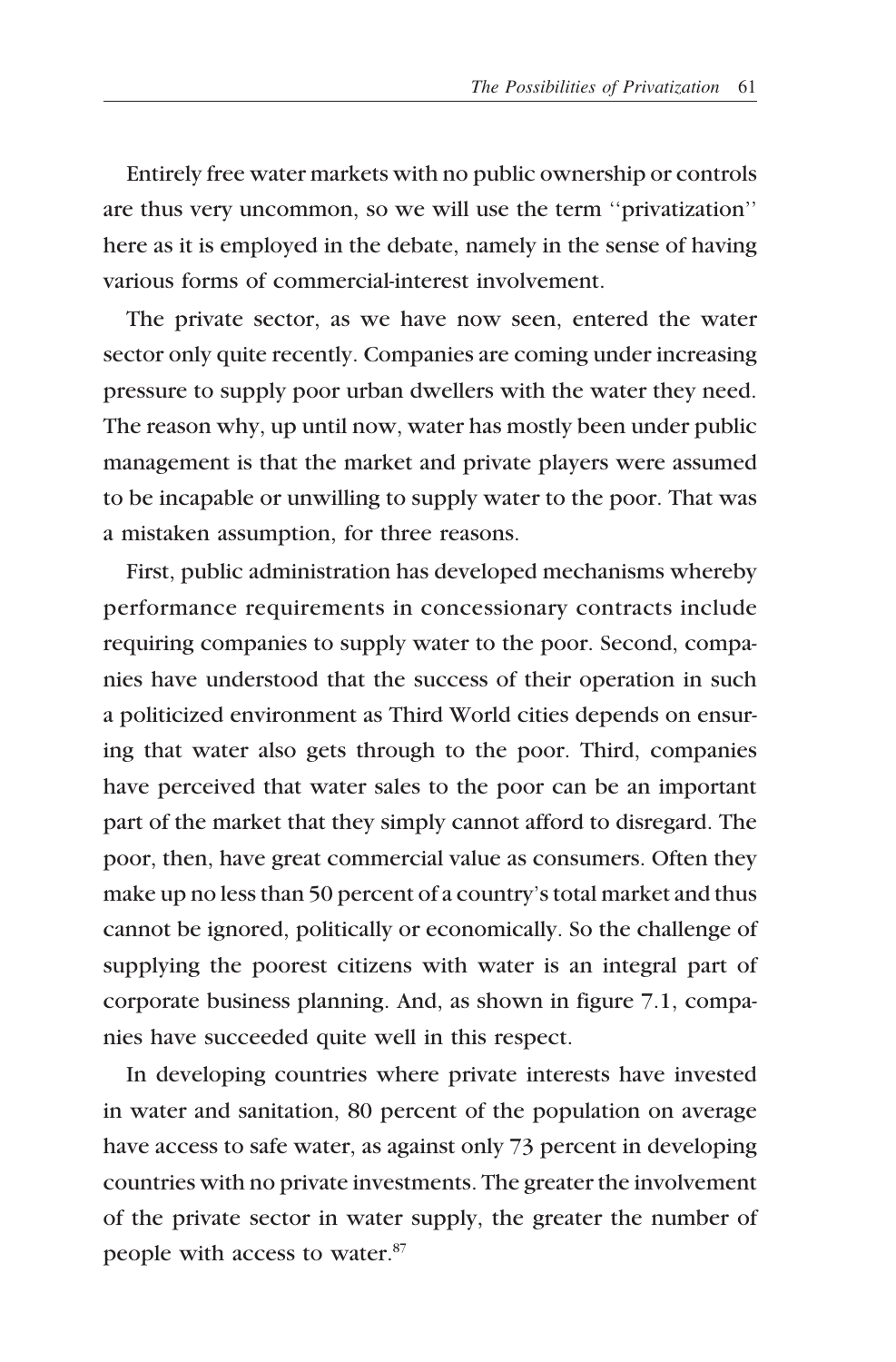# **Figure 7.1. Access to safe water in developing countries respectively with and without private investment in water.88**



Source: WDI online.

This is because private players do not share the weaknesses of public utilities. Private concerns generally have bigger investment resources, more competence for handling water and running an organization, access to newer and better technology, superior costawareness, and healthier incentive structures, added to which they are less bound by political dogmas and allegiances.

Privatization can very often serve to revitalize ossified systems. In many countries the water interest consists of producer interests,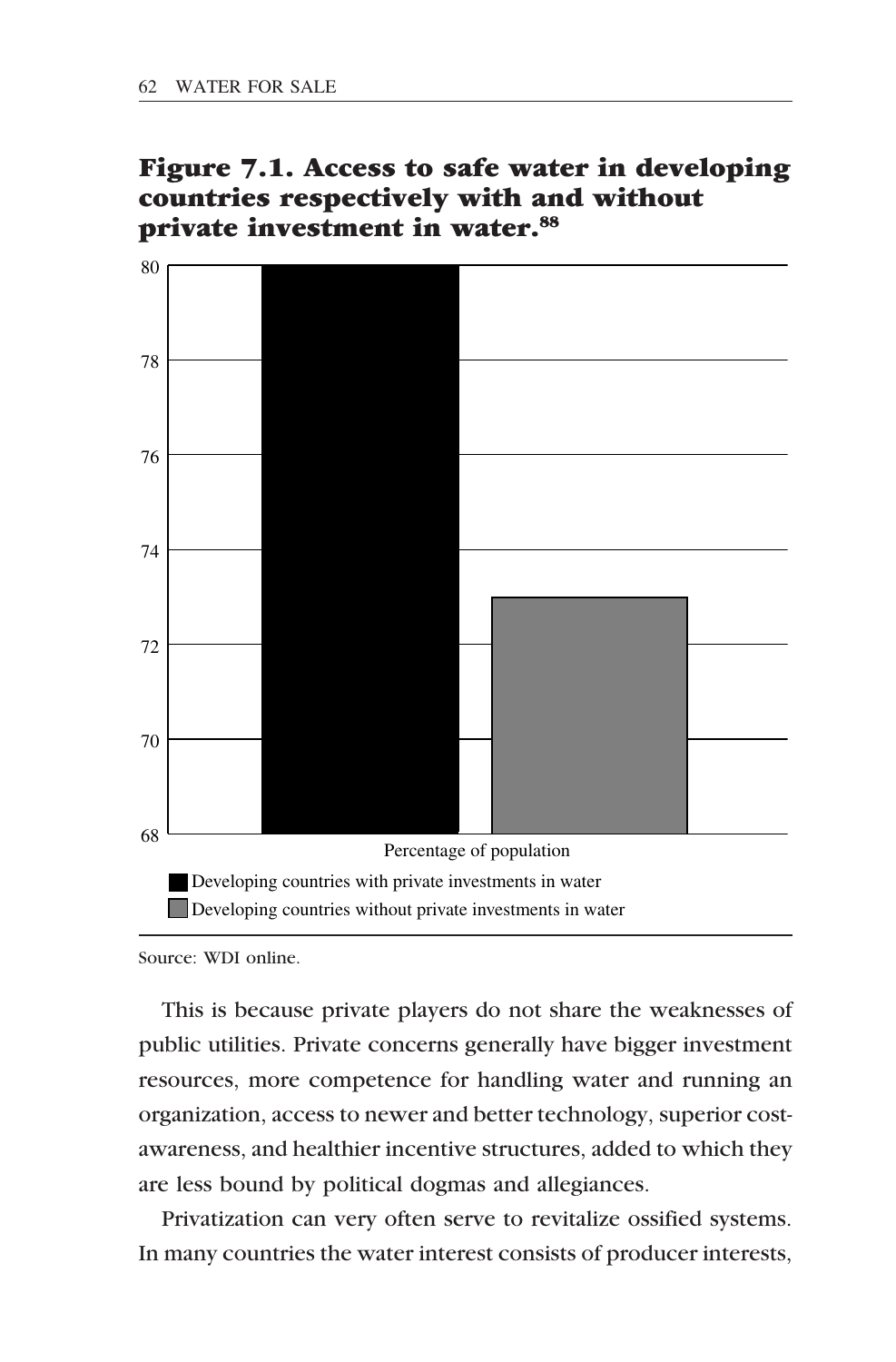represented by politicians, trade unions, and the public supplier all working together hand in glove.<sup>89</sup> All these groups have an interest in perpetuating the status quo, thus giving rise to inflexibility and inefficiency. The advent of an external player in the form of a business enterprise often provides motivation for reforming sluggish bureaucracies and dissolving these problems.

The superior results achieved by private water distributors are also confirmed by a long line of studies, mostly of distributors in the industrialized world. The World Bank, though, has made a larger comparison between 50 water distributors in developing countries of Asia and the Pacific, showing private firms to be more efficient.<sup>90</sup>

Let us now consider some real-life cases and study the consequences of privatization and market adjustment of water régimes. We can start with Cambodia, where perhaps the clearest and most thorough comparison has been made between private and public water supply in a developing country.

# **Cambodia**

Cambodia, like most other developing countries, has water distribution problems.<sup>91</sup> Privatization has therefore been tested. In three provincial cities, a private company was licensed to distribute water for three years. In a fourth city, no public resources were transferred. Instead, a private concern was granted permission to build a water supply network of its own in those outlying city districts that were not already served by the public water supply network. In the other 19 provincial cities, water distribution was entirely under public management.

Unfortunately, procurement in the first three cities was conducted without transparency, which left room for corruption and trade restraint, added to which the contracts were unclear as to what was required of the companies and on what terms their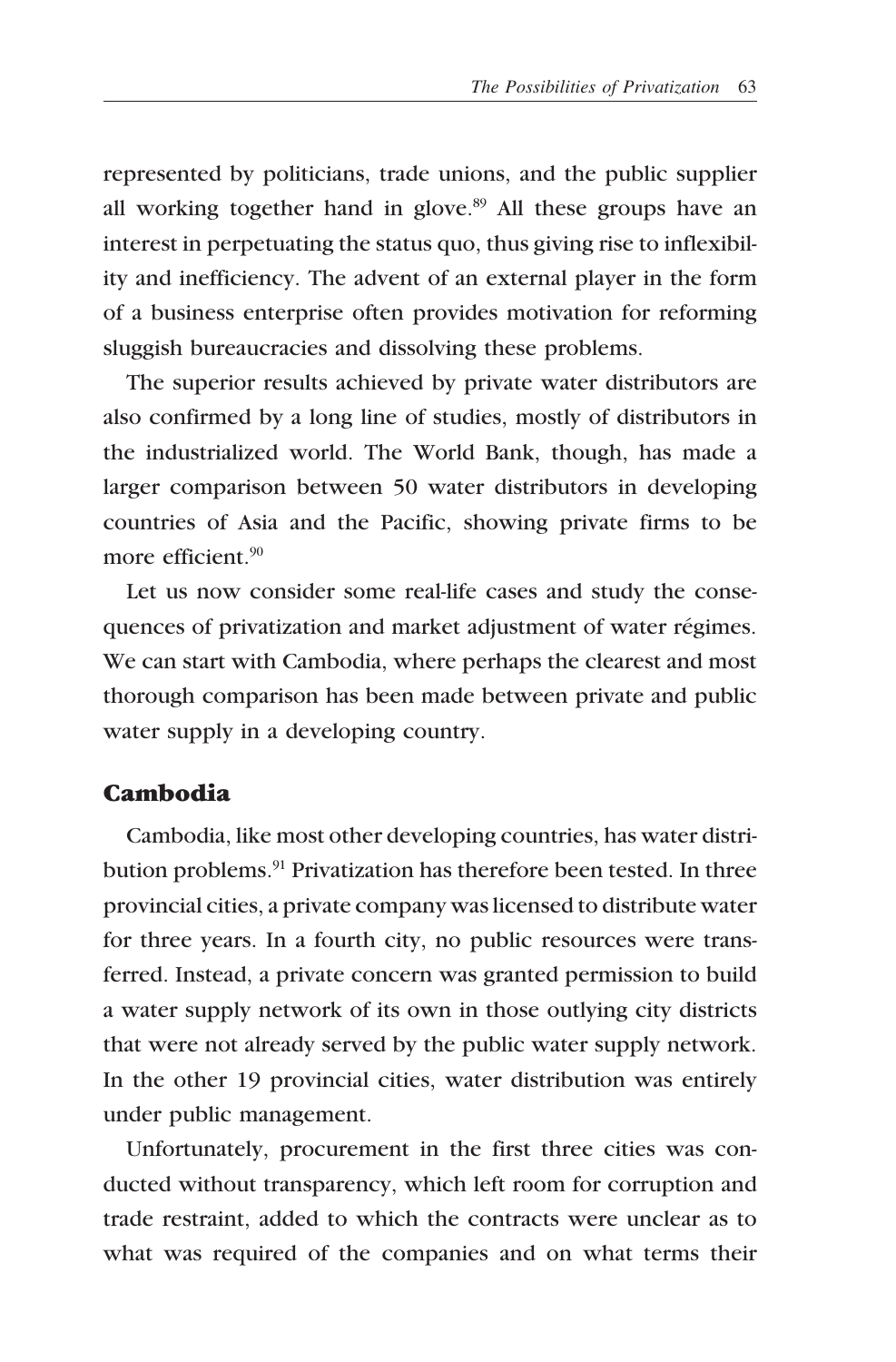contracts would be renewable. Even so, the companies invested large sums of money in improving the water distribution system.

Cambodian politicians were of various minds as to whether the admission of commercial interests was a good or a bad thing, and so a survey was carried out, comparing water supply in the four cities with private involvement with that in four other cities where the supply remained public. The findings were unambiguous. Distribution worked better in the cities where commercial interests had been admitted.

Households in the cities with private water distribution were far more satisfied with the distributors' service than those in cities with public water utilities. Availability was better, in the sense of there being water in the faucets more often. All but one of the towns with private distribution had water on tap 24 hours a day. In cities with public distribution, water was available for between 8 and 12 hours a day. Cities with private water systems also had fewer disruptions of supply and better-quality water.

There were several reasons for the superiority of the private distributors. First, they had better-qualified, better-paid personnel. Second, their network maintenance was more regular, and they introduced programs for carefully monitoring the quality of the water. Last but not least, the private distributors were more strongly motivated to pursue customer satisfaction. So the strong points of private water distributors in Cambodia were very much an inversion of the weaknesses of public water utilities in developing countries: corporate management, quality-awareness, and incentives for uninterruptedly supplying good-quality water to as many people as possible.

True, the price of water was somewhat higher in cities with private water, but the difference was barely 6 percent. This slight difference was more than offset by the benefit of a regular domestic supply of safe water. What is more, the private distributors issued receipts for the greater part of their earnings, which leads one to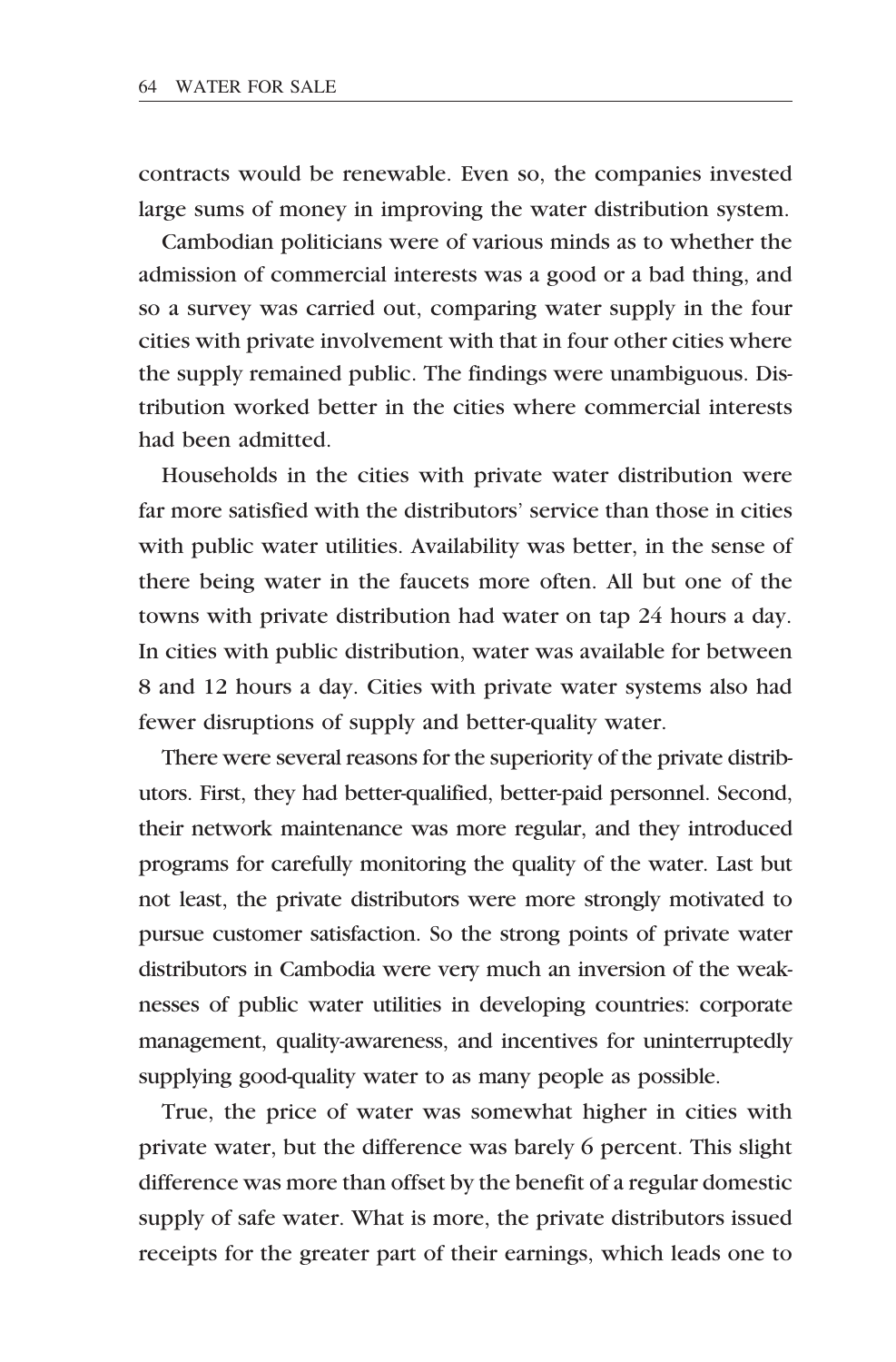suspect that the public utilities had a certain amount of income that went unreported, and that the real price of the water supplied by them was higher than officially stated.

# **Guinea**

Guinea offers one of the earliest and most widely noticed instances of a poor country admitting private interests to its water sector.<sup>92</sup> In 1989, when water management in the cities was handed over to a private company, little more than two Guinean urban dwellers in 10 had access to clean, safe water. Twelve years later, in 2001, the figure was no fewer than seven in 10 (see figure 7. 2). The welfare benefit from privatization has been estimated at no less than \$23 million  $93$ 

It is astonishing that the number of people with access to clean, safe water should have risen so dramatically in little more than a decade. Changes of this kind have been seen in countries developing very rapidly, but this is not the case with Guinea, which is a very poor country. Much of its economic growth has been eaten up by a growing population and servicing of the national debt. Instead the remarkable improvement can be put down to the private company, unlike Guinea's government and civil service, having the capital, competence, and incentive to deliver clean, safe water to as many people as possible. This is precisely what tends to distinguish private distributors from public ones.

Guinea is well off for water. It is estimated to have 166 billion  $m<sup>3</sup>$ renewable water, although many of its water sources are shared with other countries. But the end of the 1980s found its national water supply in complete disarray. As illustrated in figure 7.2, only 23 percent of the urban population had access to clean, safe water. Only 10 of the country's three cities had water mains. In Conakry, the capital, the situation was critical. The population was increasing rapidly, and people's needs could not be met by the public distributor.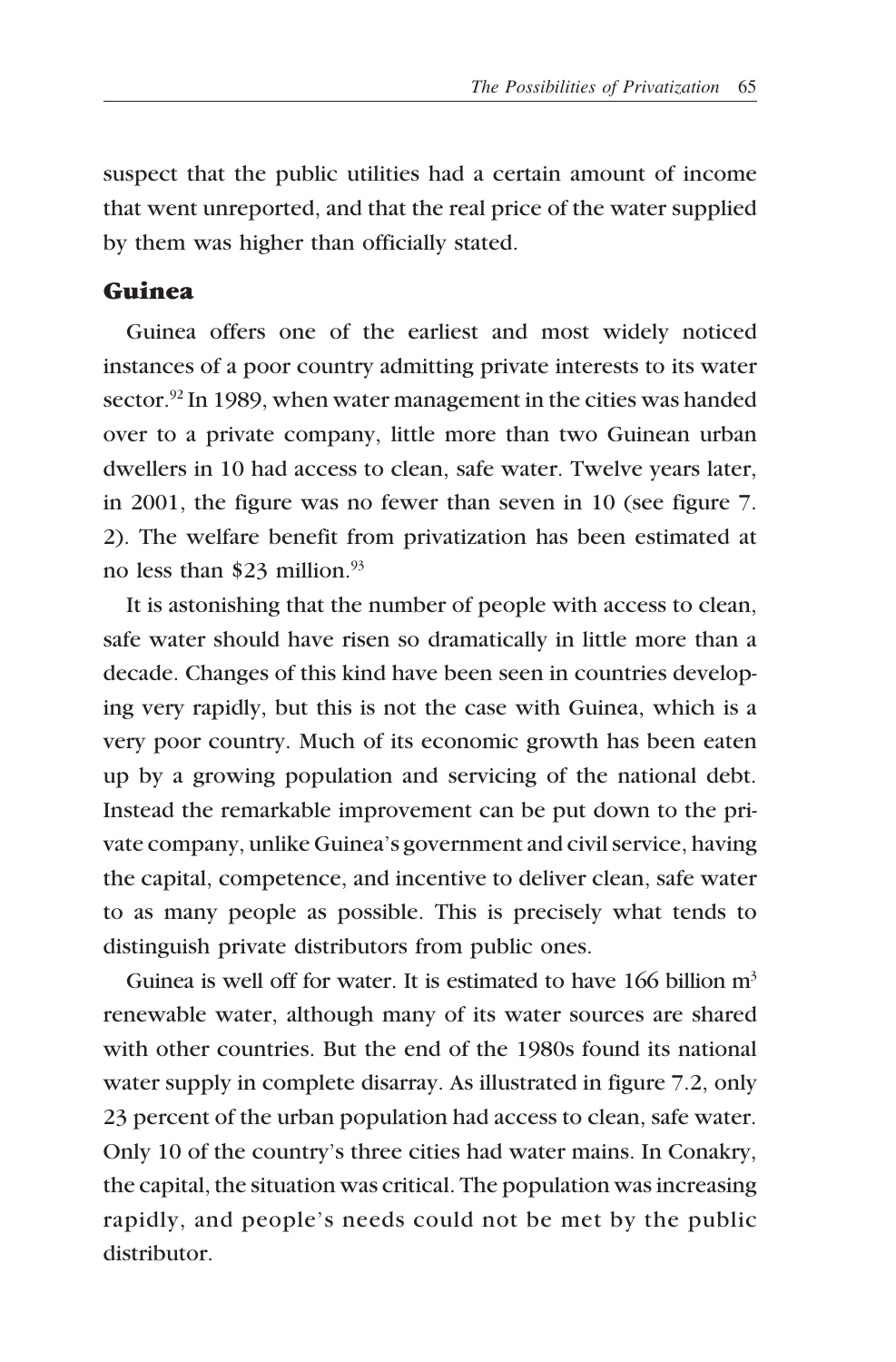# **Figure 7.2. Access to clean, safe water in Guinea, with water supplied under public and private auspices respectively. Percentages of the urban population.**



Source: Utrikesdepartementet (Swedish Ministry for Foreign Affairs) (2003a).

According to Ménard and Clarke, "Despite substantial loans from international donors, coverage was low and many non-connected residents drank water from polluted wells. Because of this, waterborne diseases were the main cause of death of infants and children and there were periodic cholera epidemics. The public enterprise responsible for the sector, the Entreprise National de Distribution de l'Eau Guinéenne (DEG), was poorly managed, overstaffed and practically insolvent."<sup>94</sup> It was able to produce only about 25 m<sup>3</sup> per inhabitant annually. There were only 12,000 connections (enduser pipes) in the whole country, and of these only 5 percent were fitted with meters (see table 7.1).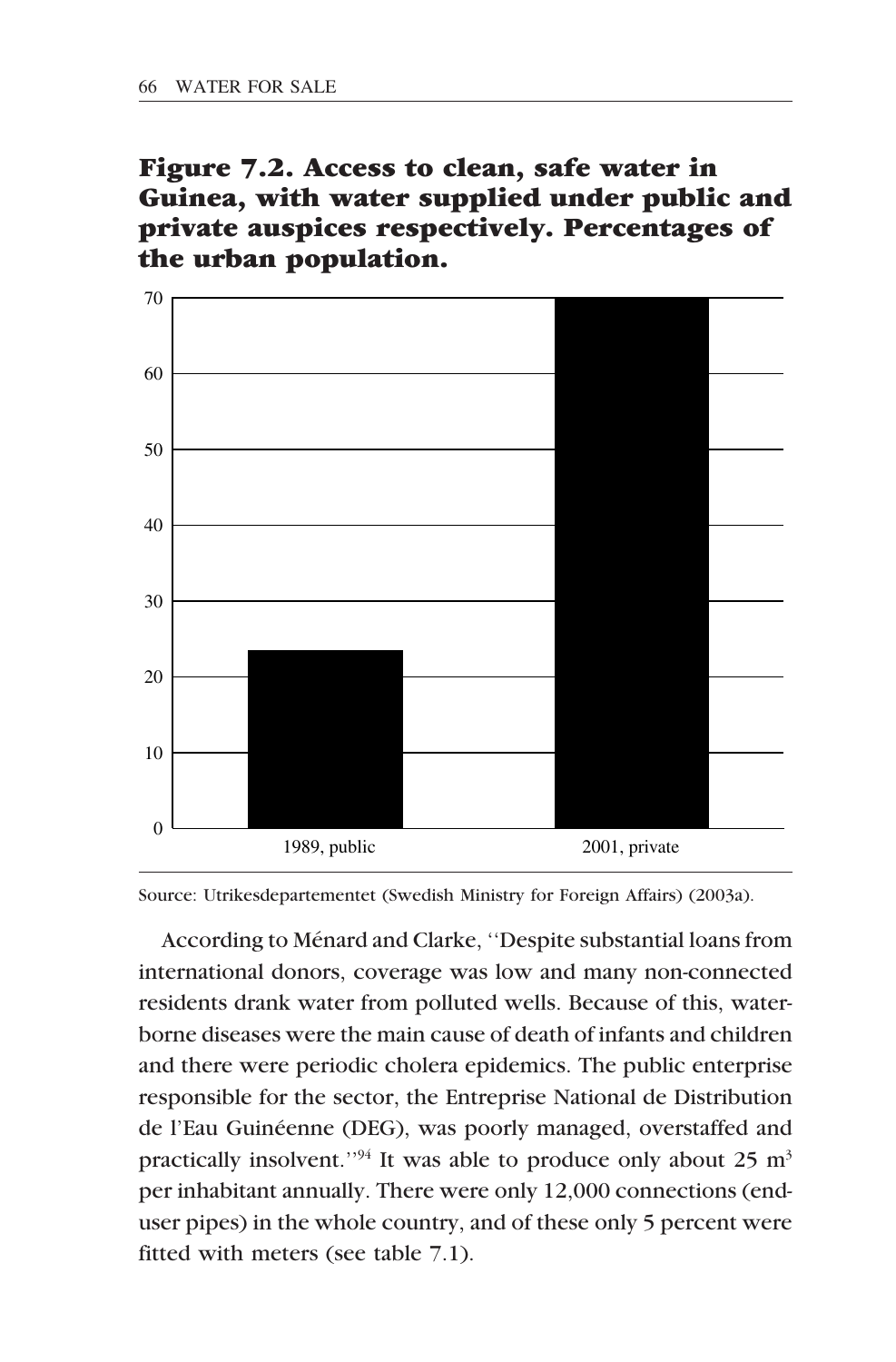|                                                        | <b>Before</b> | After   |
|--------------------------------------------------------|---------------|---------|
| Urban dwellers with access to clean.                   | 38            | 70      |
| safe water, percent<br>Cities with water mains, number | 10            | 18      |
| Water production in the capital,                       | 40,000        | 100,000 |
| $m3$ per annum<br>End-user water pipes, number         | 12,000        | 30,500  |

**Table 7.1. Water in Guinea before and after private investment.**

Source: Utrikesdepartementet (Swedish Ministry for Foreign Affairs) (2003a).

The reasons for this situation, once again, were lack of resources and administrative ineptitude. Guinea's bureaucratic weaknesses were perhaps even more conspicuous than Cambodia's. The allocation of responsibilities among various authorities was unclear, water management was fragmented, and civil service efficiency was very poor.

In 1989, a public–private partnership  $(PPP)$ ,<sup>95</sup> funded with credits supported and underwritten by the World Bank, was formed by a national water utility and a private water company. The national utility, which has greater autonomy and flexibility than the civil service, is tasked with planning, running, and owning the water infrastructure. This is then leased to the private company, which collects payment from users in the form of connection and consumption charges.

It must be said that this PPP has not run altogether smoothly and that not all the project targets have been achieved. But there have been dramatic improvements. Delays and cost overruns on various construction projects were substantially reduced. The water supply network has been extended to more cities, and the number of connections has risen steeply. The proportion of urban dwellers with access to clean, safe water has nearly tripled, and Conakry's water production has doubled.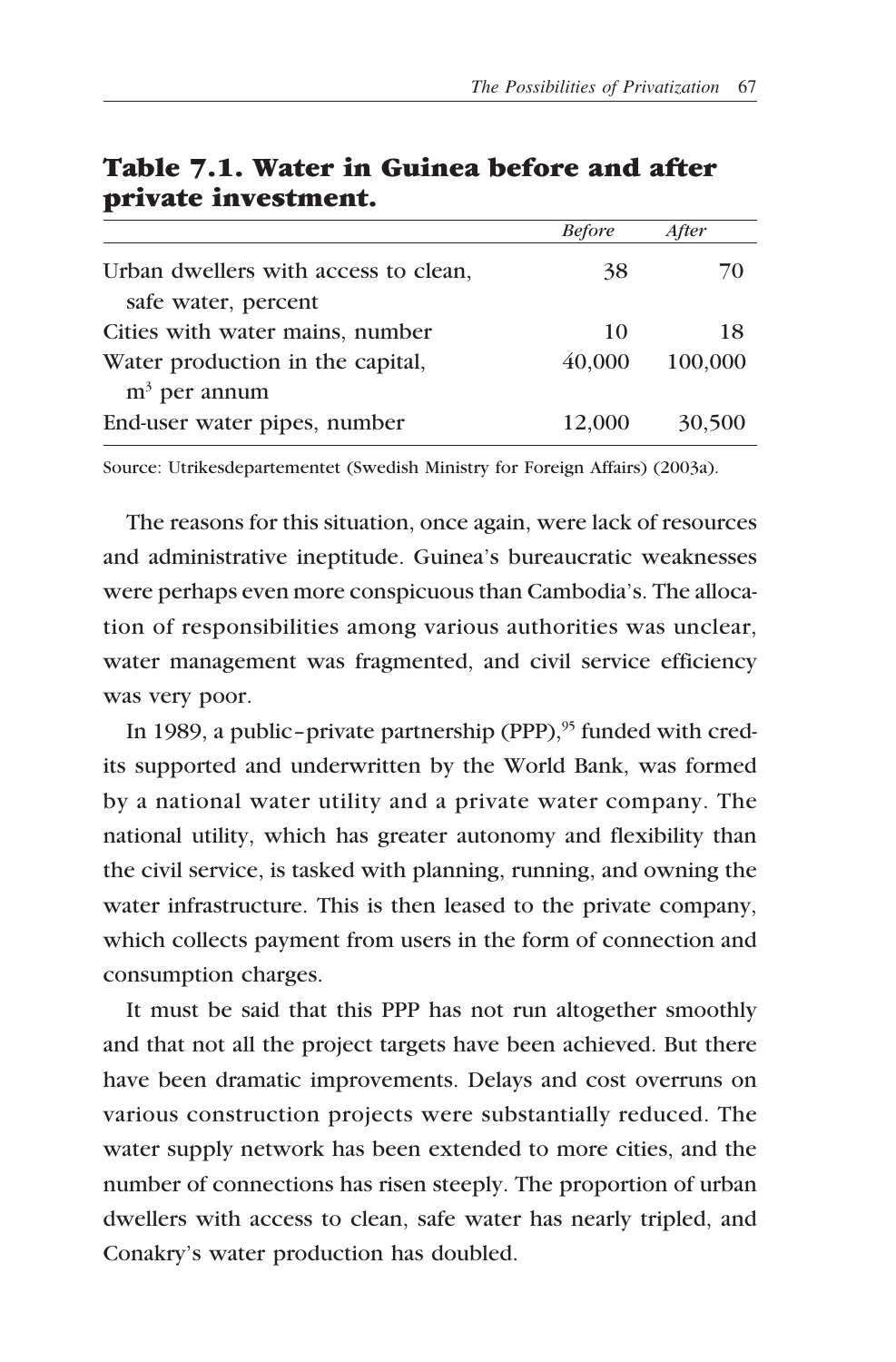Everyone in Conakry seems to agree also that the quality of the water was superior after privatization—the general public, the World Health Organization, and local consumer organizations, as well as the manager of the local Coca-Cola plant (who should have quite deep knowledge of the matter). The effect, then, has been quite the opposite of that alleged by the detractors of commercialinterest involvement.<sup>96</sup>

Clearly, the private firm's superior water-management competence has made a big difference. And little wonder. A multinational corporation with years of experience of water distribution in both industrialized and developing countries is bound to be better at it than a public administration in a small, impoverished African country.

Privatization in Guinea boosted efficiency tremendously. The fact of 95 percent of all end-user pipes now having meters enables the company to collect payment for the water supplied. In this way the company earns money and can pay the rent for the infrastructure to the government, which in turn can use the rent money for investments in infrastructure, both new and old. More and more people gain better and better access to clean, safe water.

The question of water pricing is bound up with incentives. The price paid for water in Guinea, by the few people connected to the public water mains, was heavily subsidized. In other words, it was so low that the proceeds from water sales did not cover costs. And so the system was badly run, the existing infrastructure was poorly maintained, and there was a shortage of investment capital for reaching more users. Since the investment, the price of water has gone up quite a lot, from 15 cents per  $m<sup>3</sup>$  in 1989 to almost a dollar in 2000. To offset these price rises, a sliding-scale subsidization scheme was introduced, which was phased out in 1995.

The most important point in the pricing discussion, however, is that before privatization the majority of Guineans had no access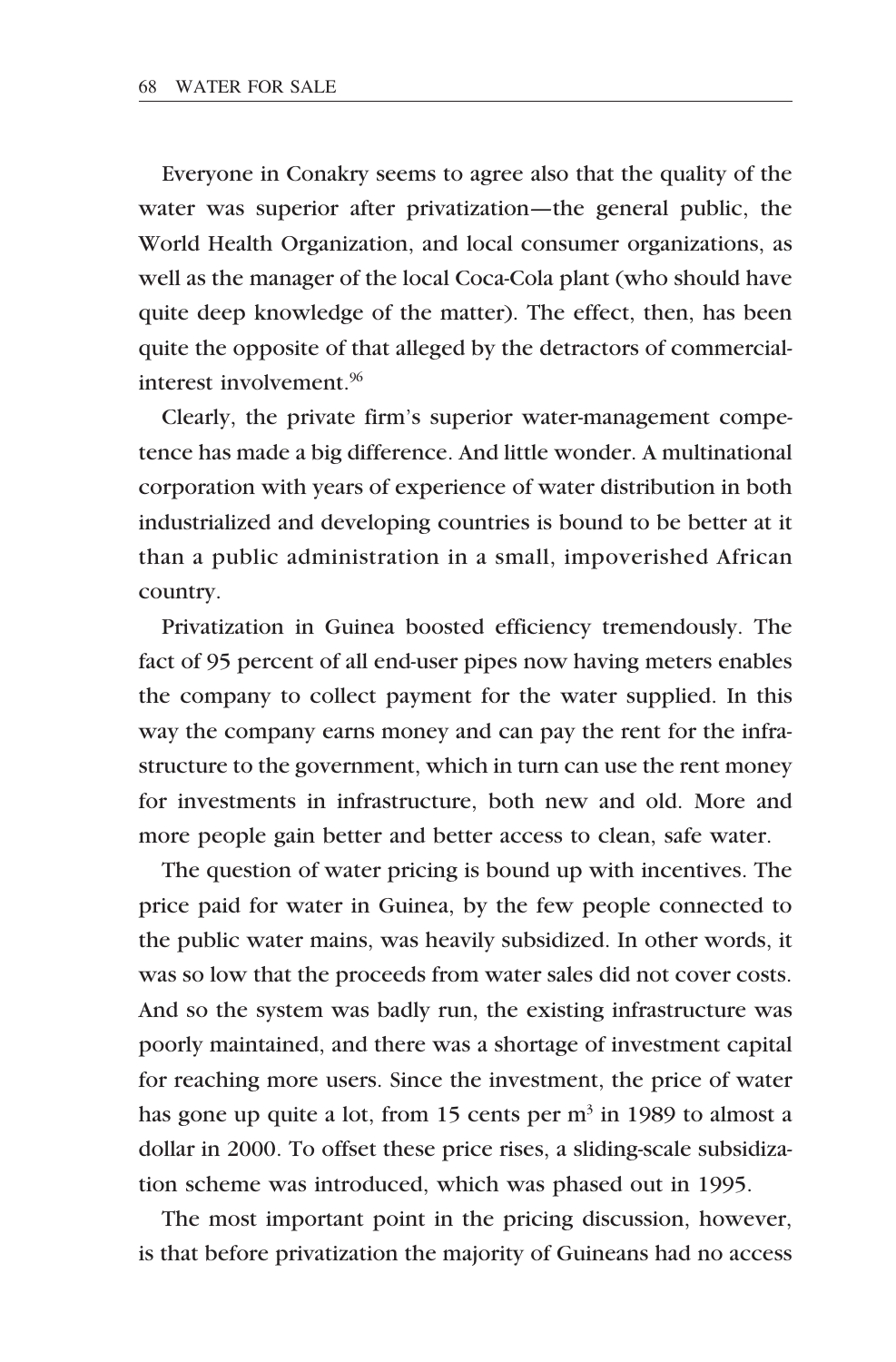to mains water at all. They do now. And for these people, the cost of water has fallen drastically. The moral issue, then, is whether it was worth raising the price for the minority of people already connected before privatization in order to reach the 70 percent connected today. Given the dreadful consequences of being without clean, safe water, this question can only be answered in the affirmative.97

## **Gabon**

Some opponents of private involvement in water supply in poor countries concede that it may have had positive effects in a few Third World cities. But, it is argued, the majority of people in poor countries who are short of water live in rural areas, where urban logic does not apply. Distances are far greater than in the towns and cities, and lack of infrastructure in the form of roads and other public works would make the enlargement of the water supply network a very expensive business. Costs being so high, it would be hard for private companies to achieve profitability without raising prices beyond what poor people could afford. Privatization, then, is no panacea for water shortage in developing countries.

This objection does not hold, for several reasons. In the first place, 48 percent of the earth's population live in urban communities, and by 2030 this will have risen to 60 percent. Most of the additional 3 billion people born over the next 50 years will be urban dwellers, as will two-thirds of the people that need to be connected to a water network to reach the Millennium Development Goals.98 William Finnegan, in a *New Yorker* article, puts it neatly:

This enormous slow-motion public-health emergency is, in large measure, a result of rapid, chaotic urbanization in the nations of the Global South.99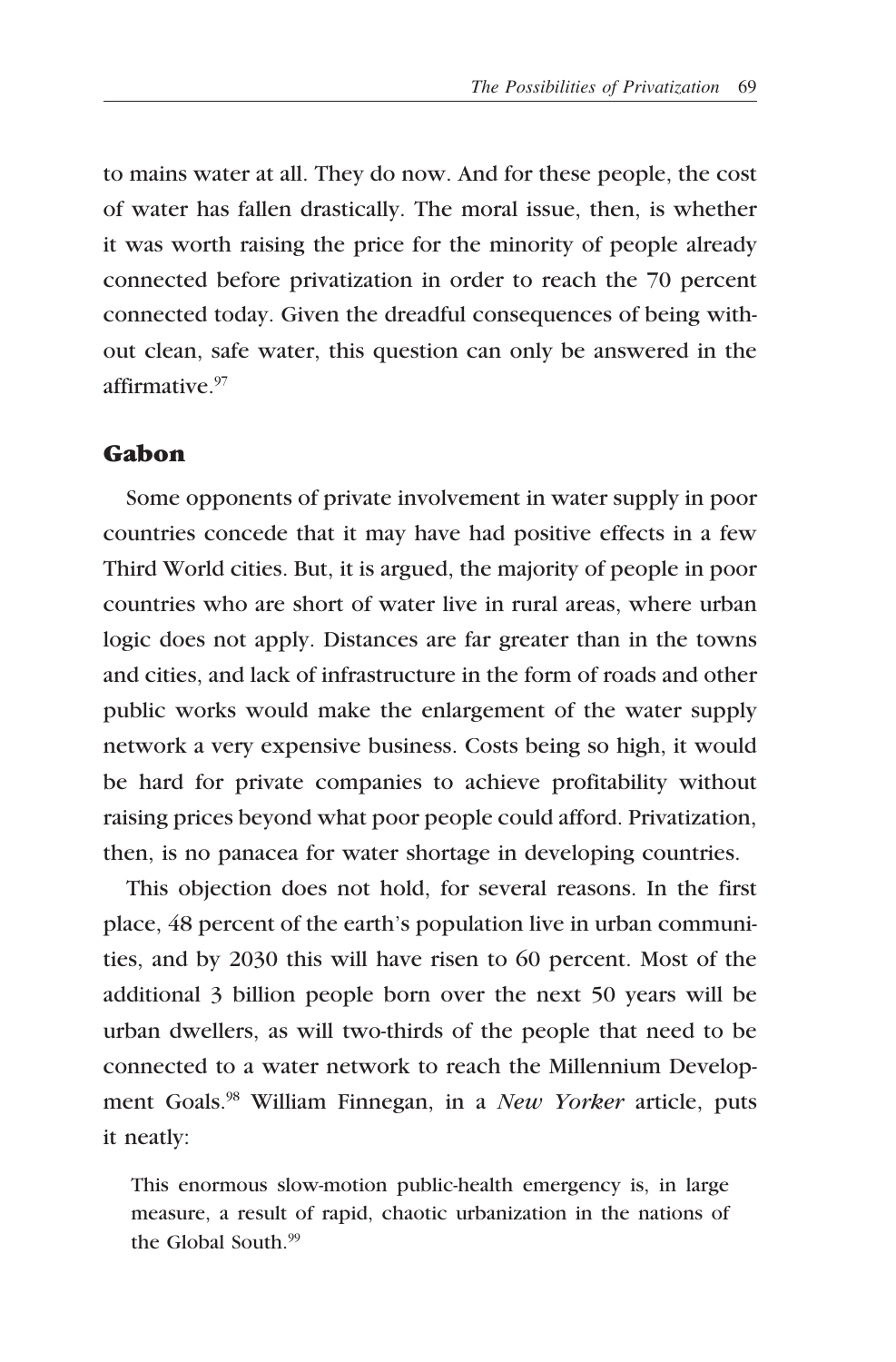Furthermore, UN-Habitat has shown that the seriousness of the problem in urban areas seems to have been underestimated, and that the lack of water and sanitation causes more serious harm in cities than in rural areas. For example, a water source a few hundred meters away from a household in an urban setting can mean hours of waiting in line, whereas in rural areas this can be a relatively convenient solution. Also, defecation in the open is obviously less hazardous where there is plenty of space.<sup>100</sup>

Last but not least, there are good examples of private investments with successful outcomes in rural areas too. One of these comes from Gabon, where in 1997 the government signed a contract with a French company to take over the distribution of both water and electricity nationwide.<sup>101</sup> The contract defined targets for the percentage of the population to be reached by the national grid and the water supply network and stipulated that prices were to be reduced by 17.25 percent. At the time of privatization the public utility was delivering water to 32 communities, but large parts of the countryside had neither electricity nor mains water.

The privatization has been a great success. In only five years, the company made 40 percent of the investment the contract stipulated for a period of 20 years. These investments have had the effect of raising water quality and lowering prices. The private distributor has also achieved all the network enlargement targets defined, and in some cases exceeded them. Fourteen percent more households than previously now have access to the water supply network.102

This only goes to show that poor rural dwellers are also an important market that commercial players cannot afford to ignore. In addition, the company has displayed such a degree of ingenuity that it is hard to believe a public utility could rival it. Among other things, as private operators have done in numerous cases, it has devised innovative methods for delivering water to households at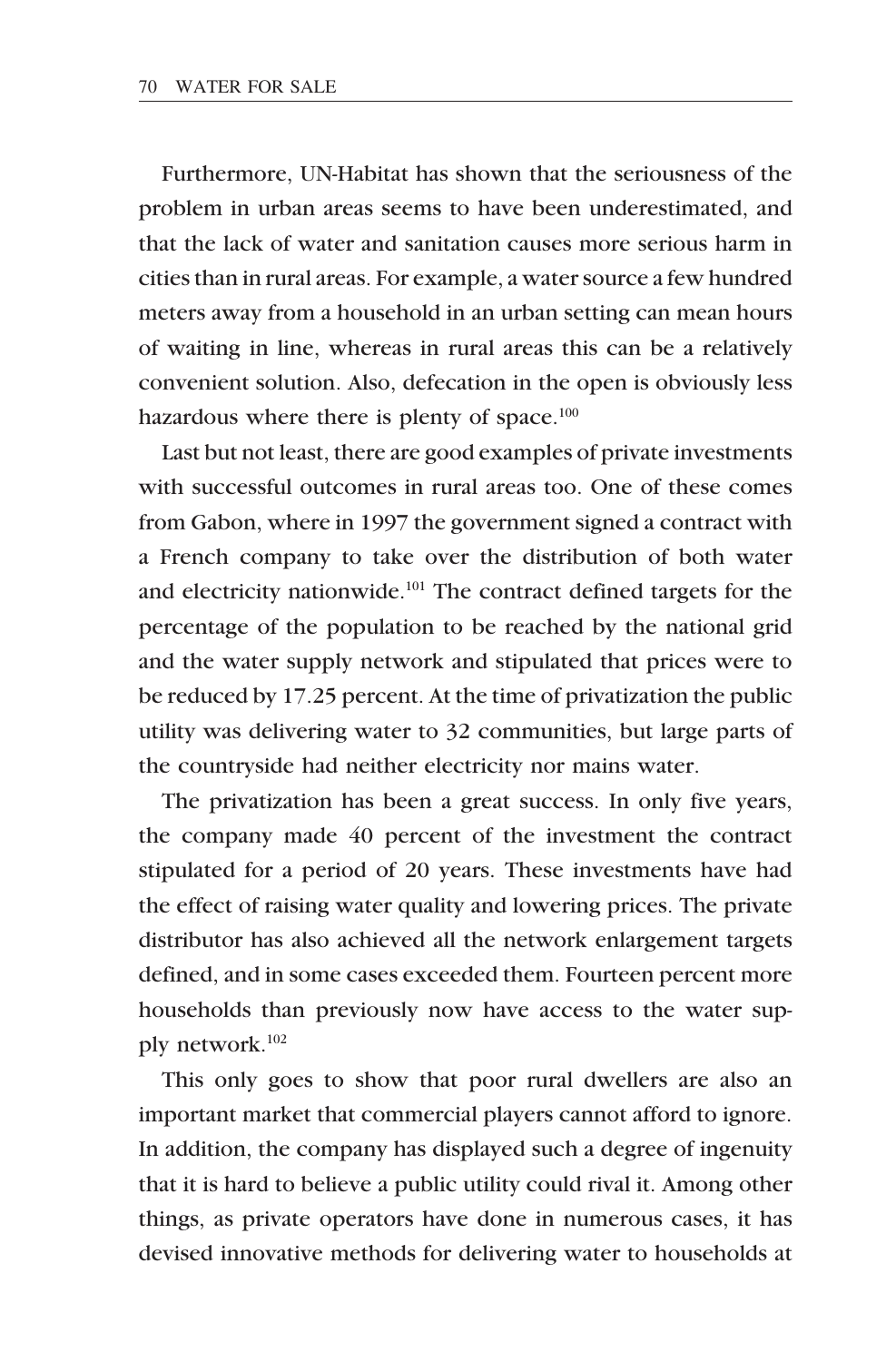very low cost.103 The most convincing proof of how well water distribution is working today compared with its public-sector days is people's opinions. Customers, that is, the population of Gabon, are more satisfied with water distribution today than when it was operated as a public utility.

# **Casablanca**

Centralization is one of the great problems besetting water supply in poor countries. Local players and representatives are far removed from power over water, which is wielded by politicians and bureaucrats in the capital cities, often in close collaboration with aid donors and producer interests. These, in turn, are remote from the users and have little incentive for making improvements. After all, they themselves are not directly affected. Decentralization of both the ownership and the administration of water can help to improve performance. Locally headed initiatives show that water can be used far more efficiently. We saw the positive effects of decentralized *ownership* in the Chilean example described earlier. But decentralized *power* can also yield positive results. The closer the decisionmakers are to the users, the more incentive they will have for improving distribution. Casablanca, Morocco, is a case in point.104

Demand for clean water in Morocco rose steeply at the beginning of the 1980s, partly because the urban population grew from 8.7 million in 1982 to 13.4 million in 1994. Meeting this added demand would call for investments—investments that the government, with its limited resources, had neither the capital nor the competence to make. So the government opted for a strategy comprising a number of measures. Two of them were the decentralization of power over water management and the admission of private interests. The cities, quite simply, were given a freer hand in deciding how to tackle the problem.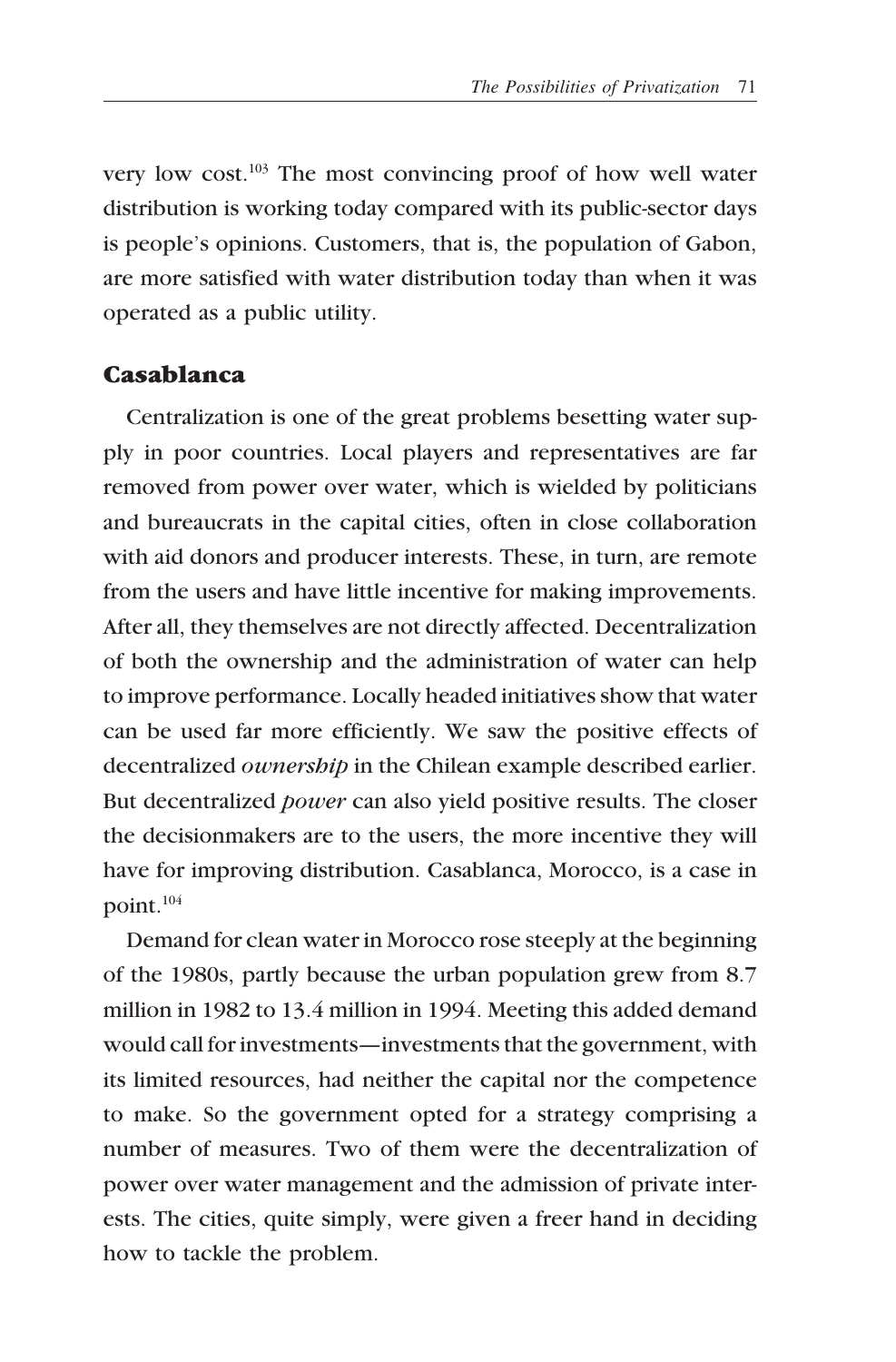During the 1990s, a number of cities decided to invite private interests. Casablanca, the largest city in Morocco, formed a PPP that entered into force in 1997. A contract was signed with a private consortium consisting of a number of international and local players.

This private concern invested the equivalent of about \$250 million between 1997 and 2002, inclusive. This, coupled with the firm's modern technology and management capacity, led to a whole string of improvements. Greater efficiency and reduced spillage enabled the company to supply growing numbers of customers with more water, even though it was producing less. The quality of the water improved. In addition, the company improved the management of effluent, even though this was not included in the contract.

The company has cut down on personnel strength. But on the other hand, more employees are undergoing further training today than when water distribution was a public operation, and personnel mobility within the enterprise is far higher than it used to be, with the result that more employees are landing in positions where both they and their employer are satisfied with their jobs. Wages have risen and are now decided more by the competence and performance of the individual employee. Health and safety conditions have improved, and an information technology system has been installed.

Furthermore, response to the users, who are treated like customers by the company, has improved immensely. Consumption is being metered more efficiently, distribution is far more dependable, complaints are fielded in a positive spirit, and faults are dealt with more quickly than they used to be. The local authorities, for their part, no longer have to devote a large proportion of public funds to water distribution but can instead make the social investments on which the cities of Morocco so strongly depend.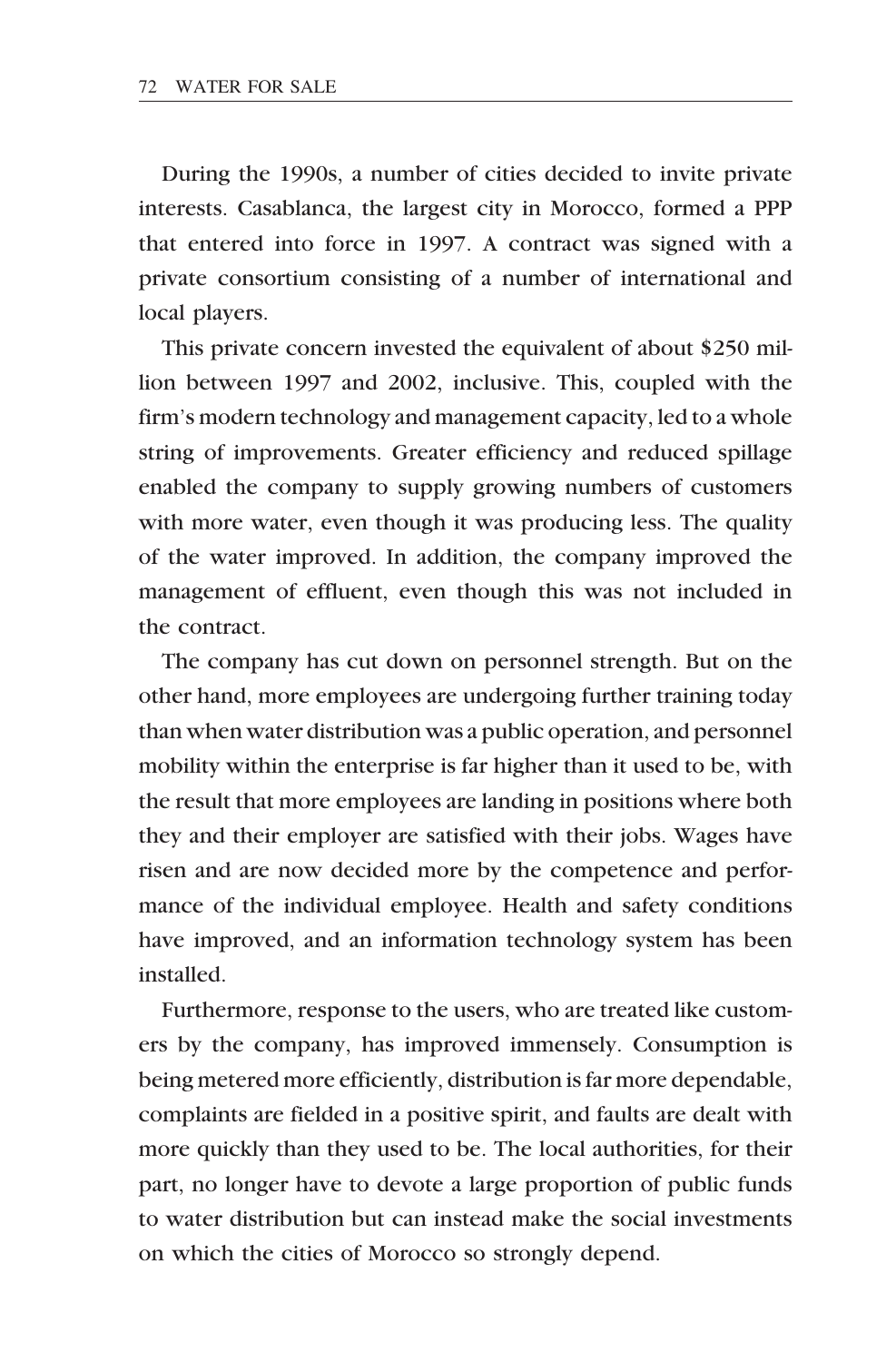In a word, the private firm has contributed water distribution competence, experience of running a water company, capital, and technical competence. This was made possible by the decentralization of decisionmaking.

#### **More Examples**

Other examples can be quoted of water distribution in poor countries benefiting from decentralization. A study comparing water distribution in Senegal and the Ivory Coast arrived at the conclusion that, although conditions were similar in both countries, water distribution worked better in Senegal. Greater decentralization and local influence in that country can help to explain the difference.<sup>105</sup>

In addition to figures at the macro level and the cases we have now reviewed, there are a number of studies comparing water supply network coverage before and after privatization in various Third World cities. A trawl through a number of studies by the World Bank showed privatization to have increased people's access to water in all the cases investigated.106 In addition to the cities and countries that have already been mentioned in this book, the review covered three cities in Colombia and one in Argentina as well as the increase resulting from privatization there. (See figure 7.3.)

Privatization and commercial involvement in water distribution also have a positive environmental impact. There are eloquent examples of public water–infrastructure ventures with very adverse environmental consequences. Political regulation of water pricing and supply has also had disastrous effects. In Pakistan, for example, low prices have led to overconsumption, causing sensitive mangrove swamps to disappear and biodiversity to diminish.<sup>107</sup>

It is common knowledge, from statistics and case studies alike, that privatization of public utilities generally has a favorable impact on the environment.108 Private businesses bring with them new capital, new techniques, and management skills. Their pursuit of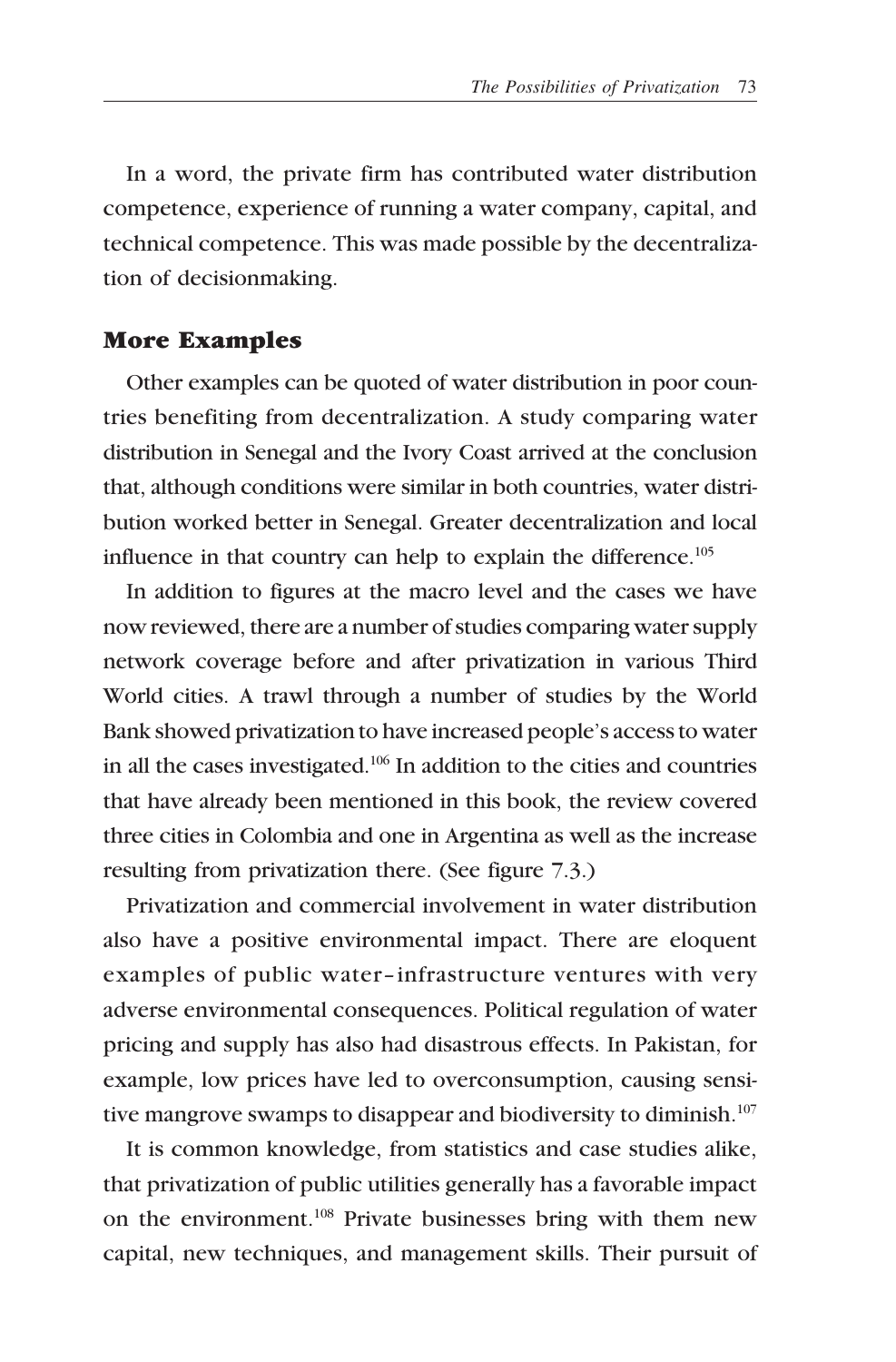# **Figure 7.3. Increase in water main connections following privatization in various cities. Percentages.**



Source: Harris (2003).

competitiveness leads them to use resources efficiently. This includes the water sector.

There are two fundamental aspects to environmental problems connected with the world's water supply. We have to economize on our consumption of water, and we have to conserve the water available. The market and private enterprise make positive contributions to both components, in several ways.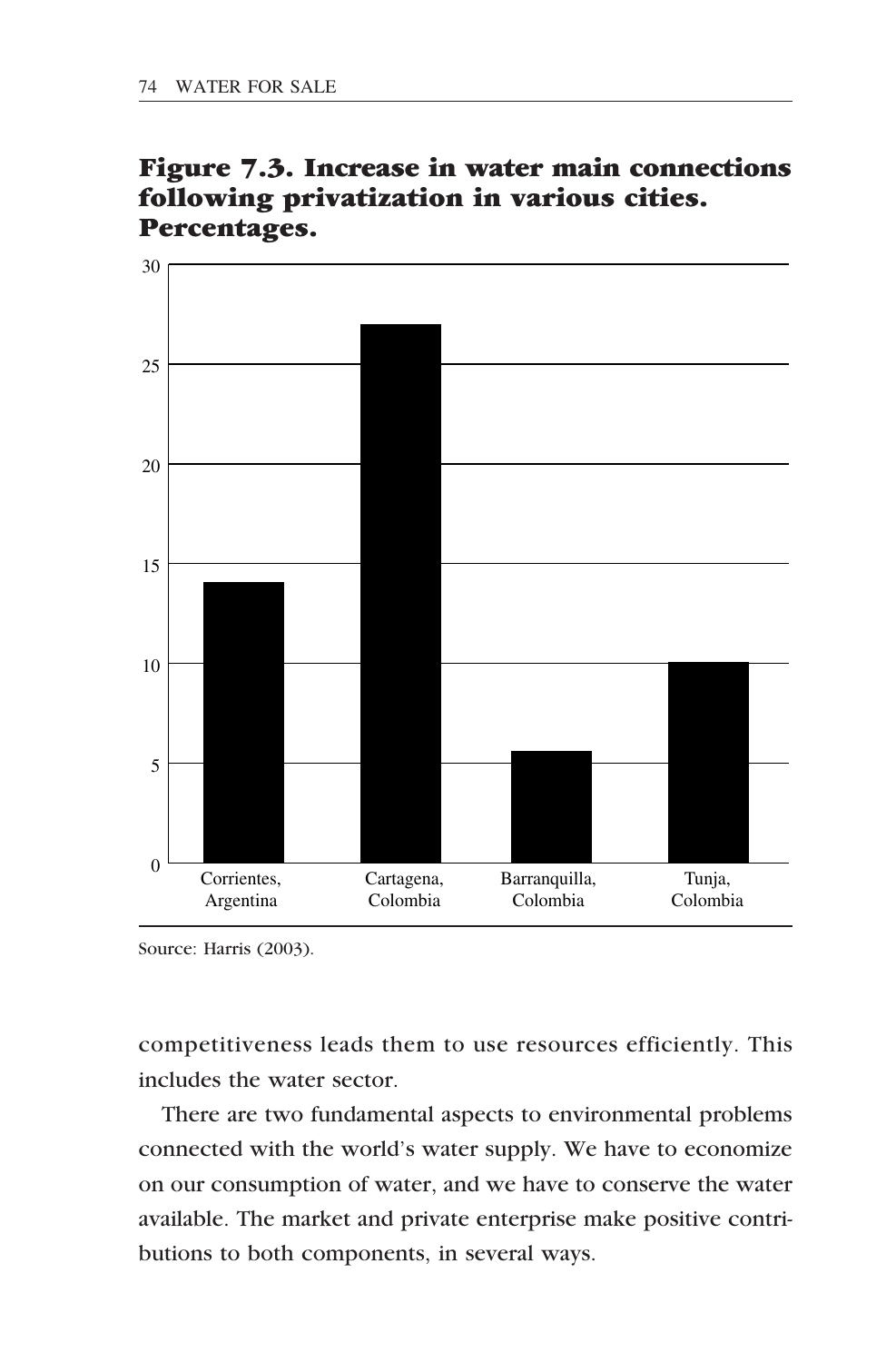Let us begin by looking at sparing use. Companies that live by distributing safe water to as many people as possible have a great interest in being as careful and economical with water as possible. They also have more competence and capital for effective resource management than public utilities, not least in poor countries. In Guinea, the private undertaking is more efficient and less wasteful of water than the public utility used to be.

We have also seen how prices determined by the market result in water being handled more carefully, and how consumption declines, as in Bogor in Indonesia. In Chile, the introduction of a water market has resulted in water ending up where it does the most good, which in turn has resulted in less water being used to create the same or increased prosperity.

As regards the protection of water as a natural resource, things are not looking good in the world today. For example, 20 percent of all freshwater fish species are endangered or have recently been exterminated. The worst situation of all prevails in the developing countries. In the Nile Delta, 30 out of 47 commercial fish species have been exterminated and a fishing industry that once employed a million people has been obliterated. On average in the developing countries, between 90 and 95 percent of all domestic wastewater and 75 percent of all industrial waste is discharged straight into the surface water, without any purification whatsoever. New Delhi discharges 200 million liters of raw sewage and 20 million liters of industrial effluent daily into the River Yamuna, which flows through the city on its way to the Ganges.<sup>109</sup>

Western companies, with the competence and capital to manage water and sanitation in keeping with quite different environmental stipulations from those generally prevailing in developing countries, will help to protect the Third World's water. Aguas Argentinas is a good example of this. This company's superior efficiency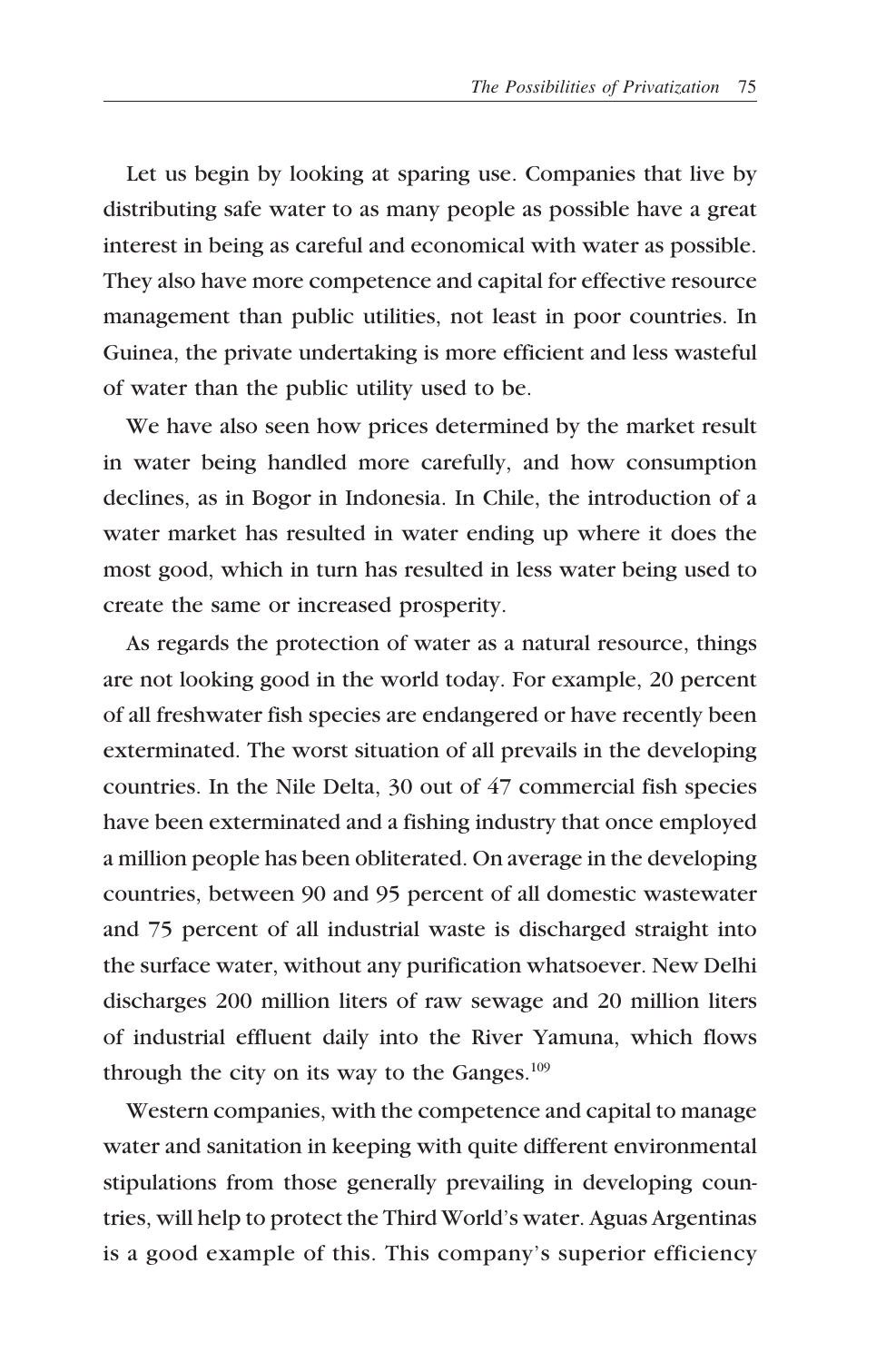enabled it to reduce input of water purification chemicals compared with the situation when water distribution was publicly controlled. Commercial forces have made the company keep a closer watch on water quality, improve its water purification, reach more users, and extend the sewerage network in order to reduce the quantity of raw sewage discharged into the environment. $110$ 

Often it is the resources viewed as a common asset that fare worse from an environmental viewpoint. On the other hand, private owners will protect the water to the best of their ability. They make money by doing so, either by using the water themselves in agriculture or industry, or else by selling it. Formally recognized tradable water rights are the best arrangement of all. They have reduced the aggregate environmental impact. In arid regions, environmental impact is less in countries with recognized trading in water rights than in countries without such trading.<sup>111</sup> Formally recognized property rights also make it easier to control the management of water. If no one is responsible for water, there will be no one to regulate its use. Privatization has also induced governments to tighten up legislation and to keep a closer check on compliance with environmental laws and regulations. Of course, it is easier for a government to press charges against a private enterprise than to take itself to court for violations of its own environmental regulations. And having the threat of legal action hanging over one's shoulder is an important incentive for a supplier to follow regulations.

Privatization protesters usually argue that privatization will harm the environment, not help it. But it seems very hard for them to find evidence of this. Instead, they rely on anecdotes. For example, the Polaris Institute, in one of its pamphlets, mentions three examples of water companies being charged with violations of environmental regulations.112 (Oddly, even though the focus of the document is poor people in the world, all three cases took place in Europe—not in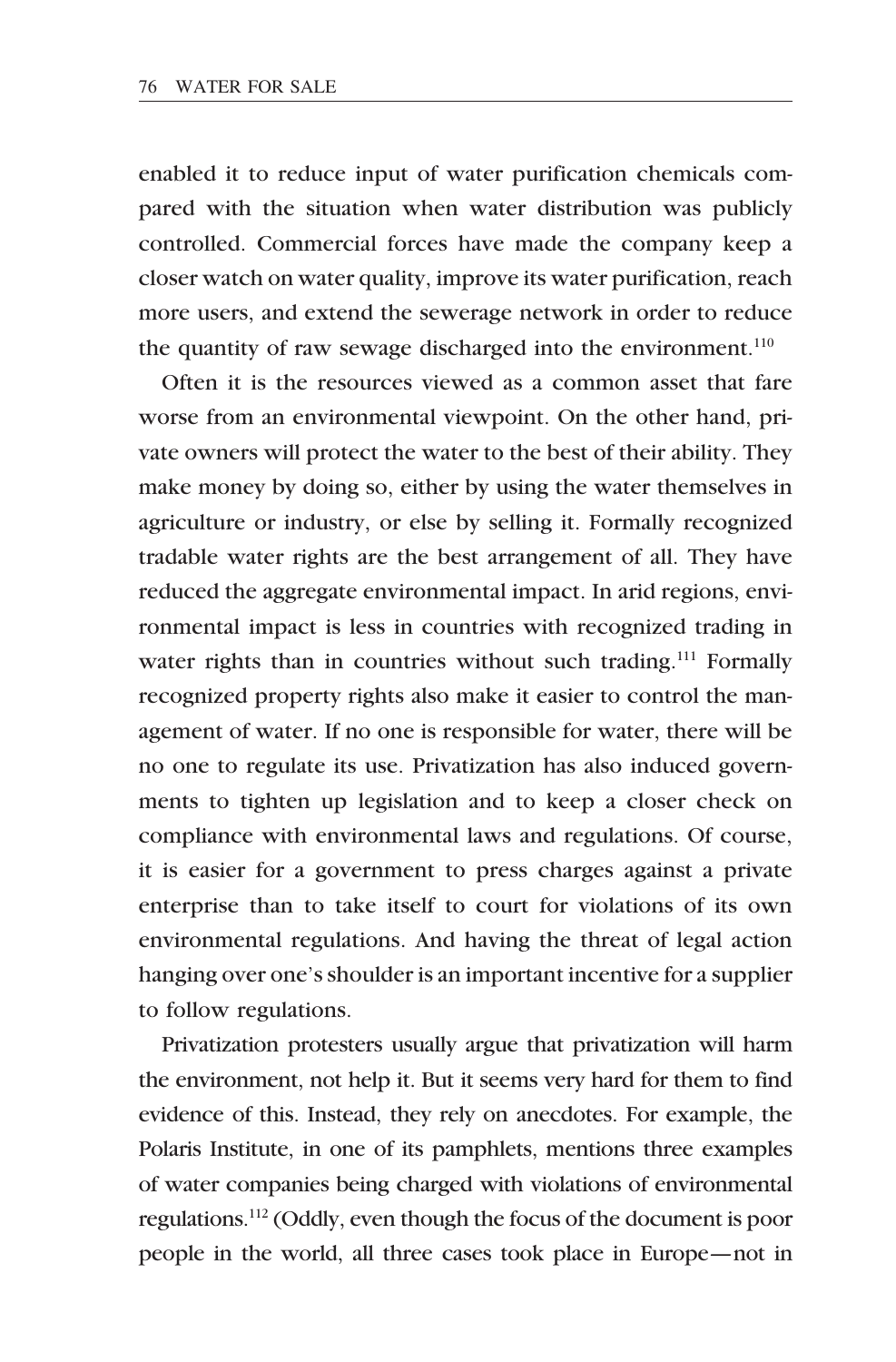developing countries.) True, mistakes are made by companies, individuals, and governments. We can always find examples of successes and failures, both private and public. That is the nature of human activity. The important thing, though, if we want to have a serious discussion about this issue, is the overall result at the global level. What tends to work, and what does not? And here, anti-privatization activists fail to present any evidence of private suppliers having a worse environmental record than public ones. In general they present neither data nor any analysis of the strengths and weaknesses of private distributors as opposed to public ones when it comes to the environment. Considering the record of public water suppliers, there are good reasons to believe that a full comparison would show the advantages of privatization.

Privatization of the world's water can have very good results, thanks to the superior availability of capital in business enterprise, the competence and efficiency of commercial undertakings and their access to technology, and also to companies operating for profit being motivated by quite different forces from those governing public authorities. Furthermore, the bidding process allows scope for competition among several enterprises. Private companies can also overcome efficiency-inhibiting deadlocks between different producer interests. In Cambodia we saw a comparison between public and private systems at one and the same point in time, and in Guinea a comparison over time. In both cases, the private régimes performed better than the public ones. In Gabon we saw that privatization can also produce good results in rural areas, and in Casablanca that good effects can be achieved through decentralization. Finally, we saw that commercialization and privatization of water can be good for the environment, as regards both reducing water use and preserving water as a natural resource.

But the admission of commercial interests to water supply is not wholly without complications, especially in poor countries, and we shall now turn to consider the risks that it may entail.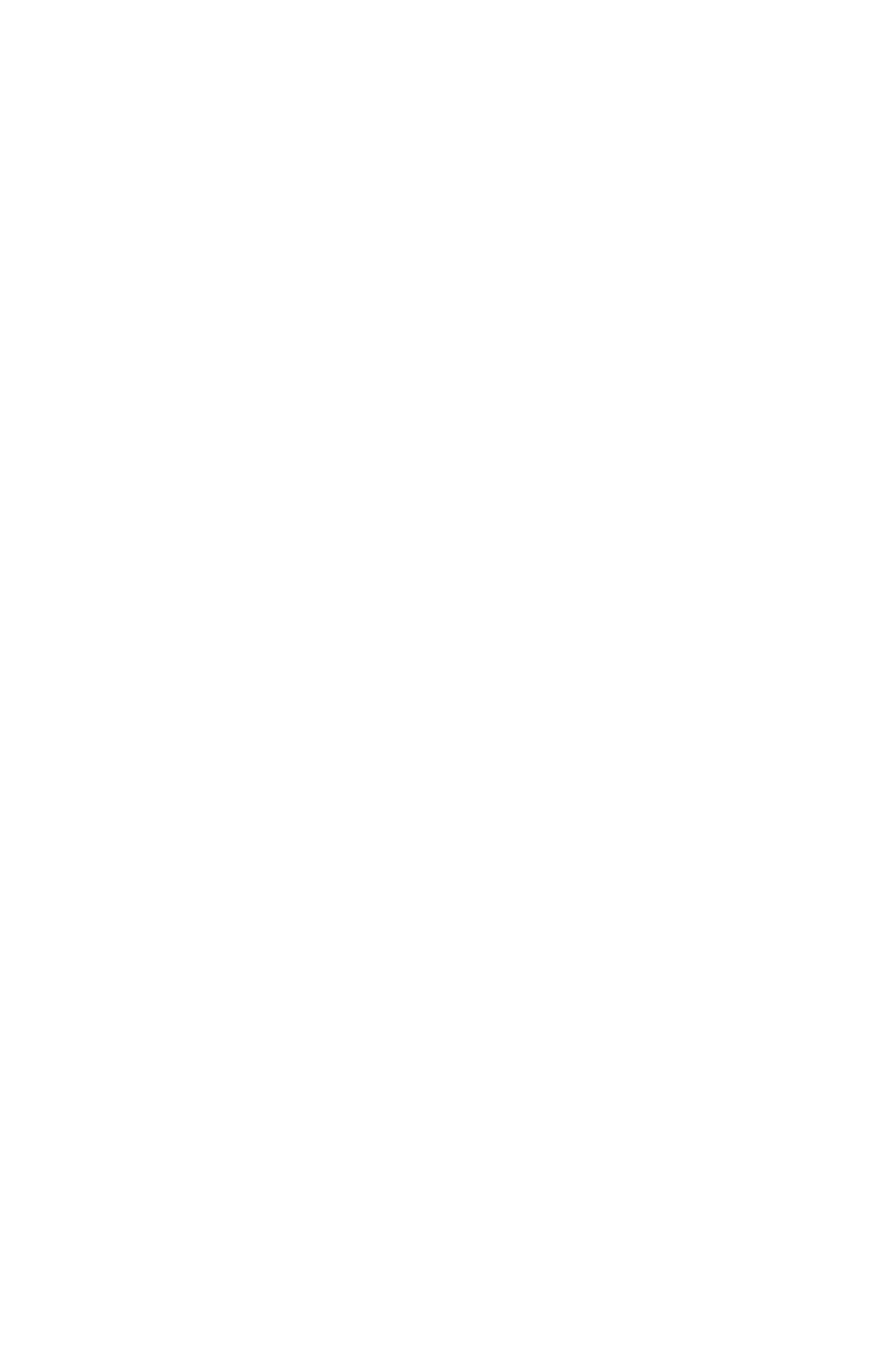# CHAPTER EIGHT

# Hazards of Privatization

The role of the private sector in the ownership, management, and distribution of water is a very touchy issue, and one that has provoked a good deal of debate. To say that the question has aroused strong feelings, and that those involved in the debate have difficulty in reaching a consensus, is an understatement.

One example of this can be seen in the third World Water Forum, which took place in Japan in March 2003. Governmental representatives, international organizations, business representatives, NGOs, and others discussed a number of issues concerning the world's water, and the ministers taking part arrived at a joint declaration. This, however, did not address the issue of whether water should be owned, managed, and delivered under private or public auspices.

The issue was, however, addressed by those working at a lower level within the meeting. After lengthy discussions, they were still unable to reach a consensus. Their standpoints were simply too far apart. The statement summarizing the conclusions reached by the various working parties merely recorded that ''[t]he debate concerning public–private partnerships has not been resolved.''113

Why is privatization, or any opening up to private enterprise, such a delicate issue where water is concerned? Many other sectors, such as power, telecommunications, and postal services, have in various ways been opened up to competition and/or privatized all over the world, generally with highly positive results in terms of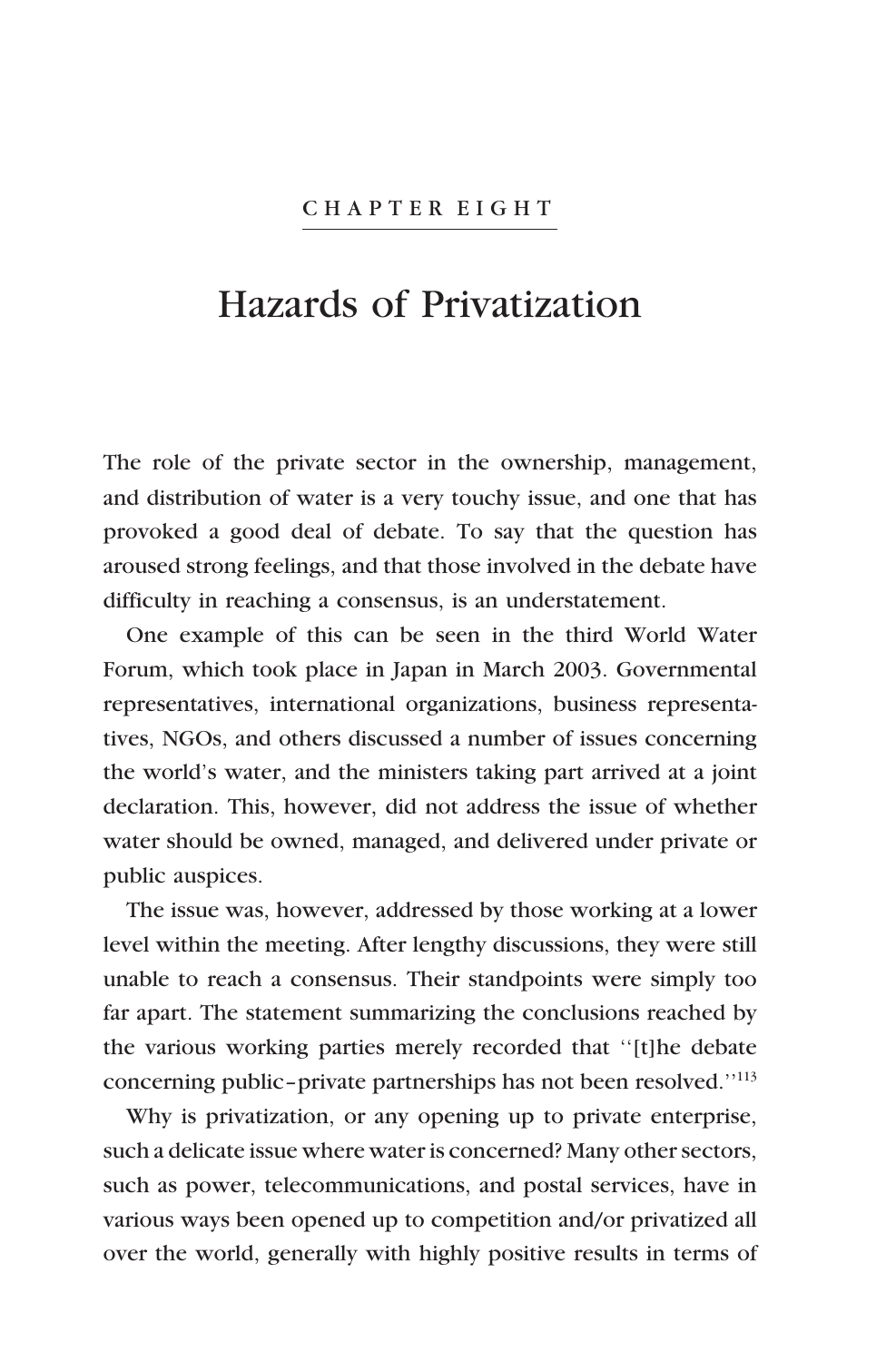quality, productivity, and profitability.114 The distribution of water, however, is considered different from other traditionally public activities, because access to water is literally a matter of life and death, even in the short term.

Although the point has been made several times earlier, it still bears repeating: There are very few instances of outright privatization of water, regarding both water as a natural resource and the distribution of drinking water. Instead, the most common arrangement of all is for water to be both owned and distributed by the public sector. In cases where private enterprise is involved, this is usually through concessionary agreements whereby a private concern rents the infrastructure from the public sector and undertakes to attend to maintenance and finance any investments, in return for being allowed to collect payment from the users. These contracts are generally long term, so that firms will be able to get a return on the capital invested, that is, make money. This has to be borne in mind when discussing the involvement of private enterprise in water distribution.

As we have already discussed, public sector–water régimes have a host of built-in shortcomings. Are the consequences of privatization so negative as to outweigh the weaknesses displayed by public water régimes? Let us consider the risks attendant to water privatization.

The most common point of criticism is that water prices will rise and the poor will then be unable to afford the water they need. But that question can be left aside, since we have discussed it already.

Another frequent point of criticism is that privatization of water means only the replacement of a public monopoly with a private one. One of the benefits of deregulation of public services and admission of private firms to them is that generally, competition is expected to exact better performance. But it is in sectors with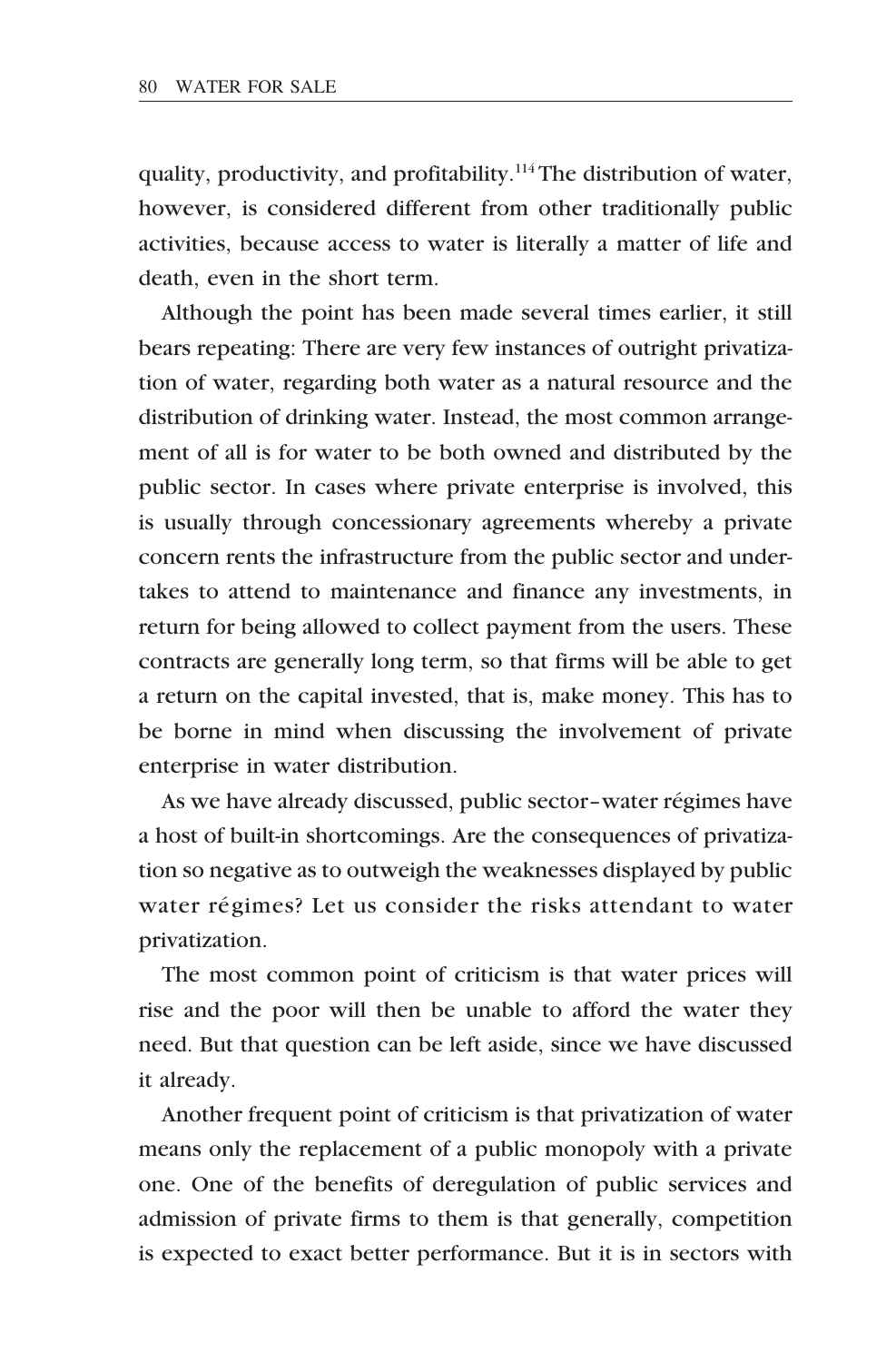natural monopolies that the benefit disappears, and instead a private company takes over without having to face competition.

Water distribution is a natural monopoly. An operator with access to a ready-made system of production, distribution, and purification has such a head start on newcomers to the market that real competition is virtually unattainable. Building up a new system from scratch is simply too expensive. Nor, from an economic point of view, is there any point in admitting competitors. One water supply network can supply the whole market with water less expensively than two or more rival players.<sup>115</sup>

Instead of a public monopoly, then, we get a private one that is equally exempt from competition and has no apparent incentives for behaving differently from the public monopoly. And private monopolies, unlike public ones, cannot be influenced through general elections. Companies are commercially, not politically, accountable to water users. In addition, they have a commercial interest in delivering water as cheaply as possible and at the same time maximizing their earnings. This, the critics maintain, is conducive to low quality and high prices. So the outcome, we are told, is that public monopolies are replaced with private ones that are very often still worse.

But do things really have to be this way? As we saw in the cases quoted above, there are private monopolies that function quite well. How can this be? There are several reasons, and they really touch on the causes explaining why private firms generally tend to succeed better than public ones.

In the first place, a private business can be regulated in just the same way as a public authority or utility, for those who believe public controls to be a good way of guaranteeing the distribution of safe water to as many users as possible. The contract between the public authority and the private distributor can be made to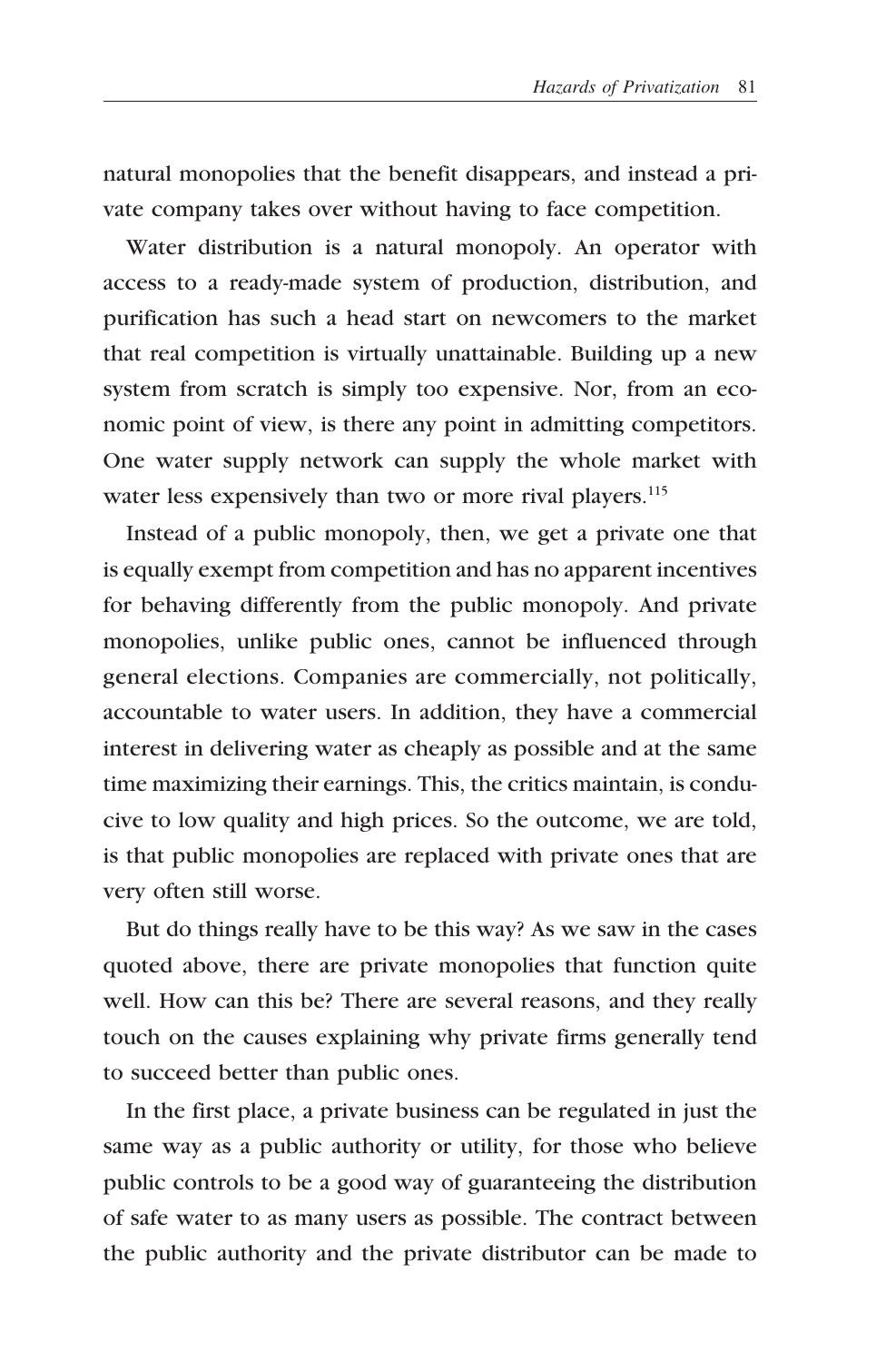include rules concerning the price and quality of water, supply network coverage, and so on. This indeed is what actually happens.

In addition, we have seen both theory and practice indicating that a private company is more likely to meet such requirements than a public one, the reason being that private firms have greater competence and resources.

Furthermore, private monopolies are driven by quite different incentives from public monopolies. Imagine a water régime in which a private concern has a natural and actual monopoly of water distribution. The company is not subject to public controls of any kind regarding price, quality, or coverage.116 A private, wholly unregulated distributor would, unlike a public monopoly, have an incentive for reaching as many users as possible. The enterprise lives on earnings exceeding overheads, and it would enlarge the water supply network insofar as earnings from the new users were expected to exceed the marginal cost of the work of laying water mains and the production and distribution of water to the new users.

Perhaps the most important point, though, is that the enterprise would have no incentives for using its monopoly status to raise prices excessively. True, we saw earlier that the price people are prepared to pay for water is quite high, but if the company were to raise the price excessively or if it started distributing water of unacceptably poor quality, demand would fall and so would the company's earnings. People would simply go elsewhere for their water, as is common, especially among the billion or more people who at present do not have access to piped water. Instead the company would find an equilibrium point for the price of its water, that is, a price level allowing a quality of water that as many people as possible are willing to pay for. The company would then achieve the highest possible income. The private monopoly would also have an incentive for keeping costs down as much as possible,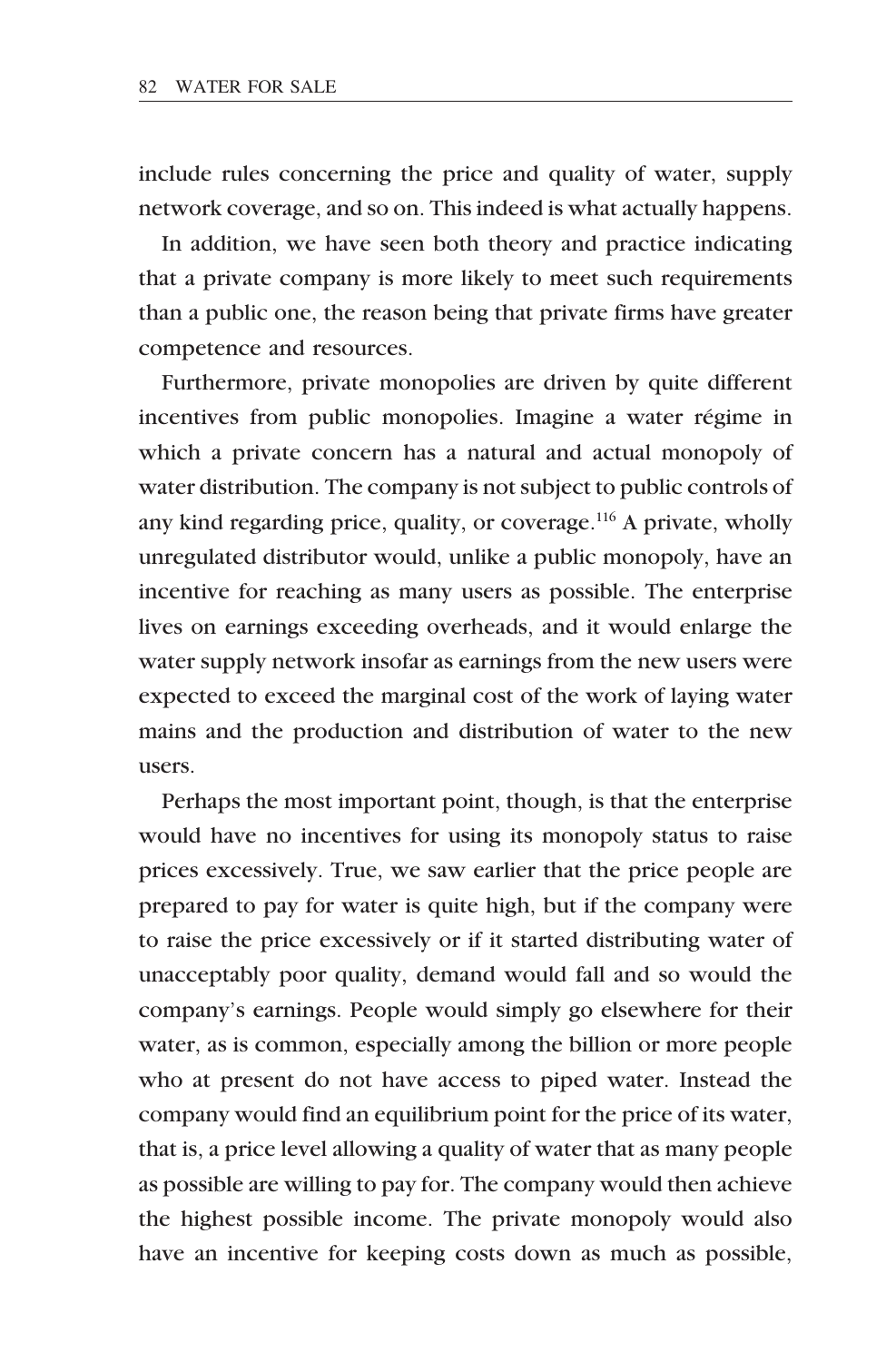enabling it to maintain the low water price. In addition, we should not forget that the companies have to compete for the contract during the bidding process.

However, a completely unregulated private monopoly may not be preferable to a regulated one. The price equilibrium might end up higher than a regulated price. How private water distributors are to be regulated, and how these regulations are to be enforced, will be discussed later.

Either way, the risk entailed by private monopolies and their negative effects can be taken as lower or slighter than the cost of people and businesses not having access to any piped water at all.

But anti-privatization activists also claim that the companies in the global water markets are so few that there is no real competition, that in fact they negotiate as an oligopoly, colluding to make profits on the precarious situation of the world's poor countries. <sup>117</sup> That allegation can be refuted in a number of ways. First, as the Polaris Institute, one of the anti-privatization NGOs, shows in a document, the number of international players in this market is not as small as many claim. In fact, the Institute lists, under the heading ''Top Corporate Players in the World Water Industries,'' no fewer than nine multinational corporations involved in the provision of water in the world. That is no basis for an oligopoly.<sup>118</sup>

Second, the bidding procedures around the world for water contracts have been characterized by fierce competition. The major firms have been turning in very low bids (sometimes perhaps too low, as we shall see later). In the case of Manila, more than 50 companies were closely screened by the government.

Third, there are good reasons to believe that as the market develops, companies involved in related industries, such as construction and public works, will want to have their share of the market. By the same token, as water distributors are privatized in Europe and North America, some of them are likely to also head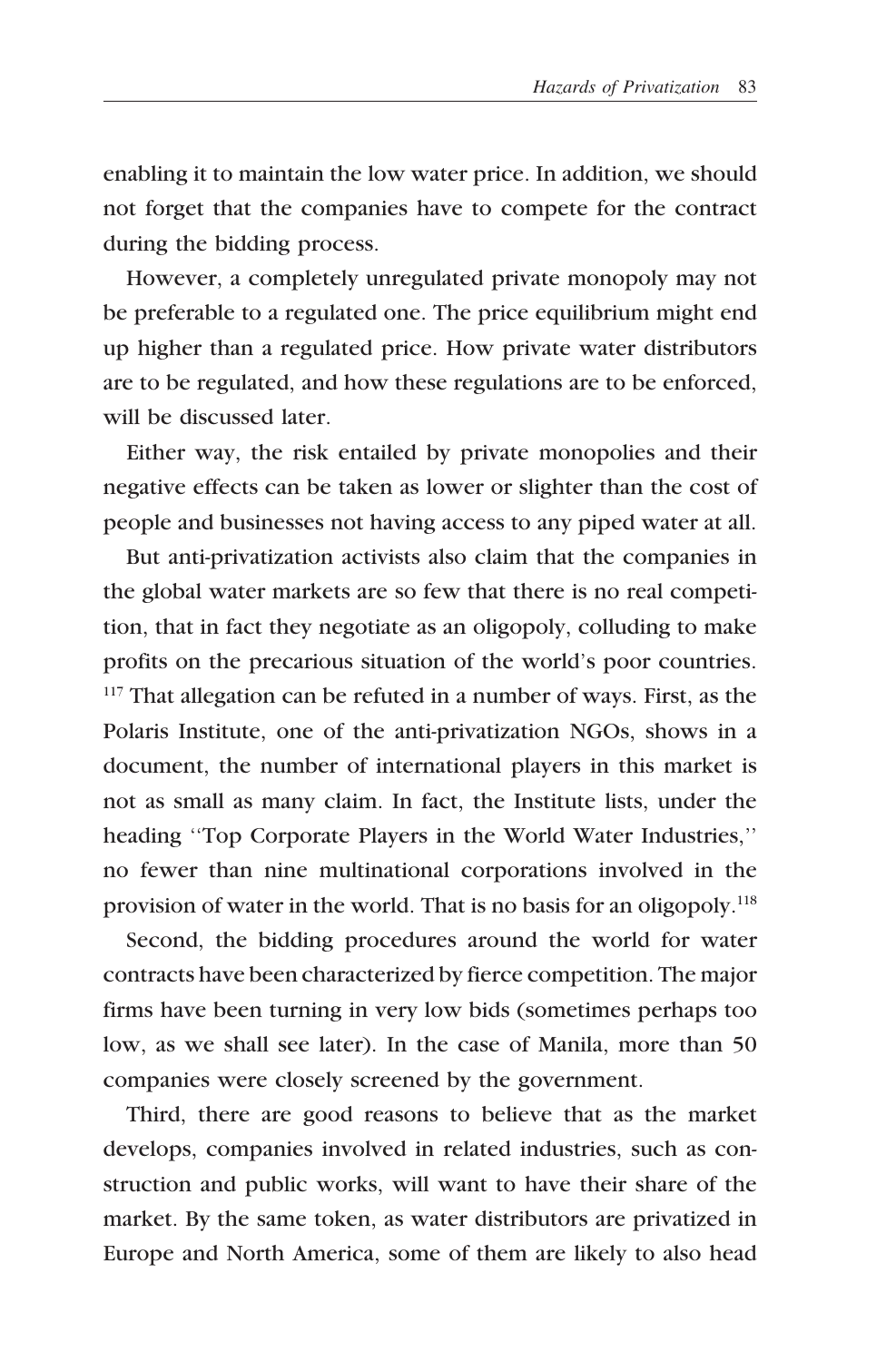for the international market. As the Polaris Institute points out, ''their [Vivendi's and Suez's] monopoly may soon be challenged by RWE, a German electricity and waste management company.''119

Here, there is a clear contradiction among the members of the anti-privatization movement. When they want to show what an impressive and dangerous force the international water companies are, they focus on how many and how big they are. But when they want to point out the risk of oligopoly, they tend to emphasize how few they are. But you cannot have it both ways. There cannot be too many and too few players in the market at the same time.

So the main risks entailed by water privatization in the Third World are not prices denying poor people the water they are entitled to or private businesses abusing their monopoly status. Instead, the dangers entailed by admitting commercial entities mainly concern what happens in the actual transfer process a bad contract, substandard procurement, political control, bad pricing, and so on.

But before going over these risks, let us consider a number of cases where privatization has not turned out so well, cases that have attracted a good deal of media coverage and debating attention. The best-known of them all is Cochabamba.

#### **Cochabamba**

Water distribution in Cochabamba, the third-largest city of Bolivia, was privatized at the end of the 1990s. Aguas del Tunari, a subsidiary of an American corporation, was granted a 40-year lease on water distribution. This is the anti-globalists' and antiprivatizationists' favorite example.

The water distributed by the public utility was heavily subsidized, which meant that its price fell considerably short of the true cost of distribution. AdT, however, charged a higher price, corresponding to its expenses. The price of water charged to poor people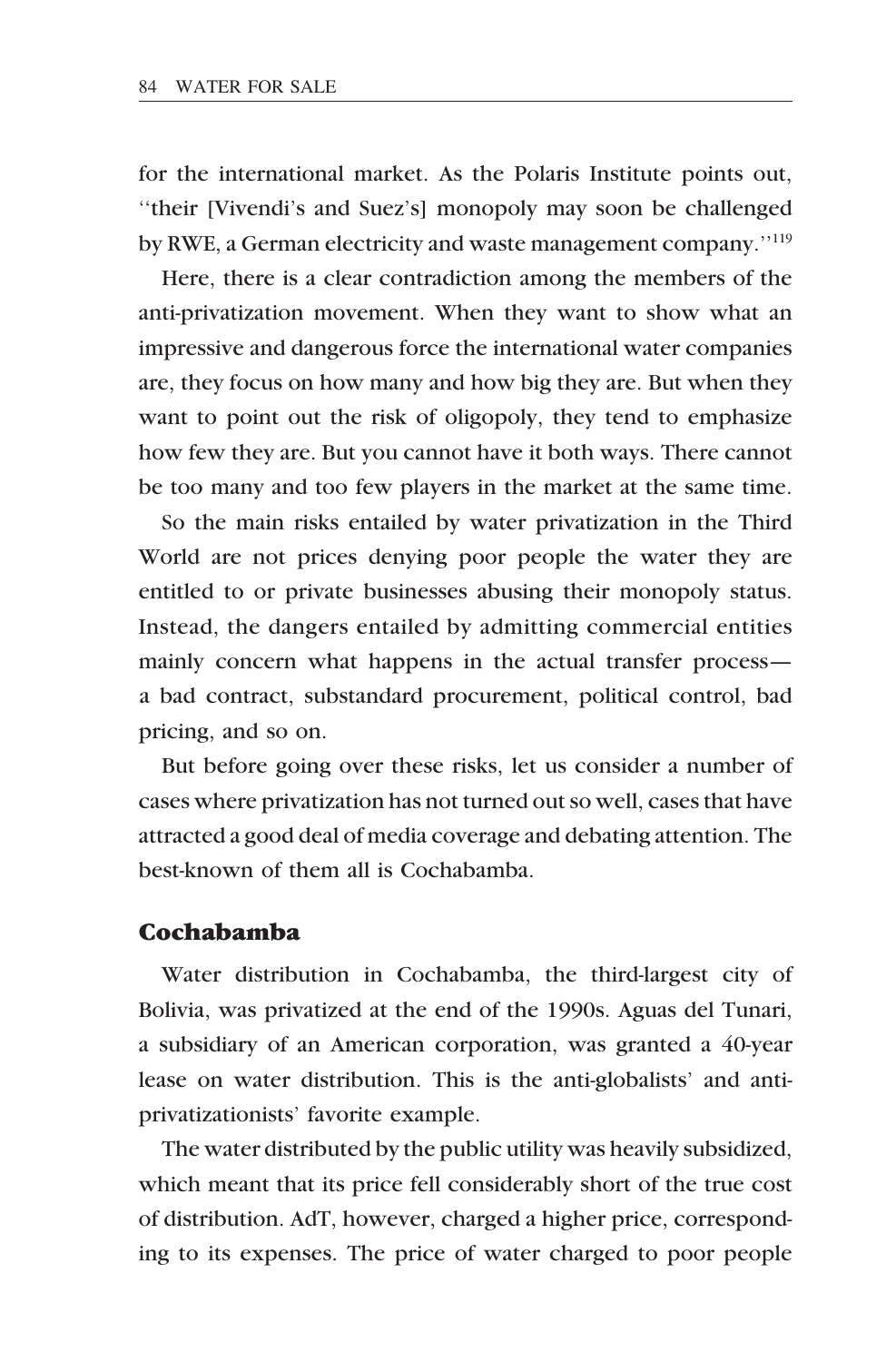rose by 43 percent, while that charged to the middle class and commercial users rose by just under 60 percent. Demonstrations and riots followed, and people were killed and injured in clashes with the forces of law and order. In April 2000 the contract with AdT was repudiated, and water is now once more being managed and distributed under public auspices.

This case is usually highlighted to evidence the negative consequences of privatizing public goods. Almost triumphantly, various activist groups and NGOs have blazoned forth this unfortunate example as proof of the disastrous consequences of admitting commercial interests to the water sector in poor countries. At the same time, they have cynically welcomed disturbances in which people have been killed or injured.120

The contrast between a large American corporation's operation and the access of poor Latin Americans to water abounds, of course, in pedagogic simplicity and dramatic media potential, but news media reporting from Cochabamba have not conveyed an accurate picture of the true causes of the failure and disturbances.<sup>121</sup>

The first misapprehension concerns the price rises and the effect on ordinary people's finances. The higher prices are alleged to have compelled many people to spend as much as a quarter of their available income on water.<sup>122</sup> This is not the case. A 43 percent price rise meant the cost of water equaled 1.6 percent of an average household's income. For the poorest 5 percent of the population, the corresponding figure was 5.4 percent. Not even a doubling of the price of water would have resulted in any group on average having to spend as much as a quarter of its income on water. $123$ Most experts argue that poor households are expected to be able to spend as much as 5 percent of their income on water. Assuming this is correct, the 5.4 percent cost can hardly be seen as excessive, nor can it be the sole cause of social uproar.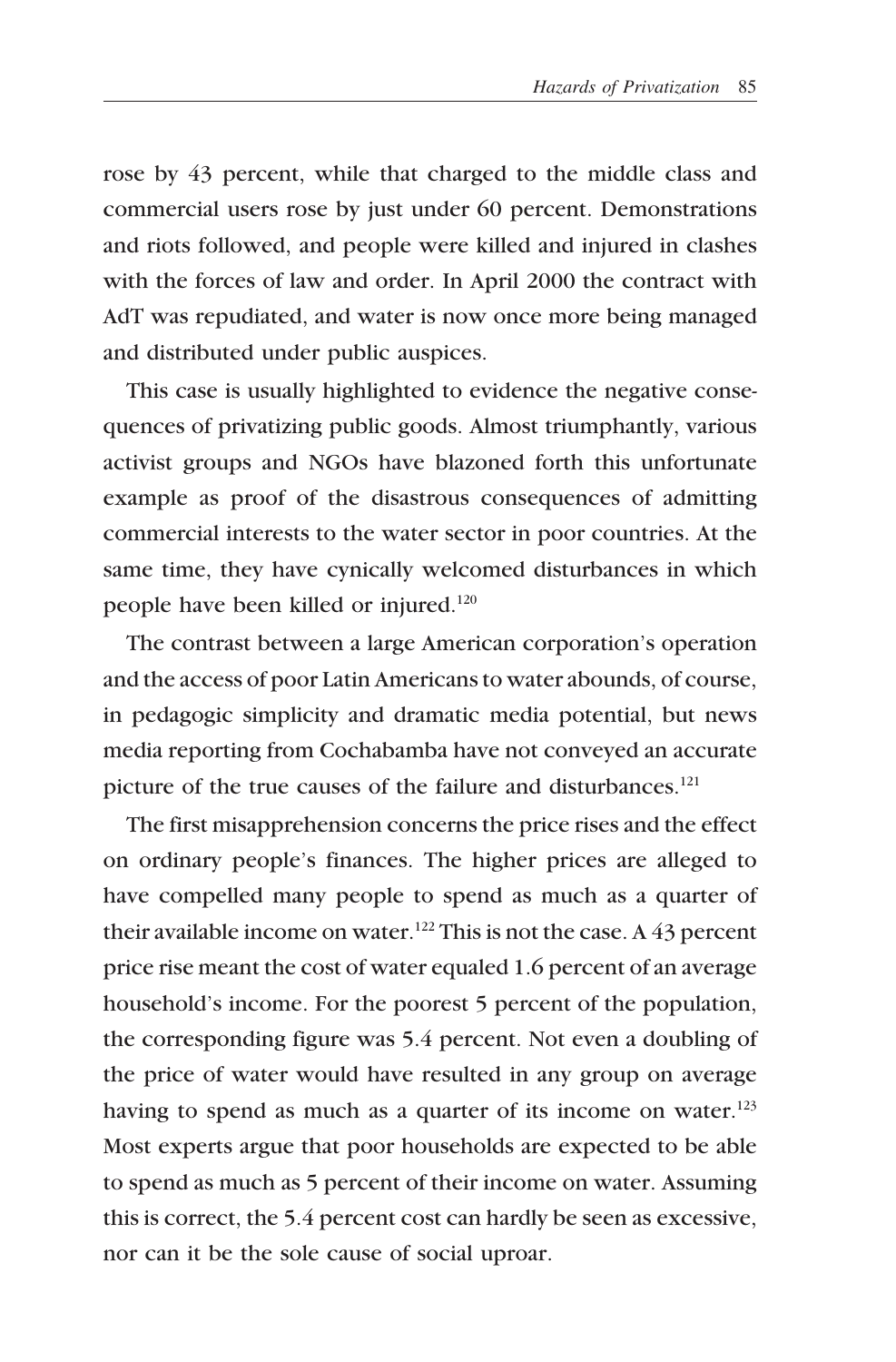Another reason why people found their water bills higher than usual is that before privatization water was rationed, the reason being that the water mains were in such poor condition that leakages did not leave enough water to go around. These leaks diminished after privatization, with the result that rationing was no longer necessary, which in turn caused consumption to rise and billings with it. The unit price of water had not gone up all that much, but consumption had.

Another aspect to be factored in here concerns the workings of Cochabamba's water distribution before privatization. It was awful. For decades SEMAPA, the Bolivian public water utility, had failed to extend its network to the very poorest. Between 1989 and 1999, the proportion of households connected to the water supply network actually fell from  $70$  to  $60$  percent.<sup>124</sup> Those who were connected often had their supply cut off. Water was heavily subsidized, which mainly benefited the upper and middle classes, and it was these people who experienced the biggest price rises. The poor paid far more for water of dubious purity from trucks and handcarts.

UN-Habitat describes the inadequacy and inequality of Cochabamba's water distribution:

Industrial, commercial and wealthier residential areas have the highest rates of connection, reaching 99 percent in Casco Viejo. Yet half of the homes in Cochabamba are located in the northern and southern suburbs, and in some districts in these areas, 1992 data indicate that less than 4 percent of these homes had potable water connection.... There is insufficient water provision to meet existing levels of demand.125

But the price rises are not the only thing to have been misrepresented. The blame to be pinned on the local authorities has been disregarded. The mayor of Cochabamba, Manfred Reyes Villa, known as Bonbon, had connections with companies that would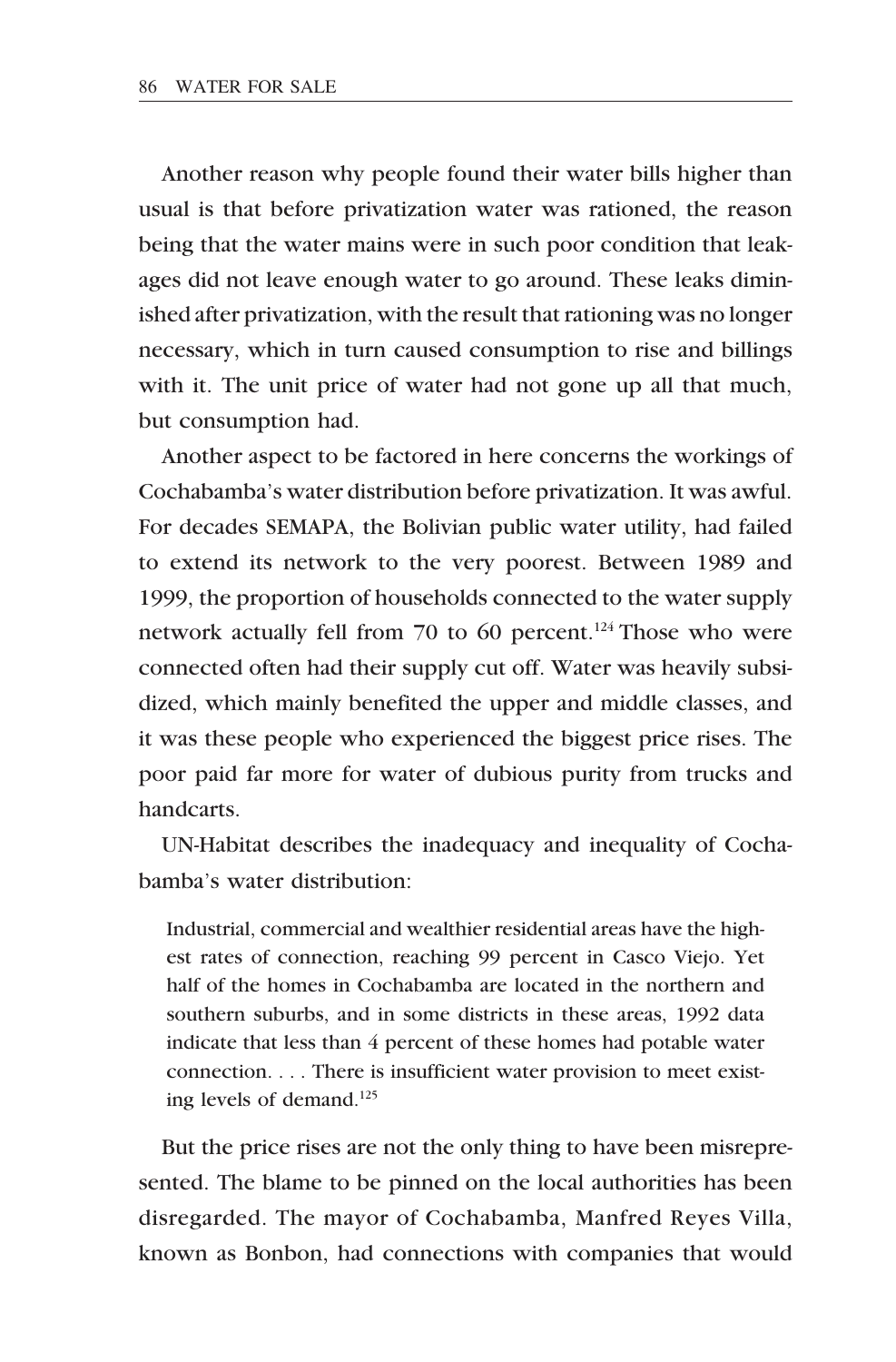profit from the construction of a dam, and he insisted, against the advice of the World Bank, that the dam be included in the project, which incurred an extra cost of millions of dollars.

Finnegan argues that some of the financial backers of the mayor ''stood to profit fabulously from the Misicuni Dam's construction. When the central government first tried to lease Cochabamba's water system to foreign bidders, in 1997, and did not include Misicuni in the tender, Bonbon stopped it cold. It was only the inclusion of the project in the Aguas del Tunari contract that got the mayor on board.''126

Another misapprehension has it that the political disturbances just came out of the blue. They did not. From the very outset, the position of Cochabamba's political leadership was weak and challenged. As Finnegan points out, ''The dam project had less to do with how privatization works in theory than with the reality of how multinational corporations must come to terms with local politics.''127 The local political situation was a mess of patronage, populism, and vanity projects.

There are also murkier sides to the Cochabamba story. For one thing, the true victims of water privatization were powerful vested interests. Various groups that had previously been involved in the distribution of water (such as local water vendors and companies boring wells) felt threatened. Small farmers were tricked into believing, against their better judgment, that their traditional right to local water was threatened, even though a law had just been passed stipulating that this was not to happen. When SEMAPA officials could no longer be bribed to place wealthy households in a lower income class to qualify for a lower water rate, or when commercial customers could no longer be registered as households to the same end, suddenly these powerful groups found themselves with far higher water bills to pay. All these groups cynically exploited poor urban dwellers as an excuse for safeguarding their own interests.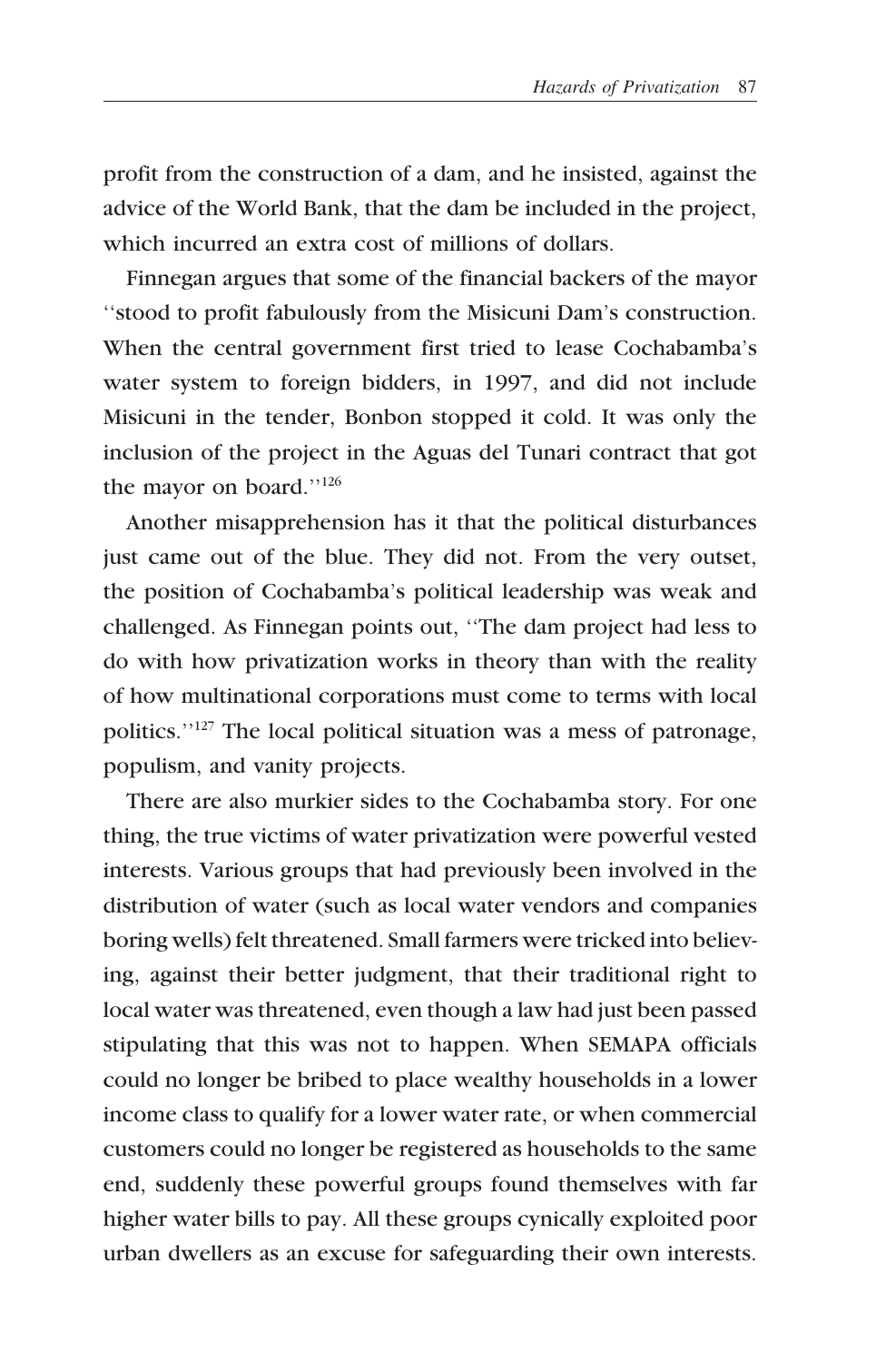It seems that the incidents in Cochabamba were part of a very complex story. Middle-class anarchist students, retired nostalgic unionized workers, forces with a vested interest in water remaining in public hands, and people who make up the large, informal economy of the city joined forces and used anti-capitalist and antiforeign rhetoric against a primarily white government fearful of an uprising of the primarily Indian majority of the country.

Water distribution has been returned to SEMAPA. The poor of Cochabamba are still paying 10 times as much for their water as the rich, connected households and continue to indirectly subsidize the water consumption of more well-to-do sectors of the community. Water nowadays is available only four hours a day, and no new households have been connected to the supply network.<sup>128</sup>

Jorge Quiroga, then president of Bolivia, said, ''The net effect is that we have a city today with no resolution to the water problem. In the end, it will be necessary to bring in private investment to develop the water.''129 The dispute between AdT and the Bolivian government has been brought to the World Bank's International Center for Settlement of Investment Disputes, where the case is still pending as of February 2005.

The Cochabamba case is much more complicated than it has been made out to be, and cannot reasonably form the basis of any conclusions as to the pros and cons of water privatization. If anything, it is an object lesson in how not to privatize and in the corruption, powerful vested interests, and populism that beset Bolivia and other parts of Latin America.

## **Buenos Aires**

Another case of privatization that has attracted considerable attention comes from Buenos Aires, the capital of Argentina.130 The background is as follows.

In 1993, the production and distribution of water were transferred to a private company, Aguas Argentinas. Up until then,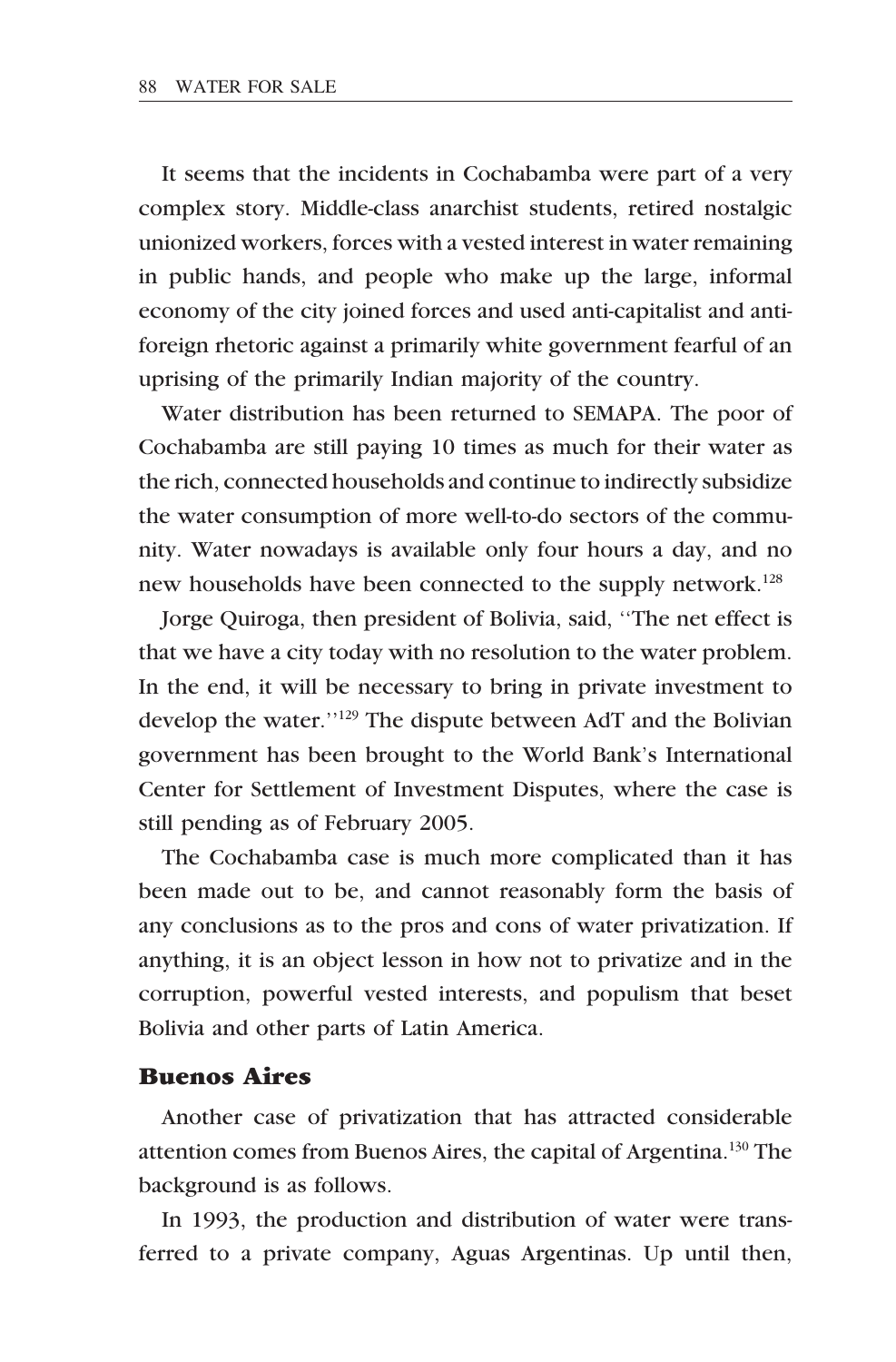Buenos Aires' water distribution had been a sorry business. The public utility, OSN, had grossly neglected its infrastructure investments. Progressively fewer people were being supplied with water, the pressure in the pipes was steadily declining, and in summer the supply often dried up completely. Little more than half the 5. 6 million people living in the poor districts of the city were connected to the water supply network, as against nearly all the 3 million living in the more affluent districts. Spillage was 45 percent, 99 percent of water consumption was not metered, and only 80 percent of bills were being paid.

Privatization changed things dramatically. Heavy investments and efficiency improvements radically boosted output. Potable water production in 1998 was 38 percent higher than it had been in 1992. The private distributor quickly reached a million more users than the public utility had, and within a few years the number of households connected had grown by no less than 3 million.<sup>131</sup> Thirty percent more households gained access to water pipes, 20 percent more to sanitation. The private company, then, was able to deliver far more water to citizens than the public utility had contrived to deliver. Most (85 percent) of the new customers were in the poor suburbs of Buenos Aires. They now gained access to water that was 10 times cheaper than the water they had previously been compelled to buy from small-time local vendors.

The price went down as well. In 1998, water cost 17 percent less than it had in 1992. Quality, which presented certain problems to begin with (mainly as a result of poor information concerning the state of the infrastructure under the public régime), was also appreciably higher in 1998 than it had been. Some of these improvements can be attributed to Aguas Argentinas raising money for investment and maintenance by actually collecting payment for the water. But the big change was the company's superior competence and capital, its greater efficiency, and its clearer incentives.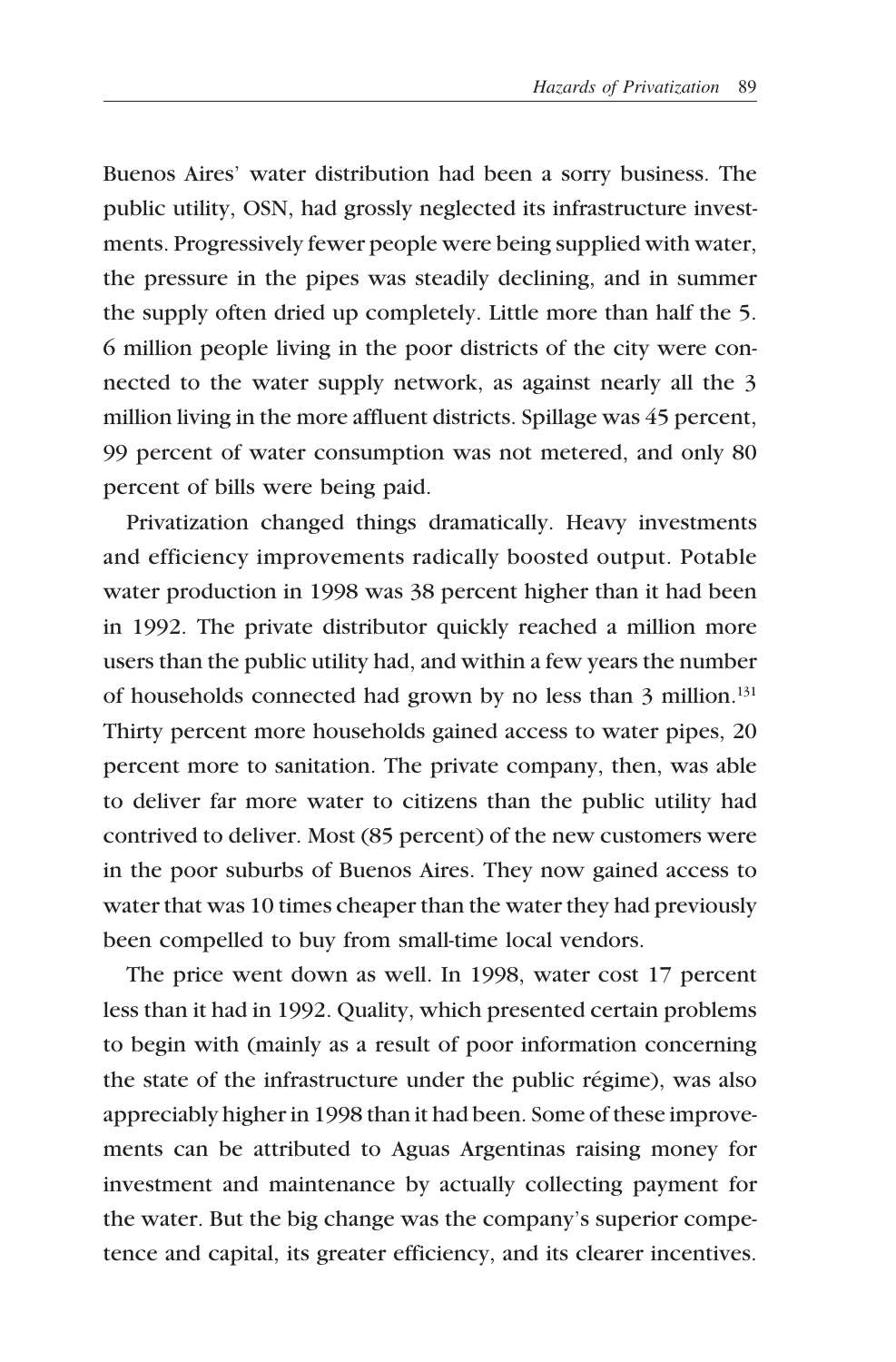When the water authority was privatized, personnel strength was approximately halved, from 8,000 to 4,000 employees. OSN was heavily overstaffed and had four times more employees per water connection than the Santiago distributor in neighboring Chile. Absenteeism was very high. The average age of the staff was 50. Most of the manpower reduction, therefore, was achieved through retirements.132 Meanwhile, all the investments entailed by the privatization project have created between 4,000 and 5,000 job opportunities altogether. The welfare effects of privatization meaning its benefits to the national economy—were already estimated in 1996 at no less than \$1.5 billion, \$1.3 billion of which stayed in the country. This is a conservative estimate, because the figures do not include health improvements, a matter to which we shall be returning presently.<sup>133</sup>

Buenos Aires' water privatization was part of a whole package of structural reforms introduced in Argentina in the 1990s.<sup>134</sup> Thirty of the country's municipalities, comprising 60 percent of the national population, privatized their water distribution. Far more residents in municipalities with privatized water are now served by water mains than in municipalities that have not privatized. Not only have these privatizations led to people gaining better access to cheaper water of higher quality, they have also had important secondary effects, most important among them being a reduction in child mortality.

A large proportion of child deaths in Argentina, as in so many other developing countries, are from water-related causes, either water-borne diseases or lack of water for hygienic purposes. Diarrhea, septicemia, and gastrointestinal infections are closely connected with water. These three diseases are also included among the 10 common causes of death among children under five in Argentina. In municipalities that have privatized their water,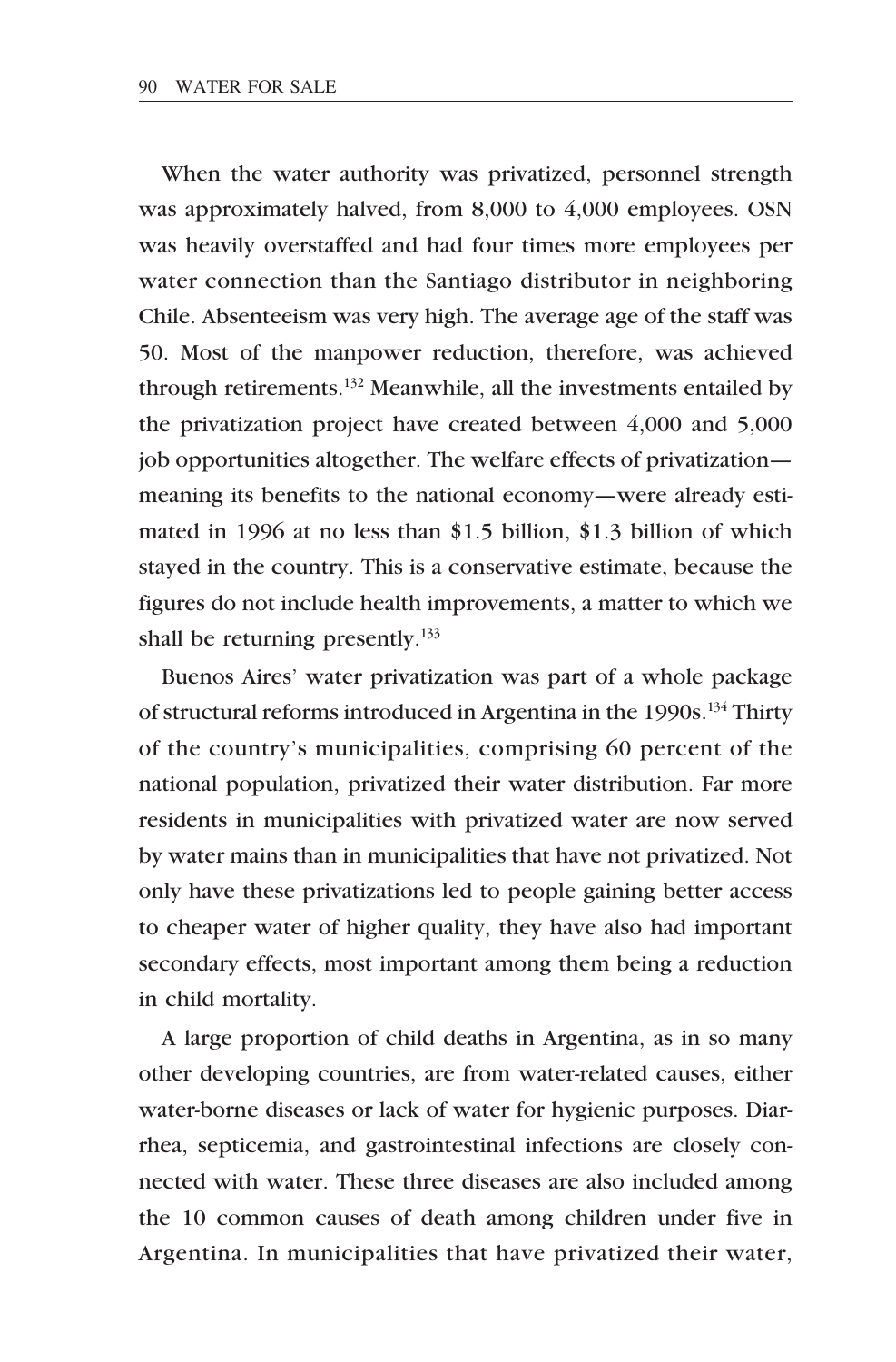between 5 and 7 percent fewer children are now dying from waterrelated causes, compared with municipalities where water is still supplied by public utilities. The effects were greater still in the poorest municipalities. Child mortality there dropped by a massive 24 percent. Water privatization in Argentina, in other words, has saved the lives of thousands of children, most of them poor.<sup>135</sup>

For all these good results, criticism of Buenos Aires' privatization has been unsparing. There is talk of greed, betrayal, and broken promises.136 First of all, opponents point to allegations of corruption in connection with privatization, and rightly so: the politicians were far too closely involved in the process. But private players do not have a monopoly on corruption, which is also rife among public water utilities. (Enhanced transparency and the introduction of full cost recovery reduce the scope for corruption of privatized water utilities. How privatizations are to be carried out will be further discussed later on in this chapter.)

The ''greed'' argument hardly merits rebuttal. Pursuit of profit is the driving force of private enterprise. Anyone is free to have an opinion about profit, even to the point of calling it greed, but that is how the market economy is constructed, and so accusations of greed belong not so much to a discussion of water privatization as to the discussion of the market economy qua system, which is beside the point for present purposes. Suffice it to say that systems founded on ''greed'' have given citizens much better lives than systems without any such foundation. It is worth adding, and repeating, that profit is what impels companies to satisfy as many customers as possible, in the present case people who need water. And that is what the whole of this discussion is about.

The critics' main strategy, though, is to highlight individual cases, often of poor families who still have no piped water and no proper sanitation. These families are then invoked as proof of the failure of privatization. But the facts speak for themselves. The water is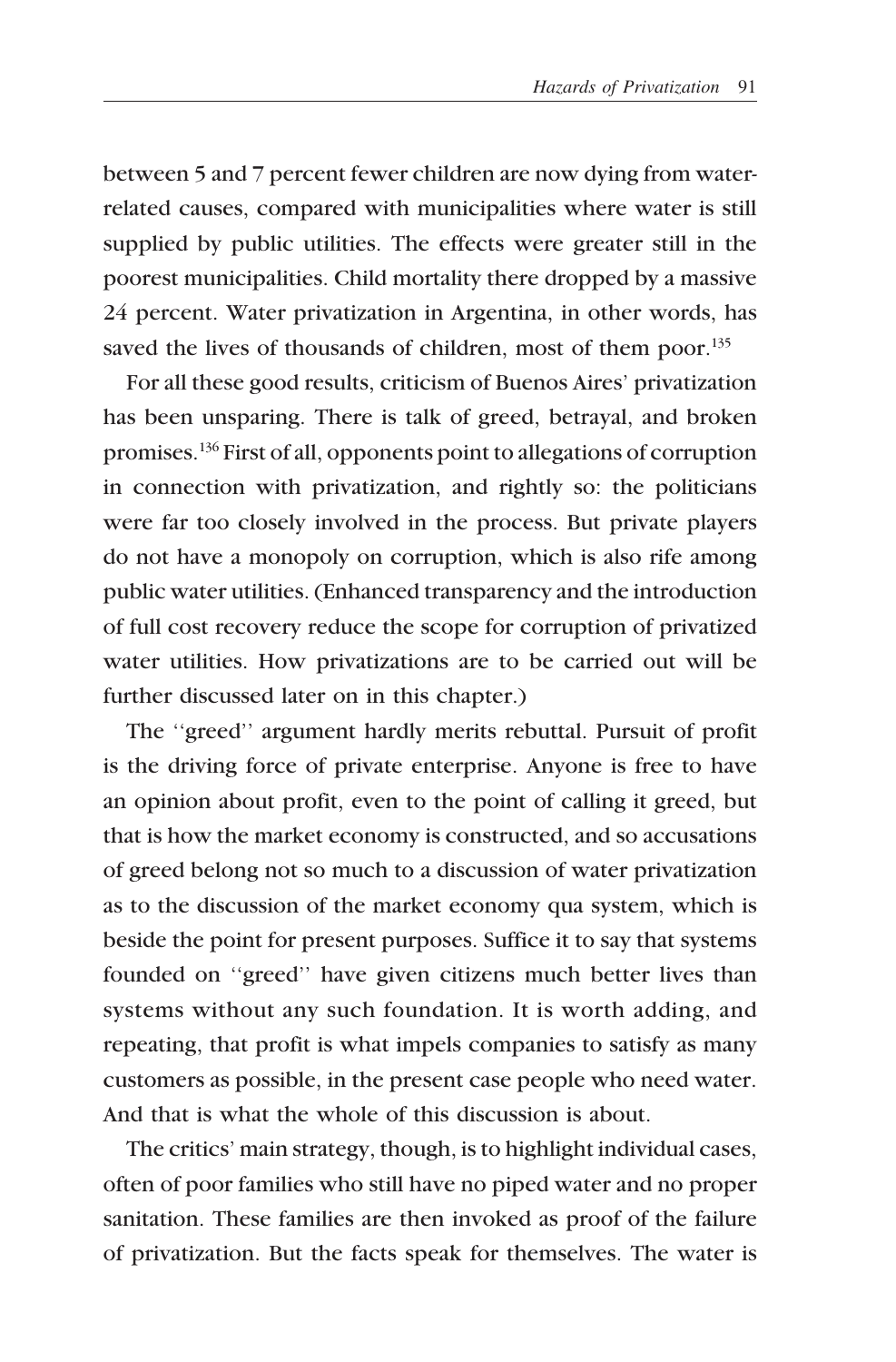of better quality, 3 million more people are connected to the main supply network, and the price is lower than when distribution was publicly managed.

Another frequently cited consequence of privatization is that it often brings job cuts. Many opponents of privatization claim that prices will rise, but at the same time oppose any job cuts, which have the effect of reducing costs. They are against both these phenomena, regardless of their necessity. But you can't have it both ways. With fewer employees, the company has more scope for price cuts.137

The question, then, is whether staffing reductions are a good or a bad thing for an inefficient public operation. Does it make sense to refrain from privatizing an operation simply because the people employed by it then risk losing their jobs? If so, all the country's taxpayers and water users will have to subsidize a number of people who are in the wrong place. Poor attendance and low productivity show that many people were not all that happy in their work with the Buenos Aires water authority before privatization. The fact of the enterprise being able to produce more water than before with only half the previous personnel strength shows that it was greatly overstaffed. Applying the resources to something more productive is preferable to bolstering jobs in the water sector. The fact that at least a few of the staff of OSN seem to have been unnecessary employees gives further strength to this argument.

Furthermore, the workers who remained with the company seem to be better off than before. They own 10 percent of the company, and are better educated and better paid. The company uses better technology and has more computers and more professional management. Whether these improvements are less important than the layoffs is hard to say, but it is obvious that the issue is not as clear-cut as the union would have it.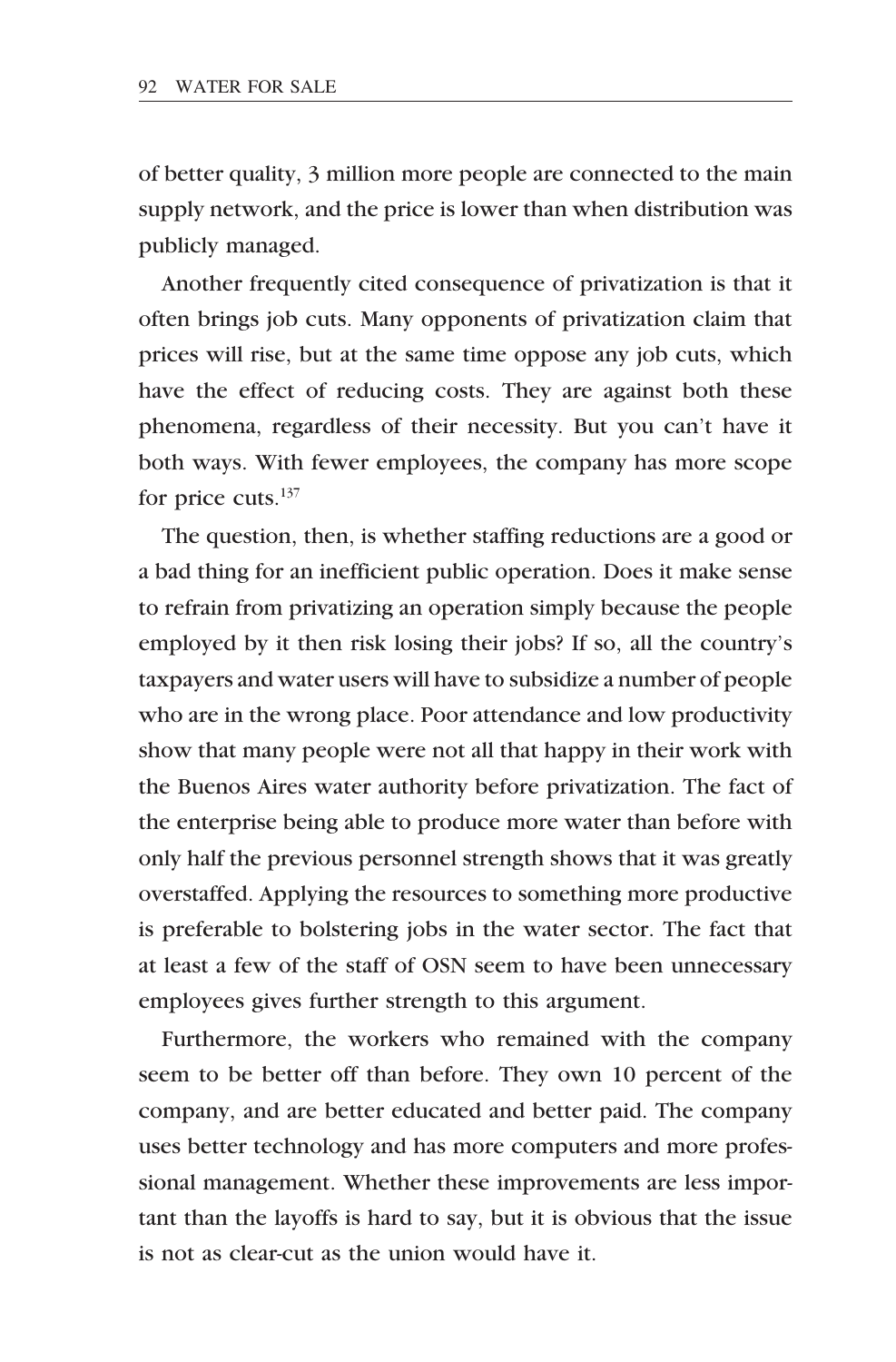But privatization in Buenos Aires has not been painless. The fact is that the price of water has gone up and down in quite an arbitrary fashion. Mostly it has gone up, but price reductions have happened. In 1994, when the first price increase occurred, many users indignantly refused to pay.

In 1997 the company wanted to renegotiate its contract, as did the public authority, in order to tighten stipulations concerning Aguas Argentinas' environmental performance. But the negotiations went badly, very much due to federal authorities dealing directly with AA, over the heads of ETOSS (the authority tasked with controlling AA). This resulted in prices to existing subscribers rising and those for new connections going down. Once again there was public discontent, with 51.9 percent of Buenos Aires' residents opposed to water privatization, as against only 38.6 percent in 1988<sup>138</sup>

The need for new negotiations showed that the demands initially made were not realistic, and the company was also given to understand that it would come to little harm from not honoring its commitments.

In 1998 the price went up as contractually agreed, provoking something of a public outcry. The politicians on the ETOSS directorate were not able to agree on the prices that should be charged, because their different electoral followings had been unevenly affected by the price rises. The result was a highly fragmented debate, first between politicians and then in the press, causing discontent to spread to the general public even though water was still cheaper than it had been before privatization and many more people were now connected to the mains network.

In 2001 and 2002, Argentina went through the worst economic crisis in its history. When the government abolished the parity between the peso and the U.S. dollar, the peso nose-dived, and the government aimed to revise the regulatory and contractual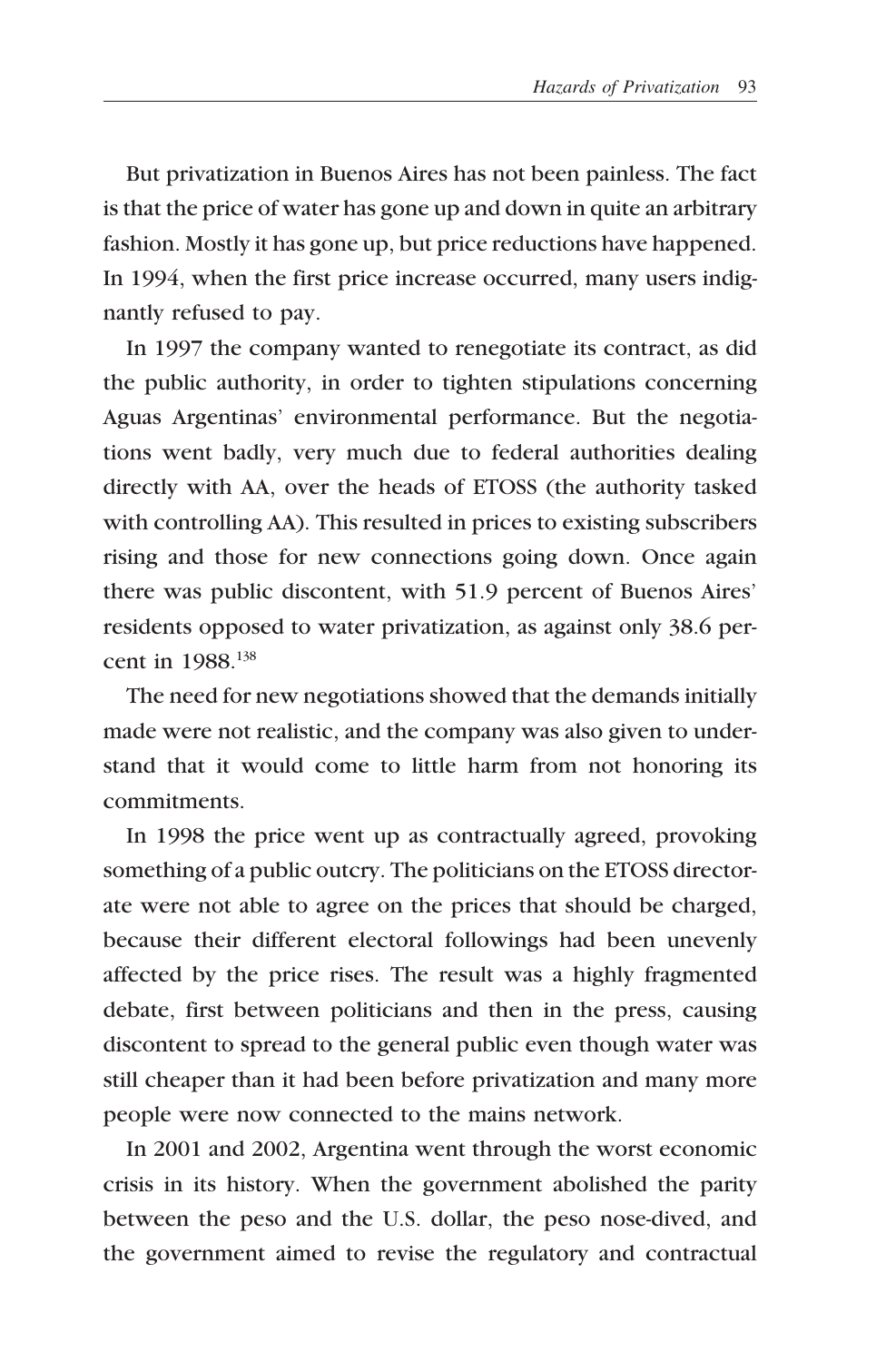framework applying to the privatized utilities. The company was no longer allowed to charge its customers pesos equivalent to value in dollars, since it would have tripled the prices. Aguas Argentinas thus saw its earnings—which were in pesos—fall dramatically in relation to its expenditures, which were largely in dollars. The company then wanted to raise the price of water to offset its exchange rate losses, but the national authorities would not agree to this. At the time of writing, February 2005, the company is still negotiating its contract with the authorities. An interim agreement is in place, but the Argentine government seems to be striving to gain full control over Aguas Argentinas, either by turning the company into a private-public partnership or by nationalizing it. Either way, it is clear that the government wants to define the rules of the company operations by itself.139

It is vital to observe here that there is nothing to suggest that a public distributor, which would also have been dependent on credits to make the huge investments needed, would have weathered Argentina's crisis any better. A public utility would have faced the same problem, and would also have been constrained to negotiate big credits to finance the investments needed for improving the distribution of water. The only difference would have been the utility being forced to seek compensation for rising costs through taxation instead of raising the price of water. The same people, then, would still have had to cover the costs, but less evidently so, because the fact would have been cloaked in a tax hike. Once again it should be recalled that the winners under public water régimes with general public subsidies are not the poor—neither those who lack mains water connections nor those who pay the tax that finances the subsidies.

The privatization of water distribution in Buenos Aires cannot be termed a failure. Millions more residents have gained access to safe water and need no longer make do with expensive water that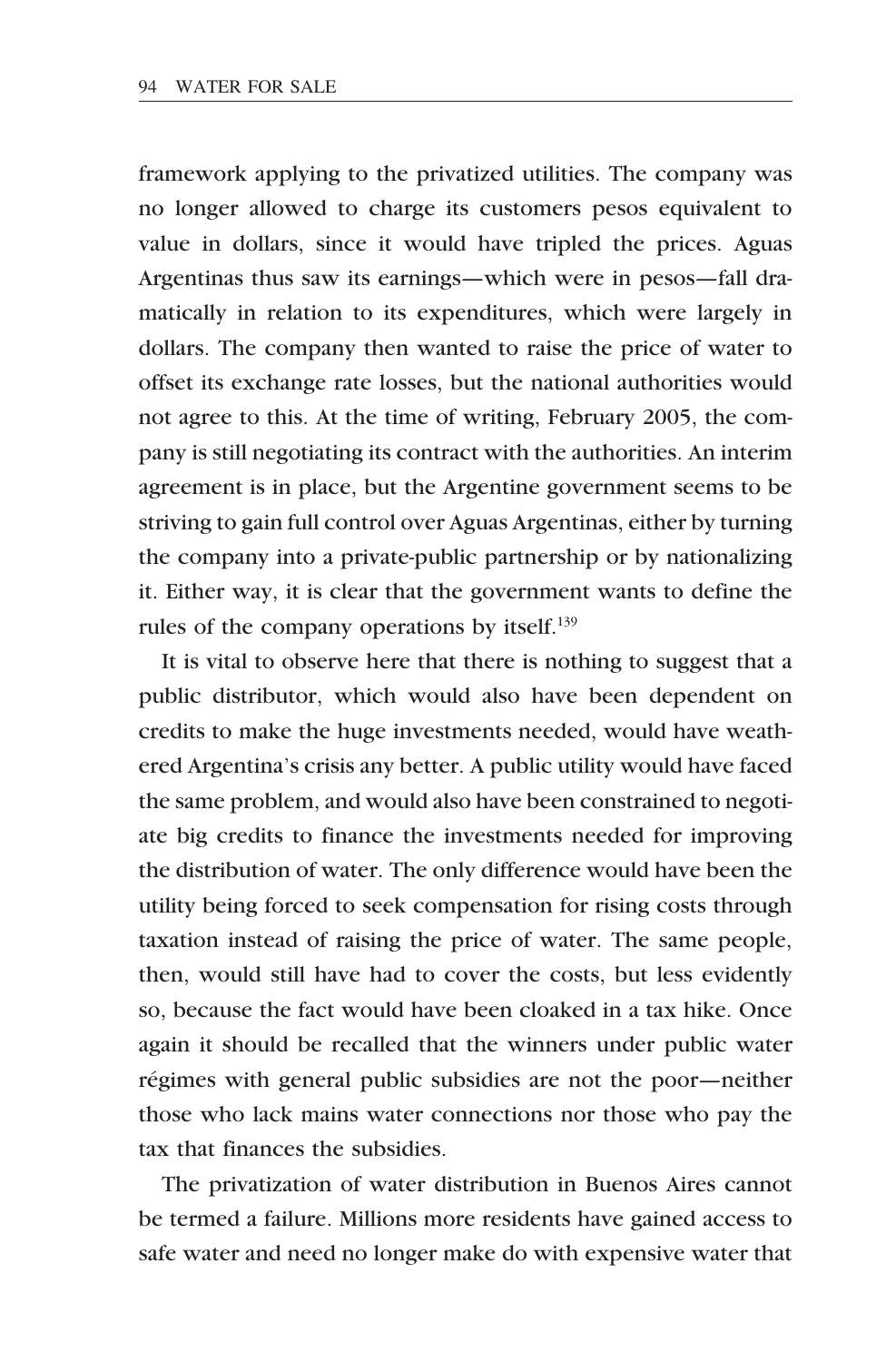is dirty and contaminated. On the other hand, the operation has not been a complete success. Why did it not succeed better? Analyzing the situation, Lorena Alcázar, Manuel A. Abdala, and Mary M. Shirley have explained that the privatization was flawed in three basic respects: asymmetric information, the wrong incentives, and poorly controlled institutions.140 They already foresaw in 2000 that these faults would result in the privatization being called into question.

Let us begin with the information aspect. First of all, the bidding process was characterized by lack of information. It took place before the authorities had time to supplement or rectify deficiencies and erroneous information. These shortcomings concerned, for example, the quality of the public utility's infrastructure and finances. Some people in Argentina also claim that trade unions, which were opposed to privatization, destroyed records in order to make it more difficult for companies to evaluate the state of water distribution before bidding and, once in operation, to carry out the investments necessary to improve distribution.

In addition, Aguas Argentinas inherited an inefficient and impenetrable pricing system. Most users paid a fixed price based on the location, age, size, and type of their home, with any number of coefficients taken into account. This gave the enterprise a strong informational lead on both customers and authorities, enabling it to act opportunistically in relation to regulatory bodies and making it virtually impossible for customers to understand their water accounts and even more difficult to analyze price changes.

Moreover, ETOSS, the regulatory body, had a number of built-in weaknesses. It was supposed, among other things, to ensure that the company met its obligations under the concession contract and to impose fines if it failed to do so, as well as to receive, assess, and remedy customers' complaints. But the agency was newly formed and had to learn the job as it went along, added to which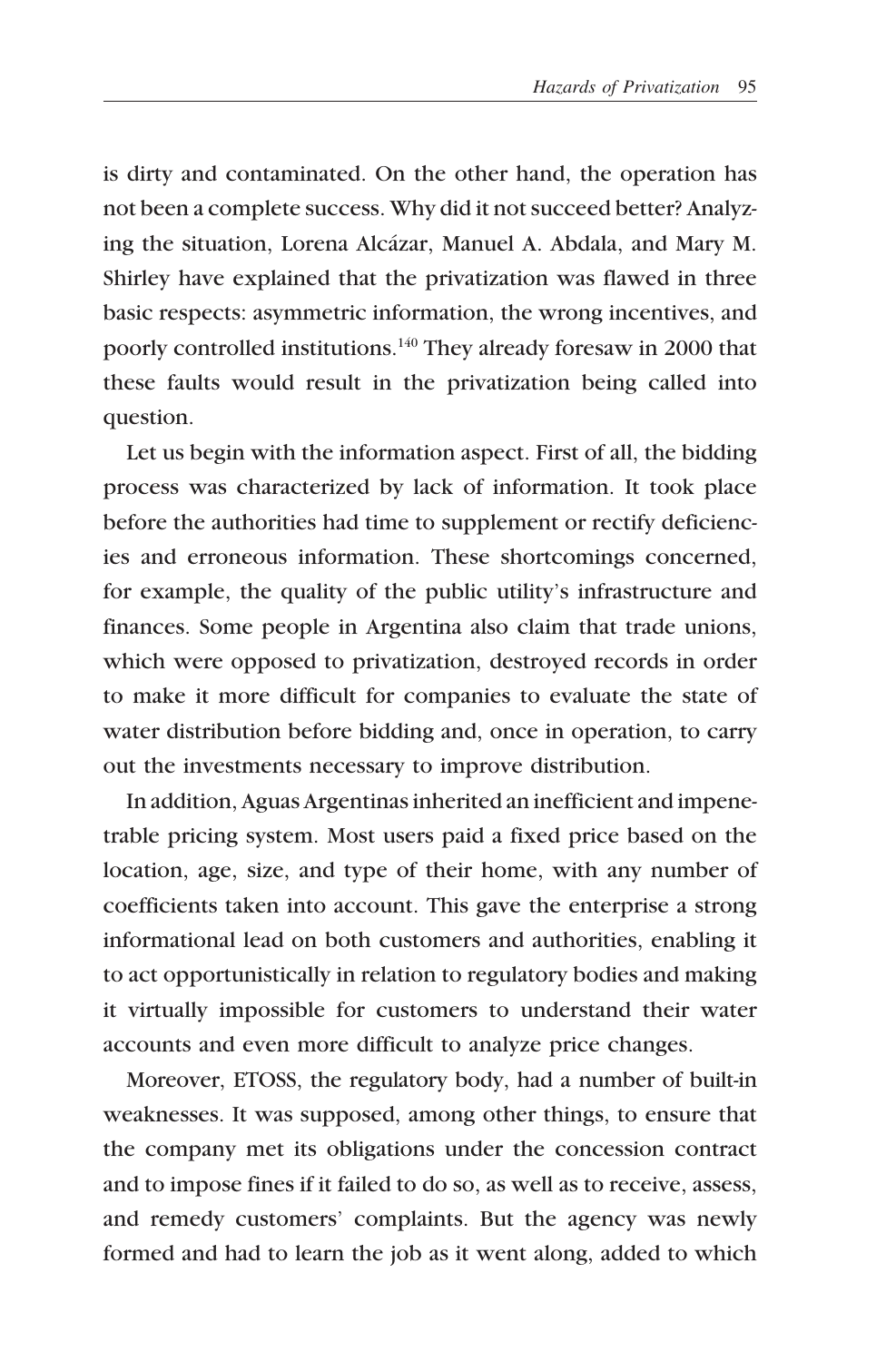most of its staff were former employees of the public water utility, with neither legal nor commercial skills. The enterprise also had the advantage of ETOSS in terms of information. This, coupled with the contract enabling the agency to interfere in the details of AA's running of its business and make arbitrary stipulations, caused problems.

It was clear that the contract had made unrealistic demands from the outset. Aguas Argentinas therefore expected the terms to be amended. It was not alone in this, because the company that came second in the tendering process quoted only a marginally higher water price. As we were saying earlier, it is important for the enterprise to make money out of each new connection, so that it will be disposed to connect as many new users as possible. AA did in fact make money this way under the original contract, but the incentive diminished after the contract had been renegotiated and an extra environmental charge added to the cost of new connections.

The way in which the price was charged also created perverse incentives. Customers in expensive new buildings paid seven times more than other users consuming the same amount of water, and in this way subsidized their water consumption. Consequently, the company gained by first connecting high-income earners. Most users paid a fixed price. When the distribution network is enlarged, the marginal cost of connecting new customers will grow progressively higher, thus reducing the firm's incentive for connecting more households. In addition, with a fixed price, users had nothing to gain by saving water.

As regards the weakness of the regulatory body, we have already mentioned its disadvantage in terms of information. Its gravest weakness, though, concerned political interference. ETOSS was controlled by politicians at national, regional, and local levels. They in turn represented a variety of political party allegiances, and so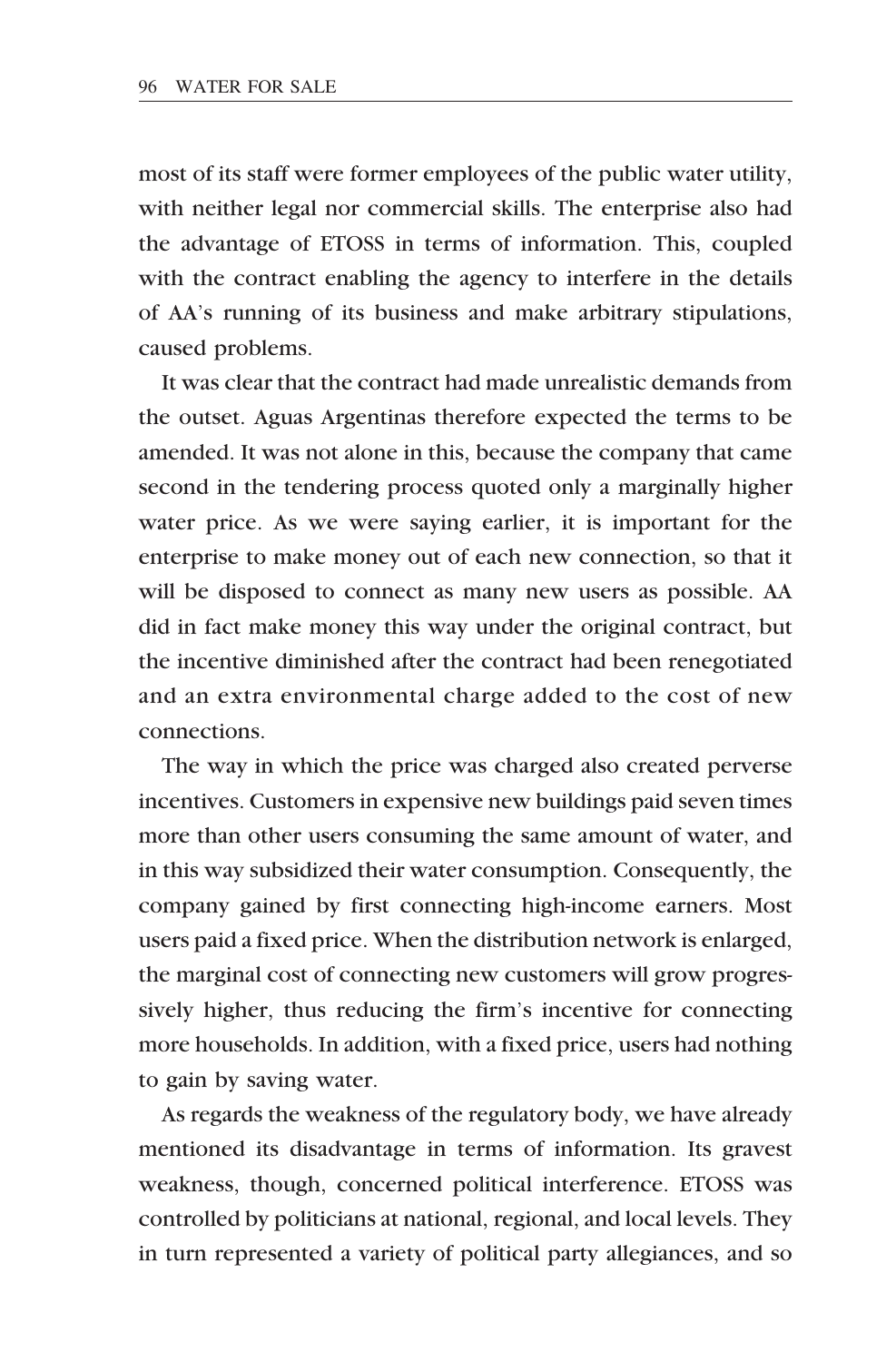ETOSS was used for the pursuit of political advantages and its activities were frustrated by a good deal of political in-fighting. For example, the head of ETOSS was replaced far too frequently. To take another example, Aguas Argentinas was ordered to build infrastructure that was not provided for in the contract but that made possible a road construction project on which the mayor of Buenos Aires scored political brownie points. When the company wanted to raise the price of water to cover this extra expenditure, the mayor's representatives in ETOSS put pressure on that agency to sanction a price rise that probably was unnecessarily high. The fact is that the executive power (the president) interfered in relations between AA and ETOSS and supported the enterprise, thereby weakening ETOSS still further.

Despite these weaknesses, water distribution in Buenos Aires is appreciably better today than it was before privatization. Actually, when the author visited Buenos Aires in February 2004, not one person expressed the opinion that water distribution is worse in Argentina now than prior to privatization. And the people interviewed include many who, if they thought so, had good reasons to say that the situation is worse now than before, such as journalists critical of privatization; the financial director of the regulator, which at the moment is in a legal dispute with AA; and ordinary people in the street such as taxi drivers.

Why, then, has there been so much debate in Buenos Aires about AA and water distribution? There are several reasons. First, Argentina is in a state of post-shock, despite economic growth of more than 8 percent in 2003 and 7 percent in 2004. The economic crisis was very severe, making the country drastically poorer. A large chunk of the middle class has found itself poor. Unemployment is rife. This made the discussion about the price of water more relevant to more people. Second, the atmosphere in the country is filled with nationalism and anti-globalization sentiments.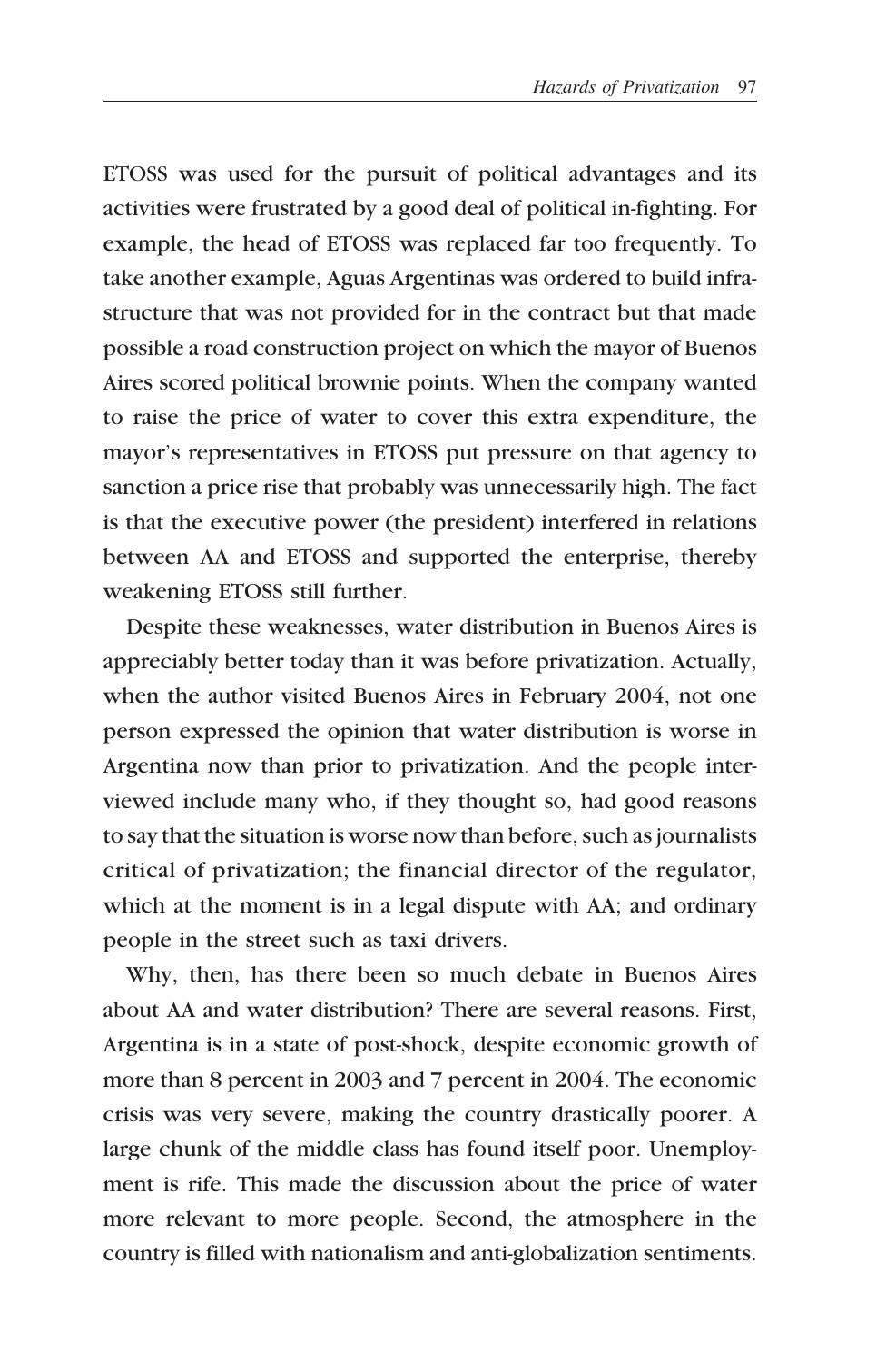The difference between the International Monetary Fund and Aguas Argentinas seems to blur, in many people's minds. After all, they are both expressions of ''international capitalism and Western neocolonialism,'' the forces allegedly behind Argentina's problems in the first place. And, as alluded to earlier, a foreign multinational is an obvious choice of scapegoat when politicians use blame games in order to cover up their own failures. It cannot be excluded that the nationalist and populist rhetoric that is rife in Argentina played an important role in the mobilization of privatization resistance in Buenos Aires. There are plenty of cheap political points to be made by pretending to work for the people and against a foreign multinational. In fact, this seems to be a common feature in the privatization debate. As William Finnegan, the *New Yorker* staff writer who broke the story about Cochabamba, mentioned earlier, notes, ''the number of populists opposing water privatization seems to be effectively inexhaustible."<sup>141</sup>

Alexandre Brailowsky, head of Aguas Argentinas' special program to reach the very poorest parts of Buenos Aires, has a lot to say about the situation. He has worked with water distribution in different parts of the developing world for many years. With a background in Doctors Without Borders, he gives the impression of being a veteran from the Paris 1968 student uprising and is hardly a neoliberal ideologue or your average ''heartless and greedy corporate leader.'' Therefore, it is especially interesting to experience the fervor with which Brailowsky rejects the claims and activities of anti-privatization NGOs in Europe and North America. He says that they know nothing about water distribution in the developing world and that they seem to have a very poor understanding of the real problems. In fact, he is quite upset with them. Other people in Buenos Aires argue along similar lines: ''Perhaps you have efficient government in Sweden. In Argentina, we do not,'' people say.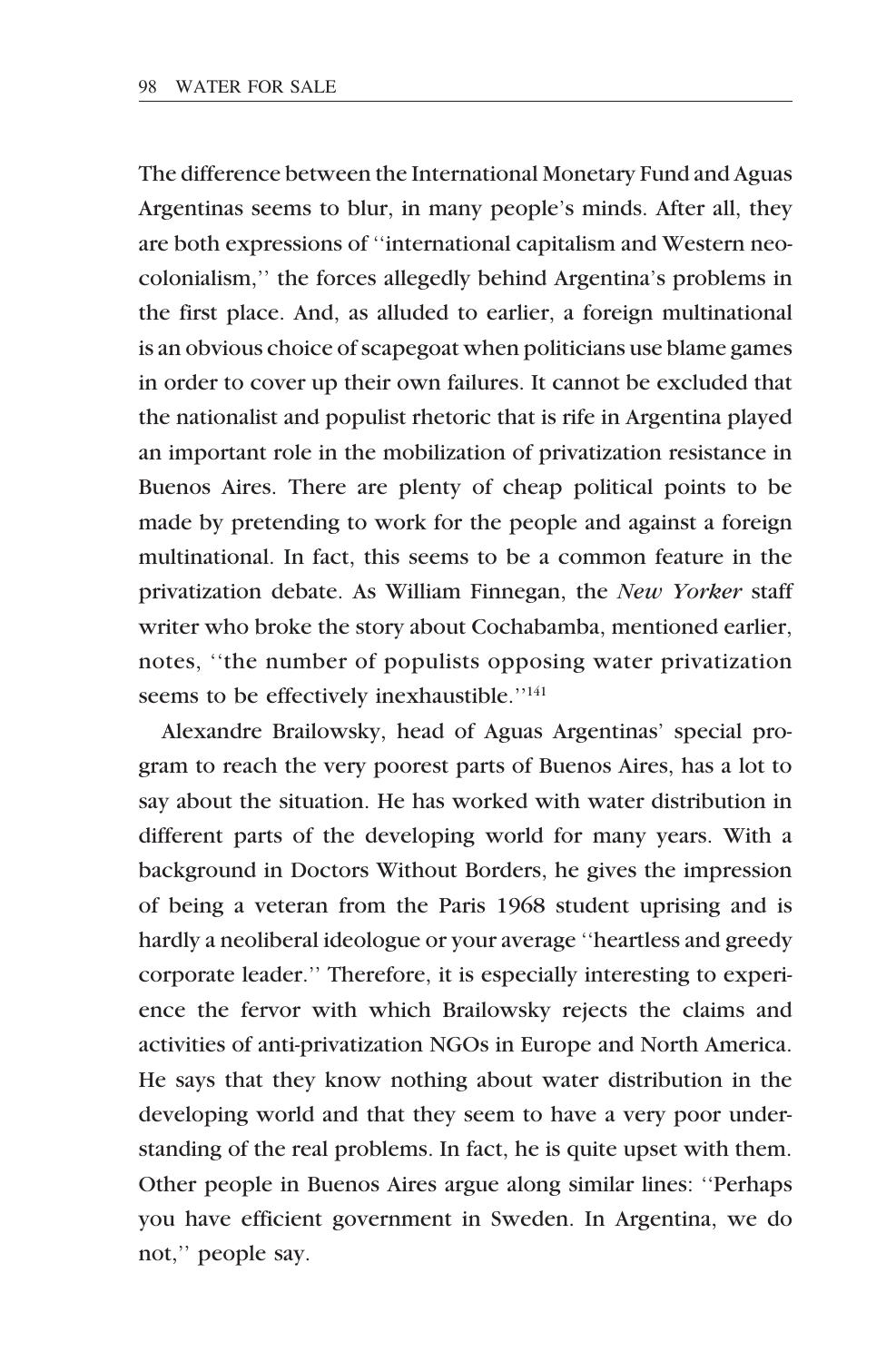### **Manila**

A third instance of privatization noted for its negative consequences comes from Manila, the capital of the Philippines.<sup>142</sup> Before the private sector was admitted, only 67 percent of Manila's population were connected to the city water-supply network. Most of the poor residents were not connected, and instead were obliged to purchase bad water at high prices from local vendors who often charged 30 times the price of mains water. Millions of Manila residents, therefore, were spending as much on water as on rent. But poor coverage was not the only problem. Water, on average, was available for only 16 hours a day, and wastage was no less than 63 percent.

An NGO, usually very critical of privatization, tells us that ''[l]ow pressure and illegal water siphoning caused contamination in the pipes, and waterborne diseases were common, increasingly through the early 1990s. In 1995, there were 480 cases of cholera in Manila, compared with 54 cases in 1991, according to the Philippines Department of Health. Reports of severe diarrhea-causing infections peaked in 1997 at 109,483—more than triple the 1990 number."<sup>143</sup>

Against this background, it is easy to understand that people in Manila were not at all happy with the public water distributor. It was chronically inefficient and had far too many employees. Public water, quite simply, was badly managed, even though credits had three times been awarded by the World Bank to put things right.

Water distribution was therefore privatized in 1997. The city was shared between two companies. Maynilad was awarded the contract for the western part, Manila Water for the eastern. The results were highly favorable. The companies quickly moved to expand service around the capital, and before long taps that had been mostly dry suddenly ran with cool water. The two companies raised the proportion of households with piped water by 23 and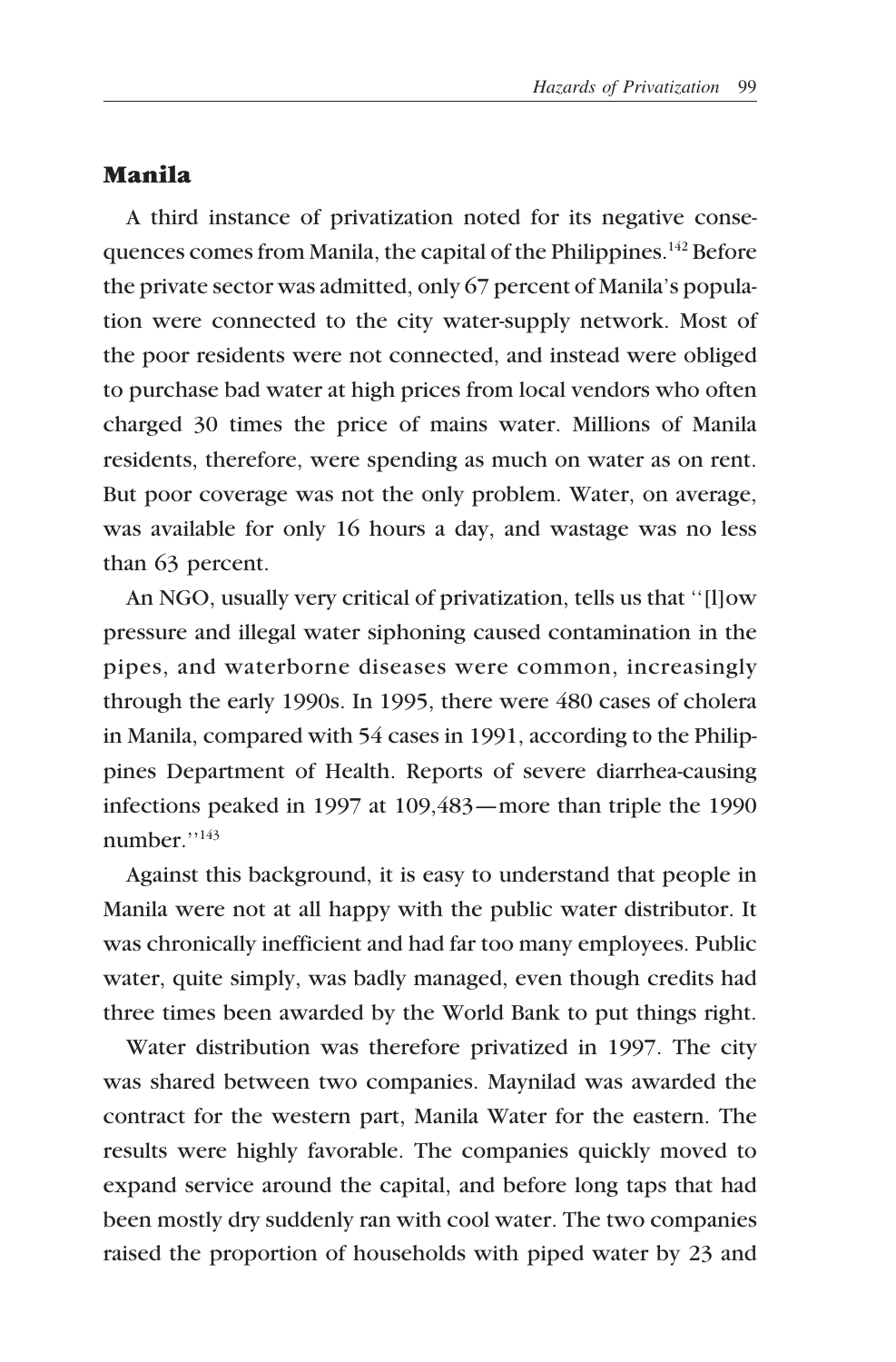14 percent respectively in only three years. By the beginning of 2003, nearly 10 million Manila residents were connected to the mains water supply, as against 7.3 million before privatization. Both companies improved their quality and their delivery performance. They used a number of new methods to reach the poor with their networks, after the innovative fashion characterizing business enterprises out to make money by their operations.<sup>144</sup> The new users could now get more water more reliably, at a fragment of the price they used to pay for the lower-quality water they had to rely on earlier. No more fights in the water line, no more spending long hours waiting in line to buy water from vendors who charged more than one-third of a family's income.

The public distributor could have made the same efforts as the private companies to reach the poor years ago, but it did not. The question we have to ask ourselves, then, is why? Notwithstanding the problems mentioned earlier, the question is of course very difficult to answer with any certainty. But it seems very likely that one or more of the following reasons contributed. The public distributor did not have access to or knowledge of the technology required. It did not have the incentives, and it simply did not come up with the idea because it didn't have the creativity that characterizes private enterprises.

But then came El Niño and drought, bringing a water shortage that was compounded by delays in a dam construction project managed by the public authorities. This was followed by the Asian financial crisis, and it became more and more difficult to connect poor residents to the water supply network. One of the companies, Maynilad, therefore asked to be allowed to raise the price of water, but the authorities refused to make such an unpopular decision.

The system now began to be criticized from an unexpected quarter. The poor protested and became more and more vociferous in their demands for price increases to give them access to cheaper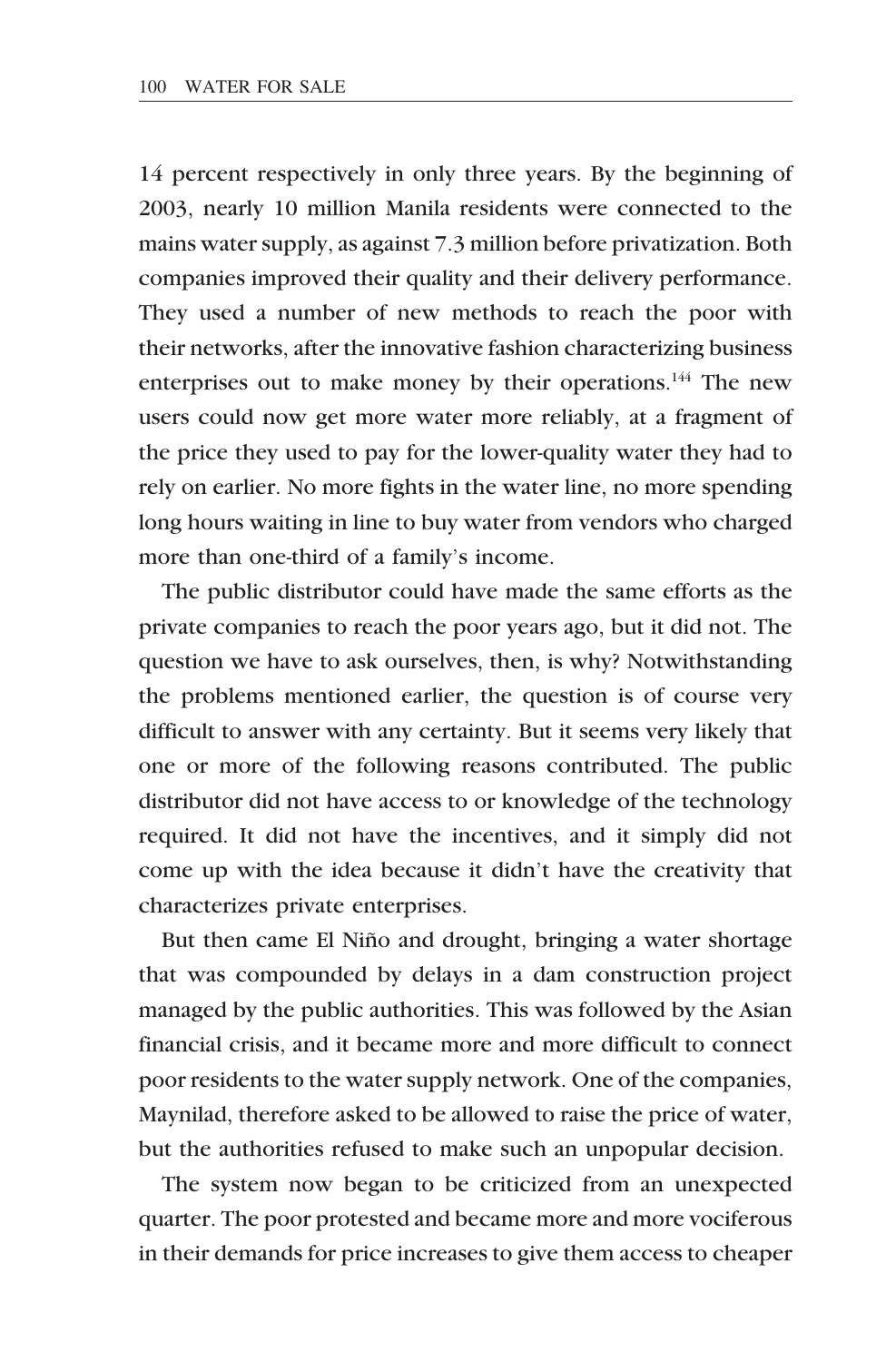water. Their argument was simple. If the price charged to those connected to the water supply system was raised by 5 Philippine pesos per month, this would generate enough capital for the companies to extend the water supply network to the poor residents of the city, who would then gain access to good-quality water at drastically lower prices. In this way, poor people without water would greatly improve their living standard. Oddly enough, no NGOs concerned themselves with this issue, nor did any other protagonists who usually sided with the poor. In the end, the government gave in to the protests and sanctioned the price rises.

But it then became increasingly clear to Maynilad that the consequences of the Asian financial crisis would be difficult to handle under the prevailing conditions. Maynilad, whose credits were in foreign currencies, was simply not earning enough to service its debts. On top of this, the company had assumed \$800 million of the public utility's borrowing debt. Their contract contained a clause making it possible for prices to be raised in response to extraordinary exchange rate alterations, but this time the authorities dug their heels in. Manila Water, however, did not encounter the same problems.

Here, it is important to clarify some facts. The claim put forward by some anti-privatizationists that Maynilad has left Manila is not true. There were legal disputes about financial matters in courts at different levels, but these now seem to have been resolved. They got to write off some of their debt and were allowed to adjust the price to cover their costs. The main thing to remember is that despite what anti-privatization activists claim, Maynilad continues to provide Manila residents with water. And most important, millions of poor people still have access to clean and safe water at a much lower cost than before.

Intuitively, one might think that it is the company that should take the blame for the problems, and that is just what the critics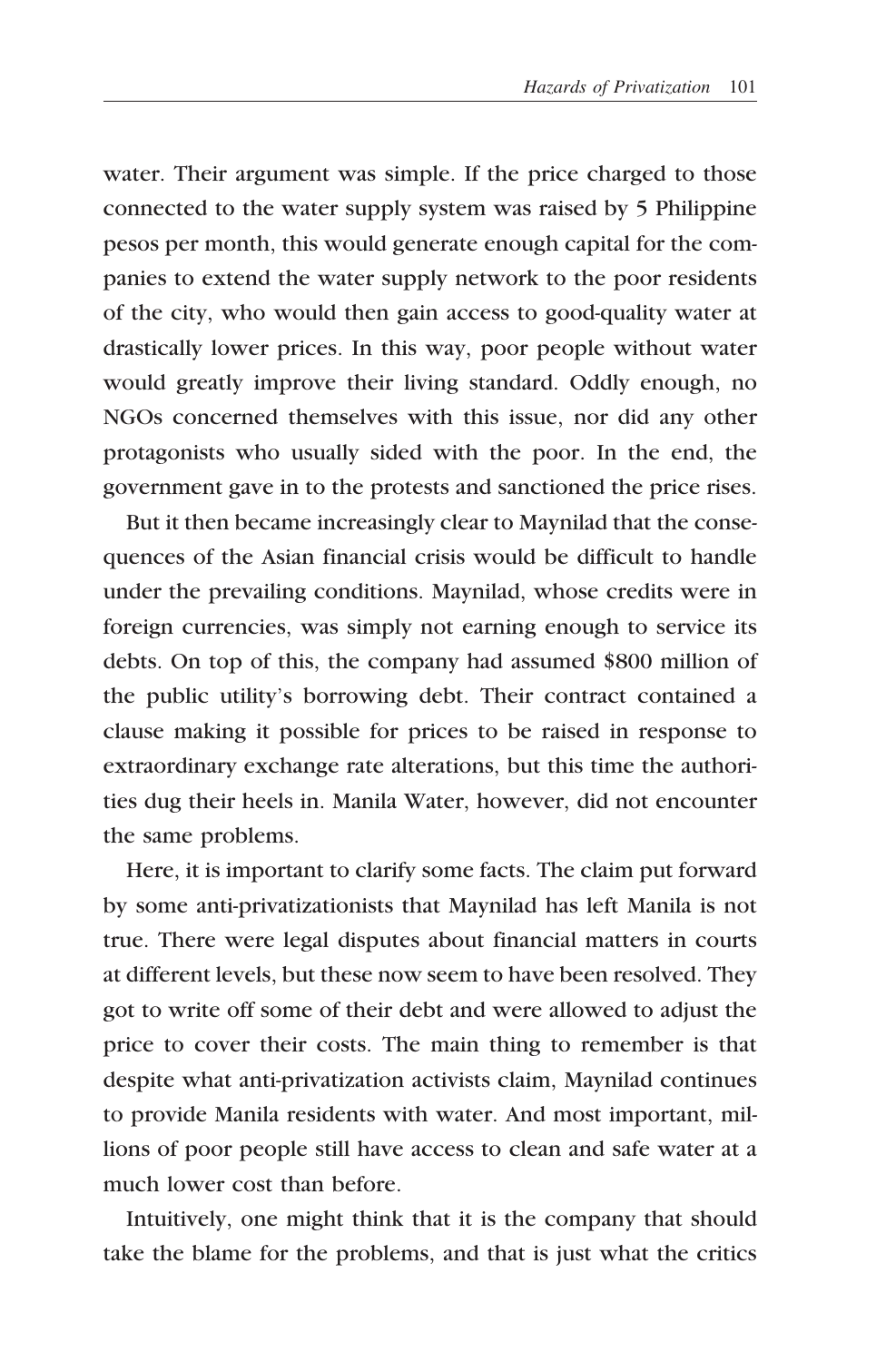say. But the question is whether the problem is not mainly a result of poor policy and of the circumstances attending the bidding, but that the companies had to compete for the concession by undercutting each other instead of tendering according to how far they could enlarge the water supply network. The focus of attention, consequently, was not on getting as many new users as possible but on curbing costs. Furthermore, the procurement was not transparent, nor was it based on any publicly stated governmental policy. It was carried through more like a panic measure, because the public water distribution service was so awful that the situation was becoming untenable. Consequently the population did not know what to expect.

Another weakness of this privatization was the stipulation in Philippine constitutional law that foreigners may not own more than 40 percent of Philippine utilities. The local firm behind Maynilad could not cope with the debts. But the French minority shareholder, with financial capacity of quite a different order, was prevented from stepping in because then the 40-percent ownership limit would have been exceeded. It was also clear that problems were posed by the authorities' refusal to allow the price increases necessary in order to cover costs, even though they knew, as shown in the argument earlier concerning Buenos Aires, that at the end of the day the cost would have to be borne by Manila's residents. Another weakness was the absence of an independent regulatory body to act as a neutral negotiator in the conflicts between the company and the authorities. As a result, the company was constantly having to negotiate with politicians who had difficulty justifying rises in the price of water. Last but not least, Maynilad had to take over 90 percent of the public utility's debts, which made it much more vulnerable than Manila Water to exchange rate fluctuations. If the debts had been shared more equally between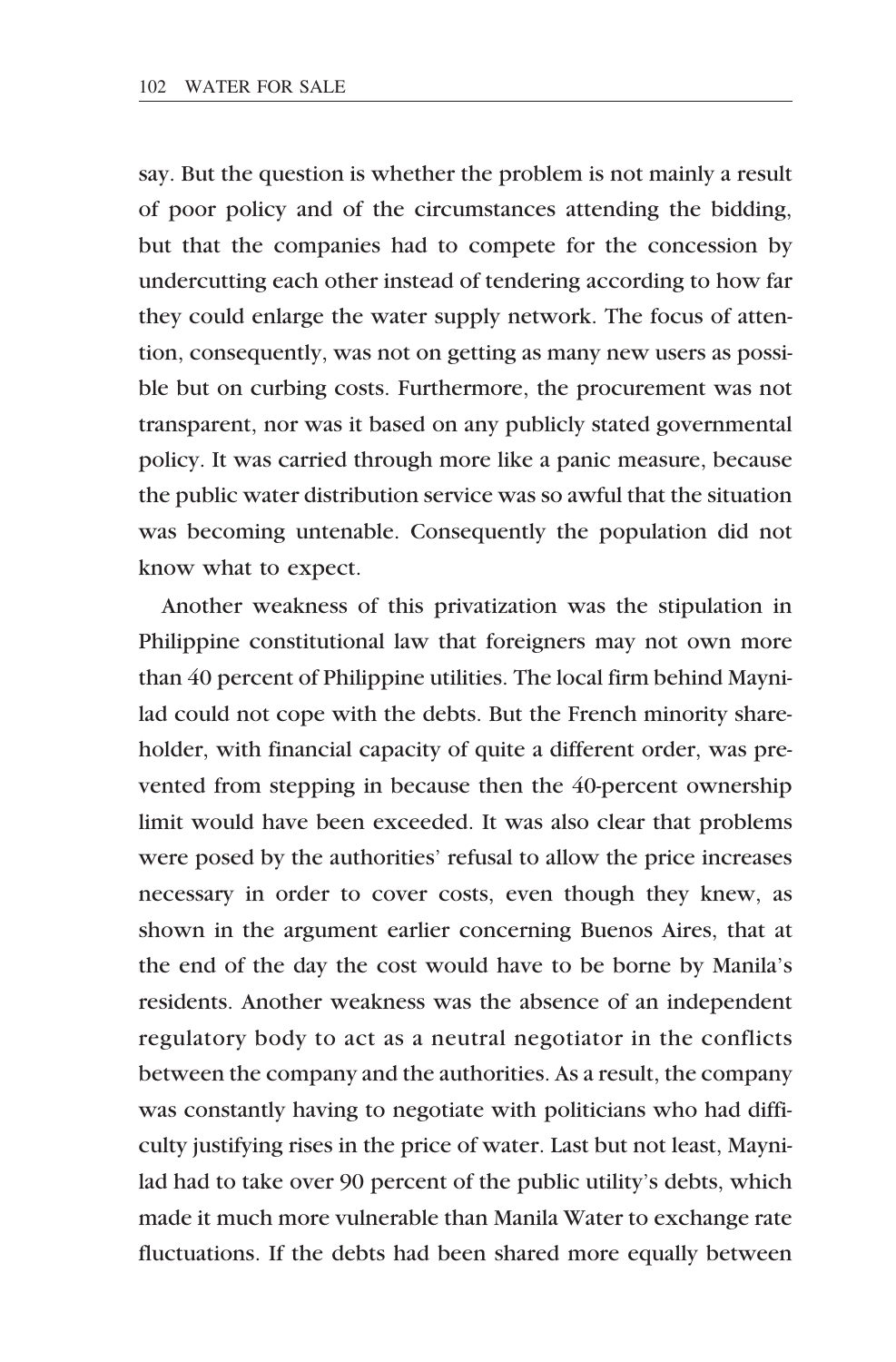the two companies, Maynilad would have had a better chance of weathering the crisis.

Here again, it merits repeating that despite the problems, more Manila residents now have access to safe water at reasonable prices than was the case before privatization. The Asian Development Bank describes the changes experienced by the poor:

The number of poor households in Metro Manila connected to the water supply network has vastly increased. The households served now have access to better-quality water at a much-reduced cost per cubic meter. As a result, their consumption of water per capita has increased, their health is improved, and they have more time for other activities instead of having to quarrel for water.<sup>145</sup>

#### **South Africa**

One of the countries where the debate on private-sector involvement in water distribution has been most heated and most publicized is South Africa. In the introduction, we saw that former Water Affairs and Forestry Minister Kasrils took a very pragmatic attitude, arguing that without the private sector, the country will never be able to supply safe water to the 7 million South Africans who at present do not have a mains water connection. But the privatization process has run into heavy opposition, both from the country's own unions and internationally.

We shall not go into detail concerning South Africa's various privatizations, but there is a myth in the discussion that must be corrected. The opponents' most important argument is that commercialization will result in more and more people being unable to afford water, after which they usually refer to Kwazulu-Natal, where the worst cholera epidemic in South African history broke out a few years ago. The critics maintain that the infection was able to spread because the poor could not afford piped water and were forced to drink dirty water instead, while in fact the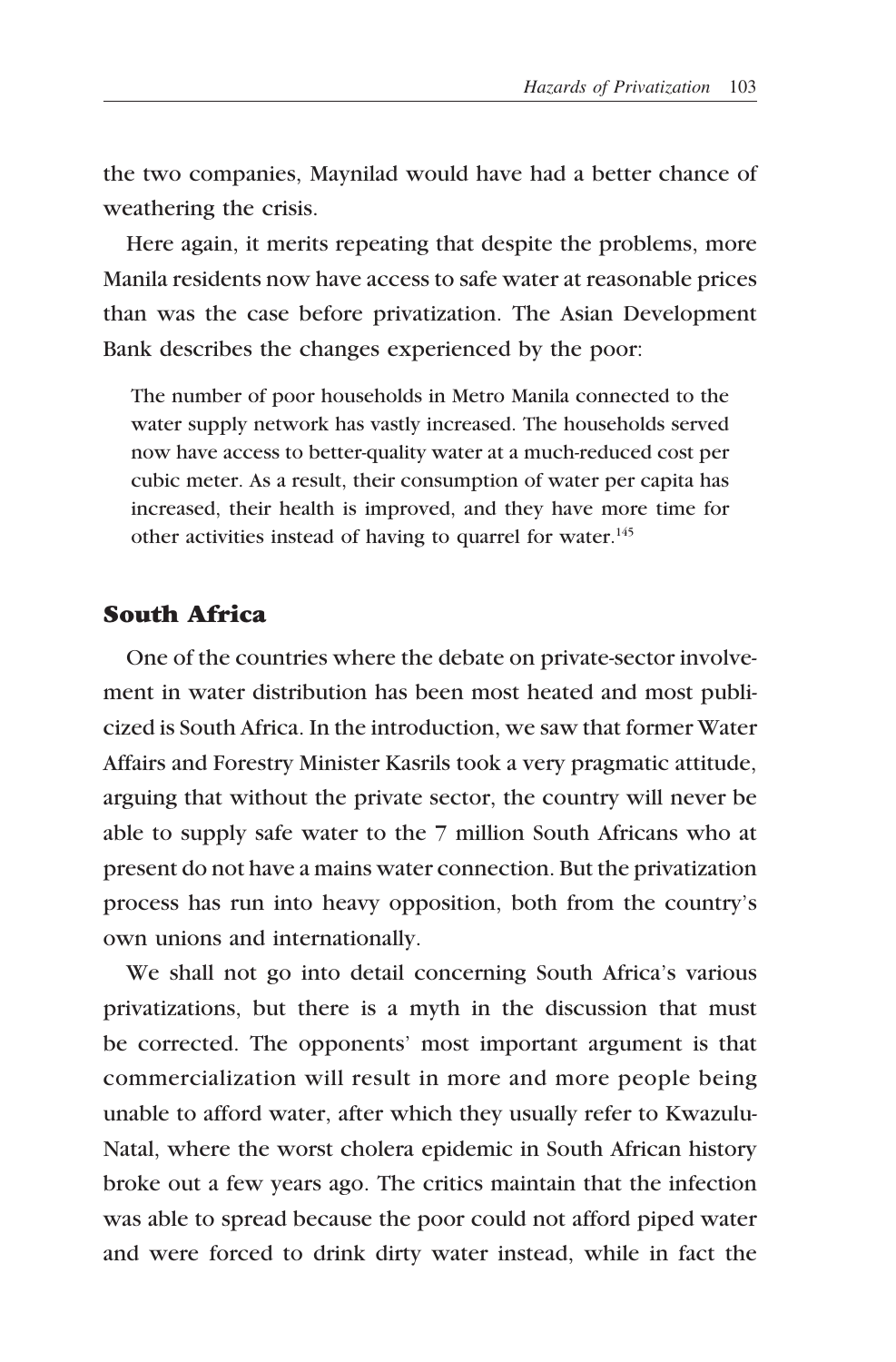problem is that water distribution in the district hit by the epidemic was in public hands. So while the opponents' argument may have a bearing on discussions concerning price, and there is certainly cause to ensure that the very poorest can afford the water they need, as an argument in the discussion concerning privatization, the example of Kwazulu-Natal has no merit.

### **How Should Privatization Proceed?**

True, there are cases where success has been limited. Most of the problems that were encountered, however, did not occur because of difficulties in reaching the poor with the networks (which, as we have seen, must be the single most important priority). Rather, popular discontent arose, often among the middle class and other groups with a strong political voice, against higher prices when public subsidies were redirected to other purposes. It should also be said that expectations among the public probably have been too high. But cases with only limited success are most often the result of bad privatizations, rather than of privatization as such. The two cases known to the author of this book where private operators have ceased their operations, Cochabamba and Tucuman (after the fall of Enron), are exceptions to the rule. UN-Habitat argues that these are generally viewed as isolated events.<sup>146</sup>

Since privatization has given millions of people, including many of the poor, access to water, we should not reject privatization per se. Instead we should learn from the mistakes made and pursue better privatizations. Hence, let us take a look at how a good privatization should be done.

As we have already seen, there are various degrees of private commercial-interest involvement in water distribution, ranging from simple service contracts, to a complete sell-off, to private interests of both water and infrastructure. Which model is really to be preferred? In order to discuss this, we should view the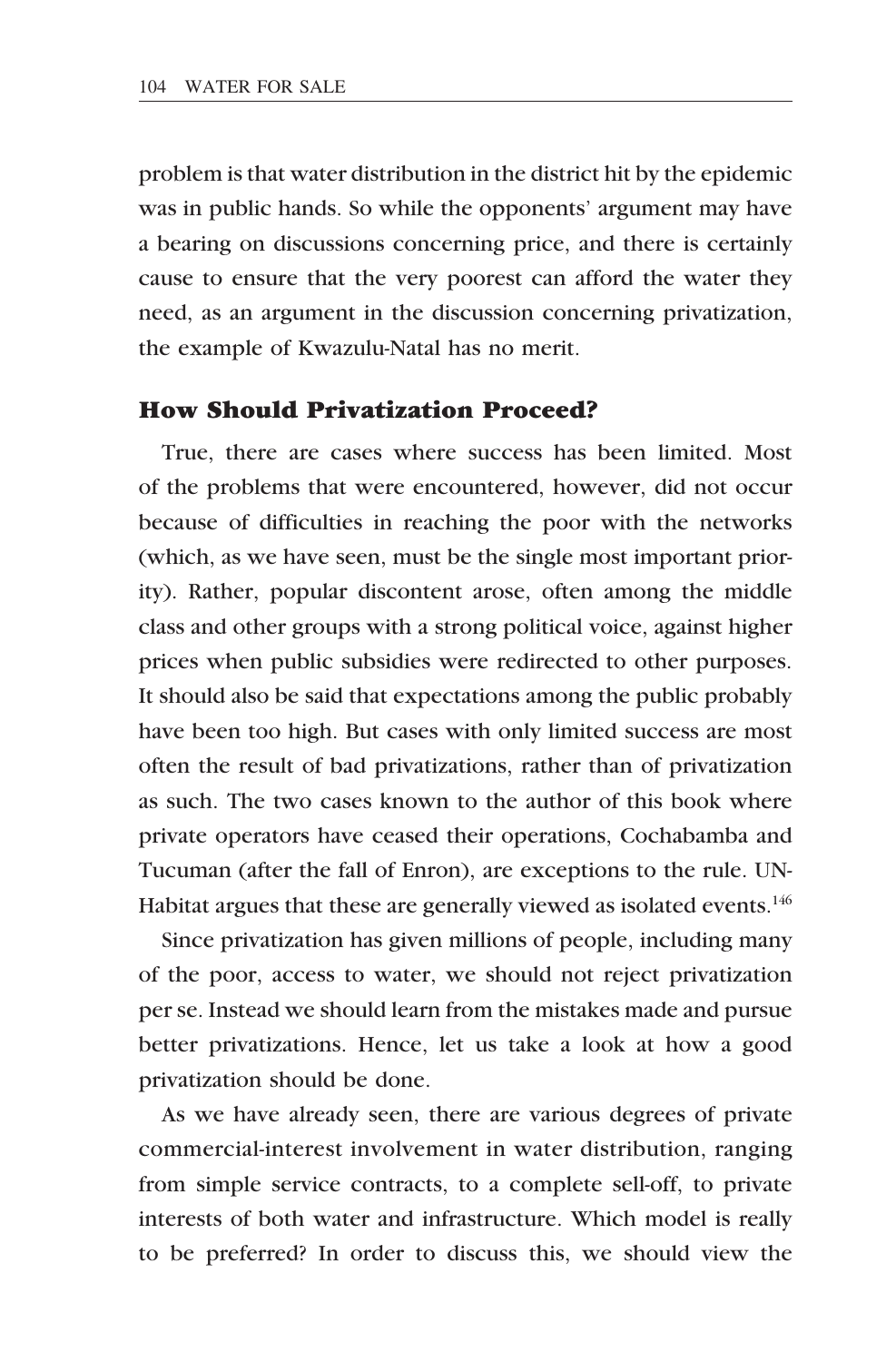question from three perspectives. What does theory have to say, what does empirical evidence tell us (meaning: which model has worked best in practice?), and what is politically feasible? Given the positive effects that increased elements of market and enterprise are capable of achieving, and the risks entailed by public water distribution, it is appropriate to discuss two alternatives with as little public involvement as possible, namely completely privatized and deregulated water distribution and concessions.

Completely privatized and deregulated water distribution is very uncommon, but there are theoretical arguments in favor of it, not least when one considers the investment needs and the priority of reaching the unserved poor. In such a system, water may become appreciably more expensive to low-income earners who are already connected to the main supply network. The risk can be mitigated by the distribution of public water vouchers to the very poorest, as already discussed. However, the limitations of competition in this natural monopoly, with alternative water suppliers not being in a position to push main distributors hard enough to cut prices, may lead to higher prices than necessary. Furthermore, as argued above, a model this radical is probably politically impossible to implement, not least given the controversial nature of the issue.

Another possibility is a combination of water distribution concession and an entirely free market for water as a natural resource or ''raw material.'' In this case, the role of the public sector is to rent out existing infrastructure and to regulate the private distributor. This is perhaps a more realistic solution, not least in view of the heated nature of the debate and the amount of opposition that exists. The fanatical, sometimes violent nature of the opposition naturally impedes commercialization and the involvement of business interests.

With this model, the enterprise still has a contractual obligation to a public authority, and not only to a collection of individual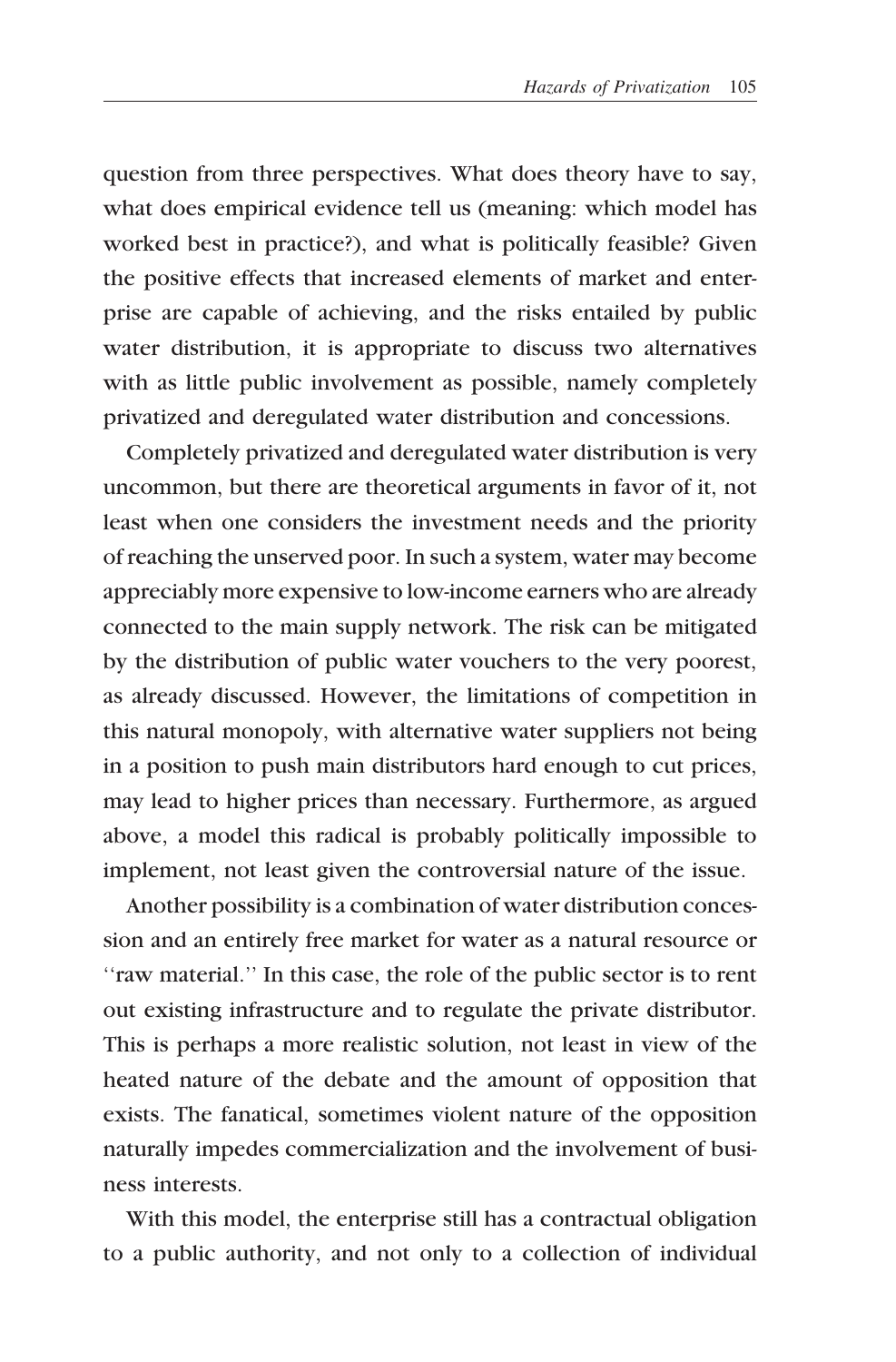users. This is in fact the most common form of private involvement in water distribution. This model has shown good results in many of the cases we have been studying.

Using this model, one can derive benefit from the private firm's capital, competence, and efficiency regarding both infrastructure investment and maintenance and the actual business of distribution. And the company is financially responsible for these things. With free, or at least highly flexible, pricing, the company has a guarantee that earnings will exceed the cost of connecting new users and will thus have an incentive to reach as many households as possible. Perhaps the public sector should limit how far prices can rise before the contract needs to be renegotiated.

Concerning water as a raw material, a completely free market with tradable water rights will result in availability increasing, prices falling, and the water going where it does the most good. So, instead of arguing whether or not privatization can work, let us see how a concession of this kind is to be engineered.

One initial premise is that procurement must be open to as many tenderers as possible in order to guarantee the best possible competition, and the firms tendering must be able to compete on equal terms. All too often there are national interests or regulations involved that limit the efficiency of procurement. In Manila, for example, we saw how one company was forced to have a Philippine majority of shareholders, which made it harder for the company to obtain additional capital when it got into difficulties. And we saw how one company had done far less well than another, suggesting that there were better tenderers.

It is also important for the tendering process to be as transparent as possible. This provides less scope for bribery and other corruption and makes it harder for personal and other vested interests to influence the procurement. In the Cochabamba case, we saw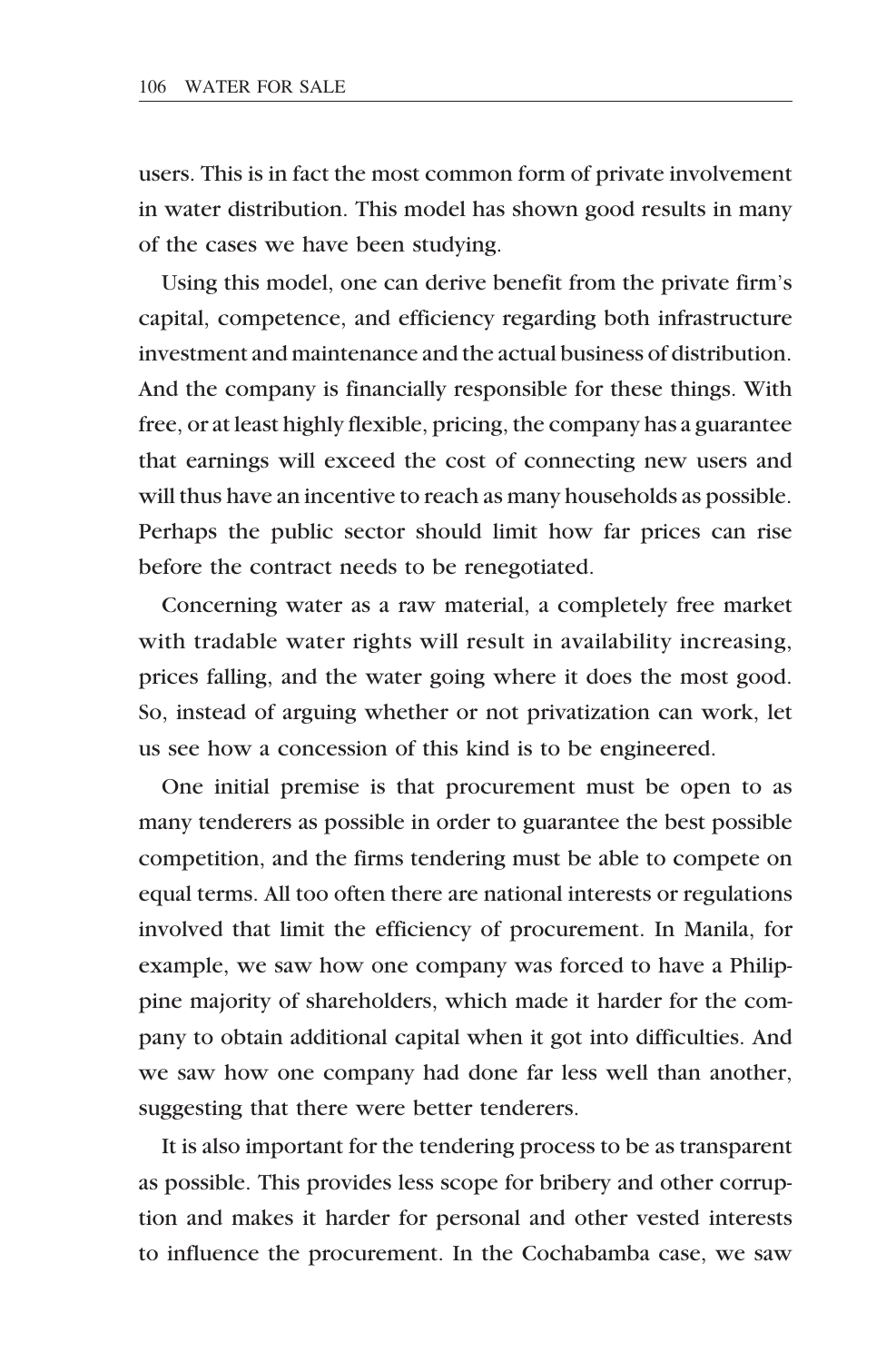what can happen when procurement is not transparent. The politicians deciding matters there seem to have been entirely devoid of fair-mindedness, impartiality, and common sense. That too, unfortunately, is pretty common.

Transparency and neutrality are also important when it comes to inspiring confidence in the process among both businesses and the general public. It is important not to try and score cheap political points, which was a problem in Buenos Aires. But transparency is also vital to the tendering companies so that they know what terms apply when they submit their tenders. Lack of transparency was an important factor in the Cochabamba failure and can account for the process proving less successful in Buenos Aires.

One obvious problem in many cases is that governments and public operators did not give a proper or complete picture of the state of the water infrastructure prior to privatization. This was usually due to the lack of complete records of the infrastructure. (In the case of Buenos Aires, there are even rumors that the trade unions destroyed the records in order to make it more difficult for the private company to take over.) Therefore the bids were based on false or incomplete information. Consequently, companies offered a lower bid than they otherwise would have, and once they became aware of the true state of the distribution network, they were forced to request price hikes to compensate for the investment and be able to meet their obligations. This, of course, made negotiations between the government or regulator and the private operator more difficult. It is thus important to make sure that the contract is based on correct and complete information.

Then again, we saw, both in Manila and in Buenos Aires, the negative effects that can ensue if the terms of the concession contract are unclear. This is what often happens when preparations are inadequate and the process is rushed through instead of being allowed to take the time it needs. Price changes had to be decided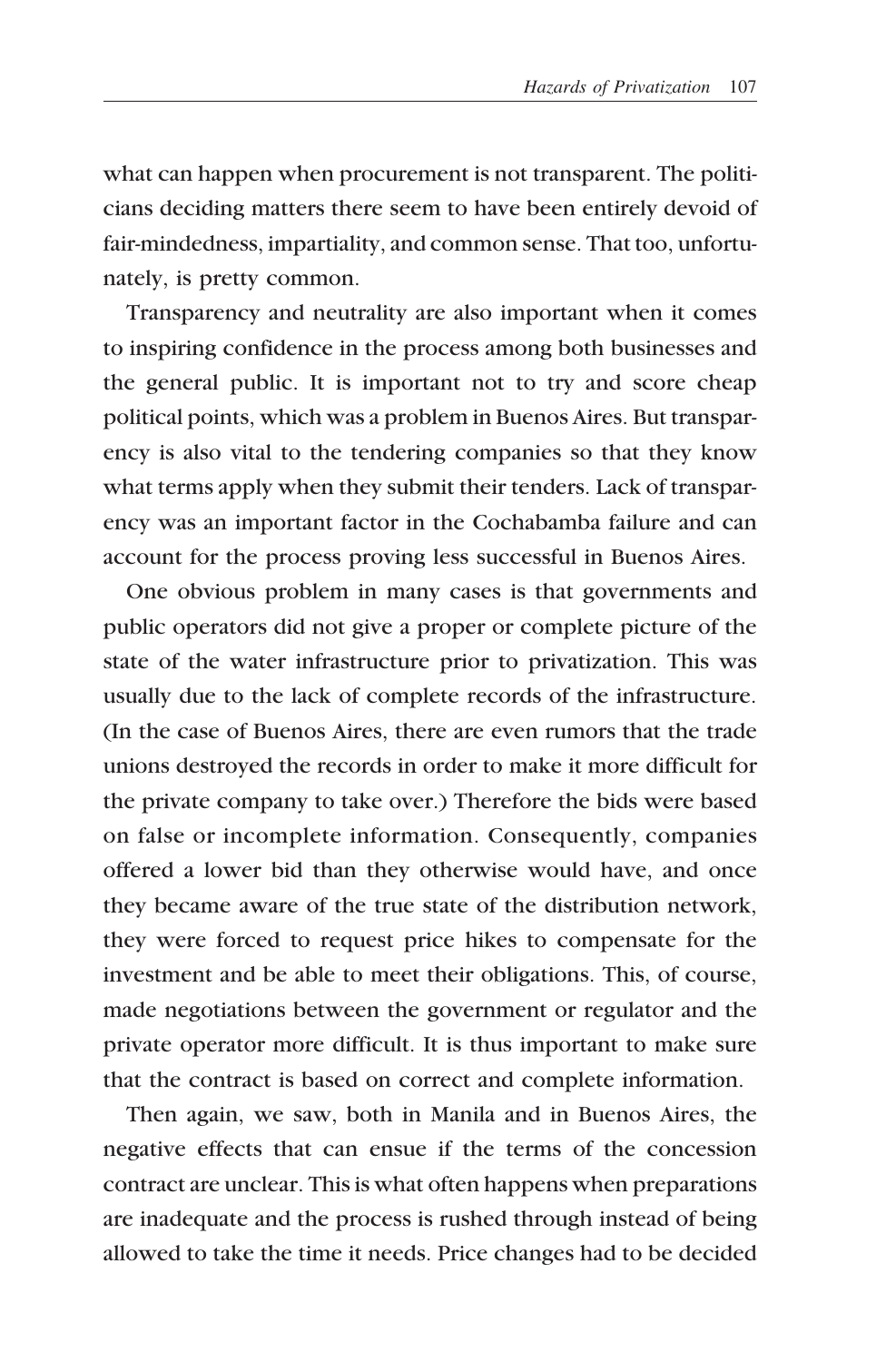by the politicians, instead of the prices the company was allowed to charge being specified in the contract. In Manila this resulted in arbitrary behavior and also in a considerable delay in getting mains water to poor residents. Transition has to be allowed to take the time it needs, not least for careful formulation of the terms of the contract, but also to allow for public debate and consultation, a gradualist approach.

The terms, then, have to be as clear and simple as possible. This applies both to the tendering process and to the contract governing relations between the private distributor and the public authority. A contract must clearly indicate which risks and responsibilities are incurred by which player and the terms on which renegotiation will be possible. Vagueness in Buenos Aires created a breeding ground for political squabbling, corporate opportunism, and popular discontent. The relationship between the distributor, the regulator, and the government has to be legally based, not politically founded. The terms have to be open, distinct, stable, and based on rules. Combined with transparency and time, clarity could help us avoid repeating some of the mistakes that have been made.

Connected with this is the importance of depoliticizing the process, which is not allowing prestige or political point-scoring to influence matters. This applies both to procurement and to regulation of the water company. In Buenos Aires we saw the negative consequences of political interference in the form of arbitrary behavior and a lack of firm rules of conduct, which in turn had a string of negative consequences. One concludes that the process should be managed on a technical rather than a political level.

Another lesson to be learned from both Manila and Buenos Aires is that a completely new supervisory body should be set up, tasked with ensuring that water distribution is managed properly and that the company honors its contractual obligations. In Manila this role was allotted to the old water authority, which behaved more like an administrator of the contract than a regulatory body. Much the same happened in Buenos Aires, where the agency, moreover, was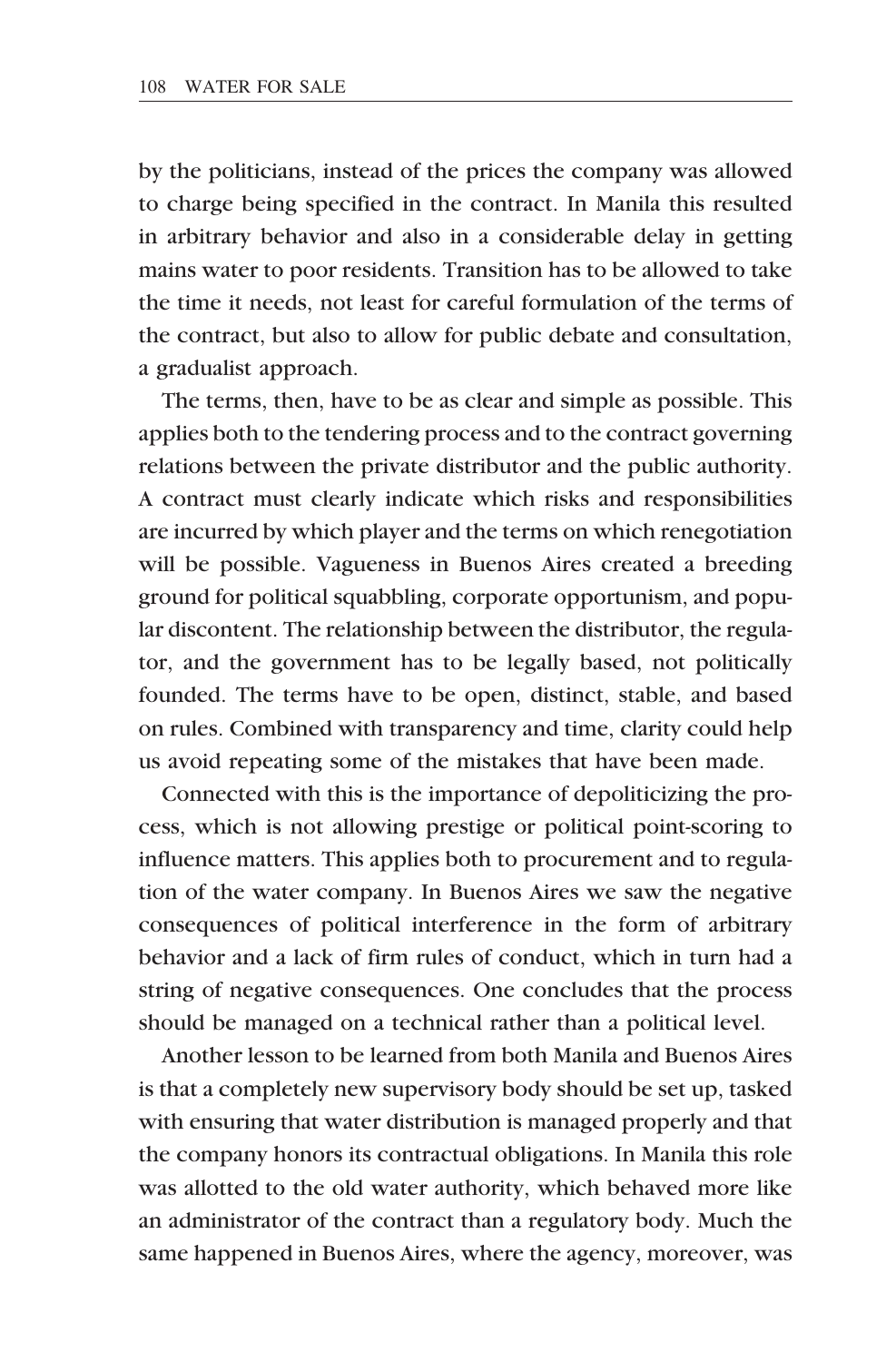very badly equipped for its task. Given the apparent difficulty of putting in place an efficient regulatory authority in developing countries, there is much to be said for limiting its authority. This can be done by empowering it only to ensure that new users are connected, that pricing complies with current provisions, and that water distribution is of the quality stipulated by the contract. The authority must be strong, competent, and independent and its duties clearly defined and delimited. It should also be in place before the transition from public to private takes place.

There is a debate about the level of regulation private providers should have in a concession contract. There is a strong case for strong regulation, some would argue, since companies are apt to find ways to escape their obligations. However, it is important that regulation not hamper the creativity of enterprise to reach new customers. As we saw in Manila, this is particularly important regarding land title requirements and the servicing of poor neighborhoods. Therefore, the balance should be struck in such a way as to limit regulation, but to ensure the capacity of the regulator to enforce contractual obligations. There should also be clear dispute settlement mechanisms.

Furthermore, companies should compete, not by undercutting in price but in terms of how many new users they can reach. The most important matter, as we have seen, is not that water is too expensive, but that so many households do not have access to piped water. Therefore, the priority should be network extension, not price reduction. Governments should hire the company that can most quickly reach a given number of new households. The big problem in Manila was that the companies had quoted such low prices that afterward they were unable to connect any additional users, because no capital was then obtainable for the investments needed for enlarging the water supply network, as indeed was also the situation in Buenos Aires.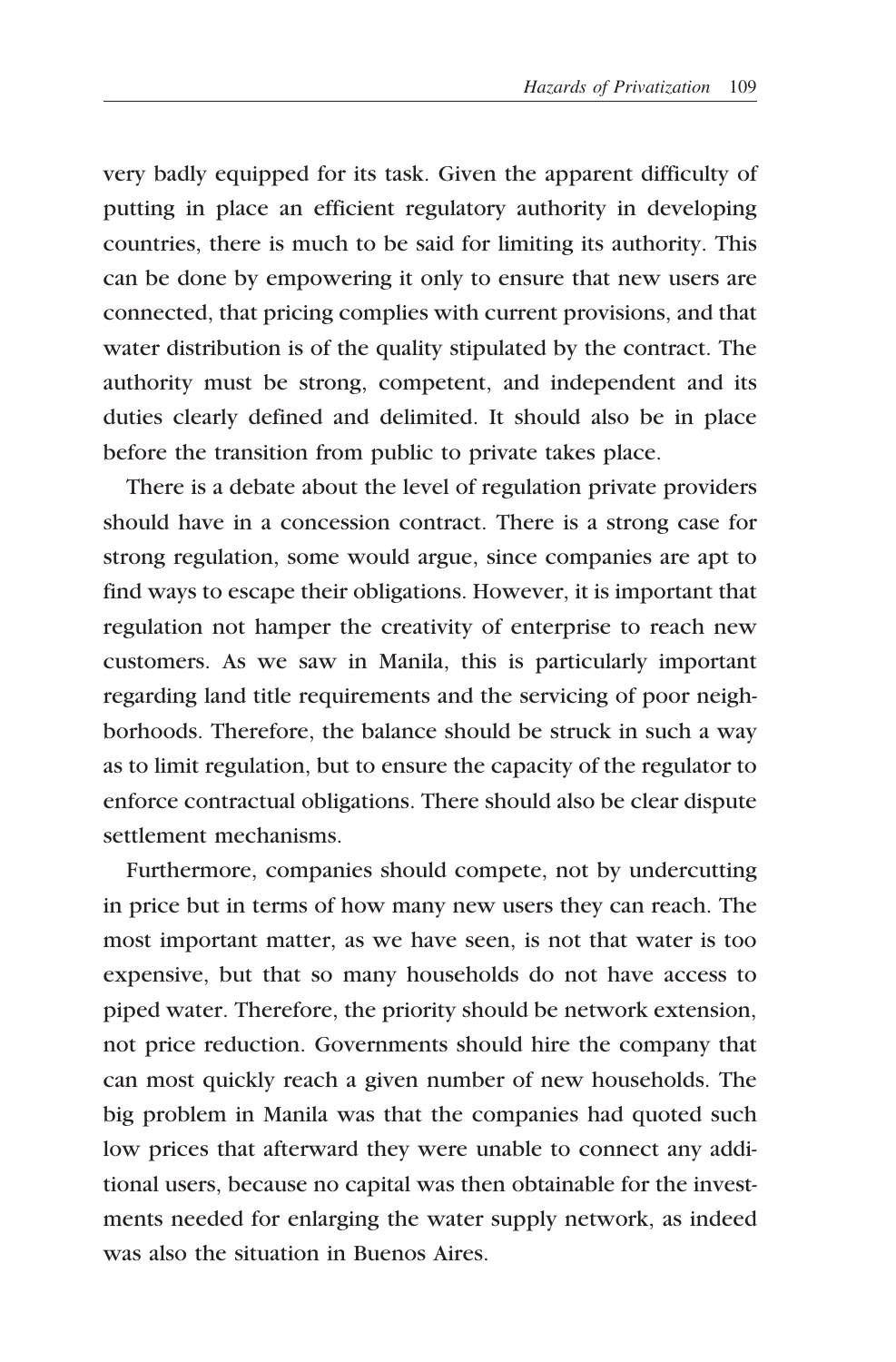We have already discussed the negative consequences of underpricing. But prices should not be raised dramatically. In Guinea, the price rise succeeded because transitional periods were provided. In Cochabamba, on the other hand, when prices were suddenly hiked they met with strong resistance.

As argued earlier, water distribution is a natural monopoly and water companies have little reason to fear competition from other major players. Despite this fact, concessionaires are often granted exclusive rights to serve customers in their service area. This is probably unwise. All residents are not reached by suppliers instantly after privatization, and they need to continue to be able to get their water from the usual sources. It is thus important to allow alternative provision of water to continue after privatization or at least in practice to not prevent alternative providers from operating.

One last point is that it is important to make sure that the terms and the operations are adapted to local conditions and that the company coming in has enough knowledge of these conditions.

Involvement of the private sector has demonstrably improved the water situation for millions of the poor and has improved the quality of both water and service. This is not to say that all privatizations have been smooth and flawless. There have been problems with transparency, corruption, and political and commercial opportunism in some company–government relations. The dividing line lies in how we react to these mistakes. Anti-privatization activists argue that, because of these risks, privatization per se should be denounced. I would argue that, despite its flaws, privatization has in general been beneficial, especially to the poor. Therefore, the neutral and logical conclusion, if you are driven by an urge to maximize human well-being around the world, must be to try to fix these flaws rather than to stop all privatizations. Any other conclusion that does not come up with an alternative solution is ideologically biased and does not take the perspective of the water-poor seriously.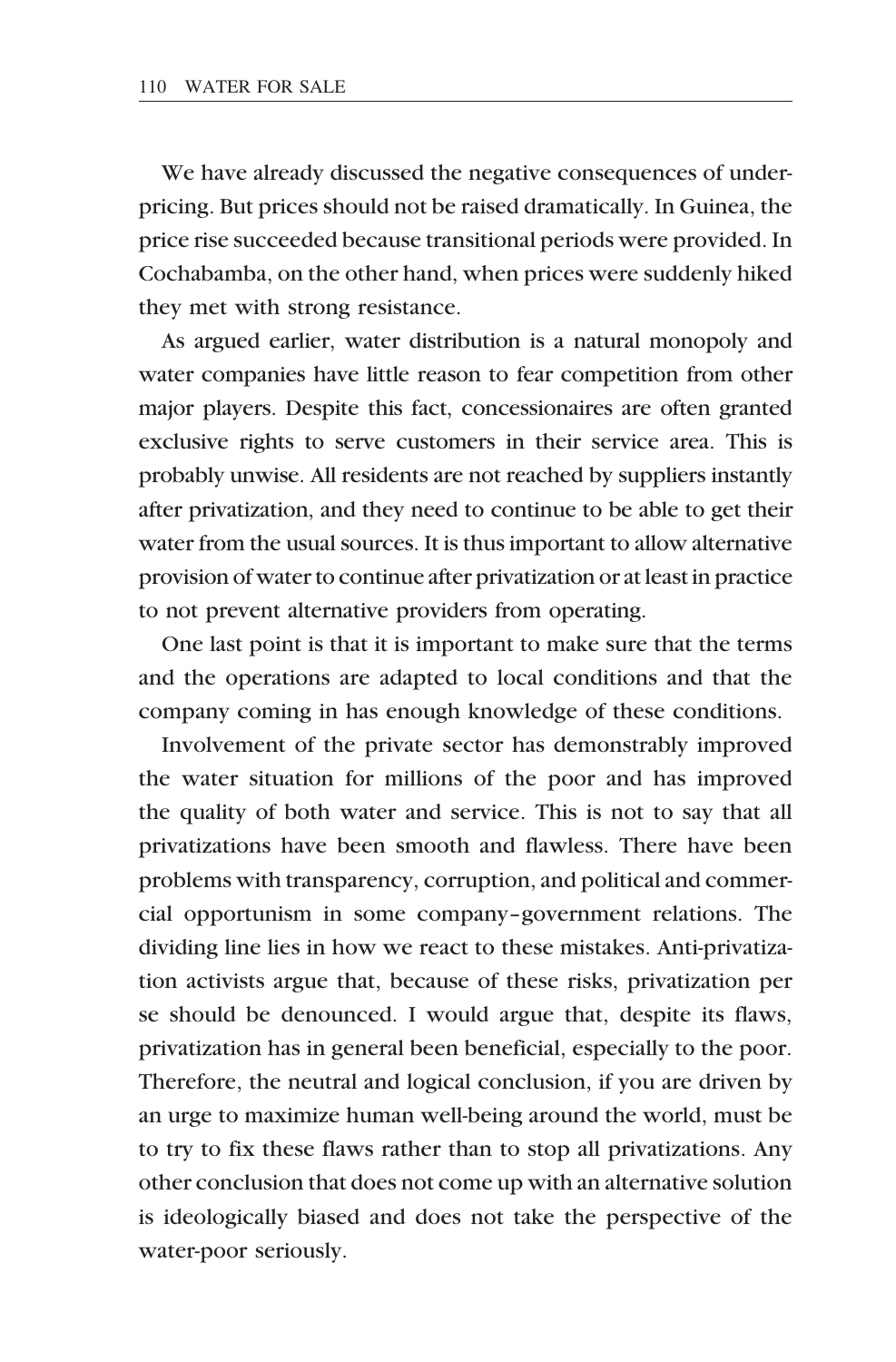### CHAPTER NINE

# The Poor Need Water, Not Ideology

Excessively low prices fixed by politicians have led to waste, lack of caution, and misallocation of resources—in short, inefficient use of water. Distribution, moreover, has been managed by bureaucrats and public authorities with a low level of competence, little capital, and distorted incentive structures. In addition, the lack of property rights and water trading has resulted in water being pent up in less productive activities, thereby compounding poverty.

In the developing countries where the private sector has been admitted to the water sector, more people have access to water than in the developing countries that do not have any private investments. Clearest of all are the examples we have reviewed, which show increased scope for the market and enterprise having very positive outcomes.

In the four Cambodian cities where water distribution has been taken over by business enterprises, the results are better than in cities with public water distribution. In Guinea, privatization increased the proportion of urban dwellers with access to safe water from 2 in 10 to 7 in 10, in little more than a decade. In Manila things went well to begin with, though problems arose when the price could not be adjusted in order to give poor people access to the water distribution system. In Buenos Aires, privatization, problems notwithstanding, resulted not only in more people gaining access to safe water at a lower price but also in a reduction of child mortality. In Chile, clearly defined and firmly maintained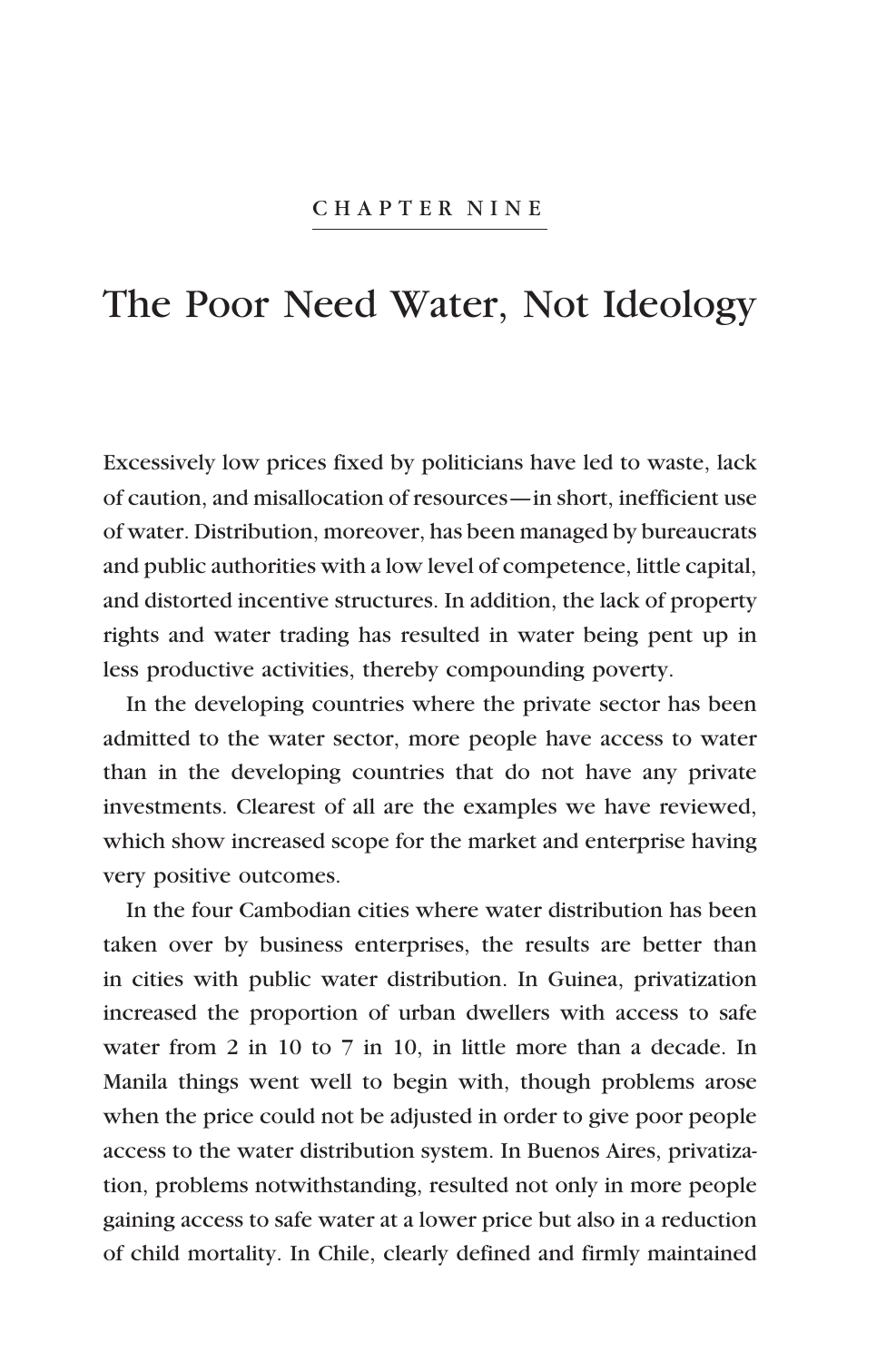tradable water rights have turned shortage into abundance and resulted in nearly everyone today having access to safe water. In Gabon, we saw that private interests can do a great deal of good not only in the cities of developing countries but in rural communities as well. In Morocco, too, decentralization and privatization have yielded positive results.

Despite the evidence, there is plenty of resistance against the commodification of water. The water-as-a-human-right approach is much to be blamed for this.

### **Water as a ''Human Right''**

An international water conference in Dublin at the beginning of the 1990s laid down four principles.<sup>147</sup> One of them was that water has an economic value. Up until then, in most parts of the world, water had mainly been ascribed a social value, or else been viewed solely as a human right. In other words, it was felt that water should not be commodified.

The Dublin delegates argued that this perspective is inadequate. The status quo, with more than a billion people lacking water and millions dying every year, is unacceptable. More people than live in North America and Europe combined are without safe water, and a number of people exceeding Sweden's entire population die every year because of this deficiency. Millions of others are forced to spend most of their time fetching water. In this way, they are trapped in poverty. Billions of poor people in Third World cities have to spend a large part of their income on dirty, dangerous water because they do not have access to a water supply network. The Dublin Conference recognized that many of today's problems are due to governments the world over having overlooked the economic dimension of water.

However, putting an economic value on water has not been without complications. Strong reactions have occurred, and many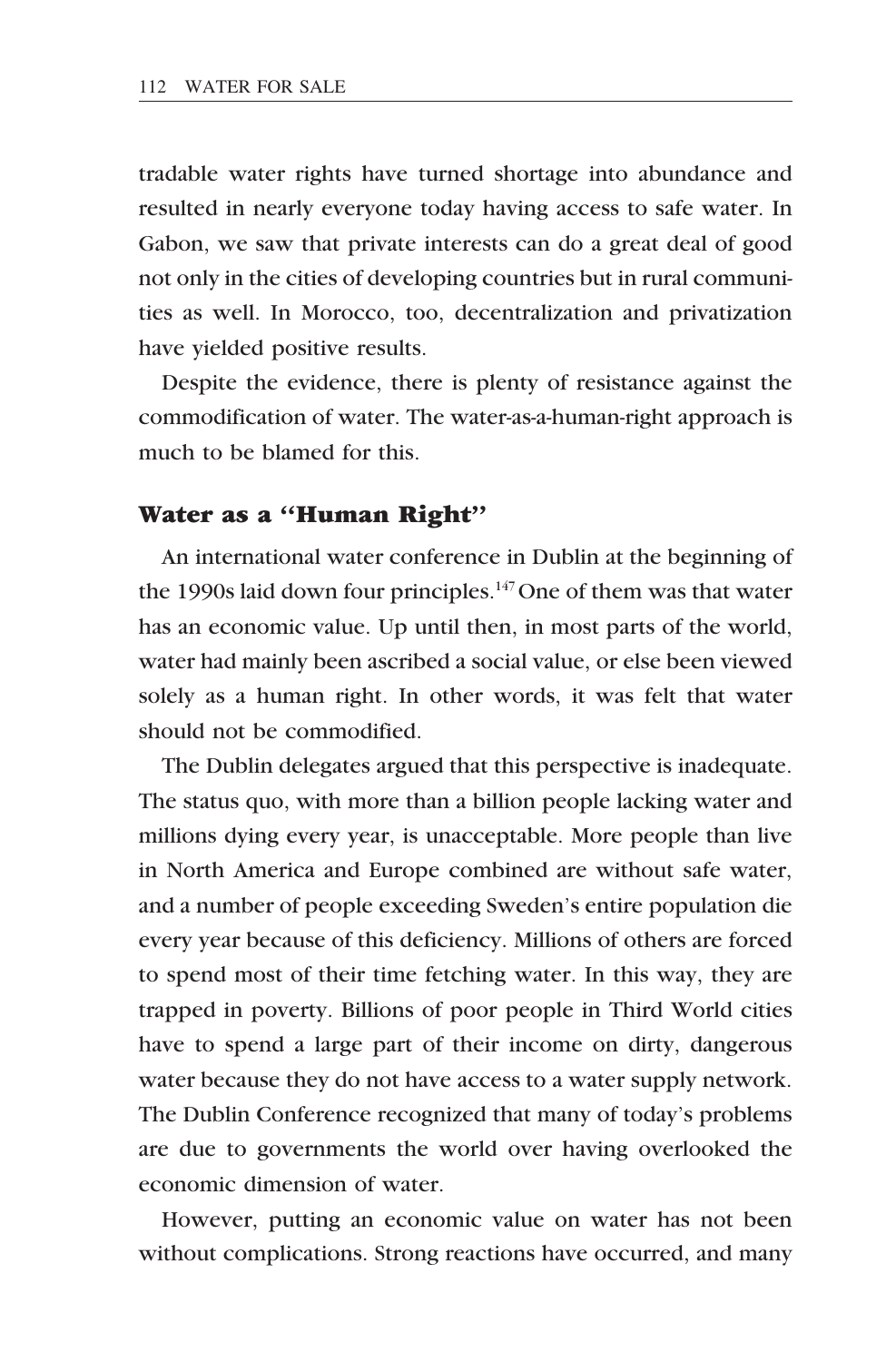parties to the discussion on water privatization maintain that we should go back to the pre-Dublin ''water-as-a-human-right'' approach. Water cannot be regarded as an ordinary product, such as soap or cars, it is argued. To sum up the argument: ''Water is life. If we do not drink water, we die. Water is a human right and therefore it must be distributed democratically,'' that is, by the government. The UN emphasizes this approach, which seems to be growing in popularity in the anti-privatization movement.

This reasoning actually contains two parts: human rights and democracy. Both of these issues have of course been discussed at length elsewhere, but let us review the points briefly.

First, there is nothing undemocratic about letting a private entity play a role in providing what people need. On the contrary, there are plenty of democracies—even social democratic ones—where the private sector provides people what they need, such as health care. And of course, privately provided water is distributed democratically, since most of the countries that have commercialized water distribution are democracies, which implies that decisions to privatize have been taken democratically.

In contrast, keeping water distribution in the public sphere is often identified as more democratic. But it is unclear why that assumption is made. Using food as an analogy, we can observe that food is also essential to life. Yet in countries where food has been produced ''democratically''—that is, by the government there has often been neither sufficient food nor democracy. In this regard, water is no different.

Even if we accept water as a human right, that approach does not imply that water must be provided by the government. The International Covenant on Economic, Social and Cultural Rights does not rule out a central role for private enterprises.<sup>148</sup>

Again, the food analogy applies. Food is necessary for life, but nobody seriously argues that all food must be owned and distributed by the government. (Indeed, because food is considered a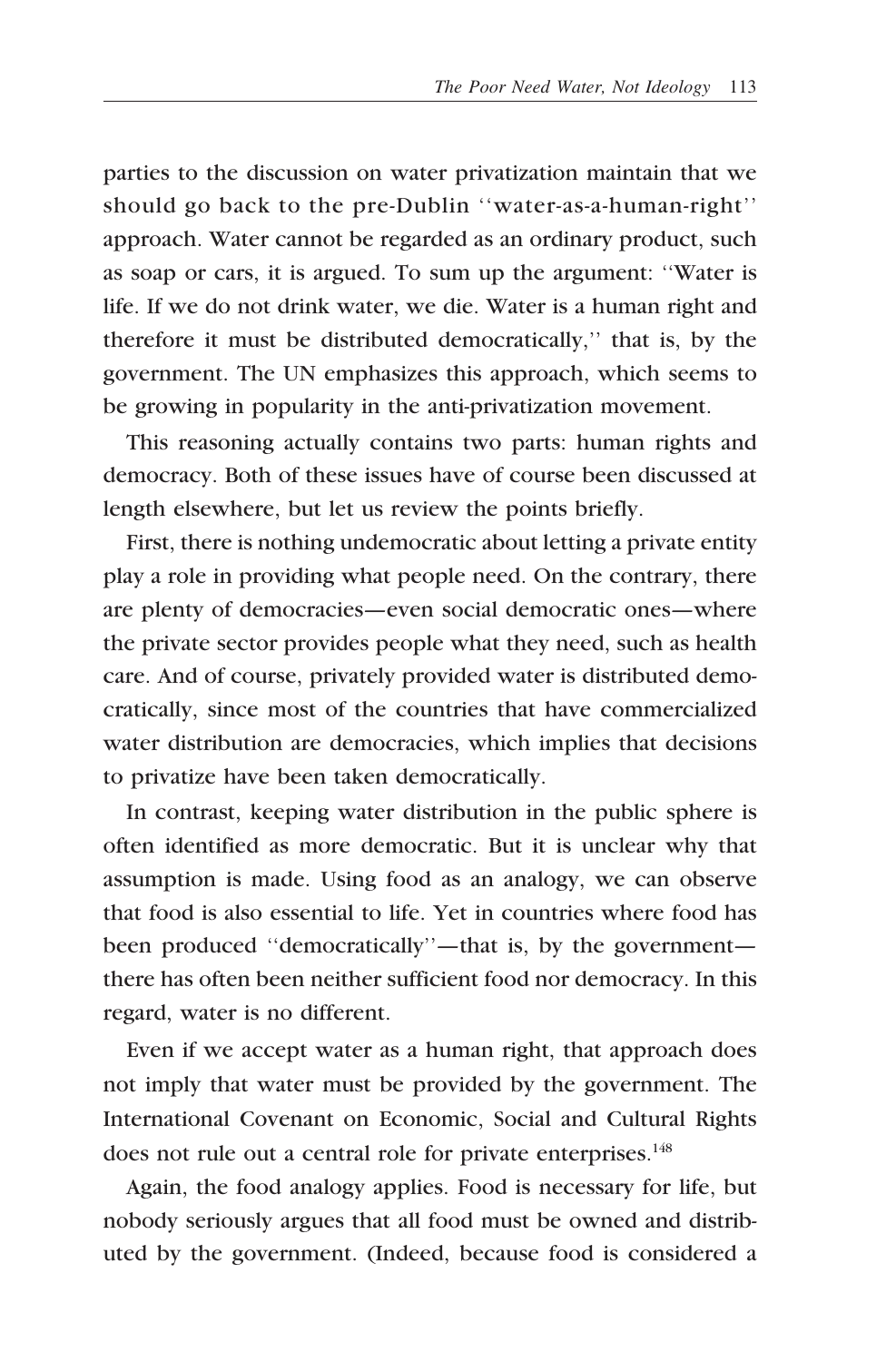commodity, the world has been able to produce more of it and feed more people than at any time in history.) Likewise, there is no rights-based argument that justifies government management of water. The question that naturally comes to mind is why antiprivatization activists do not expend as much energy on accusing governments of violating the rights of the 1.1 billion people who do not have access to water as they do on trying to stop its commercialization.

Universal access to water as a human right has in fact long been promised by governments and bodies like the United Nations, without great success. It has simply been of no avail to have access to water declared a human right by innumerable official documents. Too many people still lack clean water, as has been the case for decades.

The 1980s was the official International Drinking Water and Sanitation decade, and as far back as 1977, representatives from most of the world's governments committed themselves to ensuring that everyone would have adequate water and sanitation by 1990. As we have seen, that was hardly the result. Political promises about public water delivery are not taken seriously. As UN-Habitat asks: ''Why haven't the promises made by governments been met?''149 To paraphrase one of the slogans of the anti-privatizationists, we cannot drink rights or paper, only water.

Against this background, it is interesting to read what Maude Barlow, a Canadian author of many anti-privatization publications and something of a star of the anti-privatizationists in the developed world, states in a document co-authored with Tony Clarke, director of the Polaris Institute. Discussing the case of Buenos Aires, the authors maintain that ''Suez did expand water and sewage service by a small increment, but failed to meet its projected targets in both areas<sup>"150</sup>

Despite the failure to meet the targets, more people have access to clean and safe water now than before privatization (and, as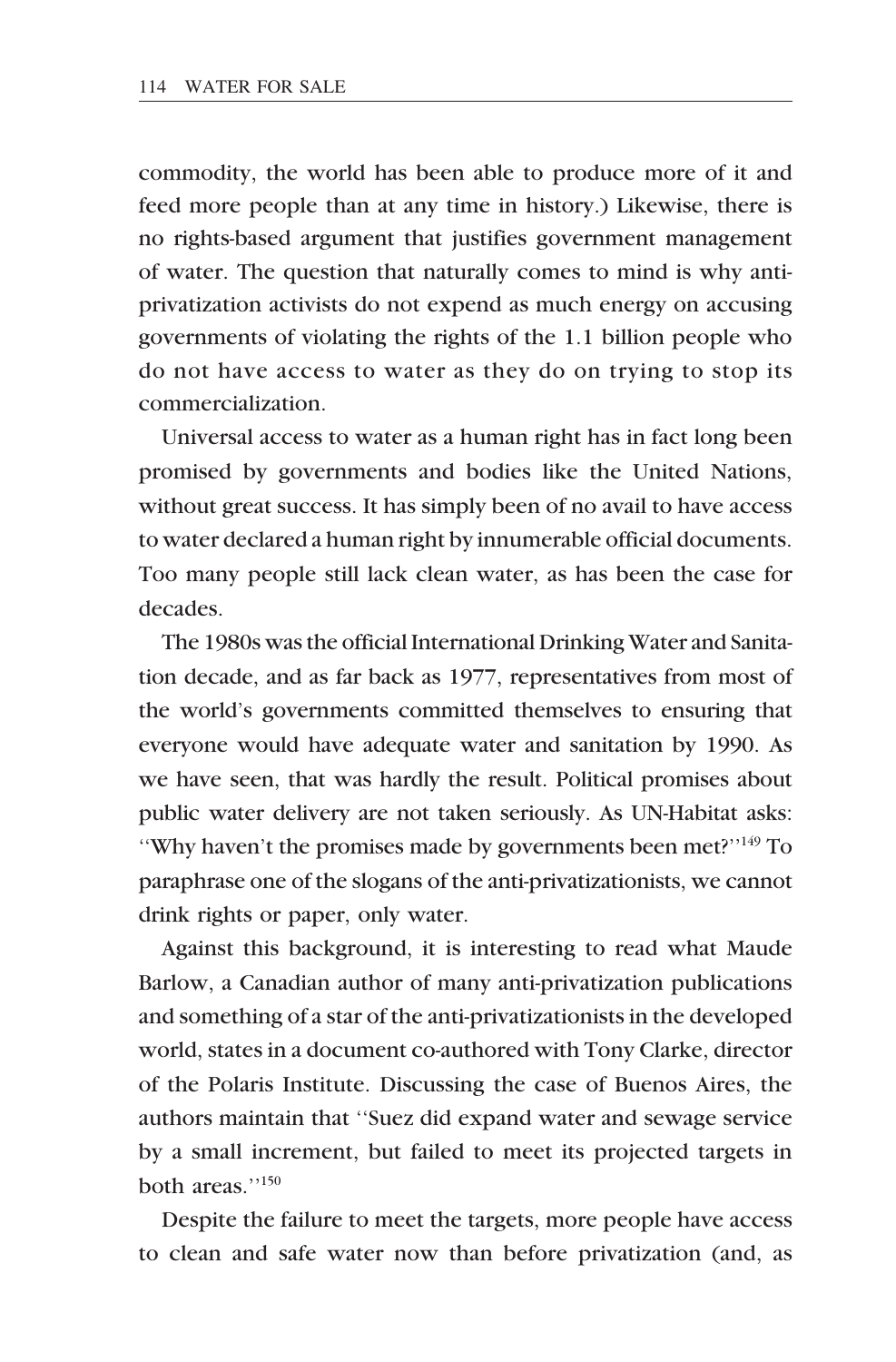indicated earlier, the expansion of service has not been as modest as implied by Barlow and Clarke). This must be a good thing. The question, then, is why Clarke and Barlow focus on failed targets rather than the expansion of service.

Anti-privatization activists use separate standards when judging public and private water management. As soon as any fault occurs in the private distribution of water, their anti-corporate bias, regrettably also to be found among more neutral commentators, persuades them to blame privatization in general. Similar conclusions are very seldom drawn in those cases where public water distribution does not work properly. Public-sector failure, in other words, is not attributed to the distribution being public, whereas when the private sector fails, privatization gets the blame.

In the debate on water privatization, the burden of proof is generally placed only on the advocates of private enterprise. Privatization is judged by the highest standards—often perfection itself—while public water distribution is subjected to no such standards. Given that approach, it is easy to see how any privatesector shortcomings would be judged failures. But in the real world, we must compare imperfect alternatives and determine which ones work best. In the comparison between private and public water distribution, the record shows that the private alternative has generally been far superior. Here again, critics of privatization fall short of providing convincing proposals to supply clean water to the billion-plus people who currently lack it.

One of the mega-stars of the anti-globalization movement is the Indian feminist and environmental activist Vandana Shiva. Author of the 2002 book *Water Wars—Privatization, Pollution, and Profit,*<sup>151</sup> Shiva has been a very active player in the anti-privatization movement. She seems disposed to blame all the world's water shortage on modern society in general and on the West in particular.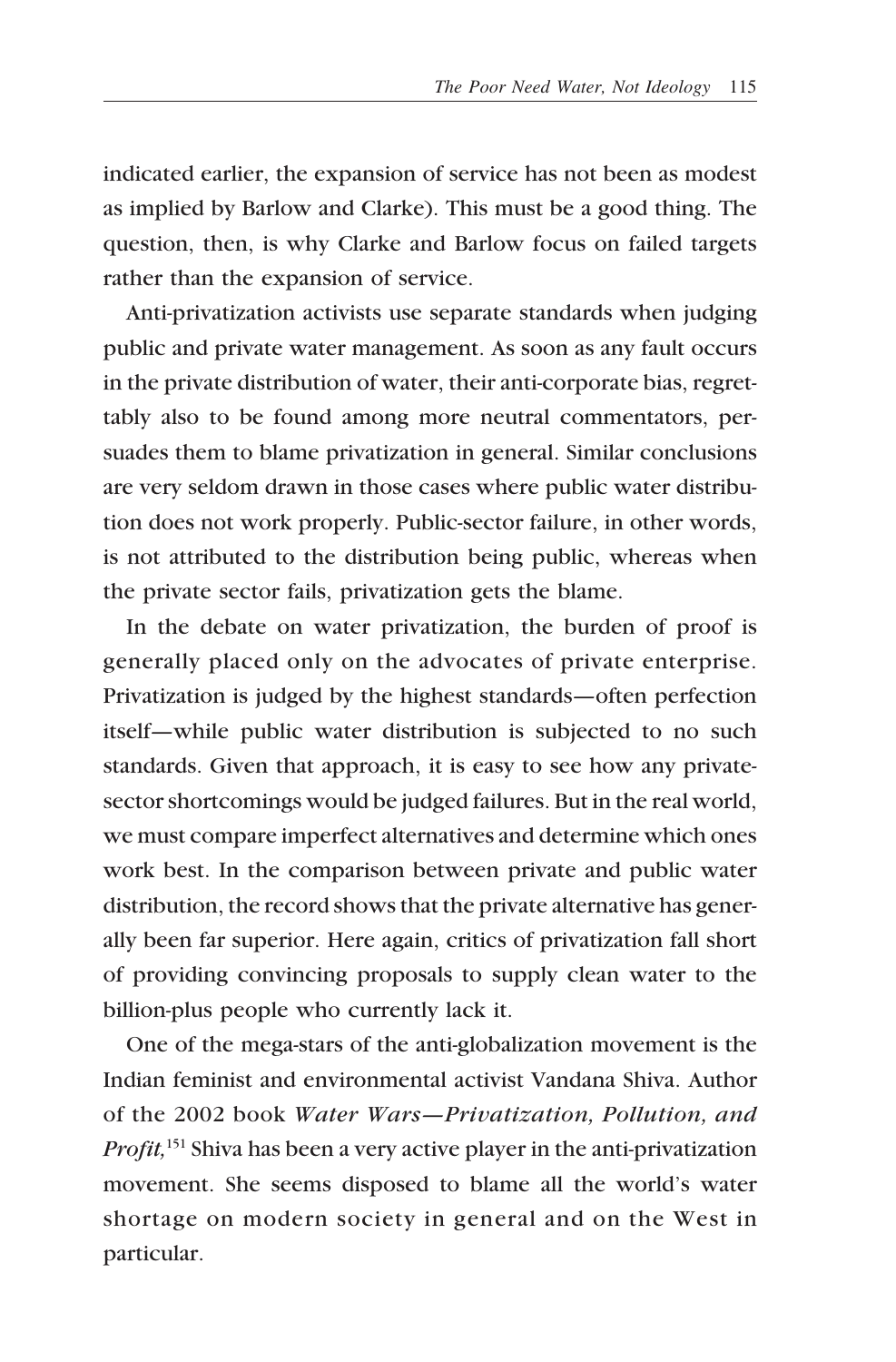Shiva is hostile to development as such and blames industrialization for people not having access to safe water, which, as we saw earlier, is utter nonsense. She also ignores the fact that it is modernization, and the large-scale agriculture she so detests, that have made it possible to feed the earth's population and enabled humanity in recent centuries to dramatically improve its living conditions, not only in terms of commodity consumption but also with regard to "softer" factors such as average life expectancy, child mortality, and educational standards. A traditional lifestyle with small-scale agriculture would hardly be capable of providing 6 billion people with water, food, or any other necessities of life. Shiva also highlights the spiritual value of water:

A few years ago, a few thousand pilgrims used to walk from villages across north India to Hardwar and Gangotri to collect Ganges water for Shivratri, the birthday of the god Shiva. These pilgrims carrying kavads (yokes from two jars of holy water dangle and are never allowed to touch the ground) now number in the millions. . . . No market economy could make millions walk hundreds of kilometers in the muggy heat of August to bring the blessings of the sacred waters to their villages*.* 152

True enough, no doubt, but it is extremely hard to understand how greater spirituality and long walks under severe privations would solve the world's water crisis.

### **GATS**

Much of the criticism against the involvement of the private sector has lately targeted the General Agreement on Trade in Services, a trade liberalization agreement concluded within the World Trade Organization. Water is one of the services to which GATS refers. The affluent countries are alleged to be conspiring with their big corporations to compel poor countries to privatize their water distribution. There are even those who maintain that GATS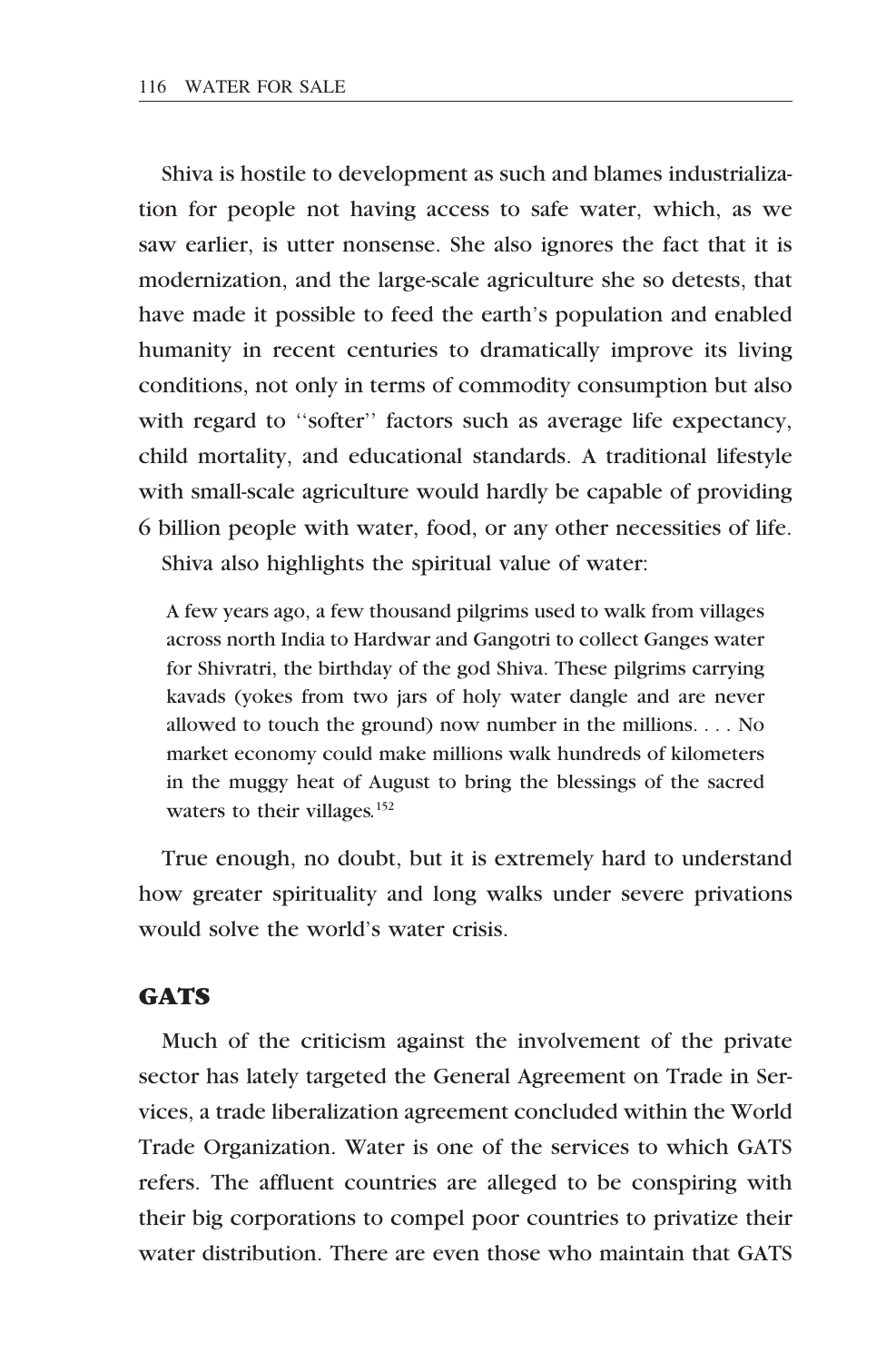''is designed to help transnational service corporations constrain and override democratic governance.''153

That is utterly mistaken. GATS is an agreement on trade in services between countries, an agreement about liberalization. This means that a country that has an activity under private auspices and decides to open up that particular activity to competition may not prevent companies in other countries from competing with the native enterprise on equal terms. Sweden's Minister for Industry and Trade has put this very succinctly:

I refuse to believe that poor people in developing countries benefit from private companies which sell services being spared competition $154$ 

On the other hand, GATS contains nothing to compel any country to *transfer* water from public to private hands. So far, not one country has made any GATS pledge to open up its water market to competition from other countries. So much for compulsion.155

It should be clear to every reader that opponents of privatization appear to be united not by concern for the billion and more people without water, but instead by a general aversion to enterprise and the market economy. Their detestation of a system blinds them to reality and to the available solutions to the world's water shortage.

But there are more down-to-earth, pragmatic players who have realized that it is perfectly possible to believe in and promote both a social and an economic value for water. This has been admirably summarized by former South African Water Affairs and Forestry Minister Ronald Kasrils, who was quoted in the introduction to this book:

In South Africa we treat water as both a social and an economic good. Once the social needs have been met, we manage water as an economic good, as is appropriate for a scarce natural resource. Some non-governmental organizations and international organized labor oppose what they call the ''commodification'' of water and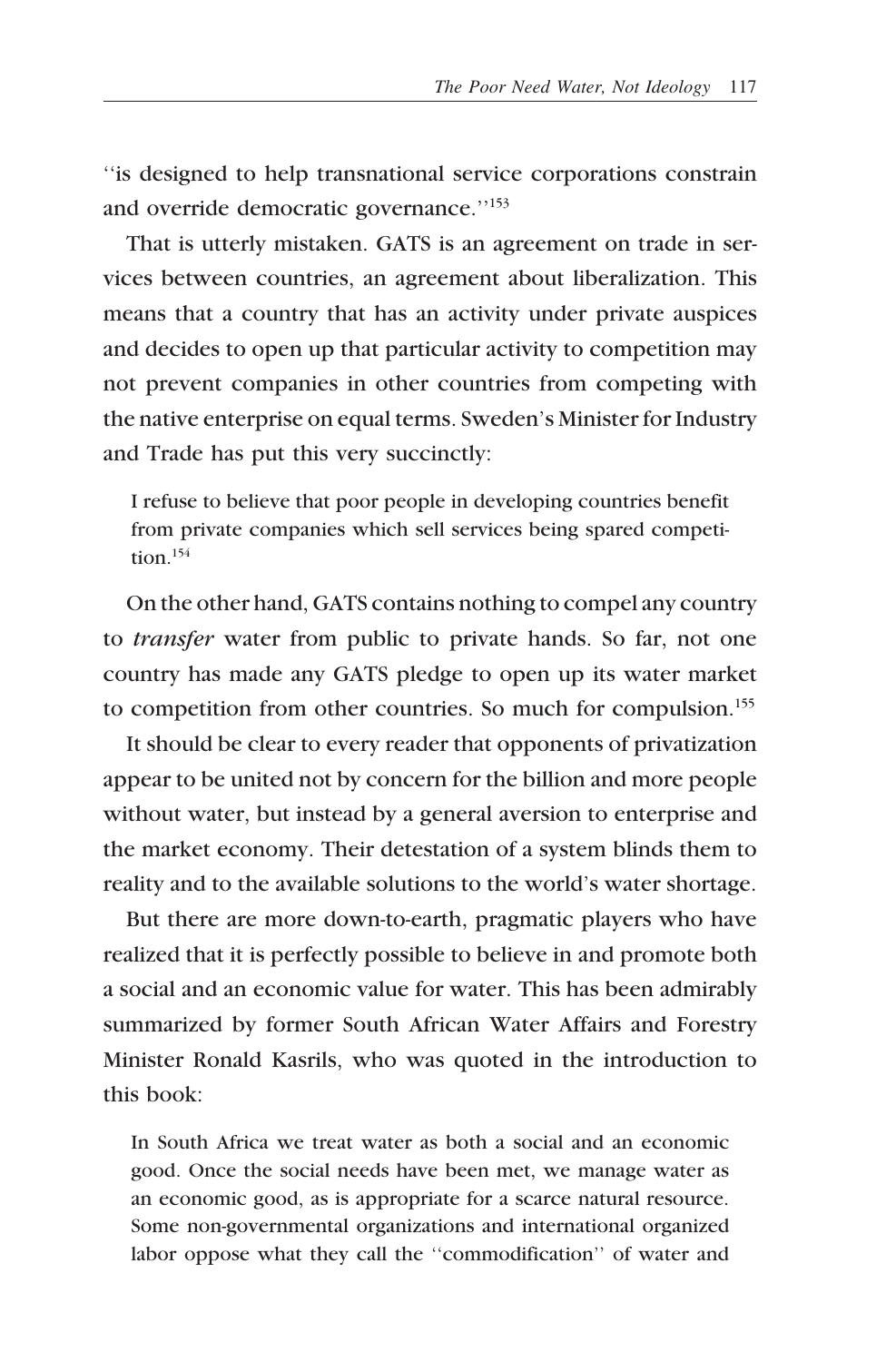thus oppose cost recovery. We are concerned about this because absence of cost recovery leads to inadequate funding for infrastructure development and the resulting overuse leads to local shortages and service breakdowns which impact most heavily on the poor.<sup>156</sup>

The point of this book is not that all water distribution has to be private. Rather, the main argument is that an increased role for private enterprise and market reforms, if carried out properly and wisely, can save millions of lives and give water connections to hundreds of millions of people who today are deprived of it. It has been argued that there are well-functioning public distribution systems in the developing world, as in Porto Alegre, Brazil. But that does not mean that the privatization option must be rejected where the public sector has failed, as it has in most cases.

People who today are without water do not need dogmas and street demonstrations, they simply need water. Solutions are manifestly available, and it is thoroughly reprehensible that they should be disregarded for ideological reasons.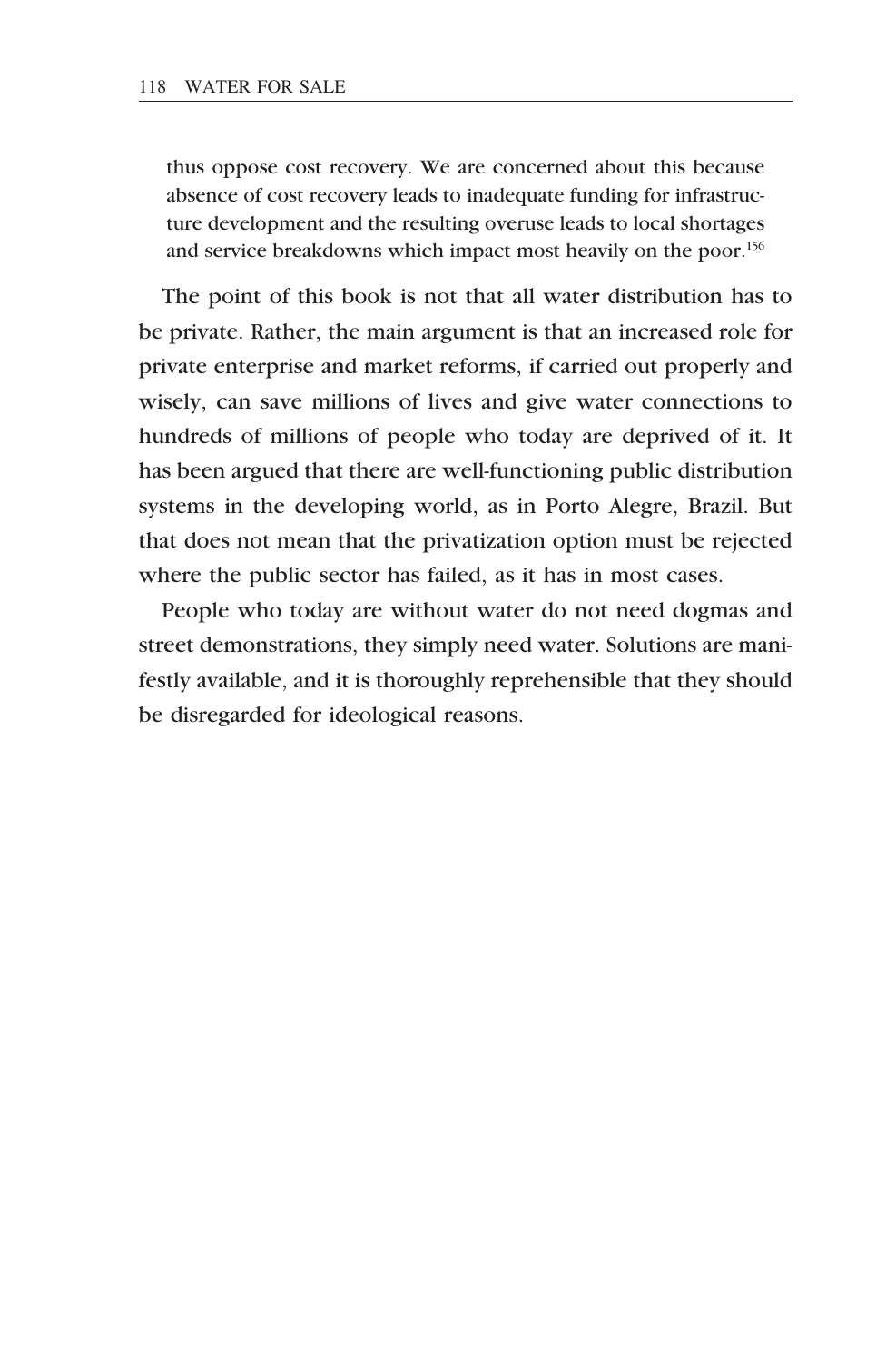### **Notes**

1. The story about Milagros Quirino and Fely Griarte is based on Asian Development Bank (2004).

2. CUPE.

3. See Spaulding.

4. See Spaulding; Public Citizen (2003a); Public Citizen (2003c); Public Services International (2000).

5. Kasrils (2002).

6. Saini.

7. Brook Cowen and Cowen, p. 1.

8. United Nations Human Settlements Program (hereafter UN-Habitat), p. 58; Hinrichsen, Robey, and Upadhyay, pp. 15–16; Holden and Thobani (1996), p. 4.

9. World Bank (2002); Woicke (2003).

10. Esrey, Potash, Roberts, and Shiff; Rahaman; United Nations (2002a) and World Health Organization; *Intersectoral Action for Health*, World Health Organization, Geneva, quoted in UN-Habitat, p. 62.

- 11. UN-Habitat, p 92.
- 12. United Nations (2002a), p. 18.
- 13. Hinrichsen, Robey, and Upadhyay, p. 17.
- 14. Sustainable Development Network.
- 15. ITT Industries, p. 1.
- 16. World Bank (2003), p. 2.
- 17. Ibid., p. 12.
- 18. See United Nations (2000) and United Nations (2002b).

19. The distinction between salt water and fresh water is not entirely relevant, for salt water evaporating from the sea and descending to earth as precipitation becomes fresh water. The quantity available for human use is a mere 0.007 percent of the total quantity of water in the world. Salt water is 97.5 percent and 1.75 percent is trapped in ice. Source: Wolf.

- 20. Lomborg, p. 134.
- 21. United Nations (2002a), pp. 8–9.
- 22. WDI Online; *The Economist*, p. 12.
- 23. Access to safe water is defined here as at least 20 liters of water per person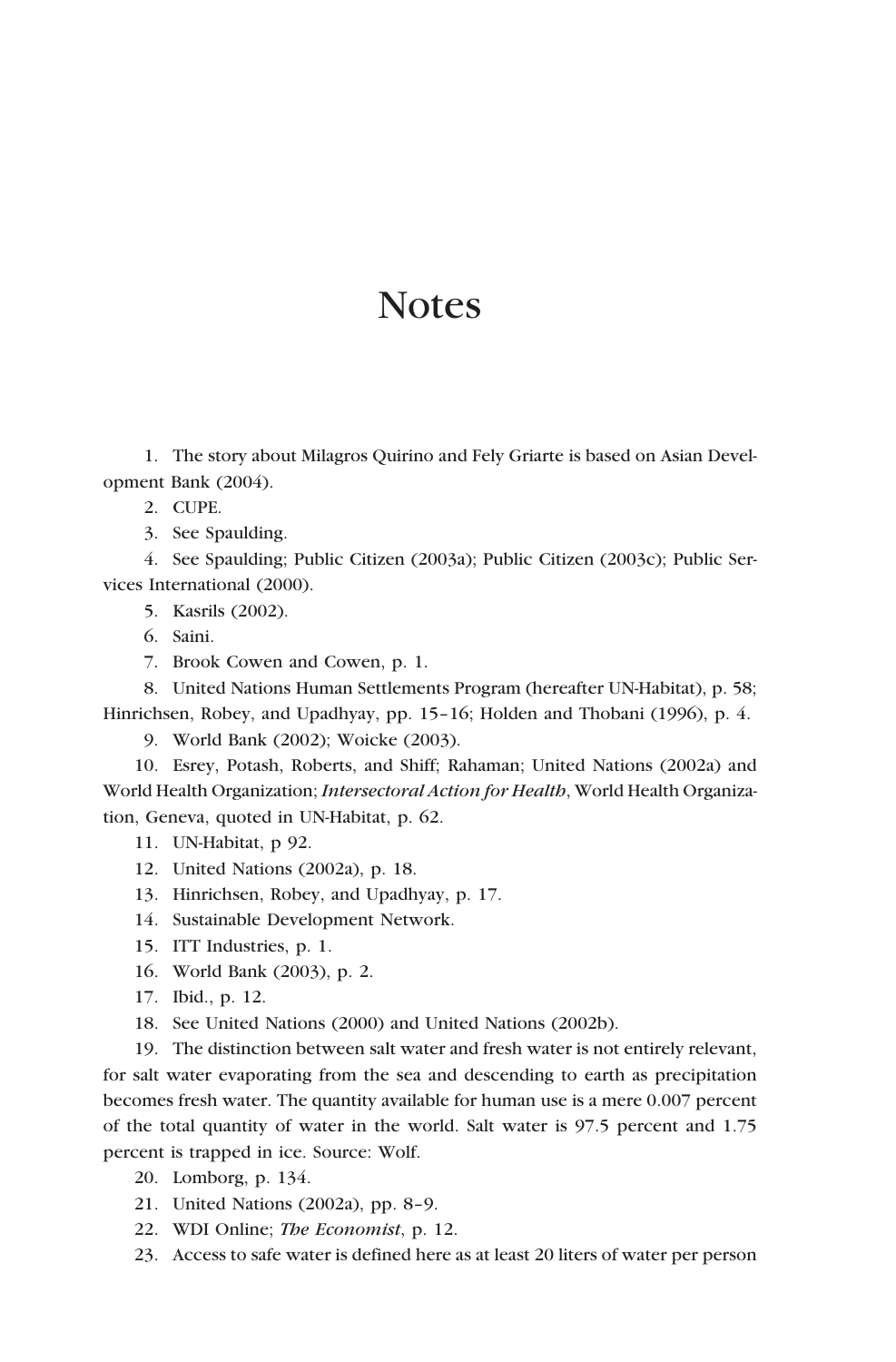from an improved source, such as a water pipe in the home, a public standpipe, a protected well, or a source or rainwater collection point within a kilometer of the home. Regarding the OECD countries, these data are available for only Australia, Austria, Canada, Finland, the Netherlands, Norway, and South Korea, but there is reason to suppose that the proportion of the population having access to safe water is also very high in most of the other OECD countries. Developing countries are those with a per capita GDI of \$9,025 or less (2001 prices). The World Bank classes these as countries with low or medium-low incomes. Least developed, by the UN definition, are the world's 49 poorest countries. Source: WDI Online.

24. UN-Habitat, pp. 120–122.

25. ''Producing'' water may sound odd, but water for distribution through water mains is treated in a variety of ways, including through filtration and chlorination. Water ''production'' refers to this process.

26. United Nations Environmental Programme and International Water Management Institute.

27. Asian Development Bank (2000), pp. 33–34. True, there are regions in these countries with a shortage of water, not least during certain seasons. But the fact remains that there is more water available for human use than is currently utilized.

28. ITT Industries, p. 2.

- 29. *The Economist*, p. 4.
- 30. Peter Gleick at the Pacific Institute, Oakland, California, in *The Economist*, p. 4.
	- 31. World Water Council (2000), p. 1.

32. United Nations (2002a), p. 4.

- 33. International Development Research Center.
- 34. UN-Habitat, pp. xvii–xviii.
- 35. World Bank (2003), p. 2.
- 36. Winpenny, p. 2.
- 37. World Water Council (2000), p. 36.
- 38. Finnegan.
- 39. SIDA, p. 11.

40. World Health Organization, pp. 106–144; Moor, p. 78. Please note that the information on the Philippines dates from before privatization in Manila.

- 41. Asian Development Bank (2000), p. 43.
- 42. Moor.
- 43. Asian Development Bank (2000), p. 18.
- 44. Harding, pp. 1243–1248.

45. For example, should a riparian landowner be entitled to use all the water flowing past his property, without any consideration for those extracting water farther downstream? Another question concerns the partition of water rights in a lake between the riparian owners. And a third concerns the possibility, and desirability, of distinguishing between ownership of the land and ownership of the water connected with it.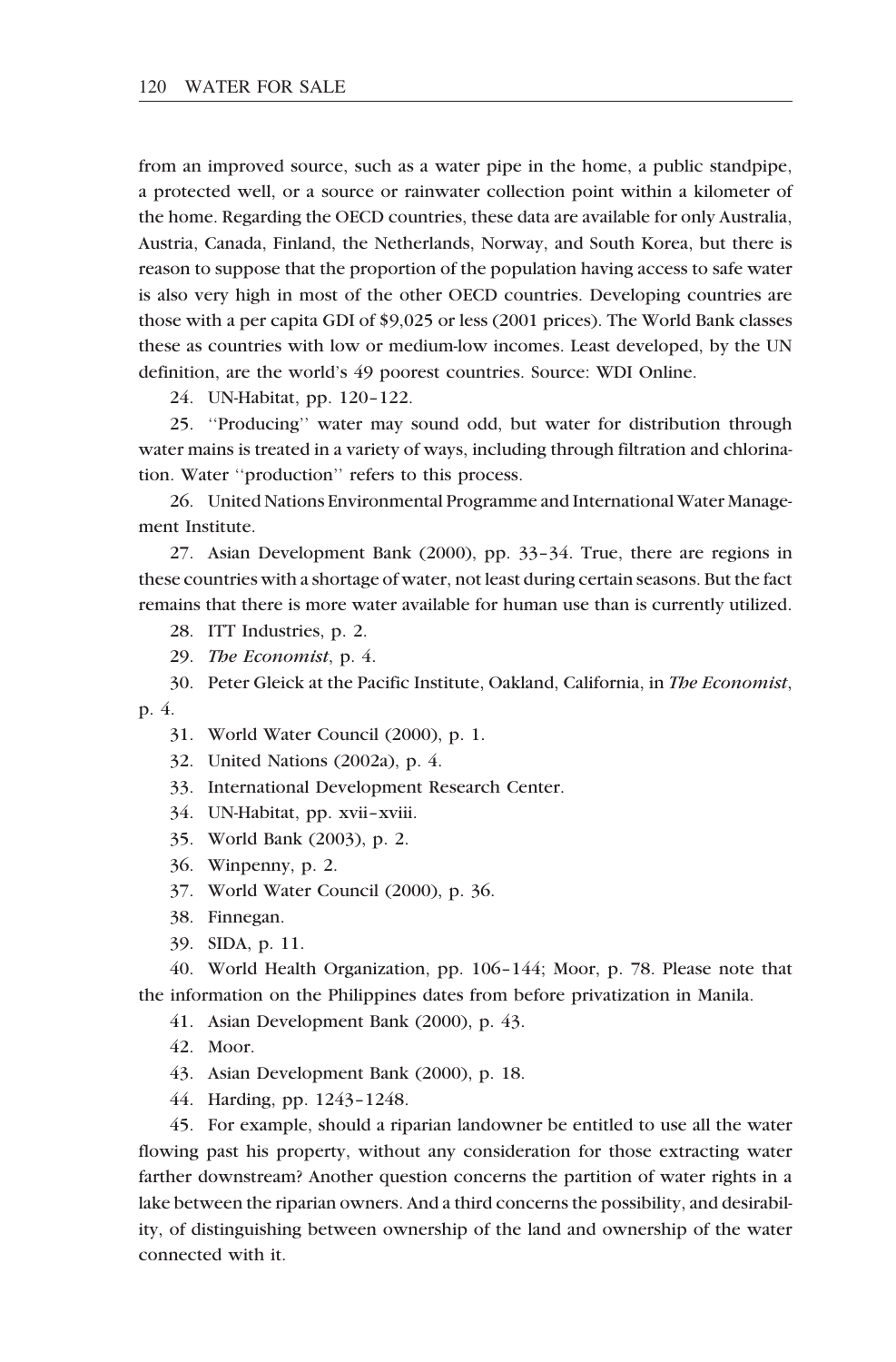46. Bate (2002b), p. 1.

47. The fact that I highlight the introduction of water rights in Chile in no way indicates support of a military dictatorship, as argued by some opponents. We must not close our eyes to policies that work, just because we do not agree with other parts of the policies pursued by the government in question. For example, it is difficult not to be impressed by the economic performance of China, even though the reforms are being carried out by a communist dictatorship.

- 48. Bate (2002a); Ohlsson, p. 18.
- 49. Holden and Thobani, p. 12.
- 50. Pakistan Water and Power Development Authority; Strosser.
- 51. Bate and Tren.
- 52. UN-Habitat, p. 104
- 53. Gleick.
- 54. Ibid.
- 55. United Nations (2002a), pp. 25–26.
- 56. Bate (2002c), p. 13.
- 57. Ibid.
- 58. Moor, p. 80.
- 59. Mohan Katarki, in Hinrichsen, Robey, and Upadhyay, p. 11.
- 60. Tren and Okonski (2003).
- 61. See, for example, Wolf, and Ohlsson.
- 62. Bayliss, Hall, and Lobina, p. 12.
- 63. MacCuish, p. 12.
- 64. ''Full cost recovery'' is the term for water bearing its own costs.
- 65. World Bank (1994); Moor, p. 83; SIDA, p 21.
- 66. Saini.
- 67. Lingle.
- 68. Kemper, p. 31.
- 69. Lomborg, pp. 35–36.
- 70. United Nations (2002a), p. 17.
- 71. *Water Industry News*; US Aid; ''Water policies and agriculture.''
- 72. Holden and Thobani, pp. 10–11.
- 73. UN-Habitat, pp. 61–72; Tynan, pp. 3–4.
- 74. Bate (2002c), p. 3.
- 75. Leipziger and Foster, p. 2.
- 76. United Nations Educational, Scientific, and Cultural Organization (a).
- 77. Whittington et al.
- 78. Bhatia, Cestti, and Winpenny.
- 79. Hinrichsen, Robey, and Upadhyay, p. 30.
- 80. Choe and Varley.

81. Moor, p. 86; Leipziger and Foster, p. 2; and Walker, Ordoñez, Serrano, and Halpern, pp. 8–10.

82. UN-Habitat, p. xvii.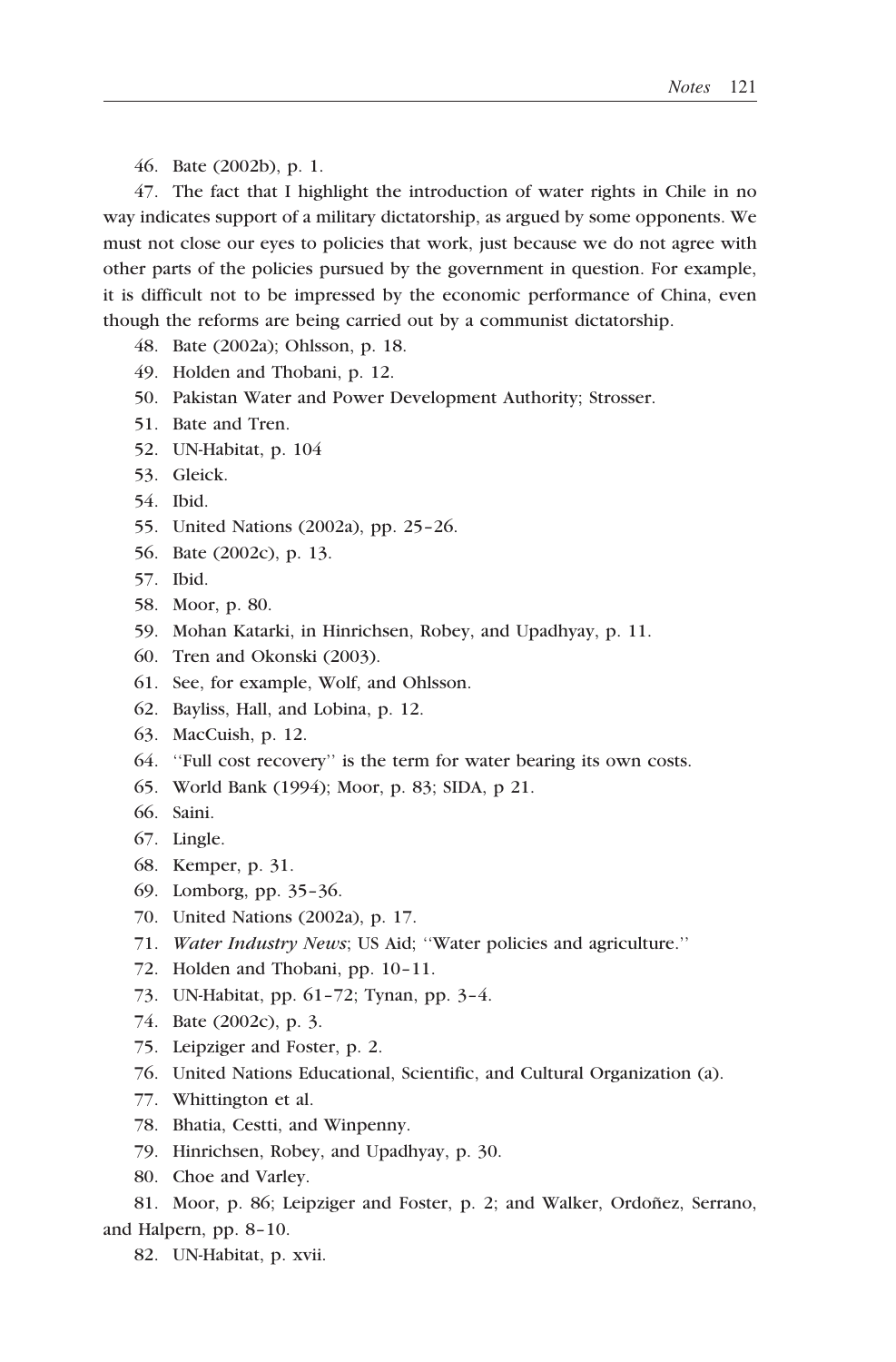- 83. *The Economist*, p. 13.
- 84. Gazmuri, p. 1.
- 85. Nickson (2002), p. 2.

86. The nomenclature of the involvement of the private sector is complicated and confusing with definitions typically not being widely accepted. A more appropriate term than privatization is perhaps *private sector participation* (PSP), which is the term used by the World Bank and others.

87. One possible objection to this argument is that private investments are made in countries that already have an infrastructure in place, because this makes it cheaper for the company to take over the distribution of water. The causal relation between access to water and private investments would then be the reverse of what is claimed here. This objection, however, can be dismissed on the grounds that access to water was measured in 2000 and investments were measured for the whole of the 1990s, which shows that it is private investments that have made the difference.

88. Private investments in water infrastructure 1990–2000, access to water in 2000.

89. These interest groupings could be called ''ice triangles,'' a term analogous to the ''iron triangle.'' The term usually denotes various constellations with interests in common, working together in the exercise of power, to acquire or retain privileges for themselves, often at the expense of other players and the general public. Originally it was applied to the so-called military-industrial complex in the United States, where debate, competition, and renewal were obstructed by the close partnership of industry, the defense bureaucracy, and Congress. Where Third World water distribution is concerned, it is tempting to dub the coalitions of interest ice triangles instead, but they have the same modus operandi as iron triangles, that is, strengthening vested interests to the detriment of the community at large.

90. Estache and Rossi.

91. This account of Cambodian privatization is based on Garn, Isham, and Kähkönen.

92. The following account of Guinean privatization is based on Utrikesdepartementet  $(2003a)$ , pp.  $313-328$  (in the main report), and Ménard and Clarke.

93. Shirley.

94. Ménard and Clarke, p. 6.

95. Public–private partnership (PPP) is a term often used to denote different forms of cooperation between the public and private sectors, not infrequently on big infrastructure projects.

96. See, for example, Public Citizen (2003b), claiming that privatization leads among other things to inferior water quality, fewer people with access to water, and higher costs.

97. However, since the publication of the documents on which the account of Guinea is based, there have been further developments. Apparently, based on unconfirmed sources on the Internet, after the end of the 10-year contract, the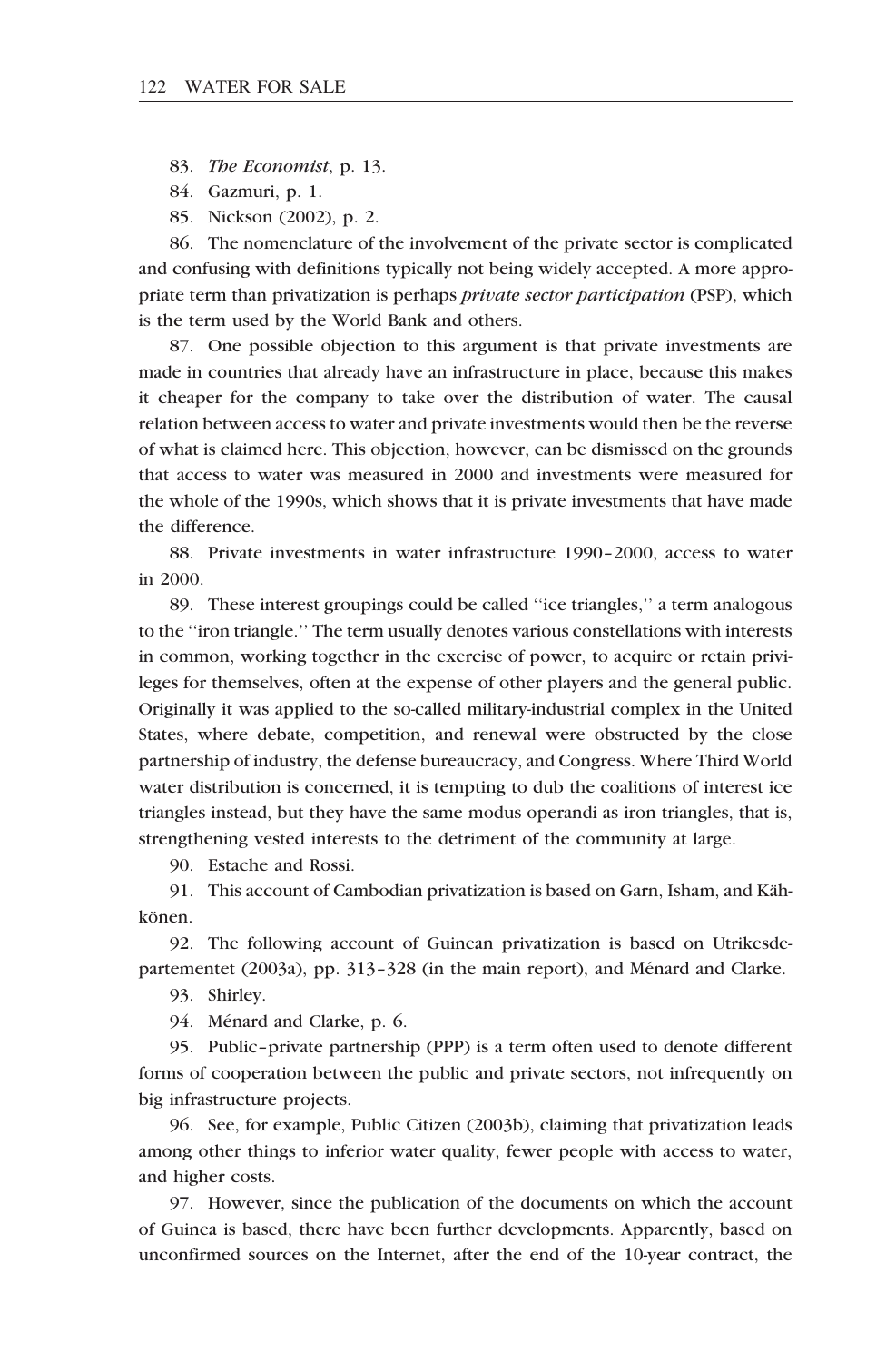operator and the government could not agree on an extension of the contract. It is very difficult to obtain accurate up-to-date information on this case, but the situation seems to be that the government is in the process of finding a new private operator to run the water in Conakry.

98. United Nations (2002a), p. 15; United Nations Educational, Scientific, and Cultural Organization (b).

99. Finnegan.

100. UN-Habitat, pp. 48–50.

101. The following account of privatization in Gabon is based on the World Bank/PPIAF (2002a).

102. Harris (2003), p. 19.

103. Innovative methods to connect the poor at a low cost have been used by private operators in Manila and Buenos Aires (as we shall see later), as well as in Cartagena, Colombia, La Paz/El Alto, Bolivia, and South Africa.

104. The following account of privatization in Morocco is based on Nouha, Berradi, Dinia, and El Habti (2002).

- 105. World Bank/PPIAF (2002a), p. iv.
- 106. Harris, p. 19.
- 107. Sustainable Development Network, p. 1.
- 108. See, for example, Lovei and Gentry.
- 109. Hinrichsen, Robey, and Upadhyay, pp. 12–14.
- 110. Jaspersen, pp. 22–24; Lovei and Gentry, pp. 27–28.
- 111. Bate (2002c), p. 12.
- 112. Polaris Institute, p. 4.
- 113. World Water Council (2003), p. 2.

114. Galiani, Gertler, and Schargrodsky mention on page 1 a number of studies showing, in other sectors, privatization measures that have led to productivity increases. McKenzie and Mookherjee, quoting, on page 2, an empirical study of several privatizations with positive outcomes, maintain that economists tend to be in favor of privatization. In their report they also point to positive distributive effects of the privatization of water, electricity, gas, and telecommunications. Furthermore, Padco, on page 3, mentions a digest of 24 studies comparing the outcomes of private and public investments in infrastructure (infrastructure in general, not just water) during the past 30 years. Business enterprise performed far better in half the instances; in seven of them the differences were slight. The public sector performed better in only five of the cases.

115. Asian Development Bank (2000), p. 27. As we have already seen, there are cities with two or more water distributors, but these do not usually cover the same territory.

116. This discussion of entirely unregulated private monopolies is based on Brook Cowen and Cowen.

117. The NGO Corpwatch, for example, uses the heading ''Busting the water cartel'' in its campaign.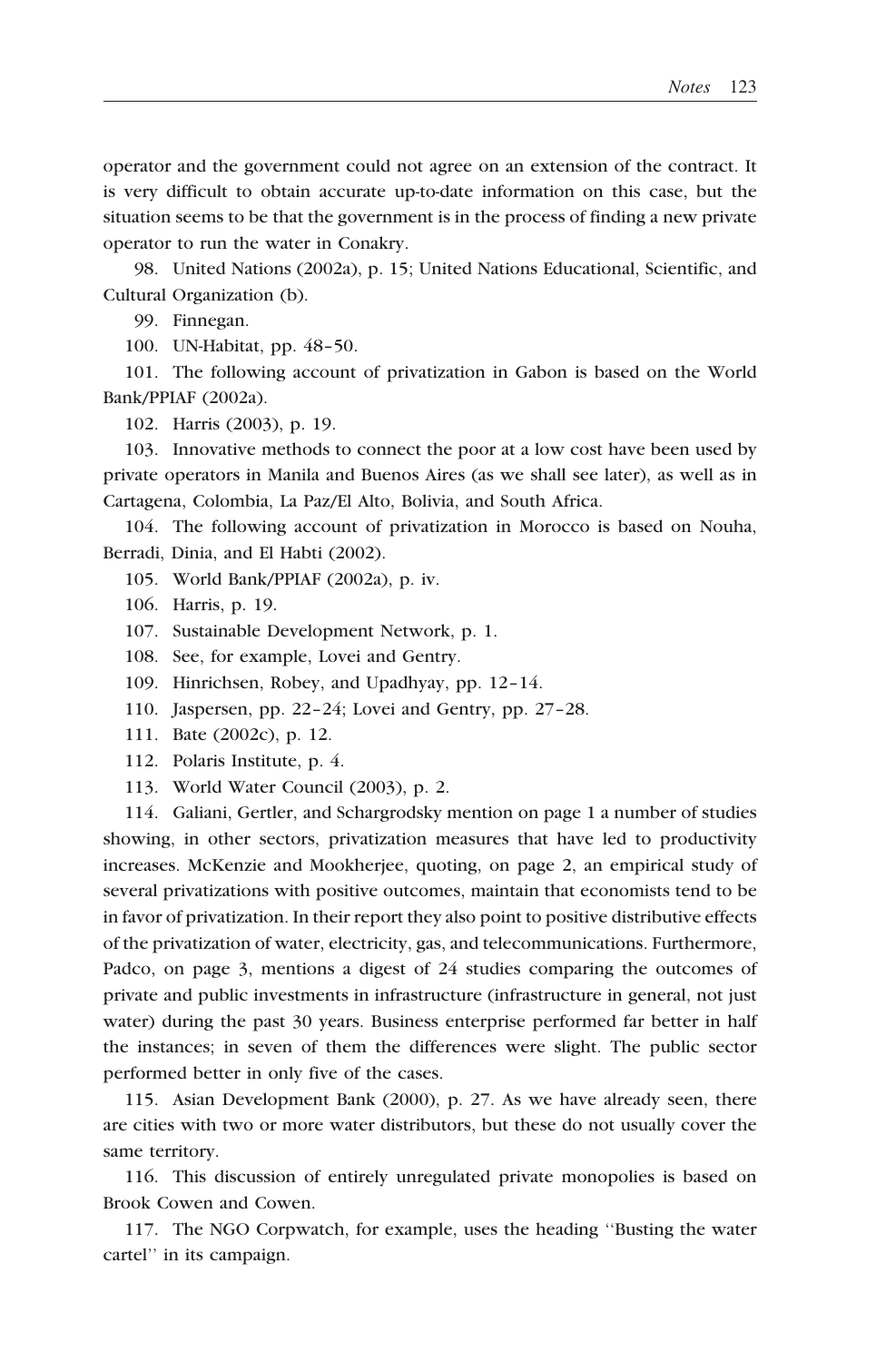118. Polaris Institute, p. 4.

119. Ibid.

120. See, for example, Earthjustice; Kruse and Shultz; and Public Citizen (2003c).

121. The following review of the Cochabamba privatization is based, unless otherwise stated, on Nickson (2001).

122. See Finnegan.

123. McKenzie and Mookherjee, pp. 29–30.

124. Harris, p. 26.

125. UN-Habitat, p. 33.

126. Finnegan.

127. Ibid.

128. UN-Habitat, p. 26.

129. Finnegan.

130. Details given here concerning water privatization in Argentina are, unless otherwise indicated, based on Galiani, Gertler, and Schargrodsky; Jaspersen; Alca´zar, Abdala, and Shirley; and Slattery.

131. *The Economist*, p. 7.

132. In Argentina, there is an expression, *Gnocchis*, for people who show up at work only on payday, which is the 29th of each month, the day that Argentineans traditionally eat gnocchi. Apparently, OSN had plenty of Gnocchis among its staff. They disappeared when Aguas Argentinas took over, which can explain a good portion of the layoffs.

133. Biche; Abdala; Alcázar, Abdala, and Shirley, p. 51.

134. The efficiency gains resulting from the privatization program as a whole are estimated to equal as much as 1 percent of GDP.

135. Galiani, Gertler, and Schargrodsky, p. 27.

136. This critique of privatization in Buenos Aires is based on ICIJ (2003a).

137. Of course, as mentioned earlier, public-servant trade unions have a legitimate interest in trying to save the jobs of their members. However, their interest does not necessarily, and often it does not, converge with that of the urban poor who lack access to water.

138. Alcázar, Abdala, and Shirley, p. 13.

139. In fact, Aguas Argentinas is under hard pressure from the populist president of the country, Nestor Kirchner, who, according to unconfirmed rumors, wants to hand over the water distribution to Spanish and American companies in exchange for favorable voting from these countries in the IMF on Argentina's foreign debt.

140. Alcázar, Abdala, and Shirley, p. 13.

141. Finnegan.

142. The above particulars concerning Manila come from Asian Development Bank Review (2003), pp. 6–7; Nickson, pp. 18–19; Slattery; Llorito and Marcon; and ICIJ.

143. ICIJ (2003b).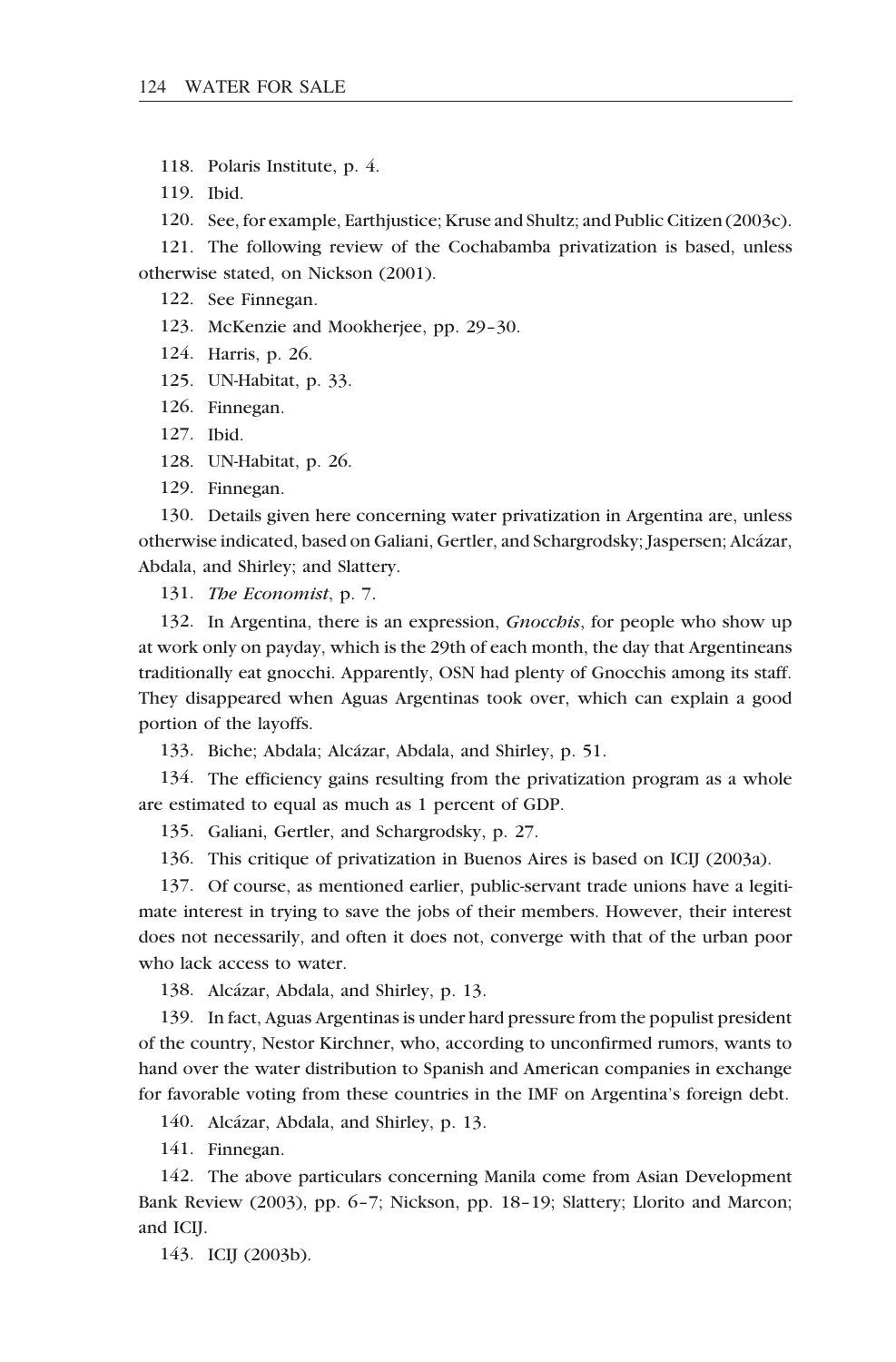144. For example, they were allowed to disregard the stipulation of delivering only to households with formal title to the plot on which they resided, and the company laid pipes to which householders could make their own connections, using plastic pipes above ground, thereby achieving a substantial cost saving. (Nickson [2002], pp. 18–19.) A special pro-poor scheme uses small-diameter pipes to connect households to the water main and assigns maintenance responsibility to customers, in order to lower connection fees. Poor households were also allowed to pay for their connection fees in installments. (Asian Development Bank [2004], p. 52.)

- 145. Asian Development Bank (2004), p. 56.
- 146. UN-Habitat, p. 178.
- 147. Cf. ''The Dublin statement.''
- 148. United Nations High Commissioner for Human Rights.
- 149. UN-Habitat, p. xviii.
- 150. Barlow and Clarke (2004).
- 151. Shiva.
- 152. Ibid., p. 158.
- 153. Sinclair.
- 154. Utrikesdepartementet (2003b).

155. Then again, membership of the WTO is purely voluntary. Furthermore, every country, large or small, can veto any decision that affects it, and no country is in any way compelled by any other country to accept anything against its own wishes. This, it will be remembered, is not the case in the EU or the UN, an organization so often heralded by the same NGOs who attack the WTO.

156. Kasrils (2003).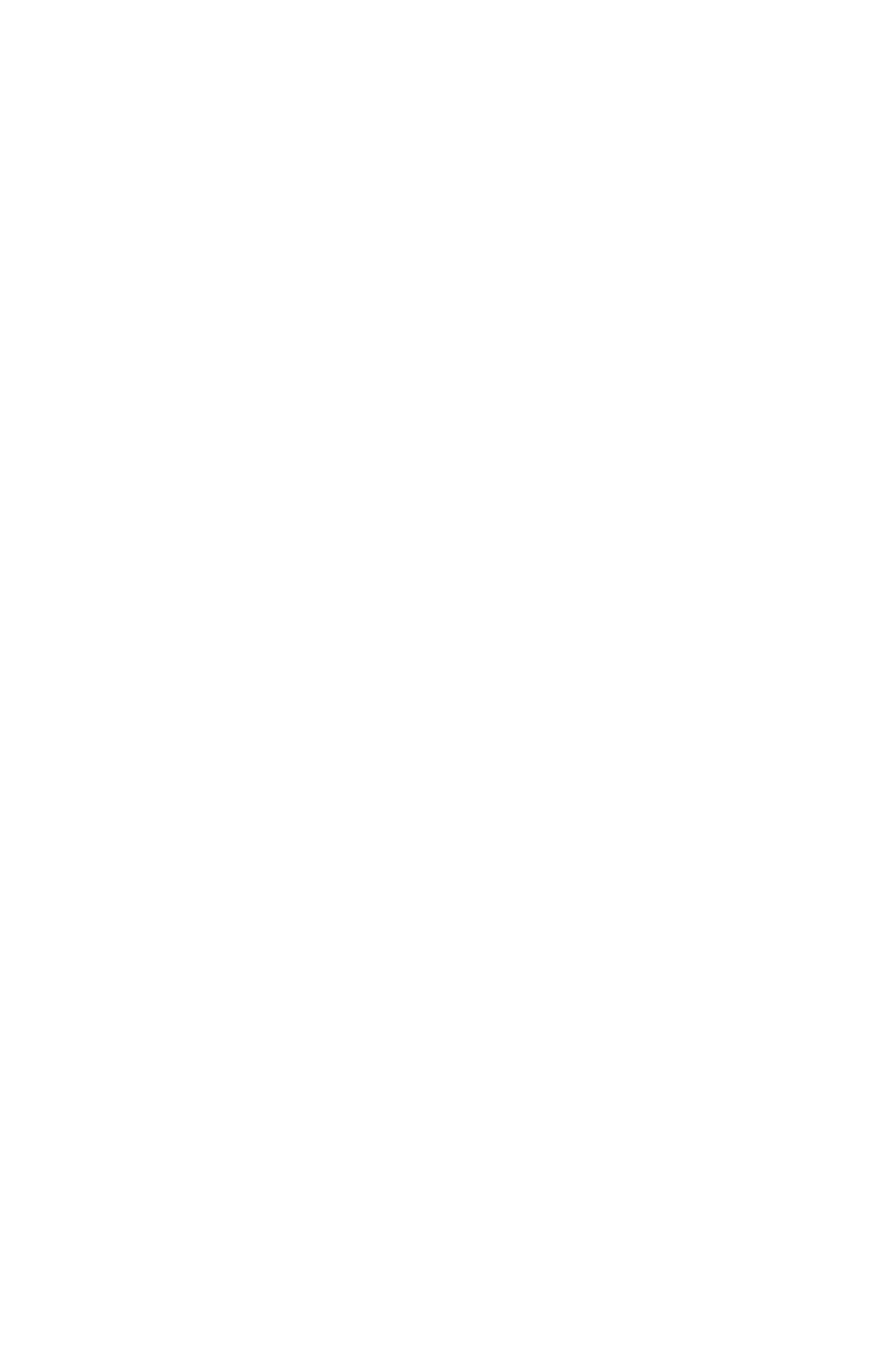## References

Abdala, Manuel Angel. ''Welfare effects of Buenos Aires' water and sewerage service privatization.'' *Anales de la XXXII Reunion Anual de la Asociacio´n Argentina de Economia Polótica*. Buenos Aires: AAEP, 1997. <www.aaep.org.ar>

Alca´zar, Lorena; Abdala, Manuel A.; and Shirley, Mary M. *The Buenos Aires Water Concession*. Washington, D.C.: World Bank, 2000 (Working paper 311).<http:// econ.worldbank.org/docs/1065pdf-

Asian Development Bank (2004). *Bringing Water to the Poor: Selected ADB Case Studies.* Manila, Philippines: Asian Development Bank, 2004. <http:// www.adb.org/Documents/Books/Water\_for\_All\_Series/Water\_to\_the\_Poor/ Water\_08.pdf>

Asian Development Bank (2003). ''Water for all?'' *ADB Review*, January/February 2003. <www.adb.org/Gender/review.asp>

Asian Development Bank (2000). *Developing Best Practices for Promoting Private Sector Investment in Infrastructure: Water Supply*. Manila, Philippines: Asian Development Bank, 2000. <www.adb.org/Documents/Books/Developing\_Best\_Practices/Water\_Supply/default.asp-

Barlow, Maude, and Clarke, Tony (2000). *Blue Gold: The Fight to Stop the Corporate Theft of the World's Water*. New York: The New Press, 2000.

(2004). "The Battle for Water." *Yes Magazine*, Winter 2004. <http:// www.yesmagazine.org/28water/barlow.htm-

Bate, Roger (2002a). ''Let the market decide on water supply.'' *Mail & Guardian* (South Africa), March 1, 2001.

(2002b). ''Pipe dreams for the poor.'' *Tech Central Station*, April 2002. www.techcentralstation.com/030402D.html-

(2002c). ''Water: Can property rights and markets replace conflicts?'' in Julian Morris, ed., *Sustainable development: Promoting progress or perpetuating poverty?* London: Profile Books, August 2002.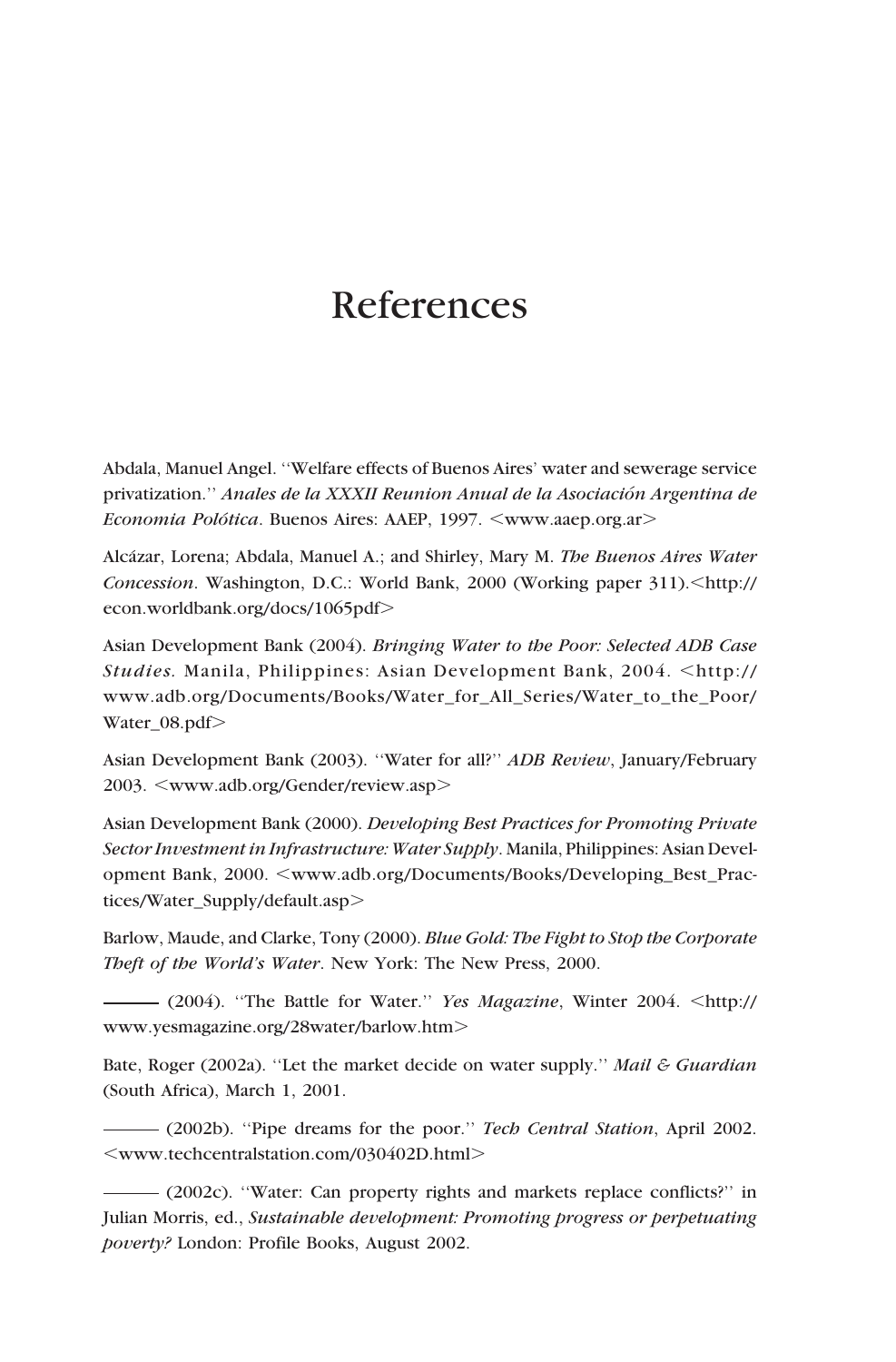Bate, Roger, and Tren, Richard. ''Trading in water will lead to its efficient use and to its most equitable allocation.'' Johannesburg/Cape Town: Free Market Foundation, FMF (Article of the Week, Feb. 21, 2002). <http://www.freemarketfoundation. com/pmfull.asp?idv= $44&\text{oid}=803>$ 

Bayliss, Kate; Hall, David; and Lobina, Emanuele. ''Water privatisation in Africa: Lessons from three case studies.'' London: School of Computing and Mathematical Sciences/Public Services International Research Unit (PSIRU), May 2001. <http:// www.psiru.org/reportsindex.asp-

Bhatia, R.; Cestti, R.; and Winpenny, J. *Water conservation and reallocation: Best practice cases in improving economic efficiency and environmental quality*. Washington, D.C.: World Bank/ODI, 1995.

Biche, Alain. ''Aguas Argentinas: A large-scale project.'' Presentation at the UN Commission on Sustainable Development (UNSCD), April 27, 1998. <www.wfeocomtech.org/UNCSD/AguasArgentinas.html-

Brook Cowen, Penelope, and Cowen, Tyler. ''Deregulated private water supply: a policy option for developing countries.'' *Cato Journal,* vol. 18, no. 1 (Spring/ Summer 1998).

Choe, KyeongAe, and Varley, Robert C. G. *Conservation and pricing: Does raising tariffs to an economic price for water make people worse off?* Paper presented at workshop on ''Best management practice for water conservation,'' Hermanus, South Africa, September 7–10, 1997. Caterham, UK: Water Web Management Ltd, 2000. <www.thewaterpage.com/ppp\_debate\_8\_varley.htm>

Christian Aid. ''Ghana: Water: Trade justice campaign case study.'' London: Christian Aid, November 2002. <www.christian-aid.org.uk/campaign/trade/stories/ghana.3pdf>

CUPE. ''Forum endangers future of world's water.'' Press release, Mar. 20, 2002. Ottawa: Canadian Union of Public Employees. www.cupe.ca/mediaroom/news releases/showitem.asp?id=87>

''The Dublin statement on water and sustainable development.'' *World Summit on Sustainable Development*, Johannesburg. Geneva: World Meteorological Organization (United Nations Hydrology and Water Resources Program), 2002. www.wmo.ch/web/homs/documents/english/icwedece.html-

Earthjustice. ''Urgent cases: water privatization.'' Oakland, Calif.: Earthjustice, 2002.  $\langle$ www.earthjustice.org/urgent/display.html?ID=107 $>$ 

*The Economist*. ''A survey of water.'' Supplement to issue for July 19–25, 2003.

Esrey, S. A.; Potash, J. B.; Roberts, L.; and Shiff, C. ''Effects of improved water supply and sanitation on ascariasis, diarrhoea, dracunculiasis, hookworm infection, schistosomiasis, and trachoma.'' *Bulletin of the World Health Organization*, vol. 69, no. 5 (1991).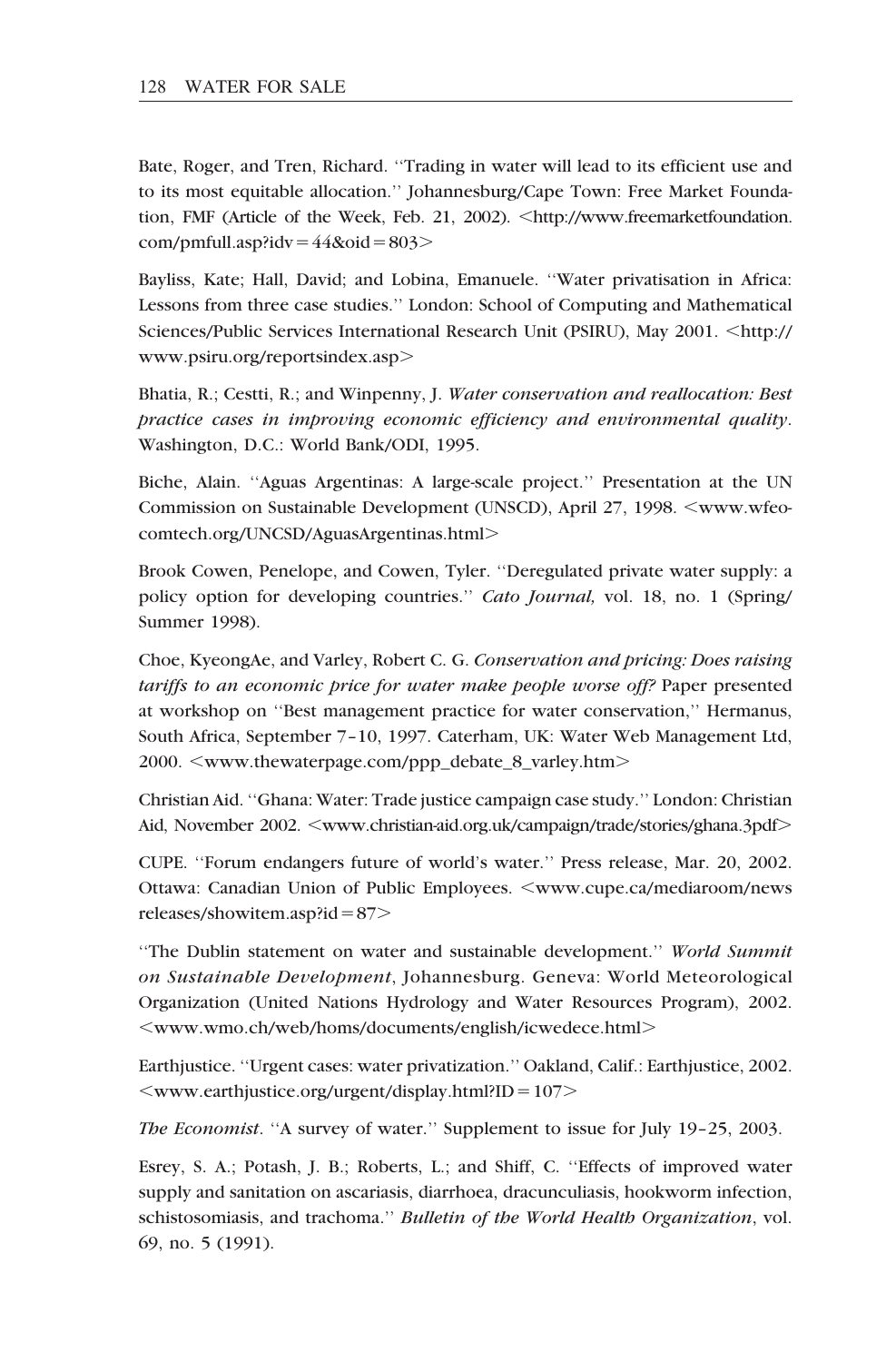Estache, Antonio, and Rossi, Martin A. ''Comparing the performance of public and private water companies in Asia and Pacific region: What a stochastic cost frontier shows." Washington, D.C.: World Bank, 1999. <www.worldbank.org/html/dec/ Publications/Workpapers/wps2000series/wps2152./wps.2152.pdf-

Finnegan, William. ''Letter from Bolivia: Leasing the rain.'' *New Yorker*, April 8, 2002.

Galiani, Sebastian; Gertler, Paul; and Schargrodsky, Ernesto. *Water for life: The impact of the privatization of water services on child mortality*. Stanford, Calif.: Stanford University/Center for Research on Economic Development and Policy Reform (Working paper 154), 2002. <credpr.stanford.edu/pdf/credpr154.pdf>

Garn, Mike; Isham, Jonathan; and Kähkönen, Satu. *Should we bet on private or public water utilities in Cambodia: Evidence on incentives and performance from seven provincial towns*. Washington, D.C.: The Public-Private Infrastructure Advisory Facility (PPIAF)/World Bank, 2000.

Gazmuri, Renato. ''Privatization of water in Chile saves water, fights poverty.'' *2020 Vision/News & Views*. Washington, D.C.: International Food Policy Research Institute (IFPRI), April 1995. www.ifpri.org/2020/newslet/nv\_0495./nv\_0495g.htm-

Gleick, Peter H. "Water Conflict Chronology—Introduction," August 2003. <http:// www.worldwater.org/conflictIntro.htm>. The chronology can be found at <http:// www.worldwater.org/conflict.htm>.

Gleick, Peter H.; Wolff, Gary; Chalecki, Elizabeth L.; and Reyes, Rachel. *The new economy of water: The risks and benefits of globalization and privatization of fresh water*. Oakland, Calif.: Pacific Institute, 2002. <www.environmentalcenter. com/articles/article1171/article1171.htm-

Harding, Garrett. ''The Tragedy of the Commons.'' *Science*, vol. 162 (December 13, 1968).

Harris, Clive. *Private participation in infrastructure in developing countries: Trends, impacts, and policy lessons*. Washington, D.C.: World Bank (World Bank Working paper 5), 2003. <rtu.worldbank.org/Documents/Private%20Participation.pdf>

Hinrichsen, Don; Robey, Bryant; and Upadhyay, Ushuma D. *Solutions for a watershort world*. Baltimore, Md.: Johns Hopkins School of Public Health, Population Reports, vol. 26, no. 1 (September 1998). <www.infoforhealth.org/pr/ m14edsum.shtml>

Holden, Paul, and Thobani, Mateen. *Tradable water rights: A property rights approach to resolving water shortages and promoting investments*. Washington, D.C.: World Bank, 1996. <http://www.eri-la.org/Papers/water.html>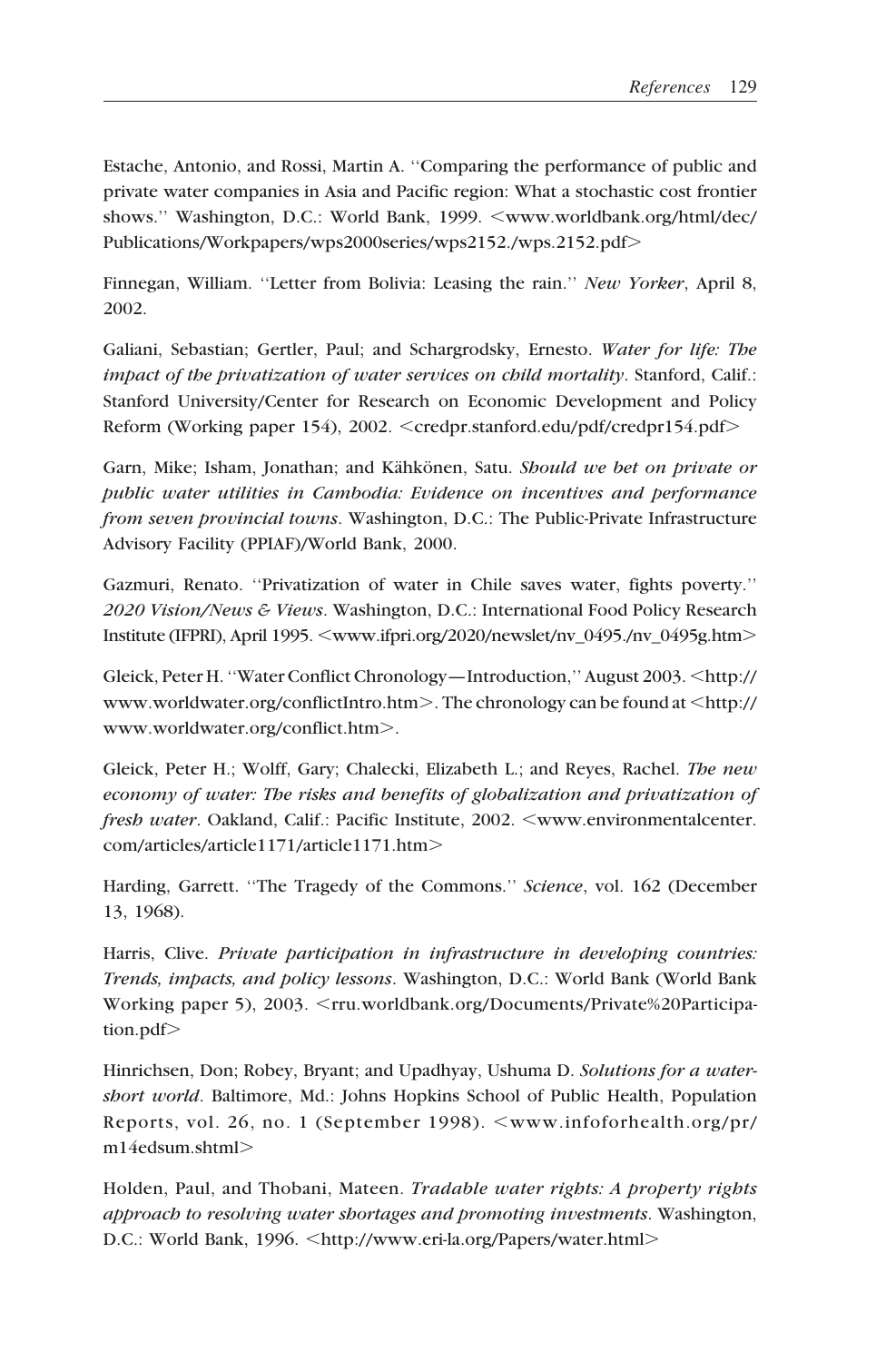ICIJ (2003a). ''Cholera and the age of the water barons.'' Study from the project *International Consortium of Investigative Journalists*. Washington, D.C.: The Center for Public Integrity, 2003. <www.icij.org/dtaweb/water/default.aspx?SEC- $TION = ARTICLE&AID = 7>$ 

ICIJ (2003b). *Loaves, fishes, and dirty dishes: Manila's privatized water can't handle the pressure.* International Consortium of Investigative Journalists, February 2003. <http://www.geocities.com/waterose\_test/water03.html)>

International Development Research Center website, Ottawa, Canada: <www.idrc.ca/>; concerning water reserves, see <idrc.ca/reports/photoreps/ slideshow.cfm?rep\_id=.&pphot\_id=10>

International Water Management Institute, *Projected Water Scarcity in 2025* website. <http://www.iwmi.cgiar.org/home/wsmap.htm#A1>

ITT Industries. ''Kenya,'' in *ITT Industries guidebook to global water issues*. White Plains, N.Y.: ITT Industries. <http://www.itt.com/waterbook/Kenya.asp>

Jaspersen, F. ''Aguas Argentinas,'' in *The private sector and development: Five case studies*. Washington, D.C.: International Finance Corporation, 1997.

Kasrils, Ronnie (2002). ''Ensuring the provision of water remains government's task." Article on the South African Government website, Oct. 9, 2002. <wwwdwaf.pwv.gov.za/Communications/Articles/-

(2003). Address to African Investment Forum in Johannesburg, April 7–9, 2003, related in press release issued by the South African Government Department of Water Affairs and Forestry. www.dwaf.gov.za/Communications/PressReleases/ 2003/SA%20View%20on%20opportunities%20for%20private%20involvement%20in %20Water%20in%20Africa.doc>

Kemper, Karin E. *The cost of free water: Water resources allocation and use in the Curu valley, Ceará, northeast Brazil*. Linköping: Universitetet/Tema (Linköping Studies in Arts and Science 137), Sweden, 1996.

Kruse, Tom, and Shultz, Jim. ''Our response to the World Bank.'' E-mail letter to the World Bank, June 6, 2000, published at  $\langle$ www.globalexchange.org/campaigns/ wbimf/Shultz.html>.

Leipziger, Danny, and Foster, Vivien. ''Is privatization good for the poor?'' *Impact*, March 2002. Washington, D.C.: International Finance Corporation. <www2.ifc.org/ publications/pubs/impact/issue2/dl-vf/dl-vf.html-

Lingle, Christopher. ''Coping water problems through privatization.'' *Korea Times*, June 14, 2001.

Llorito, David L., and Marcon, Meryl Mae S. ''Maynilad: A model in water privatization springs leaks." Special Report in *Manila Times*, March 26, 2003. <www.manilatimes.net/others/special/2003/mar/26/200330326spe1.html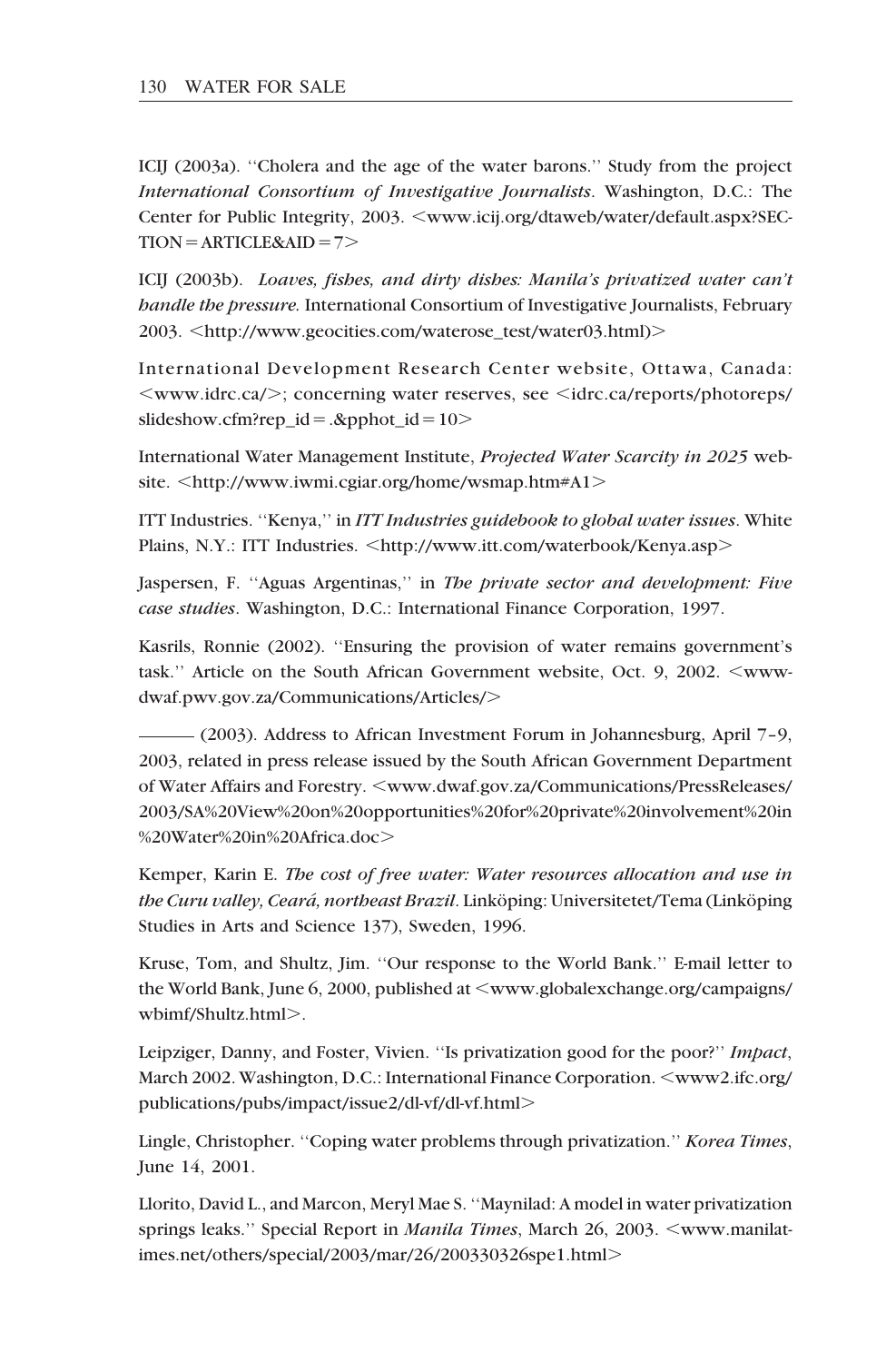Lomborg, Björn. *Världens verkliga tillstånd*. Stockholm: SNS, 1998.

Lovei, Magda, and Gentry, Bradford S. *The environmental implications of privatization: Lessons for developing countries*. Washington, D.C.: World Bank (World Bank Discussion paper 426), April 2002. <rtu.worldbank.org/HTML/document 2028html>

MacCuish, Derek. *Water, land and labour: The impacts of forced privatization in vulnerable communities*. Ottawa, Canada: The Halifax Initiative Coalition and The Social Justice Committee, read in October 2003. <www.s-j-c.net/Water\_Land\_Labour.pdf-

McKenzie, David, and Mookherjee, Dilip. *Distributive impact of privatization in Latin America: An overview of evidence from four countries*. Boston: Boston University/Department of Economics, October 2002. <www.bu.edu/econ/ied/seminars/pdf/mookherjeedpw11-7-02.pdf-

Ménard, Claude, and Clarke, George. A Transitory Regime: Water Supply in Con*akry, Guinea*. Washington, D.C.: Development Research Group, World Bank, 2000. http://econ.worldbank.org/docs/1116.pdf-

Moor. André P. G. de. *Perverse incentives: Subsidies and sustainable development: Key issues and reform strategies*. Haag, Netherlands: Institute for Research on Public Expenditure/San José, Costa Rica, Earth Council, 1997. <www.ecouncil.ac.cr/rio/focus/report/english/subsidies/-

Nickson, Andrew (2001). ''Cochabamba: Victory or fiasco?'' *id21. insights*, no. 37, June 2001. London: UK Department for International Development (DIFD). <www.id21org/insights/insights37/insights-iss37-cochabamba.html>.

(2002). ''The role of the non-State sector in urban water supply.'' Paper for *World Development Report 2003/04 Workshop*. Birmingham, England: University of Birmingham/International Development Department, 2002. <www.ids.ac. uk/ids/govern/pdfs/nicksonWDR.pdf-

Nouha, Hassan; Berradi, Mehdi; Dinia, Mohamed; and El Habti, Mustapha. ''Drinking water distribution: The case of Morocco.'' Paper presented at *Water Demand Management Forum/Public-Private Partnerships*, Amman, October 2002. Ottawa: International Development and Research Centre, 2002. In French at <www.idrc.ca/ waterdemand/docs/french/docs/Morocco\_Original%20.doc-

Ohlsson, Leif. ''Water scarcity and conflict.'' Paper presented at *New Faces Conference, Forschungsinstitut der Deutschen Gesellschaft fu¨r Auswa¨rtige Politik, Bonn,* October 5-8, 1997. Göteborg, Sweden: Universitetet/Peace and development research. <www.padrigu.gu.se/ohlsson/files/Bonn97.pdf>

Padco. ''A review of reports by private-sector-participation skeptics.'' Washington, D.C.: Planning and Development Collaboration International, 2002. <www.padcoinc.com/PSP%20Skeptics%20Report20Dec%2002%2012pdf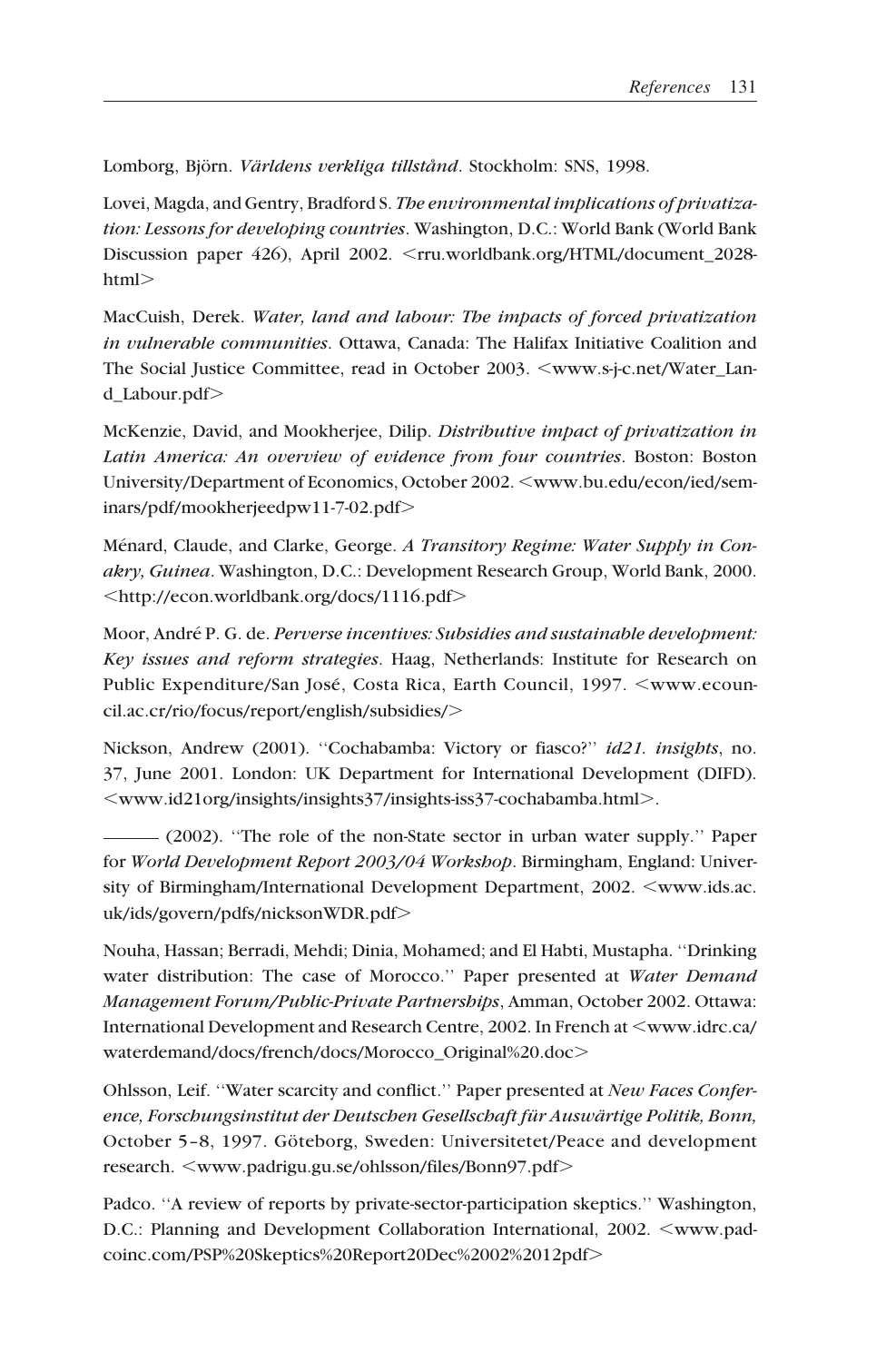Pakistan Water and Power Development Authority. *Trading of canal and tubewell water for irrigation purposes*. Lahore: P&I Publications 358, 1990.

Polaris Institute. ''Global Water Grab: How corporations are planning to take control of local water services,'' 2003. Document on the web, scanned in March 2004. www.polarisinstitute.org/pubs/pubs\_pdfs/\_gwgenglish.pdf-

Public Citizen (2003a). ''Resisting the corporate tidal wave.'' Article on home page, scanned in October 2003. <www.citizen.org/cmep/water/conferences/articles.cfm?id= $9355>$ 

Public Citizen (2003b). ''Top 10 reasons to oppose water privatization.'' Document on the web, scanned in October 2003. www.citizen.org/documents/Top\_10\_  $(PDF).pdf$ 

Public Citizen (2003c). ''Water privatization case study: Cochabamba, Bolivia.'' Document on the web, scanned in October 2003. <www.citizen.org/documents/ Bolivia\_(PDF).PDF-

Public Services International (2000). ''Corruption charges dog water multinationals at world water forum.'' Press release, March 18, 2000. Brussels: PSI Brussels Liaison Office/Secretariat of the European Federation of Public Service Unions. <www.worldpsi.org/psi.nsf/o/109af4ef31fdfe5cc12568b70033d243?OpenDocument-

Rahaman, M. M. ''The Teknaf health impact study: Methods and results.'' Study presented at the international workshop *Measuring Health Impacts of Water and Sanitation Programs in Cox's Bazaar*, Bangladesh, November 21–25, 1983, in Moor.

Saini, Angela. ''Scarce blue gold.'' *Frontline Magazine*, vol. 21, no. 3 (Jan. 31–February 13, 2004). www.flonnet.com/fl2103/stories/20040213003103700.htm-

Shirley, Mary M., ed. *Thirsting for efficiency: The economics and politics of urban water system reform*. Oxford: Elsevier, 2002.

Shiva, Vandana. *Krig om vattnet: Plundring och profit*. Stockholm: Ordfront, 2003.

SIDA. *Management and use of water resources: A summary of SIDA's experiences* and priorities. Stockholm: SIDA, 1999. <www.sida.se/Sida/jsp/polopoly. jsp?d = 1250&a = 13754>

Sinclair, Scott. *How the World Trade Organisation's new ''services'' negotiations threaten democracy*. Ottawa: Canadian Centre for Policy Alternatives, 2000. <www.policyalternatives.ca/whatsnew/gatspr.html>

Slattery, Kathleen. ''What went wrong: Lessons from Manila, Buenos Aires and Atlanta.'' Washington, D.C.: The Institute for Public-Private Partnerships (IP3), 2003. www.ip3.org/publication2003\_002.htm-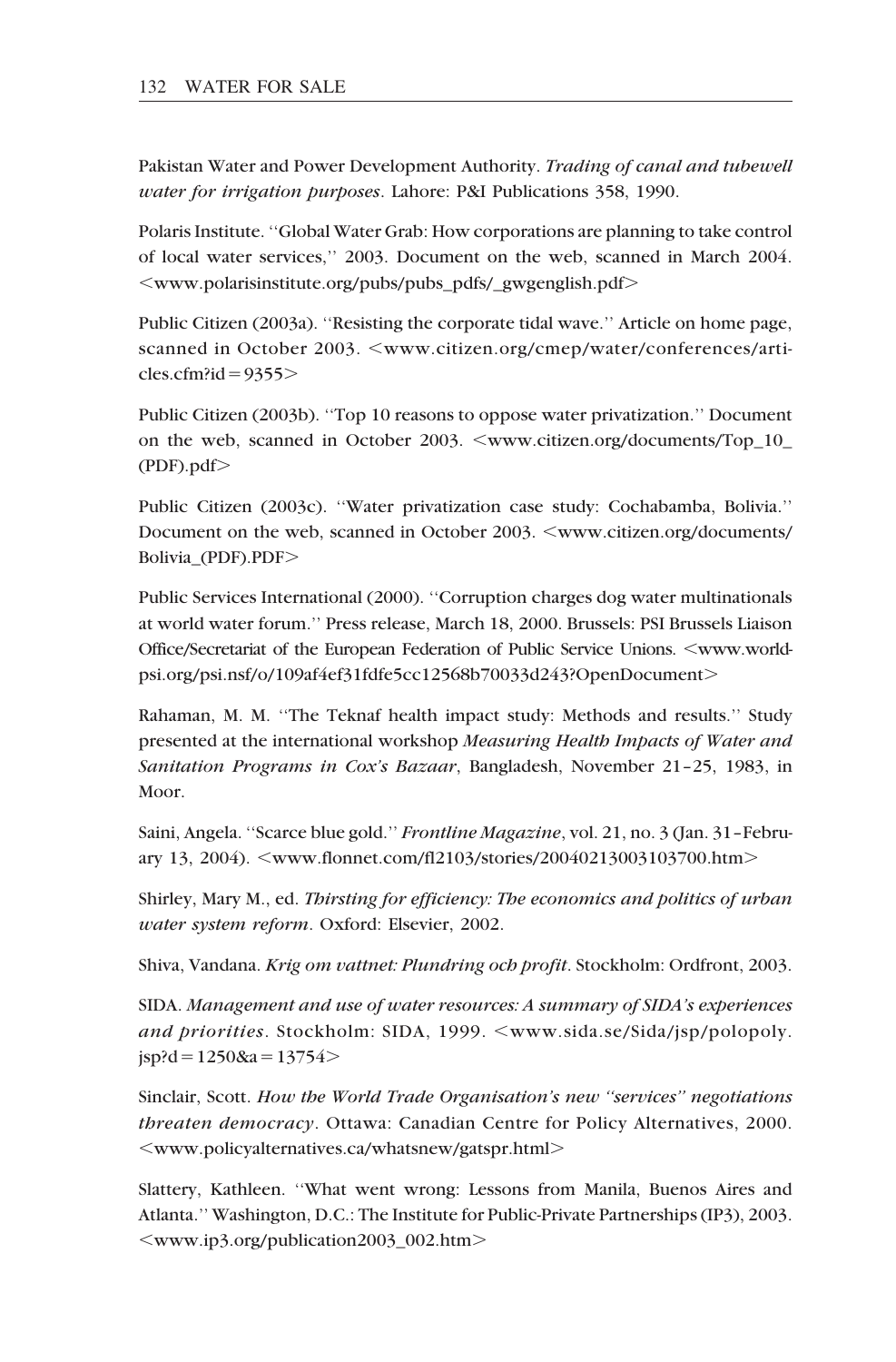Spaulding, Holly Wren. ''Busting the water cartel.'' Home page article, originally published in *Corpwatch*. Oakland, Calif.: Food First/Institute for Food and Development, March 27, 2003. <www.foodfirst.org/media/news/2003/watercartel.html>

Strosser, P. *Analyzing alternative policy instruments for the irrigation sector*. Wageningen, Netherlands: Landbouwuniversitet, 1997.

Sustainable Development Network. ''Water for sustainable development: A sustainable development network briefing paper.'' London: Sustainable Development International, web document scanned in October 2003. <www.sdnetwork.net/briefing papers/water\_sanitation.pdf-

Tren, Richard, and Okonski, Kendra. ''How to solve the water conflict.'' *Wall Street Journal Asia*, March 27, 2003.

Tynan, Nicola. ''Private participation in infrastructure and the poor: Water and sanitation.'' Paper for the workshop *Infrastructure for Development: Private Solutions and the Poor*. London: Public-Private Infrastructural Advisory Facility, May-June 2000. <www.ppiaf.org/conference/sector.-paper2.pdf>

United Nations (2000). *Millennium declaration/Millennium summit, 6*–*8 September 2000.* New York: United Nations. <www.un.org/millennium/declaration/  $ares552e.htm<sup>5</sup>$ 

United Nations (2002a). *Water for people, water for life: The United Nations world water development report*. Paris: UNESCO, 2002.

United Nations (2002b). *Report of the world summit on sustainable development, Johannesburg, South Africa,* Aug. 26–Sept. 4, 2002. New York: United Nations. www.un.org/jsummit/html/documents/summit\_docs/131302\_wssd\_report\_ reissued.pdf>

United Nations Educational, Scientific and Cultural Organization (UNESCO) (a), World Water Assessment Program website. <http://www.unesco.org/water/wwap/ facts\_figures/valuing\_water.shtml>

United Nations Educational, Scientific and Cultural Organization (UNESCO) (b), World Water Assessment Program website. <http://www.unesco.org/water/wwap/ facts\_figures/basic\_needs.shtml>

United Nations Environmental Programme (UNEP). ''The world's freshwater supplies: Annual renewable supplies per capita per river basin.'' New York: United Nations, 1995. <www.unep.org/vitalwater/11-watavail-1995-2025.htm>

United Nations High Commissioner for Human Rights (UNHCHR). ''International Covenant on Economic, Social and Cultural Rights," 1966. <http://www.unhchr.ch/html/menu3/b/a\_cescr.htm-

United Nations Human Settlements Program (UN-Habitat). *Water and Sanitation in the World's Cities: Local Action for Global Goals*. London and Sterling, Va.: Earthscan, 2003.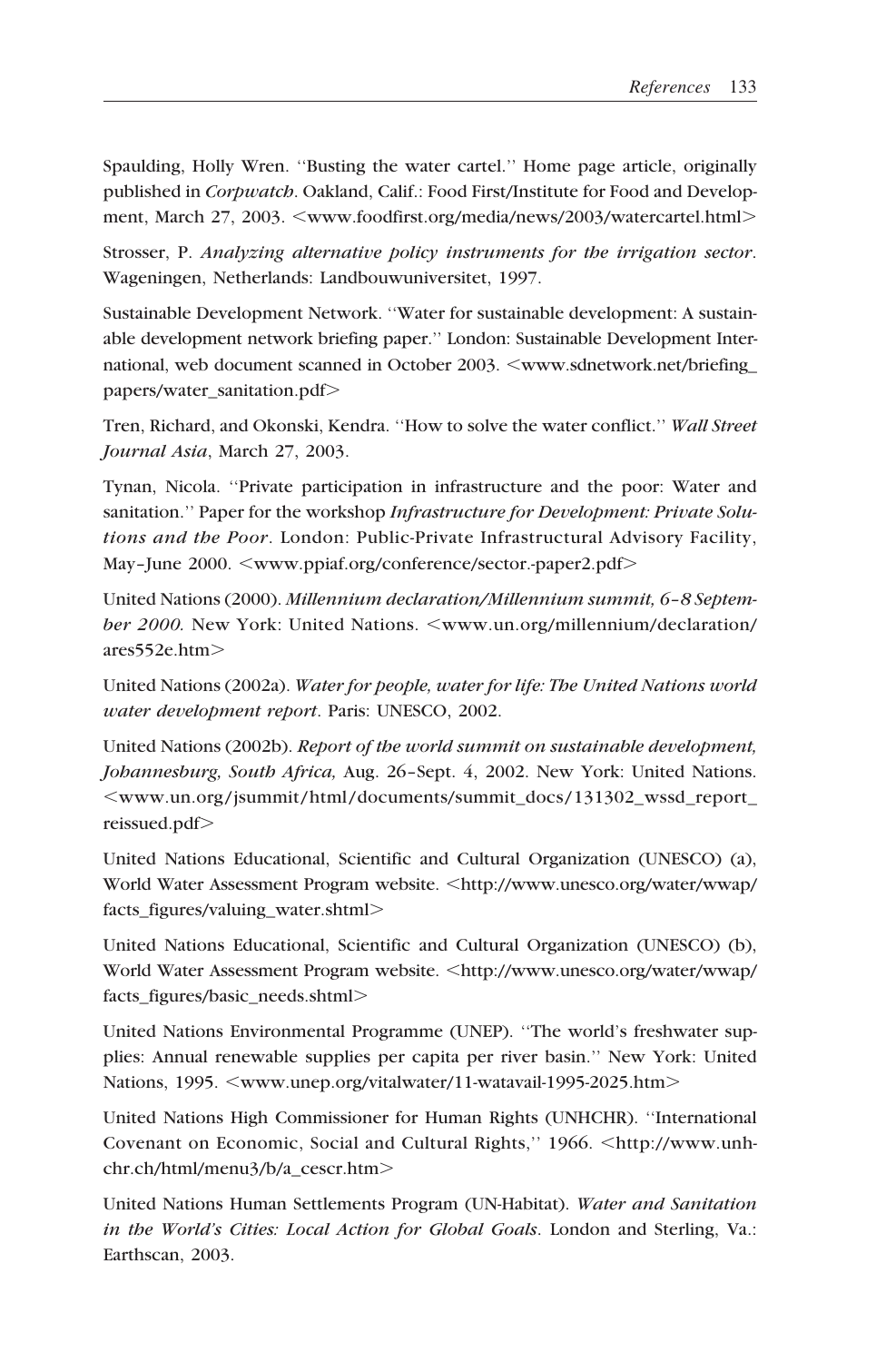US Aid. ''Water-wise: A well of facts.'' Fact sheet in *Global Issues*, March 1999. Washington, D.C.: US Agency for International Development. <http://usinfo.state. gov/journals/itgic/0399./ijge/gj-07b.htm-

Utrikesdepartementet (2003a). *Mitigating risks for foreign investments in least developed countries*. Stockholm: Utrikesdepartementet (Study 2003:1). Summary at <www.utrikes.regeringen.se/inenglish/policy/devcoop/pdf/risk\_study\_executive\_ summary.pdf>.

Utrikesdepartementet (2003b). "Leif Pagrotsky tillbakavisar kritik om tjänstehandelsavtalet GATS.'' Press release issued by Utrikesdepartementet (the Swedish Ministry for Foreign Affairs), March 21, 2003.  $\leq$ www.regeringen.se/galactica/service=irnews/ owner=sys/action=obj\_show?c\_obj\_id=50034>

Walker, Ian; Ordon˜ez, Fidel; Serrano, Pedro; and Halpern, Jonathan. *Pricing, subsidies, and the poor: Demand for improved water services in Central America*. Washington, D.C.: World Bank, 2000. <http://netec.wustl.edu/WoPEc/soft/ wopwobaiu2468.html-

*Water Industry News*, online journal published by Environmental Market Analysis (EMA Inc), New York. <www.waterindustry.org/frame-1.htm>

''Water policies and agriculture.'' Feature chapter in *The state of food and agriculture 1993*. Rome: Food and Agriculture Organization, 1993.

WDI online, *World Development Indicators*. Washington, D.C.: World Bank (2003). <www.worldbank.org/data/onlinedbs/onlinedbases.htm> (password required).

Whittington, D., et al. ''A study of water vending and willingness to pay for water in Onitsha, Nigeria.'' *World Development,* vol. 19, 2–3 (1991), pp. 179–198.

Winpenny, James. *Financing Water for All.* World Panel on Financing Water Infrastructure, 2003. <www.gwpforum.org/gwp/library/FinPanRep.MainRep.pdf>

Woicke, Peter. ''Making water work for development.'' *International Herald Tribune*, March 19, 2003.

Wolf, Aaron T. ''Water availability: The politics of sharing.'' Paper presented at the conference *The Coming Crunch*. Baltimore, Md.: Johns Hopkins Bloomberg School of Public Health/Centre for a Livable Future, February 21, 2002. <www.jhsph.edu/ Environment/Conferences\_lectures/conference\_archive/Population\_feb02/ Population\_Feb02\_Wolf.html-

World Bank (1994). *World development report 1994: Infrastructure for development*. New York: Oxford University Press, 1994.

World Bank (2002). ''Water—the essence of life.'' Washington, D.C.: DevNews Media Center (Worldbank Group), May 17, 2002. <http://web.worldbank.org/ WBSITE/EXTERNAL/NEWS/o,,contentMDK:20044610 $\sim$ menuPK:34457 $\sim$ pagePK: 34370~piPK:34424~theSitePK:4607,00.html>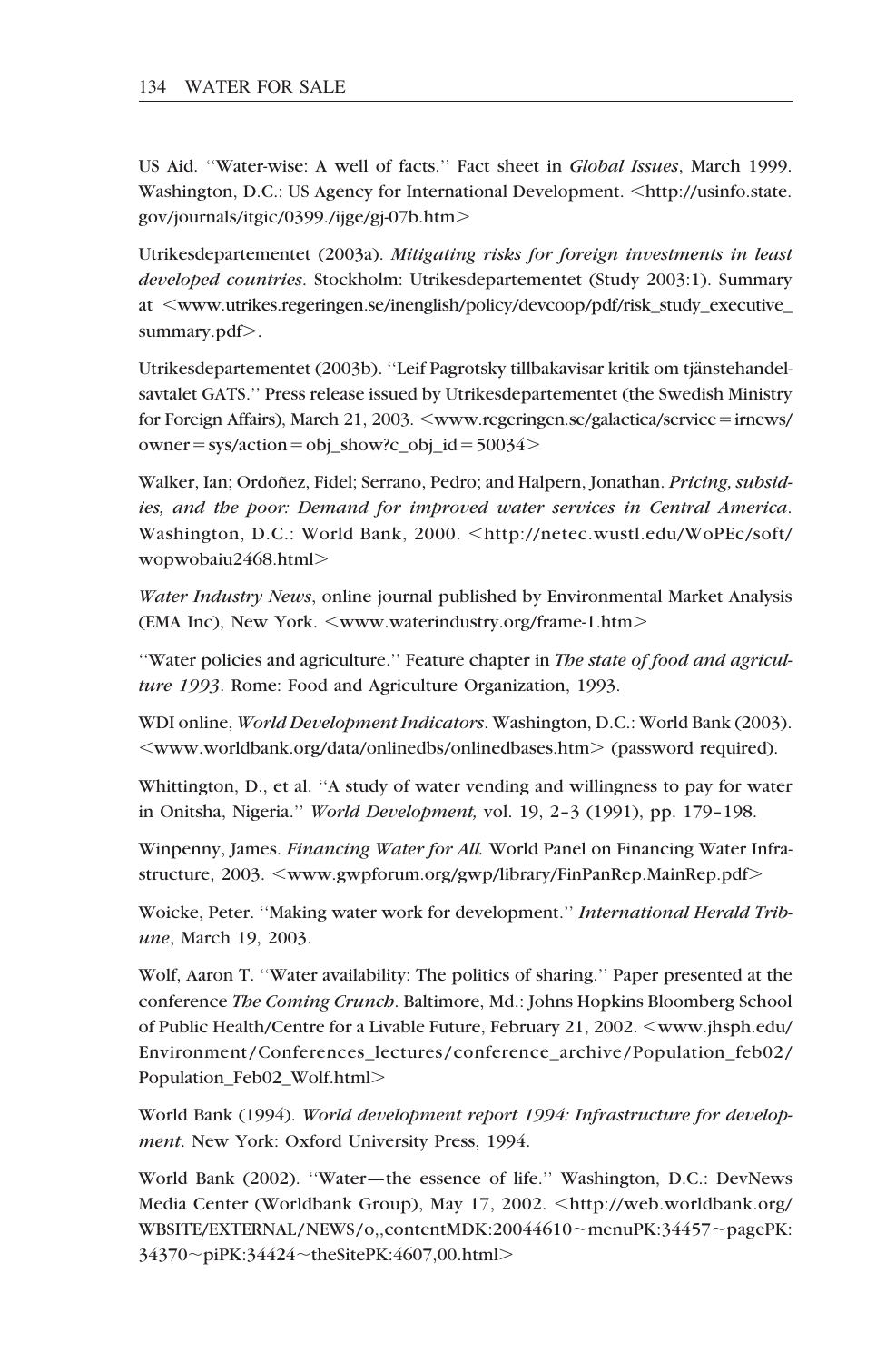World Bank (2003). *Water—a priority for responsible growth and poverty reduction: An agenda for investment and policy change*. Washington, D.C.: World Bank (Working paper 25770), 2003. <www-wds.worldbank.org/servlet/WDS\_IBank\_ Servlet?pcont=details&eid=000094946\_03041604014623>

World Bank/PPIAF (2002a). *Emerging lessons in private provision of infrastructure services in rural areas: Water and electricity services in Gabon*. Washington, D.C.: World Bank, September 2002. <http://rru.worldbank.org/private\_rural\_ infrastructure.asp-

World Bank/PPIAF (2002b). *Emerging lessons in private provision of infrastructure services in rural areas: Water services in Cote d'Ivoire and Senegal*. Washington, D.C.: World Bank, April 2002. <http://rru.worldbank.org/private\_ rural\_infrastructure.asp-

World Health Organization (WHO). *Our planet, our health: Report of the WHO Commission on health and environment*. Geneva: World Health Organization, 1992.

World Water Council (2000). *A water secure world: Vision for water, life, and the environment*. Marseille: World Water Council (World water vision: commission report), 2000. www.worldwatercouncil.org/Vision/Documents/Commission Report.pdf>

World Water Council (2003). ''Preliminary forum statement of the third World Water Forum 2003." Marseille: World Water Council, 2003. <www.world.waterforum3.com/2003/eng/secretariat/0322-3.html-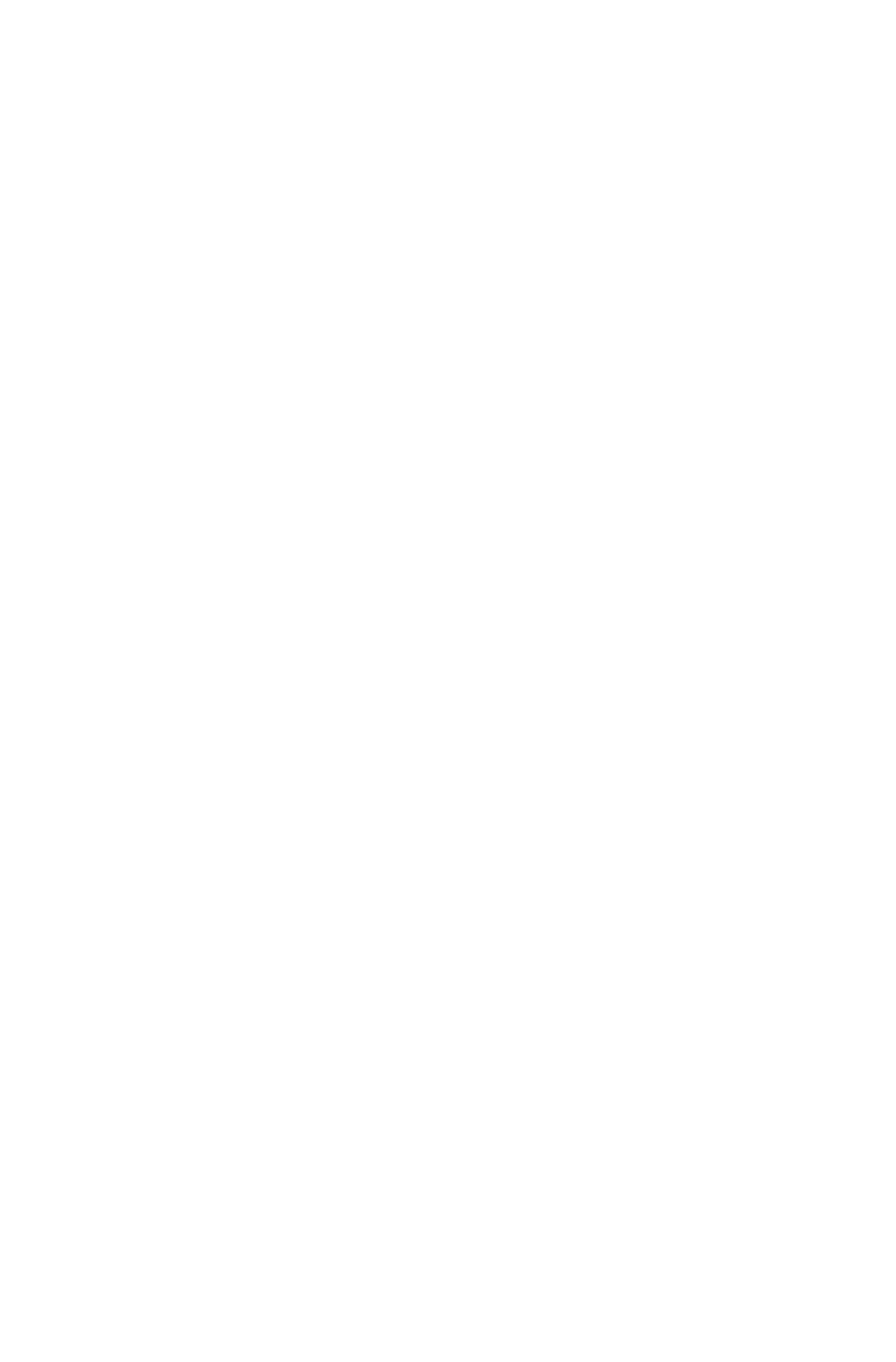## **About the Author**

Fredrik Segerfeldt is a communication strategist and senior adviser at the Confederation of Swedish Enterprise. Previously, he worked as an adviser for Central and Eastern Europe at the Union of Industrial and Employers' Confederations of Europe, a Brussels-based European business organization, and as an adviser for international affairs at the Swedish Employers' Confederation. Mr. Segerfeldt has been published widely in the Swedish news media and the international media, including the *Financial Times*, the *Wall Street Journal Europe*, *European Voice*, *Le Monde*, and *TechCentralStation*.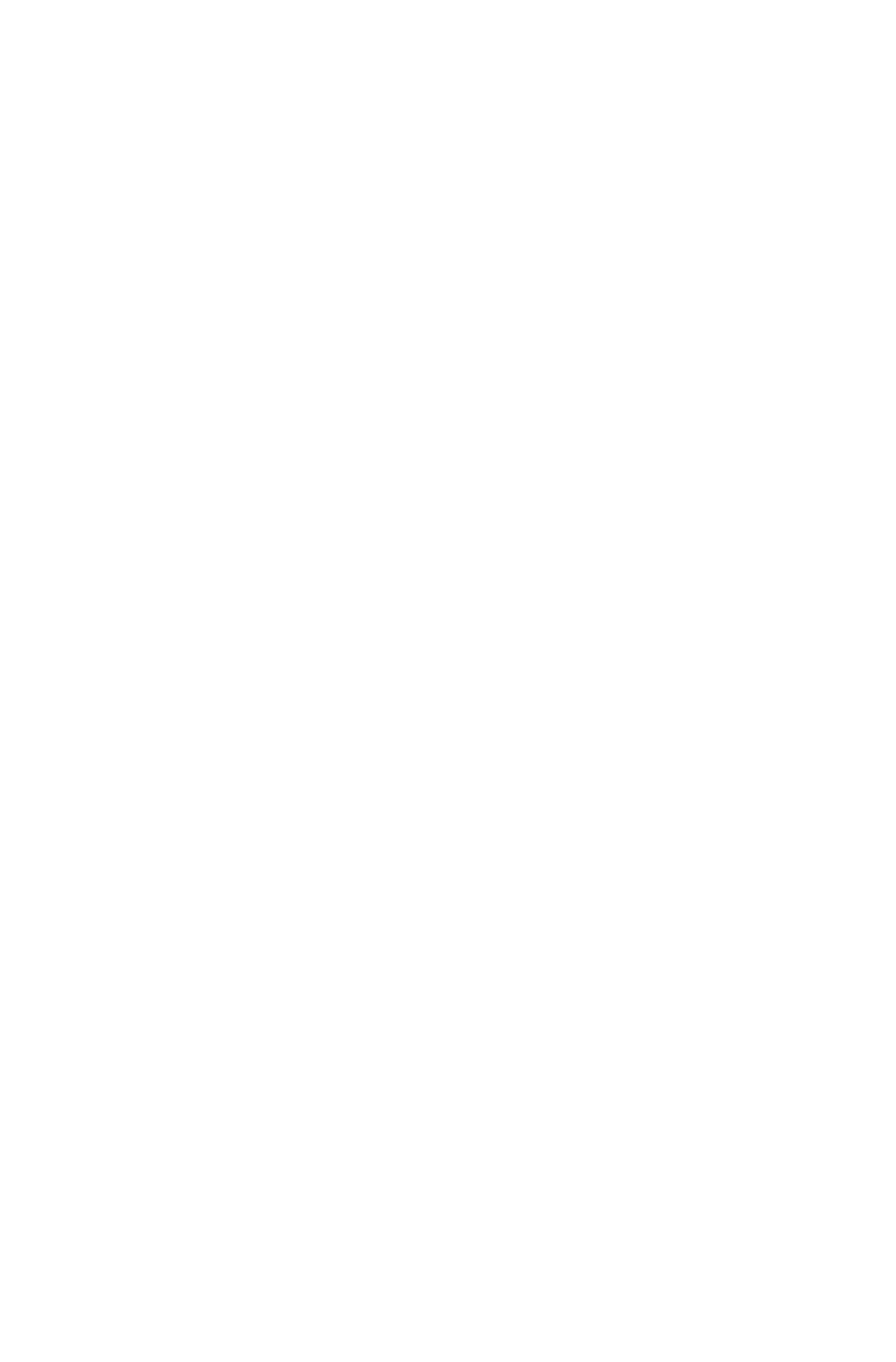# Cato Institute

Founded in 1977, the Cato Institute is a public policy research foundation dedicated to broadening the parameters of policy debate to allow consideration of more options that are consistent with the traditional American principles of limited government, individual liberty, and peace. To that end, the Institute strives to achieve greater involvement of the intelligent, concerned lay public in questions of policy and the proper role of government.

The Institute is named for *Cato's Letters,* libertarian pamphlets that were widely read in the American Colonies in the early 18th century and played a major role in laying the philosophical foundation for the American Revolution.

Despite the achievement of the nation's Founders, today virtually no aspect of life is free from government encroachment. A pervasive intolerance for individual rights is shown by government's arbitrary intrusions into private economic transactions and its disregard for civil liberties.

To counter that trend, the Cato Institute undertakes an extensive publications program that addresses the complete spectrum of policy issues. Books, monographs, and shorter studies are commissioned to examine the federal budget, Social Security, regulation, military spending, international trade, and myriad other issues. Major policy conferences are held throughout the year, from which papers are published thrice yearly in the *Cato Journal*. The Institute also publishes the quarterly magazine *Regulation*.

In order to maintain its independence, the Cato Institute accepts no government funding. Contributions are received from foundations, corporations, and individuals, and other revenue is generated from the sale of publications. The Institute is a nonprofit, tax-exempt, educational foundation under Section 501(c)3 of the Internal Revenue Code.

> CATO INSTITUTE 1000 Massachusetts Ave., N.W. Washington, D.C. 20001 www.cato.org